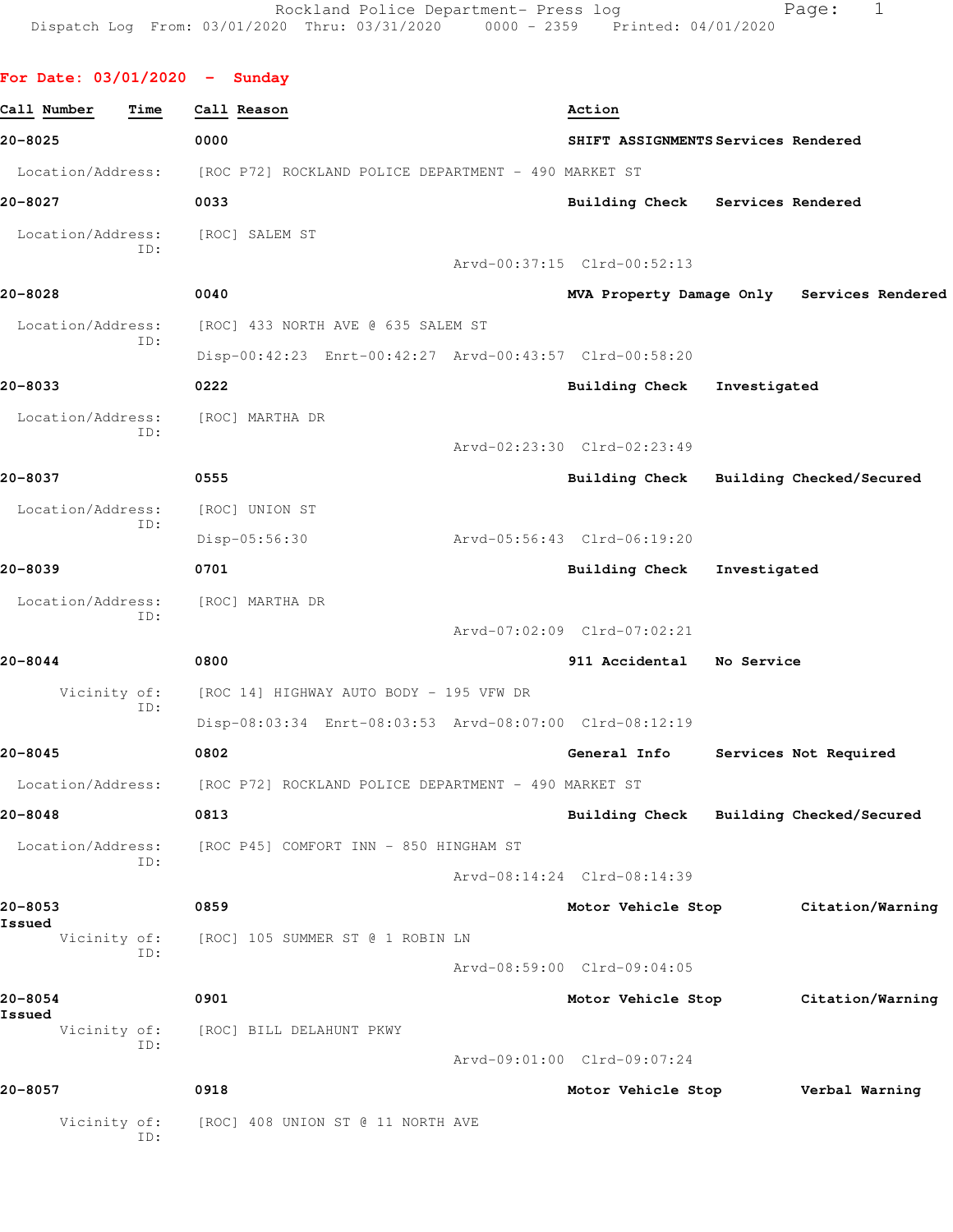Arvd-09:18:00 Clrd-09:23:55

| 20-8059                                    | 0952                                                    |                             | Disabled Motor Vehicle |                                     | Services Rendered                       |
|--------------------------------------------|---------------------------------------------------------|-----------------------------|------------------------|-------------------------------------|-----------------------------------------|
| Vicinity of:                               | [ROC] 153 BEECH ST                                      |                             |                        |                                     |                                         |
| ID:                                        |                                                         | Arvd-09:52:00 Clrd-10:00:41 |                        |                                     |                                         |
| 20-8066                                    | 1033                                                    |                             | Lockout                |                                     | Services Rendered                       |
| Location/Address:                          | [ROC P55] HOME DEPOT - 1149 HINGHAM ST                  |                             |                        |                                     |                                         |
| ID:                                        | Disp-10:34:39                                           |                             | $Clrd-10:35:14$        |                                     |                                         |
| ID:                                        | Disp-10:35:08 Enrt-10:35:11 Arvd-10:44:02 Clrd-10:50:27 |                             |                        |                                     |                                         |
| 20-8069                                    | 1051                                                    |                             |                        |                                     | Building Check Building Checked/Secured |
| Location/Address:                          | [ROC] HINGHAM ST                                        |                             |                        |                                     |                                         |
| 20-8070                                    | 1052                                                    |                             |                        |                                     | Building Check Building Checked/Secured |
| Location/Address:                          | [ROC] HINGHAM ST                                        |                             |                        |                                     |                                         |
| 20-8071                                    | 1112                                                    |                             | Motor Vehicle Stop     |                                     | Citation/Warning                        |
| <b>Issued</b><br>Location/Address:         | [ROC] 215 MARKET ST @ 13 CONCORD ST                     |                             |                        |                                     |                                         |
| ID:                                        | Disp-11:13:23 Enrt-11:13:32                             |                             | Clrd-11:17:46          |                                     |                                         |
| 20-8075                                    | 1201                                                    |                             | Motor Vehicle Stop     |                                     | Verbal Warning                          |
| Vicinity of:                               | [ROC] 51 UNION ST                                       |                             |                        |                                     |                                         |
| ID:                                        |                                                         | Arvd-12:01:00 Clrd-12:07:39 |                        |                                     |                                         |
| 20-8077                                    | 1230                                                    |                             | Details / Time off     |                                     | Services Not                            |
| Required<br>Location:                      | [ROC]                                                   |                             |                        |                                     |                                         |
| 20-8079                                    | 1248                                                    |                             | Details / Time off     |                                     | Services Not                            |
| Required<br>Location:                      | [ROC]                                                   |                             |                        |                                     |                                         |
| 20-8080                                    | 1258                                                    |                             | Traffic Enforcement    |                                     | Citation/Warning                        |
| Issued<br>Location/Address: [ROC] SALEM ST |                                                         |                             |                        |                                     |                                         |
| ID:                                        |                                                         | Arvd-12:58:45 Clrd-13:28:10 |                        |                                     |                                         |
| 20-8082                                    | 1306                                                    |                             |                        |                                     | Building Check Building Checked/Secured |
| Location/Address:                          | [ROC P75] UNION POINT - BILL DELAHUNT PKWY              |                             |                        |                                     |                                         |
| ID:                                        |                                                         | Arvd-13:07:18 Clrd-13:07:41 |                        |                                     |                                         |
| 20-8090                                    | 1416                                                    |                             | 911 Accidental         | Appears Secure                      |                                         |
| Location/Address:                          | [ROC 68] 204 MONCRIEF RD                                |                             |                        |                                     |                                         |
| ID:                                        | Disp-14:17:27 Enrt-14:17:35 Arvd-14:21:56 Clrd-14:27:52 |                             |                        |                                     |                                         |
| 20-8096                                    | 1525                                                    |                             | Assist Public          |                                     | Services Rendered                       |
| Location/Address:                          | [ROC] NEVENS CIR                                        |                             |                        |                                     |                                         |
| ID:                                        |                                                         | Arvd-15:25:00 Clrd-15:30:58 |                        |                                     |                                         |
| 20-8097                                    | 1600                                                    |                             |                        | SHIFT ASSIGNMENTS Services Rendered |                                         |
| Location/Address:                          | [ROC P72] ROCKLAND POLICE DEPARTMENT - 490 MARKET ST    |                             |                        |                                     |                                         |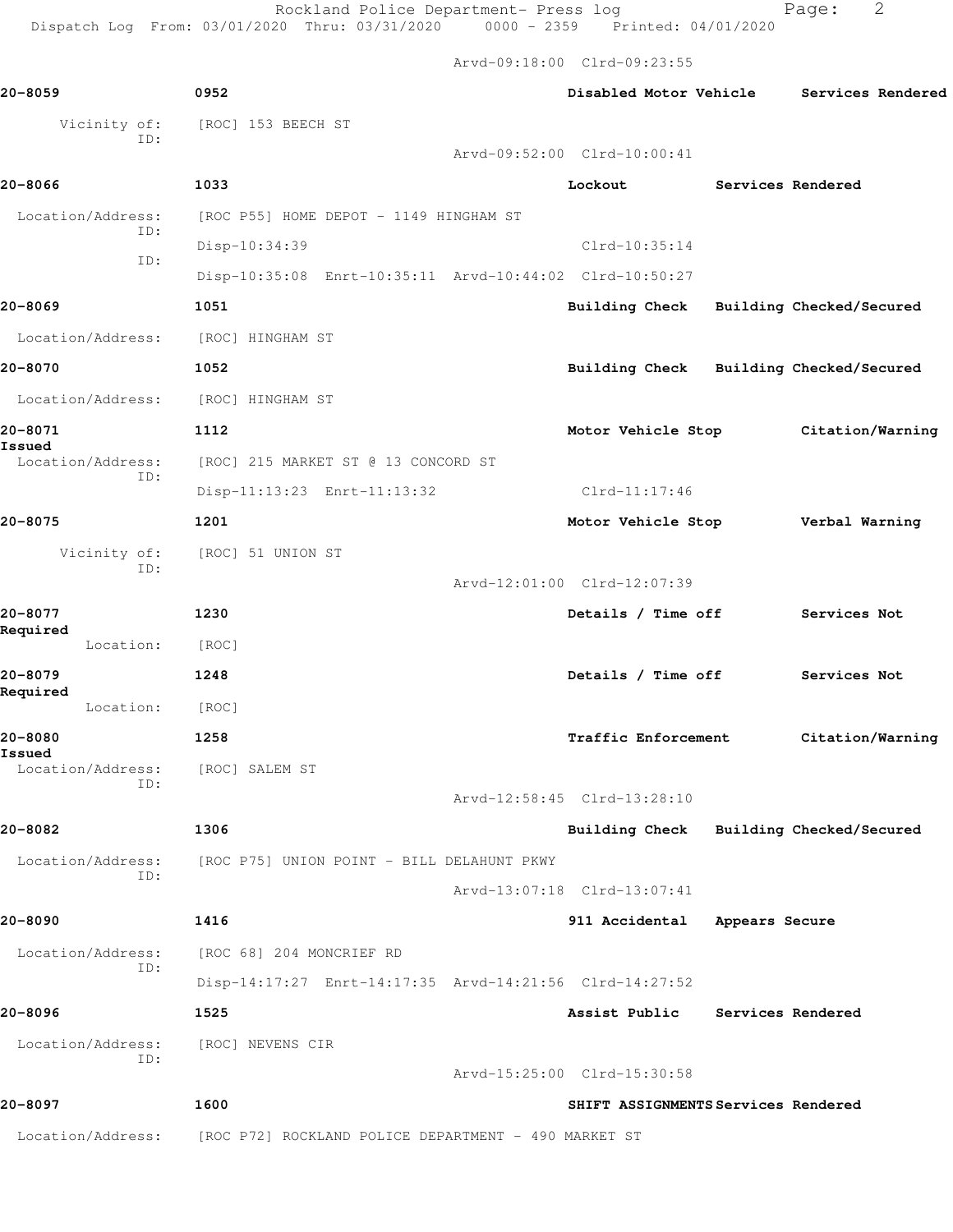|                                 | Rockland Police Department- Press log<br>Dispatch Log From: 03/01/2020 Thru: 03/31/2020 0000 - 2359 Printed: 04/01/2020 |                                          | 3<br>Page:                                |
|---------------------------------|-------------------------------------------------------------------------------------------------------------------------|------------------------------------------|-------------------------------------------|
| ID:                             | Disp-16:02:26 Enrt-16:20:05 Arvd-16:20:08 Clrd-16:20:10                                                                 |                                          |                                           |
| 20-8107                         | 1819                                                                                                                    |                                          | Building Check Services Rendered          |
| Location/Address:<br>ID:        | [ROC] HINGHAM ST                                                                                                        |                                          |                                           |
|                                 |                                                                                                                         | Arvd-18:20:22 Clrd-18:20:46              |                                           |
| 20-8113                         | 1946                                                                                                                    | Disturbance                              | Investigated                              |
| Location/Address:<br>ID:        | [ROC 69] SOUTH SHORE REHAB & NURSING - 115 NORTH AVE                                                                    |                                          |                                           |
| ID:                             | Disp-19:47:28 Enrt-19:47:36 Arvd-19:50:53 Clrd-20:10:32                                                                 |                                          |                                           |
|                                 | Disp-19:47:32 Enrt-19:47:34 Arvd-19:50:56 Clrd-20:04:42                                                                 |                                          |                                           |
| 20-8115                         | 2012                                                                                                                    |                                          | Building Check Building Checked/Secured   |
| Location/Address:<br>ID:        | [ROC] HANNAH WAY                                                                                                        |                                          |                                           |
|                                 |                                                                                                                         | Arvd-20:12:43 Clrd-20:13:03              |                                           |
| 20-8116                         | 2016                                                                                                                    | Building Check Appears Secure            |                                           |
| Location/Address:               | [ROC] BILL DELAHUNT PKWY                                                                                                |                                          |                                           |
| ID:                             |                                                                                                                         | Arvd-20:18:40 Clrd-20:19:32              |                                           |
| 20-8117                         | 2019                                                                                                                    | Building Check                           | Building Checked/Secured                  |
| Location/Address:               | [ROC] HINGHAM ST                                                                                                        |                                          |                                           |
| ID:                             |                                                                                                                         | Arvd-20:20:14 Clrd-20:21:20              |                                           |
| 20-8120                         | 2043                                                                                                                    | Assist Public                            | Services Rendered                         |
| Location/Address:               | [ROC 24] MORNING SUN BUS COMPANY - 1 ROCKVIEW WAY                                                                       |                                          |                                           |
| ID:                             | Disp-20:45:08 Enrt-20:45:15 Arvd-20:47:41 Clrd-21:08:38                                                                 |                                          |                                           |
| ID:                             | Disp-20:46:28 Enrt-20:46:31 Arvd-20:50:24 Clrd-21:08:42                                                                 |                                          |                                           |
| 20-8125                         | 2141                                                                                                                    | 911 Accidental                           | No Service                                |
| Location/Address:               |                                                                                                                         |                                          |                                           |
| ID:                             | [ROC P72] ROCKLAND POLICE DEPARTMENT - 490 MARKET ST                                                                    |                                          |                                           |
|                                 | Disp-21:44:26                                                                                                           | $Clrd-21:44:31$                          |                                           |
| 20-8126                         | 2224                                                                                                                    |                                          | Building Check Building Checked/Secured   |
| Location/Address:<br>ID:        | [ROC] HANNAH WAY                                                                                                        |                                          |                                           |
|                                 |                                                                                                                         | Arvd-22:25:16 Clrd-22:25:34              |                                           |
| 20-8130                         | 2341                                                                                                                    |                                          | Follow-Up Investigation Services Rendered |
| Location/Address:<br>ID:        | [WEY 1] SOUTH SHORE HOSPITAL - 55 FOGG RD                                                                               |                                          |                                           |
| ID:                             | Disp-23:43:22 Enrt-23:43:28 Arvd-23:43:30 Clrd-03/02/2020 @ 00:27:00                                                    |                                          |                                           |
|                                 | $Disp-00:16:52$                                                                                                         | Arvd-00:16:54 Clrd-03/02/2020 @ 02:11:52 |                                           |
| For Date: $03/02/2020 -$ Monday |                                                                                                                         |                                          |                                           |
| 20-8131                         | 0000                                                                                                                    | SHIFT ASSIGNMENTSNo Service              |                                           |
| Location/Address:<br>ID:        | [ROC P72] ROCKLAND POLICE DEPARTMENT - 490 MARKET ST                                                                    |                                          |                                           |

Arvd-00:00:00 Clrd-00:09:18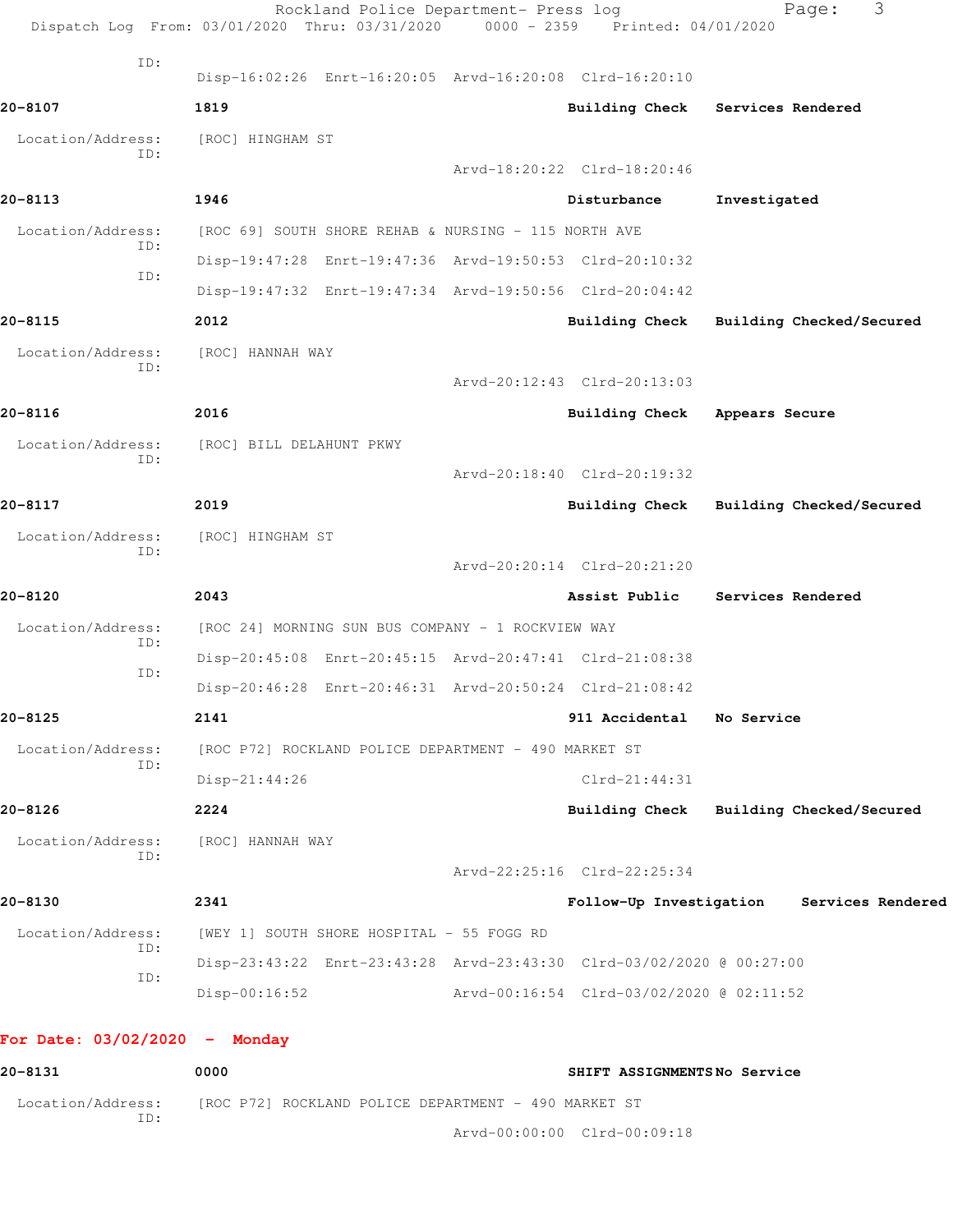Rockland Police Department- Press log North Page: 4

Dispatch Log From: 03/01/2020 Thru: 03/31/2020 0000 - 2359 Printed: 04/01/2020

**20-8132 0026 Details / Time off No Service** Location: [ROC] **20-8133 0042 Building Check Investigated** Location/Address: [ROC] MARTHA DR ID: Arvd-00:47:19 Clrd-00:47:36 **20-8138 0115 Suspicious Activity Sent On Way** Location/Address: [ROC P81] OCEAN STATE JOB LOT - 360 MARKET ST ID: Arvd-01:15:00 Clrd-01:27:17 ID: Disp-01:19:09 Arvd-01:19:11 Clrd-01:37:57 **20-8140 0214 Building Check Investigated** Location/Address: [ROC] MARTHA DR ID: Arvd-02:14:46 Clrd-02:15:10 **20-8149 0604 Building Check Appears Secure** Location/Address: [ROC] UNION ST ID: Arvd-06:05:08 Clrd-06:17:51 **20-8152 0628 Details / Time offVAC NIGHT Services Rendered** Location: [ROC] **20-8155 0737 Harassment Services Rendered** Location/Address: [ROC P65] 7-ELEVEN CONVENIENCE STORE - 92 MARKET ST ID: Disp-07:38:09 Enrt-07:38:48 Arvd-07:43:22 Clrd-07:50:55 **20-8157 0800 Information Call No Action Required** Location/Address: [ROC P72] ROCKLAND POLICE DEPARTMENT - 490 MARKET ST **20-8164 0800 Animal Complaint Services Rendered** Location/Address: [ROC] 1050 HINGHAM ST **20-8165 0820 Animal Complaint Services Rendered** Location/Address: [ROC] 44 EVERETT ST **20-8169 0911 Burglar Alarm Investigated** Location/Address: [ROC] 56 BUTTERNUT LN ID: Disp-09:13:22 Enrt-09:13:31 Clrd-09:19:58 ID: Disp-09:13:27 Enrt-09:13:35 Arvd-09:15:15 Clrd-09:22:11 **20-8172 0929 MVA Property Damage Only Paper Exchange** Location/Address: [ROC] HANNAH WAY ID: Disp-09:41:08 Clrd-09:52:11 **20-8171 0938 MVA Property Damage Only Services Rendered** Location/Address: [ROC 73] ROCKLAND TOWN HALL - 242 UNION ST ID: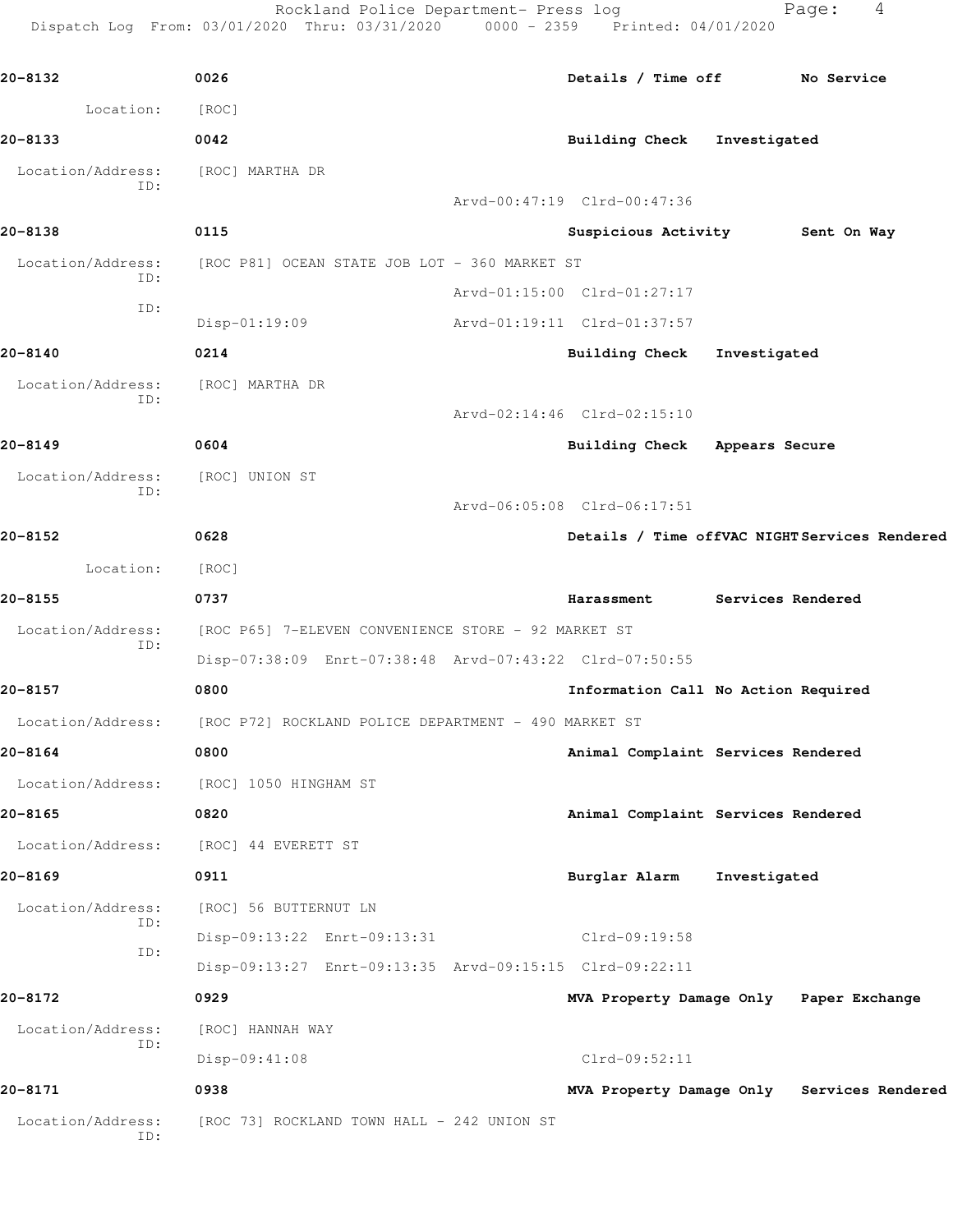|                          | Rockland Police Department- Press log<br>Dispatch Log From: 03/01/2020 Thru: 03/31/2020 | 0000 - 2359 Printed: 04/01/2020            | 5<br>Page:        |
|--------------------------|-----------------------------------------------------------------------------------------|--------------------------------------------|-------------------|
|                          | Disp-09:39:28 Enrt-09:39:34 Arvd-09:39:36 Clrd-09:49:39                                 |                                            |                   |
| 20-8174                  | 0951                                                                                    | 911 Hang Up Services Rendered              |                   |
| Location/Address:        | [ROC P55] HOME DEPOT - 1149 HINGHAM ST                                                  |                                            |                   |
| ID:                      | Disp-09:54:28 Enrt-09:54:33 Arvd-10:02:29 Clrd-10:05:51                                 |                                            |                   |
| 20-8215                  | 1015                                                                                    | Animal Complaint Services Rendered         |                   |
| Location/Address:        | [ROC] 43 BUTTERNUT LN                                                                   |                                            |                   |
| 20-8177                  | 1019                                                                                    | Warrant<br>Report Follows                  |                   |
| Location/Address:<br>ID: | [ROC] 4 LEAH DR                                                                         |                                            |                   |
|                          |                                                                                         | Arvd-10:19:00 Clrd-11:15:47                |                   |
| 20-8184                  | 1056                                                                                    | Information Call No Action Required        |                   |
|                          | Location/Address: [ROC P72] ROCKLAND POLICE DEPARTMENT - 490 MARKET ST                  |                                            |                   |
| 20-8187                  | 1120                                                                                    | Information Call No Action Required        |                   |
| Location/Address:        | [ROC P72] ROCKLAND POLICE DEPARTMENT - 490 MARKET ST                                    |                                            |                   |
| 20-8189                  | 1120                                                                                    | Information Call No Action Required        |                   |
| Location/Address:        | [ROC P72] ROCKLAND POLICE DEPARTMENT - 490 MARKET ST                                    |                                            |                   |
| 20-8188                  | 1129                                                                                    | Suspicious Activity Services Rendered      |                   |
| Vicinity of:<br>ID:      | [ROC] 135 GROVE ST                                                                      |                                            |                   |
| ID:                      |                                                                                         | Arvd-11:29:00 Clrd-11:43:52                |                   |
|                          | Disp-11:31:12 Enrt-11:31:15                                                             | Clrd-11:39:58                              |                   |
| 20-8190                  | 1136                                                                                    | Information Call No Action Required        |                   |
|                          | Location/Address: [ROC P72] ROCKLAND POLICE DEPARTMENT - 490 MARKET ST                  |                                            |                   |
| 20-8203                  | 1324                                                                                    | Larceny / Forgery/ Fraud Services Rendered |                   |
| Location/Address:<br>ID: | [ROC P72] ROCKLAND POLICE DEPARTMENT - 490 MARKET ST                                    |                                            |                   |
|                          | Disp-13:27:37                                                                           | $Clrd-13:42:46$                            |                   |
| 20-8229                  | 1336                                                                                    | Information Call No Action Required        |                   |
| Location/Address:        | [ROC] 321 UNION ST                                                                      |                                            |                   |
| 20-8206                  | 1354                                                                                    | Motor Vehicle Stop                         | Verbal Warning    |
| Location/Address:<br>ID: | [ROC P55] HOME DEPOT - 1149 HINGHAM ST                                                  |                                            |                   |
|                          |                                                                                         | Arvd-13:54:00 Clrd-14:02:22                |                   |
| 20-8208<br>Issued        | 1402                                                                                    | Motor Vehicle Stop                         | Citation/Warning  |
| Location/Address:<br>ID: | [ROC] 338 SPRING ST                                                                     |                                            |                   |
|                          |                                                                                         | Arvd-14:02:00 Clrd-14:17:35                |                   |
| 20-8209                  | 1407                                                                                    | Assist Other Agency                        | Services Rendered |
| Location/Address:<br>ID: | [ROC] 458 MARKET ST @ 31 LIBERTY ST                                                     |                                            |                   |
|                          |                                                                                         | Arvd-14:07:00 Clrd-14:16:35                |                   |
| 20-8210                  | 1410                                                                                    | Details / Time off                         | No Action         |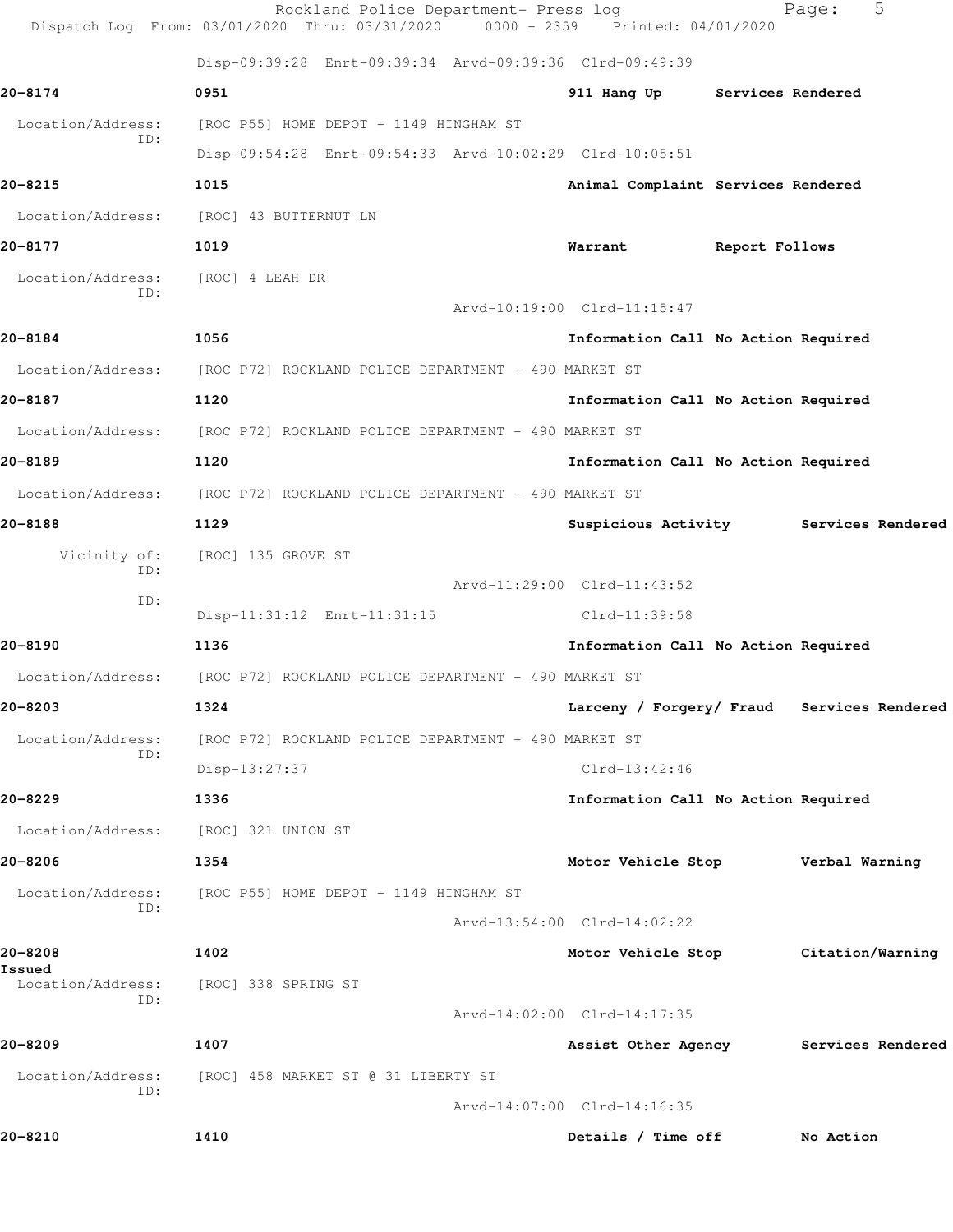Rockland Police Department- Press log entitled and Page: 6 Dispatch Log From: 03/01/2020 Thru: 03/31/2020 0000 - 2359 Printed: 04/01/2020

| Required                    |                                                         |                                    |                          |                                            |
|-----------------------------|---------------------------------------------------------|------------------------------------|--------------------------|--------------------------------------------|
| Location:                   | [ROC]                                                   |                                    |                          |                                            |
| 20-8213<br>Issued           | 1418                                                    | Traffic Enforcement                |                          | Citation/Warning                           |
| Location/Address:<br>ID:    | [ROC] SALEM ST                                          |                                    |                          |                                            |
| ID:                         | $Disp-14:18:48$                                         | $Clrd-14:28:17$                    |                          |                                            |
| ID:                         | $Disp-14:29:42$                                         | Arvd-14:29:47 Clrd-14:47:38        |                          |                                            |
|                             | $Disp-14:51:53$                                         | Arvd-14:52:06 Clrd-15:02:19        |                          |                                            |
| 20-8214                     | 1427                                                    | Motor Vehicle Stop                 |                          | Verbal Warning                             |
| Location/Address:<br>ID:    | [ROC] 635 SALEM ST @ 433 NORTH AVE                      |                                    |                          |                                            |
|                             | $Disp-14:28:24$                                         | Arvd-14:28:27 Clrd-14:29:28        |                          |                                            |
| 20-8219                     | 1444                                                    | 911 Accidental Services Rendered   |                          |                                            |
| Location/Address:           | [ROC] REED ST                                           |                                    |                          |                                            |
| ID:                         | Disp-14:47:38 Enrt-14:47:45 Arvd-14:51:51 Clrd-14:51:53 |                                    |                          |                                            |
| 20-8226                     | 1512                                                    | Assist Public                      | Peace Restored           |                                            |
| Location/Address:           | [ROC] 2 LEAH DR                                         |                                    |                          |                                            |
| ID:                         | Disp-15:13:13 Enrt-15:13:22 Arvd-15:18:59 Clrd-15:39:40 |                                    |                          |                                            |
| ID:                         | Disp-15:13:13 Enrt-15:13:19 Arvd-15:19:01 Clrd-15:26:43 |                                    |                          |                                            |
| 20-8230                     | 1544                                                    | Animal Complaint Services Rendered |                          |                                            |
| Location/Address:           | [ROC 66] REEDS POND PARK - 80 MARKET ST                 |                                    |                          |                                            |
| ID:                         |                                                         | Arvd-15:44:00 Clrd-15:57:59        |                          |                                            |
| 20-8235                     | 1600                                                    | SHIFT ASSIGNMENTSNo Service        |                          |                                            |
| Location/Address:           | [ROC P72] ROCKLAND POLICE DEPARTMENT - 490 MARKET ST    |                                    |                          |                                            |
| 20-8241                     | 1623                                                    | Motor Vehicle Collision W/PI       |                          |                                            |
| Report Follows              |                                                         |                                    |                          |                                            |
| Vicinity of:<br>ID:         | [ROC P72] THEMIS PIZZA - MARKET ST                      |                                    |                          |                                            |
| ID:                         |                                                         | Arvd-16:24:44 Clrd-16:37:24        |                          |                                            |
| ID:                         | $Disp-16:24:45$                                         | Arvd-16:25:13 Clrd-16:38:29        |                          |                                            |
| ID:                         | $Disp-16:24:55$                                         | Arvd-16:25:11 Clrd-16:27:57        |                          |                                            |
|                             | $Disp-16:37:42$                                         | Arvd-16:38:26 Clrd-17:20:58        |                          |                                            |
| 20-8243                     | 1647                                                    | Assist Public                      | <b>Services Rendered</b> |                                            |
| Location/Address:<br>ID:    | [ROC] 340 CENTRE AVE Apt. #21                           |                                    |                          |                                            |
|                             | Disp-16:51:07 Enrt-16:51:13 Arvd-17:09:01 Clrd-17:09:02 |                                    |                          |                                            |
| 20-8248                     | 1733                                                    |                                    |                          | MVA Property Damage Only Services Rendered |
| Location/Address:<br>ID:    | [ROC] HANNAH WAY                                        |                                    |                          |                                            |
|                             | Disp-17:51:03 Enrt-17:51:09                             | $Clrd-17:51:13$                    |                          |                                            |
| 20-8249                     | 1806                                                    | Motor Vehicle Stop                 |                          | Citation/Warning                           |
| Issued<br>Location/Address: | [ROC] VFW DR                                            |                                    |                          |                                            |
| ID:                         |                                                         |                                    |                          |                                            |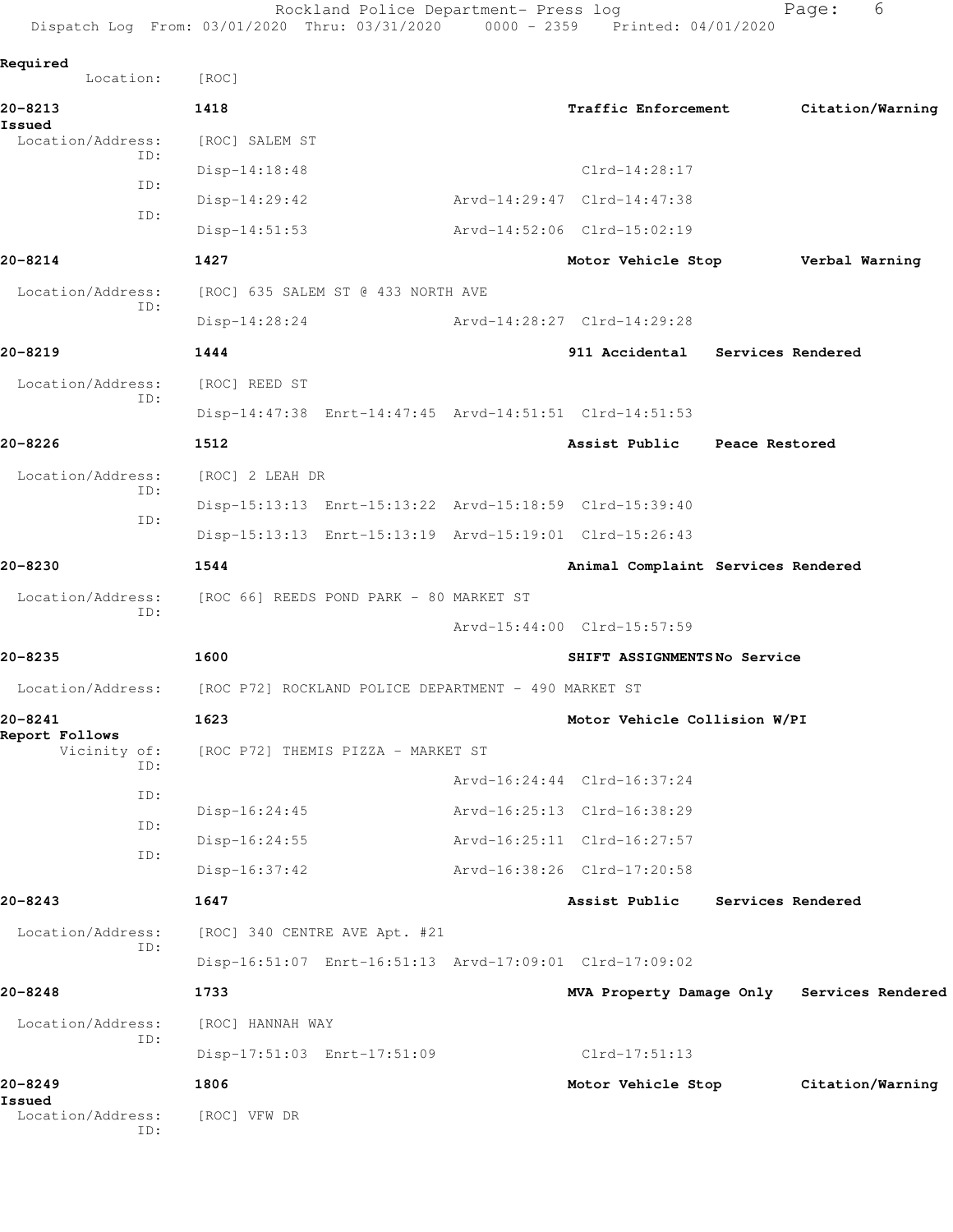Rockland Police Department- Press log entitled Page: 7 Dispatch Log From: 03/01/2020 Thru: 03/31/2020 0000 - 2359 Printed: 04/01/2020

Arvd-18:06:00 Clrd-18:10:08

| 20-8274                          | 1808                                                    | Building Check Citation/Warning Issued |                          |                                            |
|----------------------------------|---------------------------------------------------------|----------------------------------------|--------------------------|--------------------------------------------|
| Location/Address:                | [ROC] HINGHAM ST                                        |                                        |                          |                                            |
| ID:                              | Disp-22:09:34                                           | $Clrd-22:09:55$                        |                          |                                            |
| 20-8251                          | 1844                                                    | General Info                           | <b>Services Rendered</b> |                                            |
| Location/Address:                | [ROC] 88 HOWARD ST                                      |                                        |                          |                                            |
| 20-8256                          | 1920                                                    | Building Check Appears Secure          |                          |                                            |
| Location/Address:                | [ROC] HINGHAM ST                                        |                                        |                          |                                            |
| ID:                              |                                                         | Arvd-19:20:34 Clrd-19:20:42            |                          |                                            |
| 20-8260                          | 1935                                                    | 911 Accidental No Service              |                          |                                            |
| Location/Address:                | [ROC] 587 SUMMER ST                                     |                                        |                          |                                            |
| ID:                              | Disp-19:37:09 Enrt-19:37:18 Arvd-19:41:11 Clrd-19:48:30 |                                        |                          |                                            |
| 20-8266                          | 2012                                                    | Building Check Appears Secure          |                          |                                            |
| Location/Address:                | [ROC] BILL DELAHUNT PKWY                                |                                        |                          |                                            |
| ID:                              |                                                         | Arvd-20:13:15 Clrd-20:13:39            |                          |                                            |
| 20-8267                          | 2023                                                    |                                        |                          | Assist Police Department Services Rendered |
| Location/Address:                | [ROC] 18A LEISUREWOODS DR                               |                                        |                          |                                            |
| ID:                              | Disp-20:25:04 Enrt-20:25:12 Arvd-20:25:16 Clrd-20:31:32 |                                        |                          |                                            |
| 20-8273                          | 2154                                                    | Motor Vehicle Stop                     |                          | Citation/Warning                           |
| Issued<br>Vicinity of:<br>ID:    | [ROC] 543 SUMMER ST @ 43 WINTER CIR                     |                                        |                          |                                            |
|                                  |                                                         | Arvd-21:54:00 Clrd-22:01:47            |                          |                                            |
| For Date: $03/03/2020 -$ Tuesday |                                                         |                                        |                          |                                            |
| 20-8279                          | 0005                                                    | General Incident Services Rendered     |                          |                                            |
| Location/Address:                | [ROC P72] ROCKLAND POLICE DEPARTMENT - 490 MARKET ST    |                                        |                          |                                            |
| ID:                              | Disp-00:07:52                                           | $Clrd-00:08:03$                        |                          |                                            |
| 20-8292                          | 0508                                                    | <b>Building Check</b>                  | Services Rendered        |                                            |
| Location/Address:                | [ROC] UNION ST                                          |                                        |                          |                                            |
| ID:                              | Disp-05:09:23                                           | Clrd-05:09:32                          |                          |                                            |
| ID:                              | Disp-05:10:15                                           | Arvd-05:10:26 Clrd-05:24:08            |                          |                                            |
| 20-8294                          | 0529                                                    | Motor Vehicle Stop                     |                          | Citation/Warning                           |
| Issued<br>Location/Address:      | [ROC] 103 WEBSTER ST @ 345 HOWARD ST                    |                                        |                          |                                            |
| ID:                              |                                                         | Arvd-05:29:00 Clrd-05:36:59            |                          |                                            |
| 20-8295                          | 0534                                                    | Motor Vehicle Stop                     |                          | Services Rendered                          |
|                                  |                                                         |                                        |                          |                                            |

Vicinity of: [ROC] 84 SALEM ST ID:

Arvd-05:34:00 Clrd-05:41:24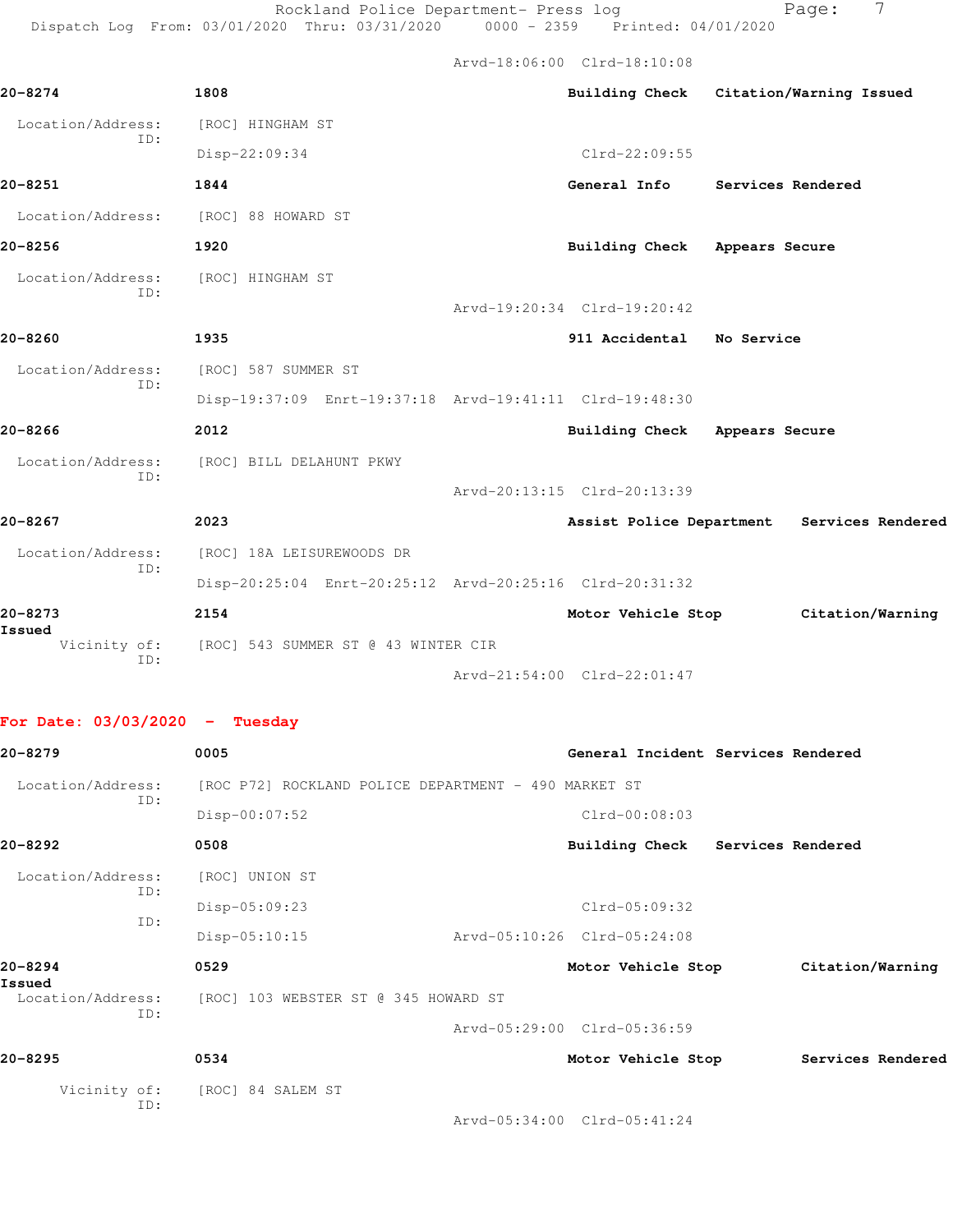|                          | Rockland Police Department- Press log<br>Dispatch Log From: 03/01/2020 Thru: 03/31/2020 0000 - 2359 Printed: 04/01/2020 |                                      | Page:             | 8                 |
|--------------------------|-------------------------------------------------------------------------------------------------------------------------|--------------------------------------|-------------------|-------------------|
| 20-8302                  | 0644                                                                                                                    | Detail                               | Services Rendered |                   |
| Location/Address:        | [ROC] 774 UNION ST                                                                                                      |                                      |                   |                   |
| 20-8303                  | 0650                                                                                                                    | Detail                               | Services Rendered |                   |
| Location/Address:        | [ROC] LIBERTY ST                                                                                                        |                                      |                   |                   |
| 20-8306                  | 0800                                                                                                                    | Police Information                   |                   | Services Rendered |
| Location/Address:        | [ROC P72] ROCKLAND POLICE DEPARTMENT - 490 MARKET ST                                                                    |                                      |                   |                   |
| 20-8313                  | 0850                                                                                                                    | Details / Time off Services Rendered |                   |                   |
| Location:                | [ROC]                                                                                                                   |                                      |                   |                   |
| 20-8326                  | 0900                                                                                                                    | Animal Complaint Services Rendered   |                   |                   |
|                          | $Location/Address:$ [ROC 9] SULLIVAN TIRE AND AUTO SERVICE - 1 VFW DR                                                   |                                      |                   |                   |
| 20-8317                  | 0902                                                                                                                    | Building Check Services Rendered     |                   |                   |
| Location/Address:        | [ROC] HANNAH WAY                                                                                                        |                                      |                   |                   |
| ID:                      |                                                                                                                         | Arvd-09:03:21 Clrd-09:03:52          |                   |                   |
| 20-8318                  | 0908                                                                                                                    | Assist Other Agency                  |                   | Services Rendered |
| Location/Address:<br>ID: | [HIN] WEYMOUTH ST                                                                                                       |                                      |                   |                   |
|                          |                                                                                                                         | Arvd-09:10:15 Clrd-09:19:48          |                   |                   |
| 20-8319<br>Issued        | 0910                                                                                                                    | Motor Vehicle Stop Citation/Warning  |                   |                   |
| Location/Address:<br>ID: | [ROC] 173 BEECH ST                                                                                                      |                                      |                   |                   |
|                          |                                                                                                                         | Arvd-09:10:00 Clrd-09:16:38          |                   |                   |
| 20-8322                  | 0919                                                                                                                    | Motor Vehicle Stop                   | Verbal Warning    |                   |
| Location/Address:<br>ID: | [ROC] 292 SPRING ST                                                                                                     |                                      |                   |                   |
|                          |                                                                                                                         | Arvd-09:19:00 Clrd-09:21:29          |                   |                   |
| 20-8325                  | 1000                                                                                                                    | Building Check Services Rendered     |                   |                   |
| Location/Address:<br>ID: | [ROC] HANNAH WAY                                                                                                        |                                      |                   |                   |
|                          |                                                                                                                         | Arvd-10:01:14 Clrd-10:01:26          |                   |                   |
| 20-8327                  | 1013                                                                                                                    | Details / Time off                   |                   | Services Rendered |
| Location:                | [ROC]                                                                                                                   |                                      |                   |                   |
| 20-8328<br>Issued        | 1016                                                                                                                    | Motor Vehicle Stop                   | Citation/Warning  |                   |
| Location/Address:<br>ID: | [ROC] 388 SUMMER ST @ 10 ELEANOR LN                                                                                     |                                      |                   |                   |
| ID:                      |                                                                                                                         | Arvd-10:16:00 Clrd-10:22:13          |                   |                   |
|                          |                                                                                                                         | Arvd-10:17:47 Clrd-10:22:11          |                   |                   |
| 20-8330                  | 1024                                                                                                                    | Noise Complaint Services Rendered    |                   |                   |
| Location/Address:<br>ID: | [ROC] 49 JOHNSON TER                                                                                                    |                                      |                   |                   |
|                          | Disp-10:28:06 Enrt-10:28:09 Arvd-10:35:00 Clrd-10:39:17                                                                 |                                      |                   |                   |
| 20-8331<br>Issued        | 1025                                                                                                                    | Motor Vehicle Stop                   | Citation/Warning  |                   |
| Location/Address:        | [ROC] 590 SUMMER ST @ 469 CONCORD ST                                                                                    |                                      |                   |                   |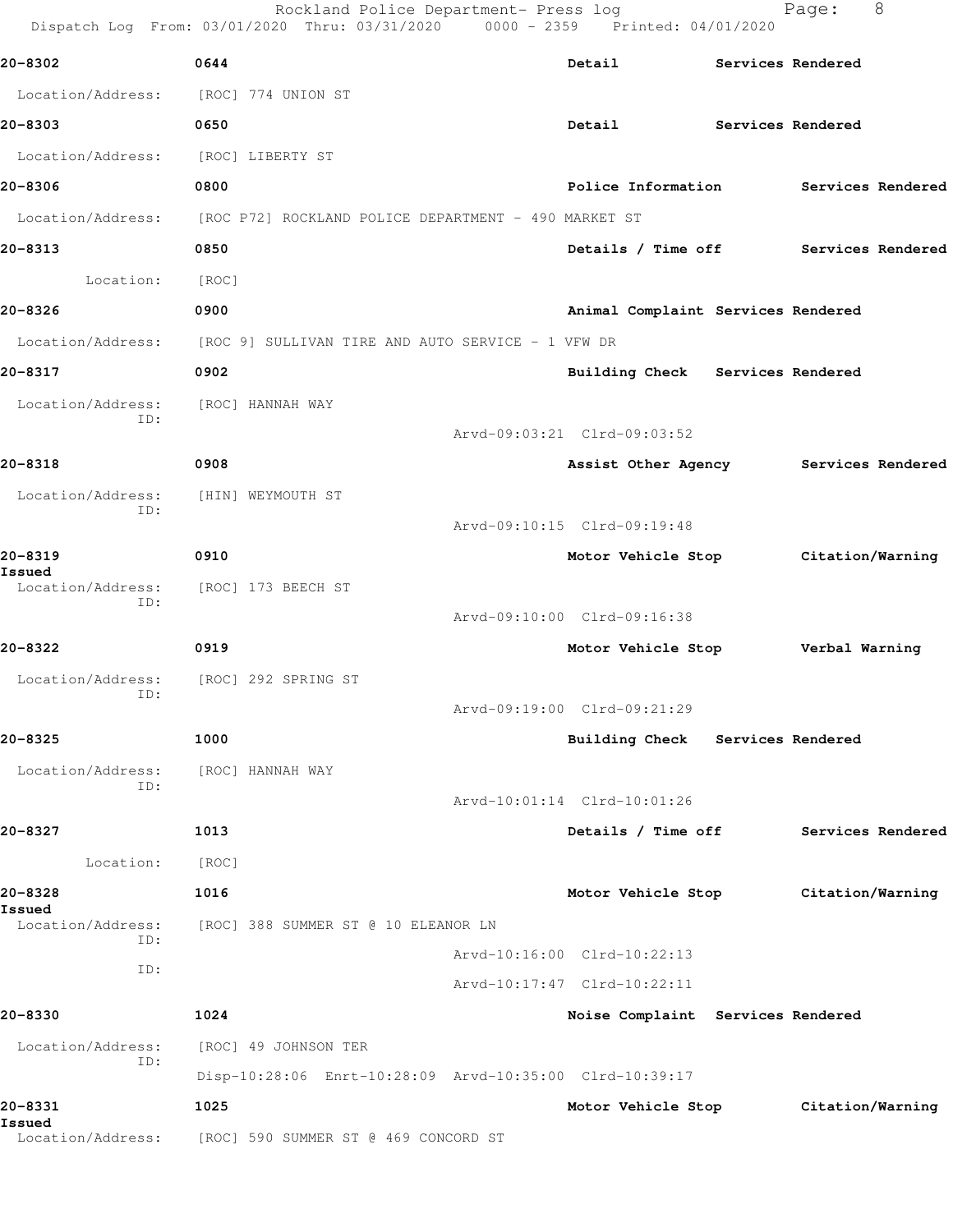|                               | Rockland Police Department- Press log<br>Dispatch Log From: 03/01/2020 Thru: 03/31/2020 0000 - 2359 Printed: 04/01/2020 |                                         | Page:             | 9 |
|-------------------------------|-------------------------------------------------------------------------------------------------------------------------|-----------------------------------------|-------------------|---|
| ID:                           |                                                                                                                         |                                         |                   |   |
|                               |                                                                                                                         | Arvd-10:25:00 Clrd-10:35:03             |                   |   |
| 20-8341                       | 1030                                                                                                                    | Animal Complaint Services Rendered      |                   |   |
|                               | Location/Address: [ROC] 408 UNION ST                                                                                    |                                         |                   |   |
| 20-8338                       | 1113                                                                                                                    | <b>Traffic Enforcement</b>              | Services Rendered |   |
| Location/Address:             | [ROC] SALEM ST                                                                                                          |                                         |                   |   |
| ID:                           |                                                                                                                         | Arvd-11:15:51 Clrd-11:44:41             |                   |   |
| 20-8340                       | 1132                                                                                                                    | Motor Vehicle Stop Citation/Warning     |                   |   |
| Issued<br>Location/Address:   | [ROC] 406 VFW DR @ 0 PARMENTER ST                                                                                       |                                         |                   |   |
| ID:                           |                                                                                                                         | Arvd-11:32:00 Clrd-11:44:33             |                   |   |
| 20-8366                       | 1143                                                                                                                    | Animal Complaint Services Rendered      |                   |   |
|                               | Location/Address: [ROC 23] PLEASANT STREET STORAGE - 265 PLEASANT ST                                                    |                                         |                   |   |
| 20-8363                       | 1220                                                                                                                    | Animal Complaint Services Rendered      |                   |   |
|                               | Location/Address: [ROC] 67 HARTSUFF ST                                                                                  |                                         |                   |   |
| 20-8347                       | 1225                                                                                                                    | Details / Time off Services Rendered    |                   |   |
| Location:                     | [ROC]                                                                                                                   |                                         |                   |   |
| 20-8360                       | 1300                                                                                                                    | Animal Complaint Services Rendered      |                   |   |
| Location/Address:             | [ROC] 72 HIGHLAND ST                                                                                                    |                                         |                   |   |
| 20-8352                       | 1311                                                                                                                    | Building Check Services Rendered        |                   |   |
| Location/Address:             | [ROC] HANNAH WAY                                                                                                        |                                         |                   |   |
| ID:                           | Disp-13:12:31 Enrt-13:12:39 Arvd-13:12:42 Clrd-13:12:44                                                                 |                                         |                   |   |
| 20-8353                       | 1314                                                                                                                    | Larceny / Forgery/ Fraud                | Transported to    |   |
| Hospital<br>Location/Address: | [ROC] 270 SUMMER ST                                                                                                     |                                         |                   |   |
| ID:                           |                                                                                                                         | Arvd-13:20:22 Clrd-13:38:59             |                   |   |
| ID:                           |                                                                                                                         | Arvd-13:25:51 Clrd-13:36:48             |                   |   |
| 20-8358                       | 1333                                                                                                                    | Motor Vehicle Complaint Gone on arrival |                   |   |
| Location/Address:             | [ROC P62] WALGREENS - 35 MARKET ST                                                                                      |                                         |                   |   |
| ID:                           | Disp-13:37:56 Enrt-13:37:59 Arvd-13:43:49 Clrd-13:46:11                                                                 |                                         |                   |   |
|                               |                                                                                                                         |                                         |                   |   |
| 20-8362<br>Issued             | 1348                                                                                                                    | Motor Vehicle Stop                      | Citation/Warning  |   |
| Location/Address:<br>ID:      | [ROC] 158 MARKET ST @ 5 UNION ST                                                                                        |                                         |                   |   |
|                               |                                                                                                                         | Arvd-13:48:00 Clrd-14:00:40             |                   |   |
| 20-8365                       | 1403                                                                                                                    | Motor Vehicle Stop                      | Verbal Warning    |   |
| Location/Address:<br>ID:      | [ROC P95] HOLY FAMILY CHURCH - 403 UNION ST                                                                             |                                         |                   |   |
|                               |                                                                                                                         | Arvd-14:03:00 Clrd-14:05:17             |                   |   |
| 20-8368                       | 1411                                                                                                                    | General Info                            | Services Rendered |   |
| Location/Address:<br>ID:      | [ROC] 5 UNION ST Apt. #17                                                                                               |                                         |                   |   |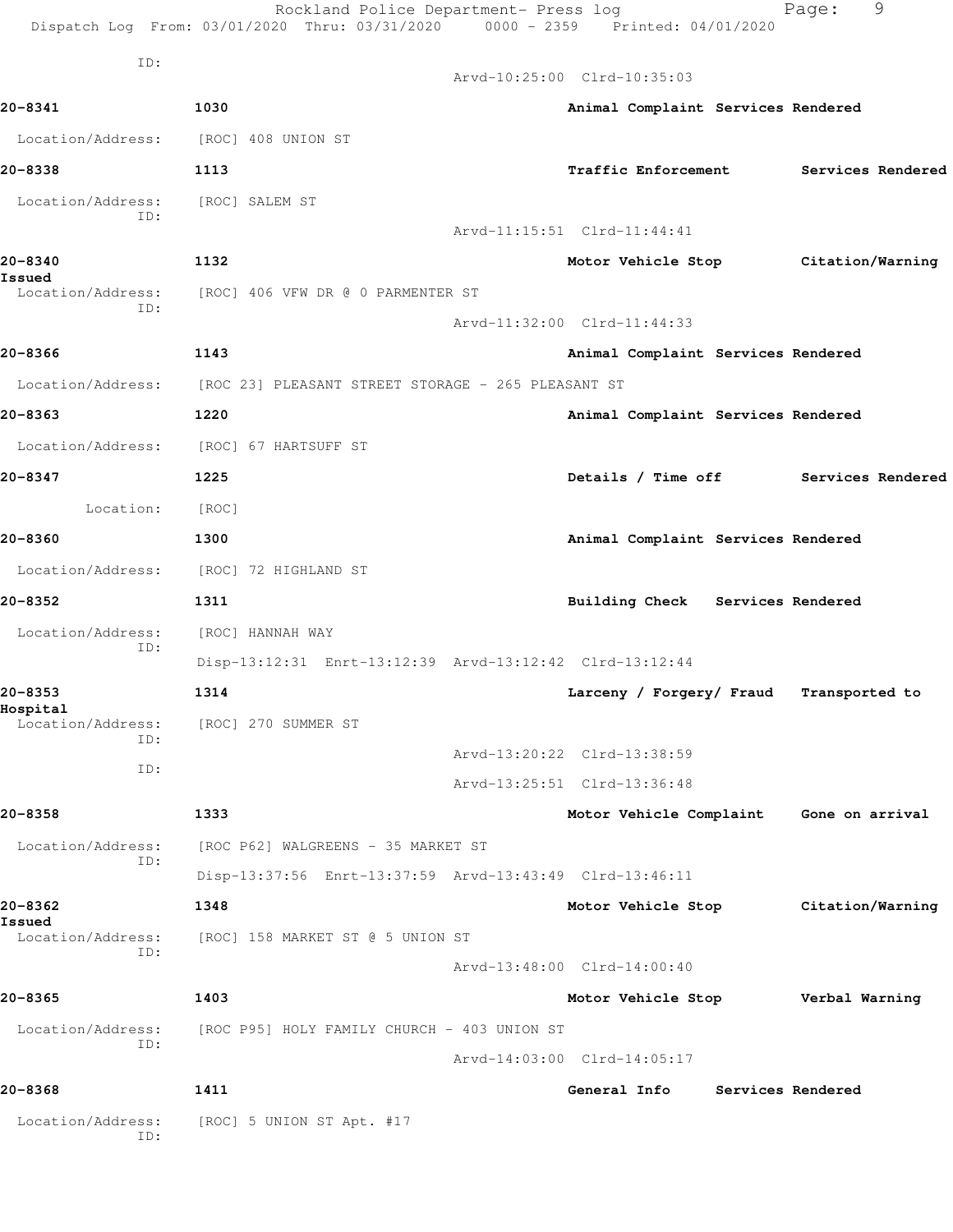| Dispatch Log From: 03/01/2020 Thru: 03/31/2020 |                                                      | Rockland Police Department- Press log | 0000 - 2359 Printed: 04/01/2020                         |                 | Page:             | 10                |
|------------------------------------------------|------------------------------------------------------|---------------------------------------|---------------------------------------------------------|-----------------|-------------------|-------------------|
|                                                |                                                      |                                       | Disp-14:19:00 Enrt-14:19:07 Arvd-14:23:23 Clrd-14:29:59 |                 |                   |                   |
| 20-8377                                        | 1528                                                 |                                       | MVA Property Damage Only Services Rendered              |                 |                   |                   |
| Location/Address:<br>ID:                       | [ROC] 693 HINGHAM ST                                 |                                       |                                                         |                 |                   |                   |
| ID:                                            |                                                      |                                       | Disp-15:33:16 Enrt-15:33:20 Arvd-15:37:43 Clrd-16:00:50 |                 |                   |                   |
|                                                |                                                      |                                       | Disp-15:34:22 Enrt-15:34:28 Arvd-15:37:46 Clrd-15:59:02 |                 |                   |                   |
| 20-8378                                        | 1533                                                 |                                       | Lost/Found Property                                     |                 | Services Rendered |                   |
| Location/Address:<br>ID:                       | [ROC] 22 CENTRE AVE                                  |                                       |                                                         |                 |                   |                   |
|                                                |                                                      |                                       | Disp-16:17:04 Enrt-16:37:48 Arvd-16:37:51 Clrd-16:43:04 |                 |                   |                   |
| 20-8382                                        | 1607                                                 |                                       | General Incident Services Rendered                      |                 |                   |                   |
| Location/Address:<br>ID:                       | [ROC P72] ROCKLAND POLICE DEPARTMENT - 490 MARKET ST |                                       |                                                         |                 |                   |                   |
|                                                | Disp-16:09:20                                        |                                       | $Clrd-16:09:27$                                         |                 |                   |                   |
| 20-8391                                        | 1641                                                 |                                       | 911 Accidental Services Rendered                        |                 |                   |                   |
| Location/Address:                              | [ROC] 119 GROVE ST                                   |                                       |                                                         |                 |                   |                   |
| ID:                                            |                                                      |                                       | Disp-16:43:11 Enrt-16:43:13 Arvd-16:50:22 Clrd-16:50:25 |                 |                   |                   |
| 20-8392                                        | 1647                                                 |                                       | Lost/Found Property Services Rendered                   |                 |                   |                   |
| Location/Address:                              | [ROC] 792 LIBERTY ST                                 |                                       |                                                         |                 |                   |                   |
| ID:                                            | Disp-16:54:19                                        |                                       | $Clrd-16:54:27$                                         |                 |                   |                   |
| 20-8400                                        | 1731                                                 |                                       | SUDDEN DEATH                                            | Report Follows  |                   |                   |
| Location/Address:                              | [ROC] 102 CONCORD ST                                 |                                       |                                                         |                 |                   |                   |
| ID:                                            |                                                      |                                       | Disp-17:32:29 Enrt-17:32:52 Arvd-17:33:46 Clrd-17:57:38 |                 |                   |                   |
| ID:                                            |                                                      |                                       | Disp-17:32:38 Enrt-17:32:42 Arvd-17:33:41 Clrd-20:47:45 |                 |                   |                   |
| ID:                                            |                                                      | Disp-17:33:23 Enrt-17:33:36           | Clrd-17:45:59                                           |                 |                   |                   |
| ID:                                            | Disp-18:15:42                                        |                                       | Arvd-18:15:48 Clrd-19:36:03                             |                 |                   |                   |
| 20-8406                                        | 1815                                                 |                                       | Details / Time off                                      |                 |                   | Services Rendered |
| Location:                                      | [ROC]                                                |                                       |                                                         |                 |                   |                   |
| 20-8409                                        | 1844                                                 |                                       | MVA Property Damage Only Services Rendered              |                 |                   |                   |
| Location/Address:                              | [ROC] HINGHAM ST                                     |                                       |                                                         |                 |                   |                   |
| ID:                                            | Disp-19:01:02                                        |                                       | $Clrd-19:01:09$                                         |                 |                   |                   |
| 20-8410                                        | 1905                                                 |                                       | Motor Vehicle Stop                                      |                 | Verbal Warning    |                   |
| Vicinity of:                                   | [ROC] 83 EAST WATER ST                               |                                       |                                                         |                 |                   |                   |
| ID:                                            |                                                      |                                       | Arvd-19:05:00 Clrd-19:06:16                             |                 |                   |                   |
| 20-8413                                        | 1920                                                 |                                       | Harassment                                              | Gone on arrival |                   |                   |
| Location/Address:                              | [ROC] 7 EVERGREEN CIR                                |                                       |                                                         |                 |                   |                   |
| ID:                                            |                                                      |                                       | Disp-19:21:27 Enrt-19:21:33 Arvd-19:32:03 Clrd-19:44:30 |                 |                   |                   |
| 20-8415                                        | 1947                                                 |                                       | Details / Time off                                      |                 |                   | Services Rendered |
| Location:                                      | [ROC]                                                |                                       |                                                         |                 |                   |                   |
|                                                |                                                      |                                       |                                                         |                 |                   |                   |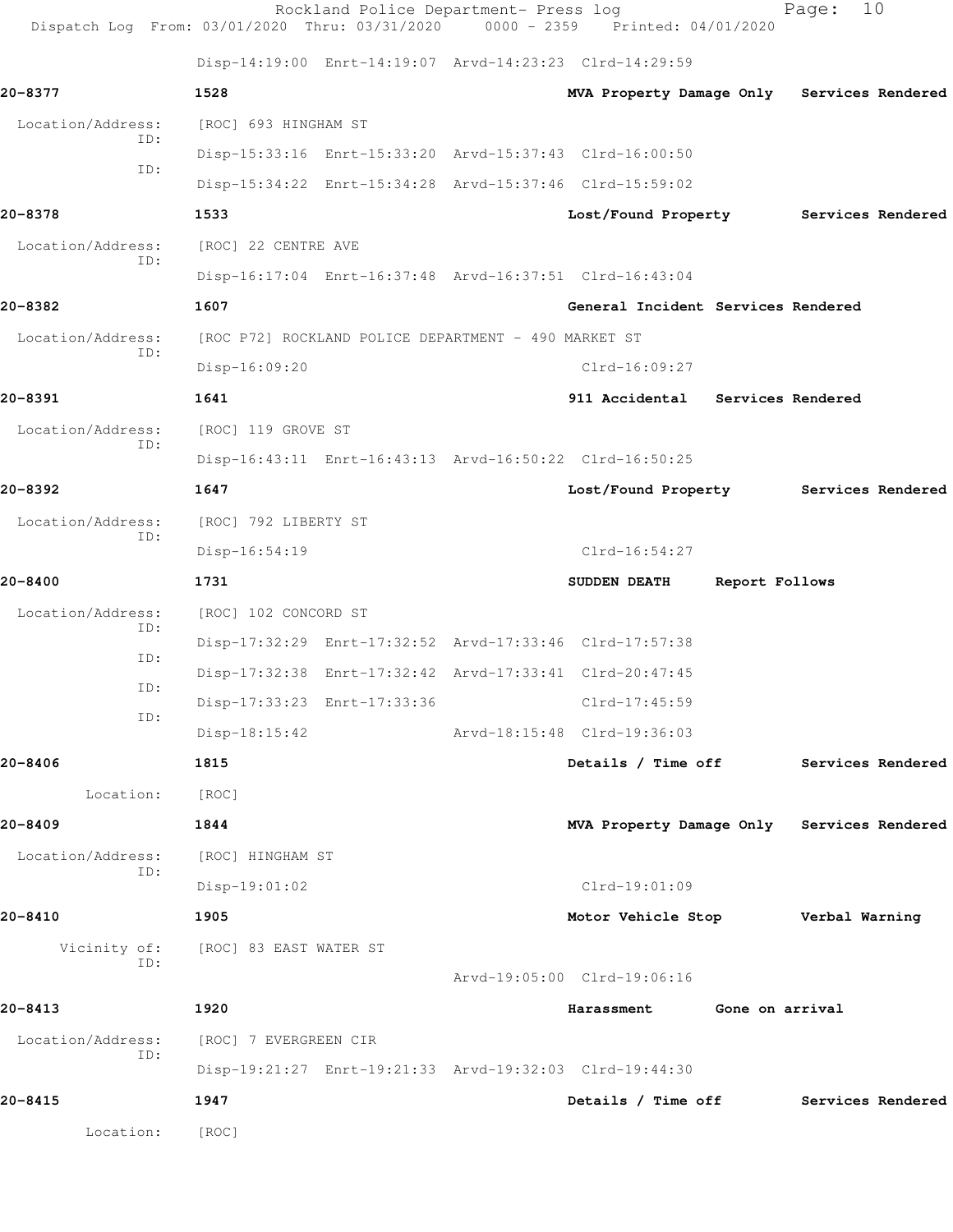Rockland Police Department- Press log Fage: 11 Dispatch Log From: 03/01/2020 Thru: 03/31/2020 0000 - 2359 Printed: 04/01/2020

**20-8417 2032 911 Accidental Services Rendered**

 Location/Address: [ROC] 26 STANLEY AVE ID: Disp-20:33:03 Enrt-20:33:58 Clrd-20:37:36 ID: Disp-20:37:34 Enrt-20:37:38 Clrd-20:38:26 ID: Disp-20:38:30 Enrt-20:38:34 Arvd-20:39:44 Clrd-20:42:57 **20-8418 2036 Emergency Medical Transported to Hospital** Location/Address: [ROC] 119 GROVE ST Apt. #211 EMS Unit: ROCKAM1-Rockland A1 Disp-20:39:09 Enrt-20:39:48 Arvd-20:40:27 Clrd-20:55:30 Hosp-21:05:36 ClrHosp-21:58:54 InQrtsUnavl-21:59:03 InSrvce-21:59:03 ID: Disp-20:39:12 Enrt-20:39:14 Clrd-20:41:41<br>Fire Unit: ROCKEN3-Pumper-Rockland Engine 3 ROCKEN3-Pumper-Rockland Engine 3 Disp-20:39:19 Enrt-20:39:44 Arvd-20:40:27 Clrd-20:55:27 InQrtsUnavl-20:58:53 InSrvce-20:58:53 ID: Disp-20:42:50 Enrt-20:42:54 Clrd-20:44:41 **20-8420 2040 Fireworks Services Rendered** Location/Address: [ROC] 57 BELMONT ST ID: Disp-20:45:20 Clrd-20:45:32 **20-8422 2049 Building Check Building Checked/Secured** Location/Address: [ROC] HINGHAM ST ID: Arvd-20:50:08 Clrd-20:50:34 **20-8429 2258 Details / Time off Services Rendered** Location: [ROC] **20-8432 2336 Unwanted Party Report Follows**

 Location/Address: [ROC] 177 MARTHA DR Apt. #D ID: Disp-23:38:21 Enrt-23:38:38 Arvd-23:40:54 Clrd-03/04/2020 @ 00:14:37 ID: Disp-23:38:21 Enrt-23:38:42 Arvd-23:40:26 Clrd-03/04/2020 @ 00:14:34

## **For Date: 03/04/2020 - Wednesday**

| 20-8434                  | 0000                                       | SHIFT ASSIGNMENTSNo Service                          |
|--------------------------|--------------------------------------------|------------------------------------------------------|
| Location/Address:<br>ID: |                                            | [ROC P72] ROCKLAND POLICE DEPARTMENT - 490 MARKET ST |
|                          |                                            | Arvd-00:00:00 Clrd-00:03:06                          |
| 20-8439                  | 0103                                       | Motor Vehicle Stop<br>Sent On Way                    |
| Location/Address:<br>ID: | [ROC P75] UNION POINT - BILL DELAHUNT PKWY |                                                      |
|                          | $Disp-01:04:43$                            | Arvd-01:04:47 Clrd-01:04:49                          |
| 20-8440                  | 0105                                       | Motor Vehicle Stop<br>Arrest (s) Made                |
| Location/Address:        | [ROC 66] REEDS POND PARK - 80 MARKET ST    |                                                      |
| ID:                      |                                            | Arvd-01:05:00 Clrd-01:40:25                          |
| ID:                      | $Disp-01:07:16$                            | Arvd-01:07:27 Clrd-01:44:00                          |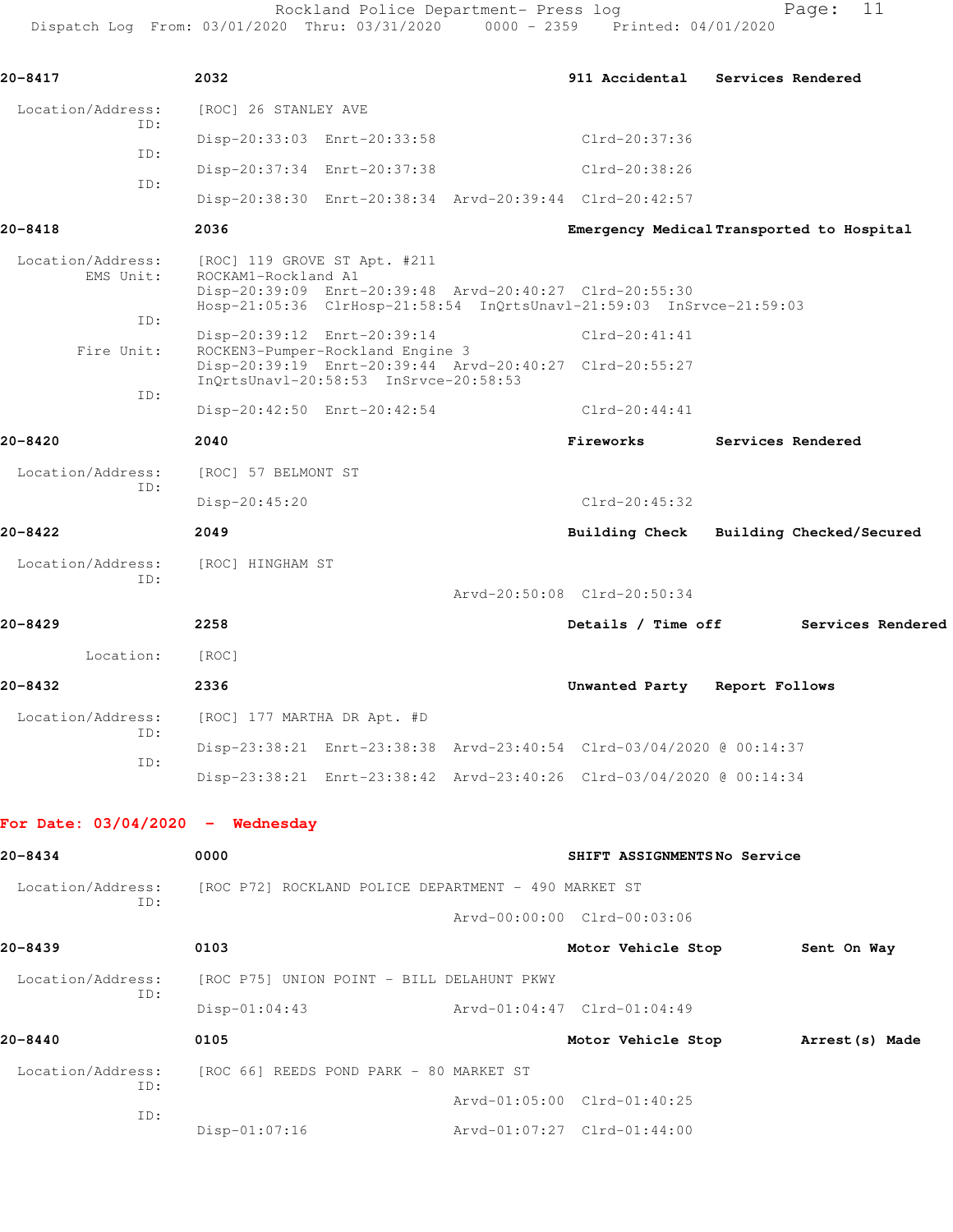|                                    | Rockland Police Department- Press log<br>Dispatch Log From: 03/01/2020 Thru: 03/31/2020 0000 - 2359 Printed: 04/01/2020 |                                          | 12<br>Page:       |
|------------------------------------|-------------------------------------------------------------------------------------------------------------------------|------------------------------------------|-------------------|
| ID:                                | Disp-01:20:12 Enrt-01:20:15 Arvd-01:25:40 Clrd-01:40:21                                                                 |                                          |                   |
| 20-8454                            | 0534                                                                                                                    | Motor Vehicle Stop                       | Citation/Warning  |
| Issued<br>Location/Address:        | [ROC] POND ST                                                                                                           |                                          |                   |
| ID:                                |                                                                                                                         | Arvd-05:34:00 Clrd-05:40:11              |                   |
| $20 - 8456$                        | 0545                                                                                                                    | Motor Vehicle Stop                       | Verbal Warning    |
| Location/Address:                  | [ROC] POND ST                                                                                                           |                                          |                   |
| ID:                                |                                                                                                                         | Arvd-05:45:00 Clrd-05:47:10              |                   |
| 20-8458                            | 0616                                                                                                                    | Motor Vehicle Stop                       | Verbal Warning    |
| Vicinity of:                       | [ROC] 500 SUMMER ST                                                                                                     |                                          |                   |
| ID:                                |                                                                                                                         | Arvd-06:16:00 Clrd-06:19:02              |                   |
| 20-8459                            | 0625                                                                                                                    | Motor Vehicle Stop                       | Verbal Warning    |
| Location/Address:                  | [ROC] 137 WEBSTER ST @ 106 EVERETT ST                                                                                   |                                          |                   |
| ID:                                |                                                                                                                         | Arvd-06:25:00 Clrd-06:28:22              |                   |
| 20-8460                            | 0648                                                                                                                    | Motor Vehicle Stop                       | Citation/Warning  |
| Issued<br>Location/Address:        | [ROC] 215 MARKET ST @ 13 CONCORD ST                                                                                     |                                          |                   |
| ID:                                |                                                                                                                         | Arvd-06:48:00 Clrd-06:57:17              |                   |
| 20-8461                            | 0656                                                                                                                    | Motor Vehicle Stop                       | Citation/Warning  |
| Issued<br>Location/Address:        | [ROC] MARKET ST                                                                                                         |                                          |                   |
| ID:                                |                                                                                                                         | Arvd-06:56:00 Clrd-07:03:35              |                   |
| ID:                                | Disp-06:59:26                                                                                                           | Arvd-06:59:29 Clrd-07:03:38              |                   |
| 20-8462                            | 0720                                                                                                                    | Motor Vehicle Stop                       | Citation/Warning  |
| <b>Issued</b><br>Location/Address: | [ROC] 197 VFW DR @ 244 PLEASANT ST                                                                                      |                                          |                   |
| ID:                                |                                                                                                                         | Arvd-07:20:00 Clrd-07:30:10              |                   |
| $20 - 8465$                        | 0758                                                                                                                    | Assist Fire Department Cancelled Enroute |                   |
| Location/Address:                  | [ROC] 159 UNION ST                                                                                                      |                                          |                   |
| 20-8466                            | 0803                                                                                                                    | SHIFT ASSIGNMNETS Services Rendered      |                   |
| Location/Address:                  | [ROC P72] ROCKLAND POLICE DEPARTMENT - 490 MARKET ST                                                                    |                                          |                   |
| 20-8468                            | 0818                                                                                                                    | Details / Time off                       | Services Rendered |
| Location:                          | [ROC]                                                                                                                   |                                          |                   |
| 20-8469                            | 0826                                                                                                                    | Animal Complaint Services Rendered       |                   |
| Location/Address:                  | [ROC] 4 ELIZABETH ST                                                                                                    |                                          |                   |
| ID:                                |                                                                                                                         | Arvd-08:26:00 Clrd-08:34:21              |                   |
| 20-8470                            | 0827                                                                                                                    | Motor Vehicle Complaint Gone on arrival  |                   |
|                                    | Location/Address: [ROC P46] DUNKIN DONUTS - 851 HINGHAM ST                                                              |                                          |                   |
| 20-8471                            | 0828                                                                                                                    | General Info                             | Services Rendered |
|                                    |                                                                                                                         |                                          |                   |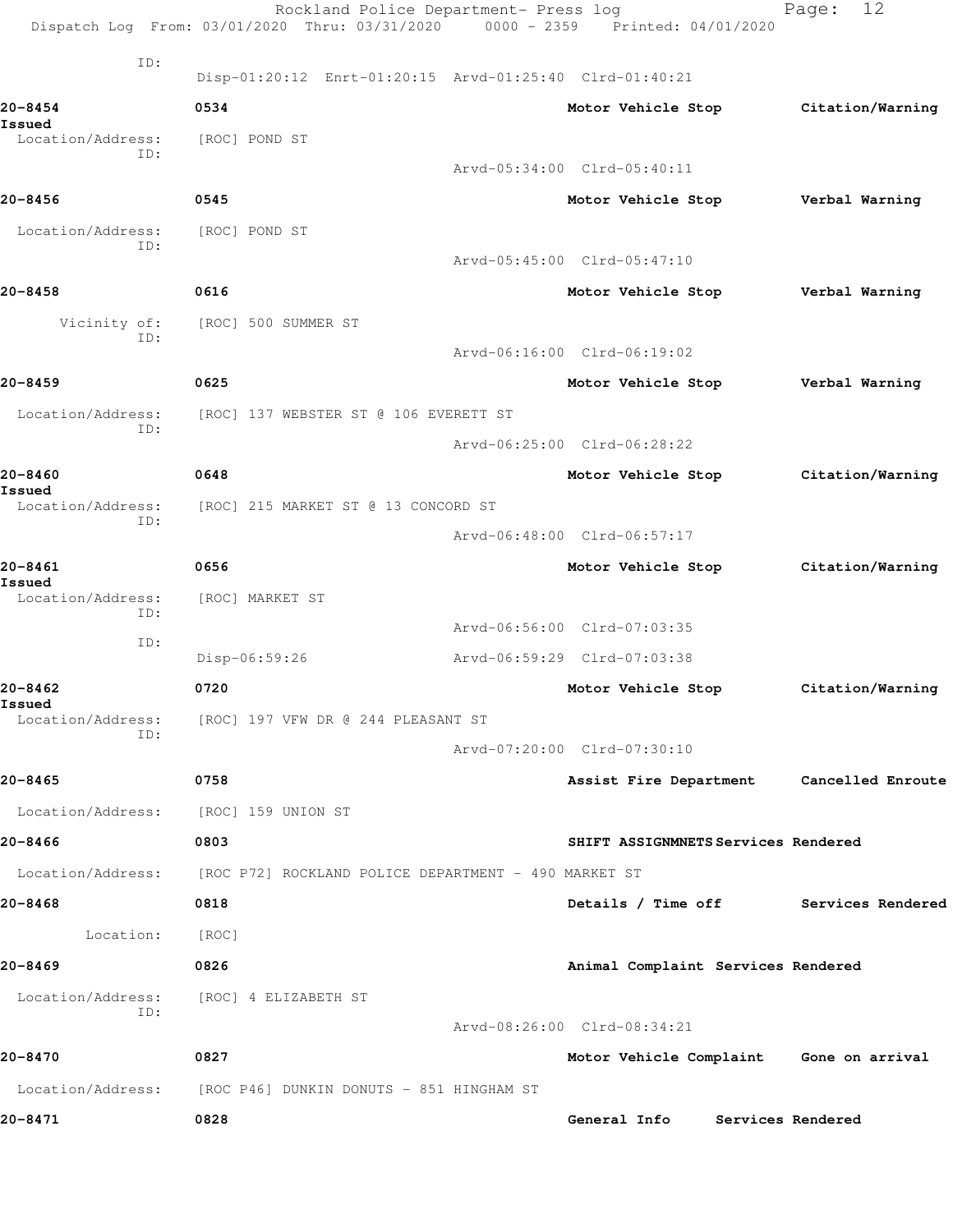|                                      | Rockland Police Department- Press log<br>Dispatch Log From: 03/01/2020 Thru: 03/31/2020 0000 - 2359 Printed: 04/01/2020 |                                         |                   | 13<br>Page:       |  |
|--------------------------------------|-------------------------------------------------------------------------------------------------------------------------|-----------------------------------------|-------------------|-------------------|--|
|                                      | Location/Address: [ROC P72] ROCKLAND POLICE DEPARTMENT - 490 MARKET ST                                                  |                                         |                   |                   |  |
| 20-8472                              | 0831                                                                                                                    | Building Check Building Checked/Secured |                   |                   |  |
| Location/Address:                    | [ROC] HINGHAM ST                                                                                                        |                                         |                   |                   |  |
| ID:                                  |                                                                                                                         | Arvd-08:32:31 Clrd-08:33:06             |                   |                   |  |
| 20-8475                              | 0837                                                                                                                    | Details / Time off                      |                   | No Action         |  |
| Required<br>Location:                | [ROC]                                                                                                                   |                                         |                   |                   |  |
| 20-8477                              | 0851                                                                                                                    | Suspicious Activity                     |                   | Building          |  |
| Checked/Secured<br>Location/Address: | [ROC] 41 BROOKS RD                                                                                                      |                                         |                   |                   |  |
| ID:                                  | Disp-08:53:35 Enrt-08:54:21 Arvd-09:04:08 Clrd-09:11:29                                                                 |                                         |                   |                   |  |
| ID:                                  | Disp-08:53:35 Enrt-08:54:25 Arvd-09:04:15 Clrd-09:11:26                                                                 |                                         |                   |                   |  |
| 20-8478                              | 0910                                                                                                                    | Details / Time off                      |                   | Services Rendered |  |
| Location:                            | [ROC]                                                                                                                   |                                         |                   |                   |  |
| 20-8479                              | 0911                                                                                                                    | Building Check Services Rendered        |                   |                   |  |
| Location/Address:                    | [ROC] HANNAH WAY                                                                                                        |                                         |                   |                   |  |
| ID:                                  |                                                                                                                         | Arvd-09:12:22 Clrd-09:12:37             |                   |                   |  |
| 20-8480                              | 0932                                                                                                                    | Motor Vehicle Stop                      |                   | Report Follows    |  |
| Location/Address:                    | [ROC P21] STATION LIQUORS - 21 EAST WATER ST                                                                            |                                         |                   |                   |  |
| ID:<br>ID:                           |                                                                                                                         | Arvd-09:32:00 Clrd-09:49:17             |                   |                   |  |
| ID:                                  |                                                                                                                         | Arvd-09:36:22 Clrd-09:47:53             |                   |                   |  |
|                                      |                                                                                                                         | Arvd-09:36:32 Clrd-09:47:56             |                   |                   |  |
| 20-8481                              | 0932                                                                                                                    | Assist Other Agency                     |                   | Services Rendered |  |
| Location/Address:<br>ID:             | [ROC] 115 MARKET ST Apt. #15                                                                                            |                                         |                   |                   |  |
|                                      | $Disp-10:01:45$                                                                                                         | Arvd-10:01:56 Clrd-10:06:11             |                   |                   |  |
| 20-8487                              | 1047                                                                                                                    | Assist Public                           | No Service        |                   |  |
| Location/Address:<br>ID:             | [ROC] 67 HARTSUFF ST                                                                                                    |                                         |                   |                   |  |
| ID:                                  | Disp-10:48:38 Enrt-10:48:42 Arvd-10:57:02 Clrd-10:58:32                                                                 |                                         |                   |                   |  |
|                                      | Disp-10:48:47 Enrt-10:48:51 Arvd-10:57:05 Clrd-10:58:17                                                                 |                                         |                   |                   |  |
| 20-8488                              | 1058                                                                                                                    | 911 Accidental                          | Services Rendered |                   |  |
| Location/Address:<br>ID:             | [ROC] 15 WEBSTER ST Apt. #2                                                                                             |                                         |                   |                   |  |
|                                      | Disp-10:59:44 Enrt-10:59:53                                                                                             | $Clrd-11:06:07$                         |                   |                   |  |
| 20-8493                              | 1213                                                                                                                    | Prisioner Transport                     |                   | Services Rendered |  |
| Location/Address:<br>ID:             | [HIN] HINGHAM DISTRICT COURT - 28 GEORGE WASHINGTON BLVD                                                                |                                         |                   |                   |  |
|                                      | Disp-12:19:27 Enrt-12:19:31                                                                                             | $Clrd-13:01:57$                         |                   |                   |  |
| 20-8499                              | 1254                                                                                                                    | Warrant                                 | Report Follows    |                   |  |
| Location/Address:<br>ID:             | [ROC] 67 HARTSUFF ST                                                                                                    |                                         |                   |                   |  |
|                                      |                                                                                                                         | Arvd-12:55:22 Clrd-13:46:24             |                   |                   |  |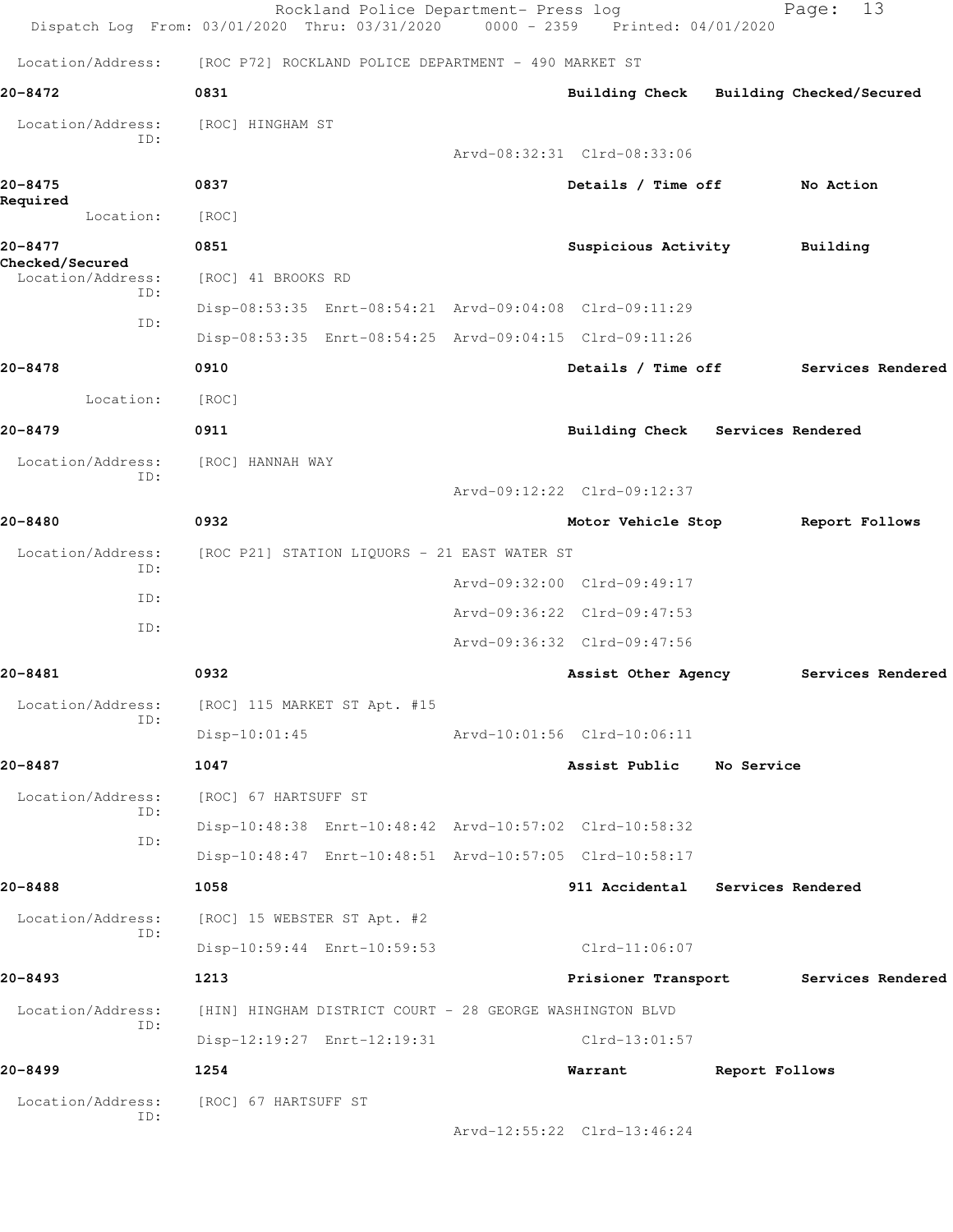|                                    | Rockland Police Department- Press log<br>Dispatch Log From: 03/01/2020 Thru: 03/31/2020 0000 - 2359 Printed: 04/01/2020 |                                        | 14<br>Page:                          |
|------------------------------------|-------------------------------------------------------------------------------------------------------------------------|----------------------------------------|--------------------------------------|
| ID:                                | Disp-12:55:33 Enrt-12:55:37 Arvd-12:57:19 Clrd-13:17:53                                                                 |                                        |                                      |
| 20-8507                            | 1349                                                                                                                    | General Info Services Rendered         |                                      |
| Location/Address:                  | [ROC P72] ROCKLAND POLICE DEPARTMENT - 490 MARKET ST                                                                    |                                        |                                      |
| 20-8508                            | 1355                                                                                                                    | Building Check Services Rendered       |                                      |
| Location/Address:                  | [ROC] HANNAH WAY                                                                                                        |                                        |                                      |
| ID:                                |                                                                                                                         | Arvd-13:56:42 Clrd-13:57:06            |                                      |
| 20-8509                            | 1356                                                                                                                    | Animal Complaint Services Rendered     |                                      |
| Location/Address:                  | [ROC] 133 WOODSBURY RD                                                                                                  |                                        |                                      |
| ID:                                | Disp-13:58:40 Enrt-13:58:49 Arvd-14:11:18 Clrd-14:13:33                                                                 |                                        |                                      |
| 20-8510                            | 1400                                                                                                                    |                                        | Motor Vehicle Stop Citation/Warning  |
| Issued<br>Location/Address:        | [ROC] SHERIDEN SQUARE PARKING LOT - GROVE ST                                                                            |                                        |                                      |
| ID:                                |                                                                                                                         | Arvd-14:00:00 Clrd-14:07:01            |                                      |
| 20-8511                            | 1407                                                                                                                    | Traffic Enforcement                    | Citation/Warning                     |
| Issued<br>Location/Address:        |                                                                                                                         |                                        |                                      |
| ID:                                | [ROC] SALEM ST                                                                                                          |                                        |                                      |
| 20-8513                            |                                                                                                                         | Arvd-14:08:44 Clrd-14:36:52            |                                      |
|                                    | 1419                                                                                                                    | Suspicious Activity 6one on arrival    |                                      |
| Location/Address:<br>ID:           | [ROC] 62 CONCORD ST                                                                                                     |                                        |                                      |
|                                    | Disp-14:22:47 Enrt-14:24:02 Arvd-14:36:58 Clrd-14:38:53                                                                 |                                        |                                      |
| 20-8514<br>Issued                  | 1436                                                                                                                    | Motor Vehicle Stop                     | Citation/Warning                     |
| Location/Address:<br>ID:           | [ROC] 73 SALEM ST                                                                                                       |                                        |                                      |
|                                    |                                                                                                                         | Arvd-14:36:52 Clrd-14:37:48            |                                      |
| 20-8524                            | 1440                                                                                                                    | Animal Complaint Services Rendered     |                                      |
|                                    | Location/Address: [ROC] 186 EAST WATER ST                                                                               |                                        |                                      |
| 20-8519                            | 1536                                                                                                                    |                                        | Details / Time off Services Rendered |
| Location:                          | [ROC]                                                                                                                   |                                        |                                      |
| 20-8521                            | 1541                                                                                                                    | General Info No Action Required        |                                      |
|                                    | Location/Address: [ROC P72] ROCKLAND POLICE DEPARTMENT - 490 MARKET ST                                                  |                                        |                                      |
| 20-8526                            | 1602                                                                                                                    | SHIFT ASSIGNMENTSNo Service            |                                      |
|                                    | Location/Address: [ROC P72] ROCKLAND POLICE DEPARTMENT - 490 MARKET ST                                                  |                                        |                                      |
| 20-8529                            | 1628                                                                                                                    | MVA Property Damage Only Vehicle Towed |                                      |
| Location/Address:                  | [ROC] 1 CENTRAL ST @ 141 CENTRE AVE                                                                                     |                                        |                                      |
| ID:                                | Disp-16:29:42 Enrt-16:30:36 Arvd-16:32:58 Clrd-16:44:52                                                                 |                                        |                                      |
| ID:                                | Disp-16:29:47 Enrt-16:30:34 Arvd-16:32:41 Clrd-16:51:32                                                                 |                                        |                                      |
| 20-8535                            | 1721                                                                                                                    |                                        | Motor Vehicle Stop Citation/Warning  |
| Issued<br>Location/Address:<br>ID: | [ROC] 3 PLEASANT ST @ 675 LIBERTY ST                                                                                    |                                        |                                      |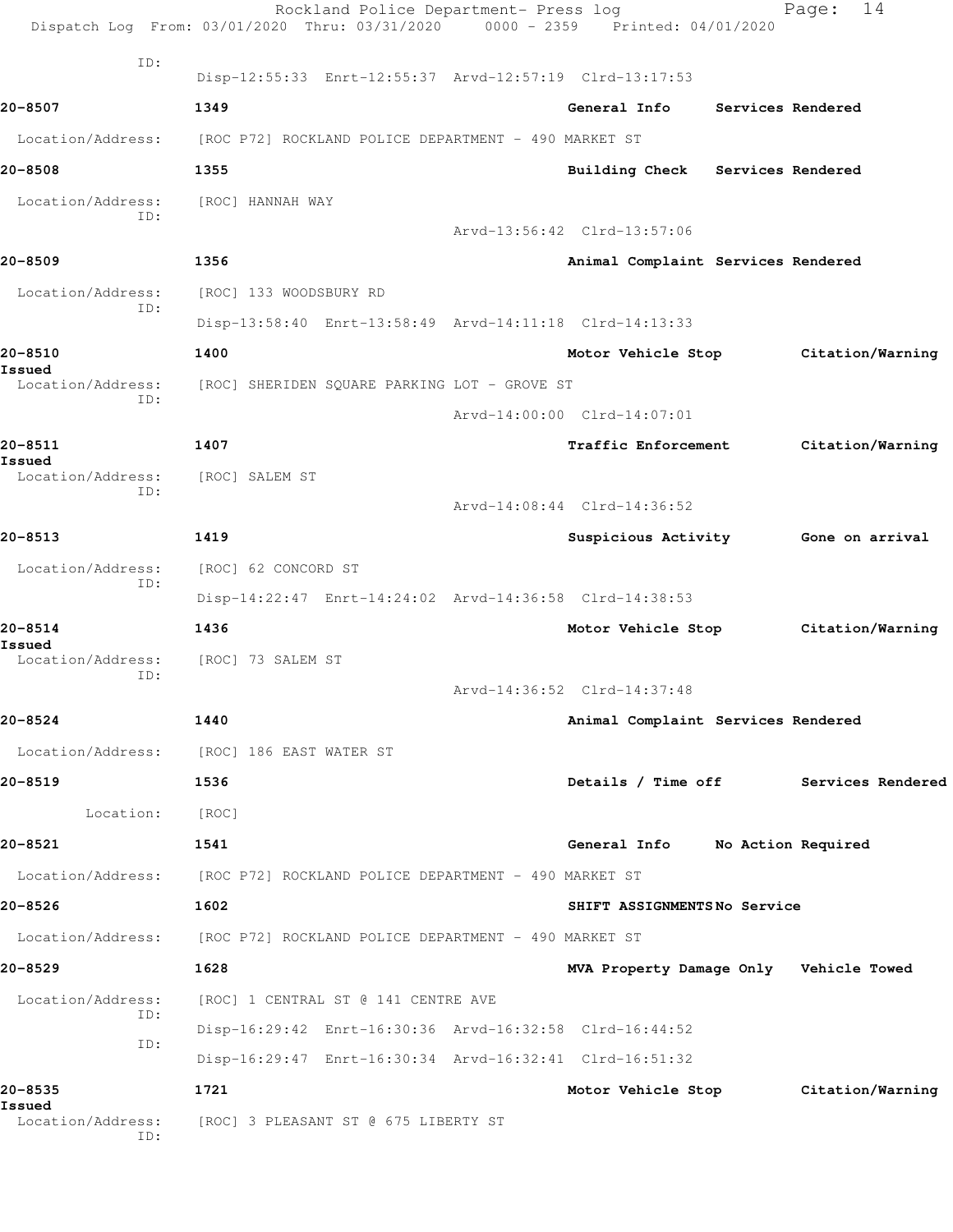|                          | Dispatch Log From: 03/01/2020 Thru: 03/31/2020 0000 - 2359 Printed: 04/01/2020 | Rockland Police Department- Press log |                                         |                   | Page:            | 15 |
|--------------------------|--------------------------------------------------------------------------------|---------------------------------------|-----------------------------------------|-------------------|------------------|----|
|                          | Disp-17:21:41 Enrt-17:21:46 Arvd-17:21:48 Clrd-17:28:00                        |                                       |                                         |                   |                  |    |
| 20-8540                  | 1751                                                                           |                                       | Details / Time off                      |                   | No Service       |    |
| Location:                | [ROC]                                                                          |                                       |                                         |                   |                  |    |
| 20-8543                  | 1813                                                                           |                                       | MVA Property Damage Only                |                   | Investigated     |    |
| Location/Address:<br>ID: | [ROC] 12 FIR RD                                                                |                                       |                                         |                   |                  |    |
|                          | Disp-18:14:31 Enrt-18:14:36                                                    |                                       | Clrd-18:32:27                           |                   |                  |    |
| 20-8546                  | 1822                                                                           |                                       | MVA Property Damage Only Report Follows |                   |                  |    |
| Location/Address:<br>ID: | [ROC] UNION ST                                                                 |                                       |                                         |                   |                  |    |
|                          | $Disp-18:24:40$                                                                |                                       | Arvd-18:24:52 Clrd-18:52:00             |                   |                  |    |
| 20-8547                  | 1852                                                                           |                                       | Motor Vehicle Complaint                 |                   | Report Follows   |    |
| Location/Address:<br>ID: | [ROC P88] KATHY CORRIGAN'S - 406 VFW DR                                        |                                       |                                         |                   |                  |    |
| ID:                      | Disp-18:52:57 Enrt-18:52:59 Arvd-18:53:00 Clrd-19:13:05                        |                                       |                                         |                   |                  |    |
|                          | Disp-18:53:06 Enrt-18:53:09 Arvd-18:55:07 Clrd-19:17:28                        |                                       |                                         |                   |                  |    |
| 20-8548                  | 1924                                                                           |                                       | Summons                                 | Services Rendered |                  |    |
| Location/Address:        | [ROC] 446 EAST WATER ST                                                        |                                       |                                         |                   |                  |    |
| ID:                      | Disp-19:28:46                                                                  |                                       | $Clrd-19:34:14$                         |                   |                  |    |
| 20-8550                  | 1935                                                                           |                                       | Details / Time off                      |                   | No Service       |    |
| Location:                | [ROC]                                                                          |                                       |                                         |                   |                  |    |
| 20-8558<br>Issued        | 2022                                                                           |                                       | Motor Vehicle Stop                      |                   | Citation/Warning |    |
| Location/Address:<br>ID: | [ROC] WEST WATER ST @ PLAIN ST                                                 |                                       |                                         |                   |                  |    |
|                          |                                                                                |                                       | Arvd-20:22:00 Clrd-20:31:25             |                   |                  |    |
| 20-8561                  | 2046                                                                           |                                       | 911 Accidental                          | Investigated      |                  |    |
| Location/Address:<br>ID: | [ROC] 14 BAY PATH LN                                                           |                                       |                                         |                   |                  |    |
|                          | $Disp-20:48:21$                                                                |                                       | Arvd-20:48:28 Clrd-20:48:33             |                   |                  |    |
| 20-8564                  | 2121                                                                           |                                       | 911 Accidental                          | Services Rendered |                  |    |
| Location/Address:<br>ID: | [ROC 69] SOUTH SHORE REHAB & NURSING - 115 NORTH AVE                           |                                       |                                         |                   |                  |    |
|                          | Disp-21:22:14 Enrt-21:22:18 Arvd-21:27:24 Clrd-21:33:52                        |                                       |                                         |                   |                  |    |
| 20-8566                  | 2153                                                                           |                                       | Unwanted Party Services Rendered        |                   |                  |    |
| Location/Address:<br>ID: | [ROC] 6 TANZI LN                                                               |                                       |                                         |                   |                  |    |
| ID:                      | Disp-21:55:11 Enrt-21:55:31 Arvd-22:00:34 Clrd-22:34:44                        |                                       |                                         |                   |                  |    |
| ID:                      | Disp-21:55:20 Enrt-21:55:30 Arvd-21:56:42 Clrd-22:34:50                        |                                       |                                         |                   |                  |    |
| ID:                      | Disp-21:55:26 Enrt-21:55:28 Arvd-21:59:00 Clrd-22:29:20                        |                                       |                                         |                   |                  |    |
|                          | Disp-21:58:33 Enrt-21:58:36 Arvd-22:00:36 Clrd-22:34:48                        |                                       |                                         |                   |                  |    |
| 20-8571                  | 2236                                                                           |                                       | Suspicious Activity                     |                   | Appears Secure   |    |
| Location/Address:<br>ID: | [ROC] LEISUREWOODS - 7 EVERGREEN CIR                                           |                                       |                                         |                   |                  |    |
|                          | Disp-22:39:58                                                                  |                                       | Arvd-22:40:07 Clrd-22:40:10             |                   |                  |    |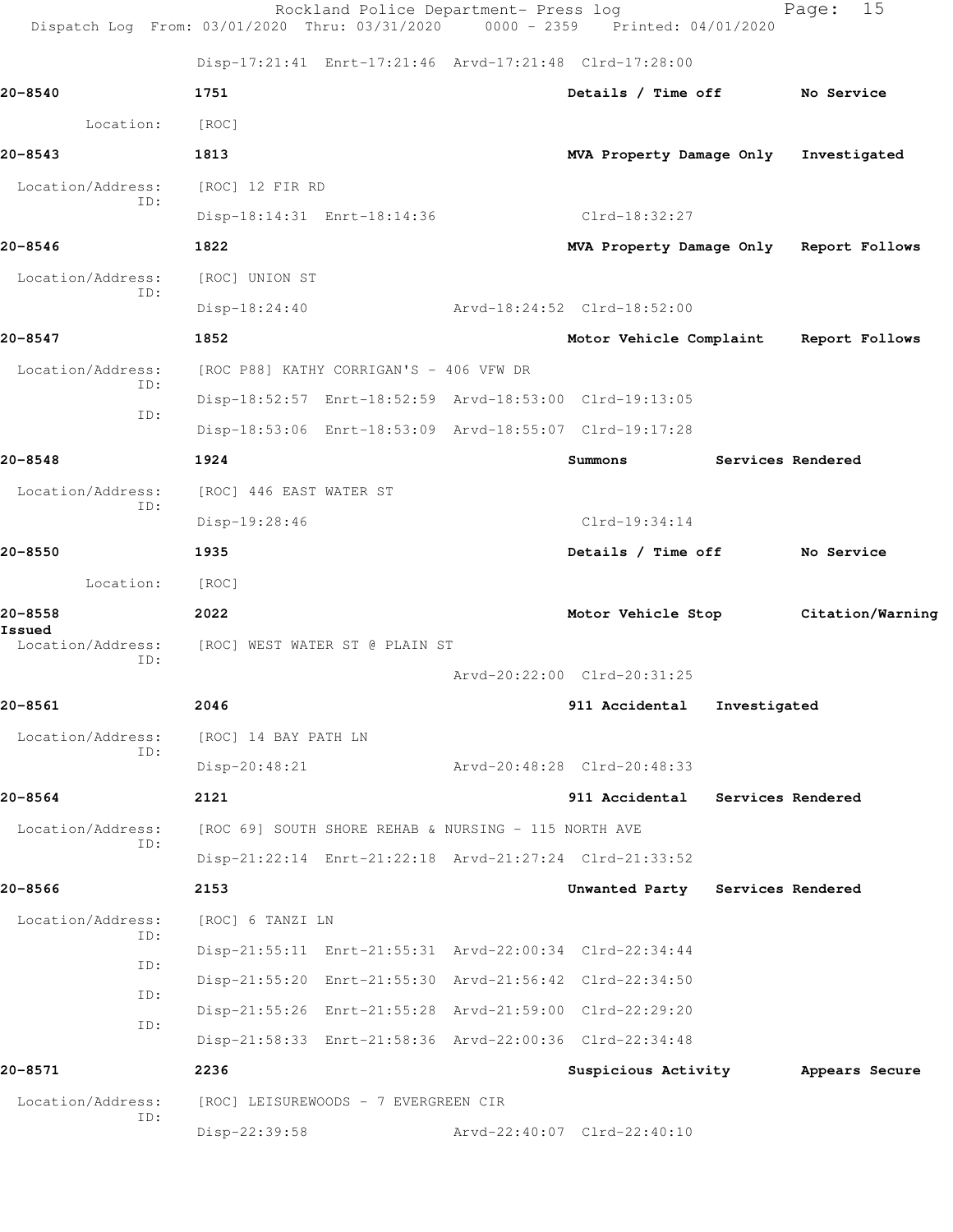Rockland Police Department- Press log Fage: 16 Dispatch Log From: 03/01/2020 Thru: 03/31/2020 0000 - 2359 Printed: 04/01/2020

**20-8574 2244 Motor Vehicle Stop Verbal Warning** Location/Address: [ROC] 197 VFW DR @ 244 PLEASANT ST ID: Disp-22:44:51 Enrt-22:44:56 Arvd-22:44:58 Clrd-22:48:38

## **For Date: 03/05/2020 - Thursday**

**20-8577 0000 SHIFT ASSIGNMENTS Services Rendered** Location/Address: [ROC P72] ROCKLAND POLICE DEPARTMENT - 490 MARKET ST **20-8578 0002 911 Accidental Services Not Required** Location/Address: [ROC P47] BEST WESTERN - 909 HINGHAM ST Apt. #121 ID: Disp-00:04:57 Enrt-00:06:30 Arvd-00:08:50 Clrd-00:14:05 ID: Disp-00:08:44 Arvd-00:08:48 Clrd-00:14:34 **20-8581 0019 Suspicious Activity Sent On Way** Vicinity of: [ROC P70] D'ANGELOS - 144 MARKET ST ID: Arvd-00:19:00 Clrd-00:27:34 ID: Disp-00:20:53 Arvd-00:20:56 Clrd-00:27:34 **20-8592 0544 Building Check Building Checked/Secured** Location/Address: [ROC 61] UNION ST BUSINESS DISTRICT - UNION ST ID: Arvd-05:45:36 Clrd-05:54:25 **20-8594 0554 Motor Vehicle Stop Citation/Warning Issued**  Vicinity of: [ROC] 215 MARKET ST @ 13 CONCORD ST ID: Arvd-05:54:00 Clrd-06:02:24 ID: Disp-05:55:51 Arvd-05:55:55 Clrd-05:58:11 **20-8597 0630 Building Check Services Rendered** Location/Address: [ROC P47] BEST WESTERN - 909 HINGHAM ST ID: Arvd-06:31:21 Clrd-06:31:30 **20-8603 0711 Details Services Rendered** Location: [ROC] **20-8608 0740 Motor Vehicle Complaint Gone on arrival** Location/Address: [ROC] IAO RAIL TRAIL - MARKET ST ID: Disp-07:41:42 Enrt-07:41:48 Arvd-07:41:50 Clrd-07:52:11 **20-8609 0741 Motor Vehicle Complaint Could Not Locate** Location/Address: [ROC] IAO ABINGTON LINE - NORTH AVE ID: Disp-07:42:12 Enrt-07:42:14 Arvd-07:44:03 Clrd-07:46:00 **20-8611 0800 General Info Services Rendered** Location/Address: [ROC P72] ROCKLAND POLICE DEPARTMENT - 490 MARKET ST **20-8613 0837 Health & Welfare Check Investigated**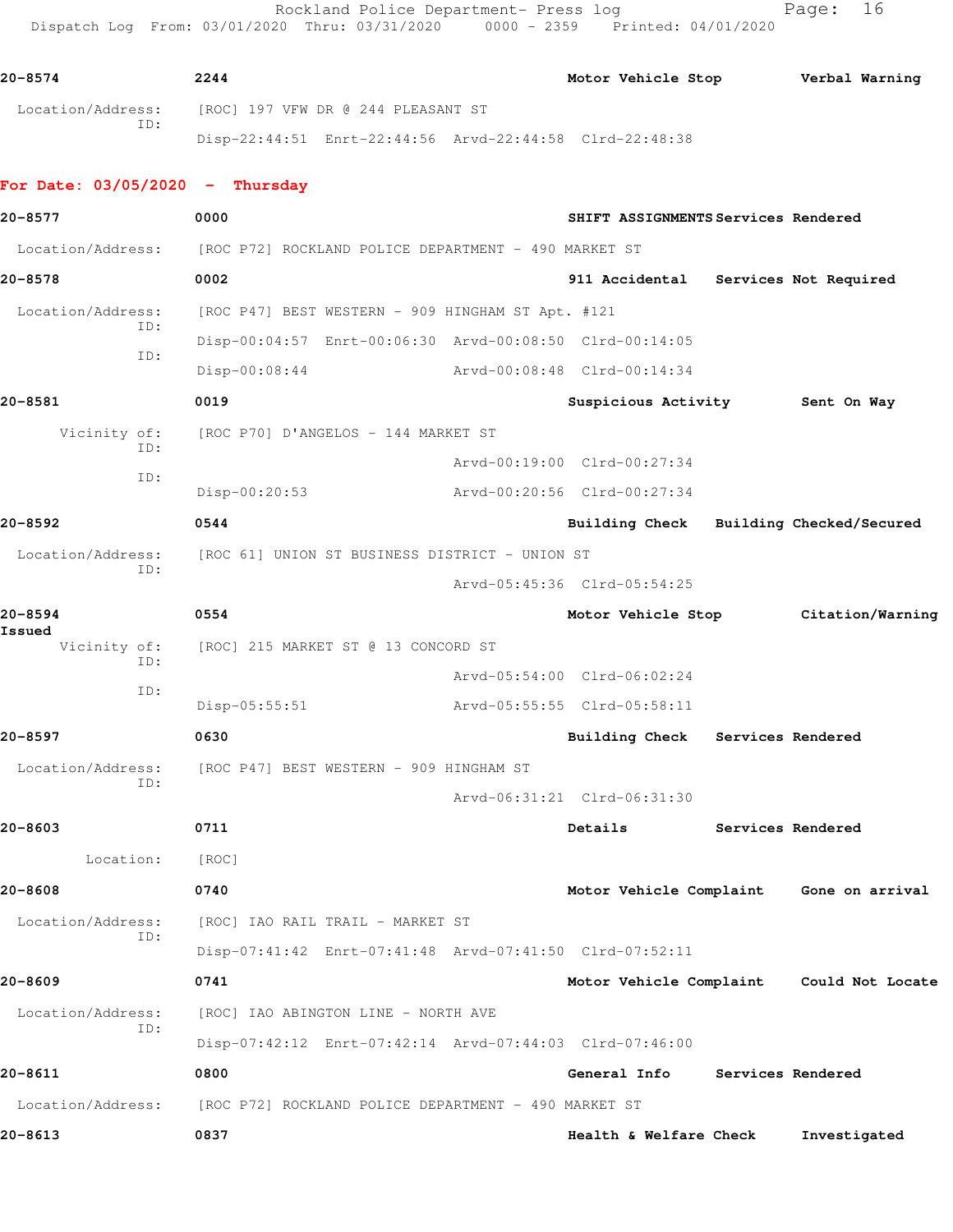Rockland Police Department- Press log Fage: 17 Dispatch Log From: 03/01/2020 Thru: 03/31/2020 0000 - 2359 Printed: 04/01/2020 Location/Address: [ROC 92] R STEWART ESTEN SCHOOL - 733 SUMMER ST ID: Disp-08:39:01 Enrt-08:39:03 Arvd-08:39:10 Clrd-09:27:58 **20-8618 0859 Building Check Building Checked/Secured** Location/Address: [ROC 60] SPRING GATE APARTMENTS - 52 HANNAH WAY ID: Arvd-09:01:18 Clrd-09:01:47 **20-8620 0914 Animal Complaint Services Rendered** Location/Address: [ROC] 67 HARTSUFF ST ID: Arvd-09:14:00 Clrd-09:28:59 **20-8622 0922 Building Check Appears Secure** Location/Address: [ROC] HINGHAM ST ID: Arvd-09:27:55 Clrd-09:28:11 **20-8623 0937 911 Accidental Investigated** Location/Address: [ROC P106] ROCKLAND HIGH SCHOOL - 52 MACKINLAY WAY ID: Disp-09:40:27 Enrt-09:40:29 Arvd-09:42:51 Clrd-09:48:04 **20-8627 1010 Lockout No Service** Location/Address: [ROC] 345 MARKET ST ID: Arvd-10:10:00 Clrd-10:44:09 **20-8631 1023 Motor Vehicle Stop Citation/Warning Issued**  Location/Address: [ROC] SUMMER ST ID: Arvd-10:23:00 Clrd-10:40:43 **20-8632 1040 Building Check Building Checked/Secured** Location/Address: [ROC 60] SPRING GATE APARTMENTS - 52 HANNAH WAY ID: Arvd-10:40:43 Clrd-10:42:33 **20-8633 1046 Traffic Enforcement Services Rendered** Location/Address: [ROC] SALEM ST ID: Arvd-10:47:16 Clrd-11:35:24 **20-8635 1116 911 Accidental Services Rendered** Location/Address: [ROC P107] DUNKIN DONUTS - 165 MARKET ST ID: Disp-11:20:20 Enrt-11:20:25 Arvd-11:23:10 Clrd-11:35:07 **20-8789 1232 Animal Complaint Services Rendered** Location/Address: [ROC] 110 MYRTLE ST **20-8639 1241 Detail Services Rendered** Location/Address: [ROC P72] ROCKLAND POLICE DEPARTMENT - 490 MARKET ST **20-8649 1348 Building Check Appears Secure** Location/Address: [ROC] HINGHAM ST ID: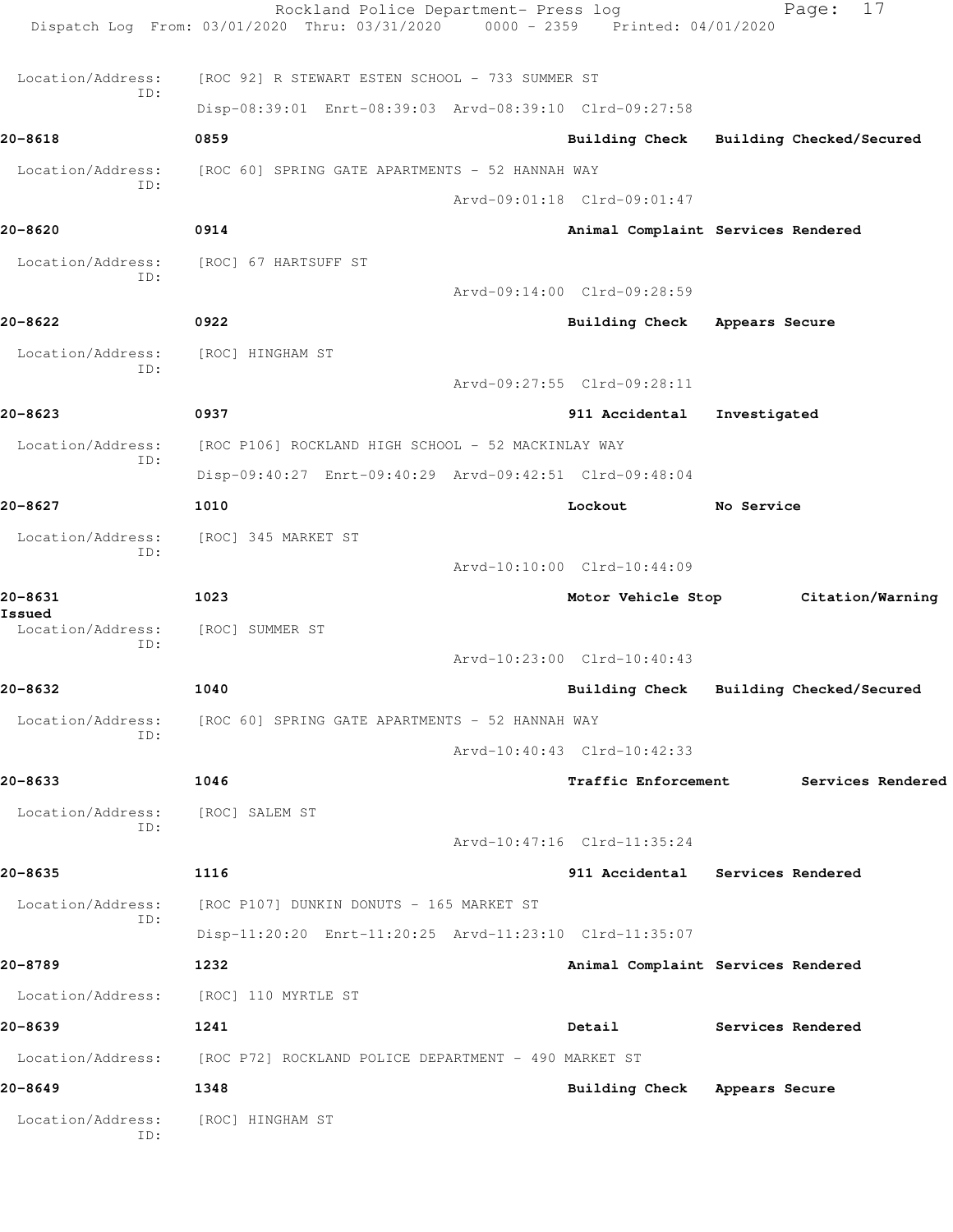Rockland Police Department- Press log Fage: 18 Dispatch Log From: 03/01/2020 Thru: 03/31/2020 0000 - 2359 Printed: 04/01/2020

Arvd-13:48:49 Clrd-13:49:18

**20-8650 1354 Motor Vehicle Stop Citation/Warning Issued**  Location/Address: [ROC] 600 UNION ST ID: Arvd-13:54:00 Clrd-14:04:17 **20-8654 1404 Motor Vehicle Stop Citation/Warning Issued**  Location/Address: [ROC] 11 BELMONT ST @ 360 UNION ST ID: Arvd-14:04:00 Clrd-14:12:51 **20-8656 1420 Building Check Appears Secure** Location/Address: [ROC] BILL DELAHUNT PKWY ID: Arvd-14:20:25 Clrd-14:20:44 **20-8657 1424 VACATION DAY OFF Services Rendered** Location/Address: [ROC P72] ROCKLAND POLICE DEPARTMENT - 490 MARKET ST ID: Disp-14:27:17 Clrd-14:46:02 **20-8658 1424 Sex offender or dissemination Services Rendered**  Location/Address: [ROC P72] ROCKLAND POLICE DEPARTMENT - 490 MARKET ST **20-8659 1428 MVA Property Damage Only Services Rendered** Location/Address: [ROC] ROCKLAND SKATING RINK - 599 SUMMER ST ID: Disp-14:37:16 Clrd-14:37:51 **20-8663 1454 Motor Vehicle Stop Citation/Warning Issued**  Location/Address: [ROC] 360 UNION ST @ 11 BELMONT ST ID: Arvd-14:54:00 Clrd-15:02:53 **20-8667 1459 COMP TIME OFF Services Rendered** Location/Address: [ROC P72] ROCKLAND POLICE DEPARTMENT - 490 MARKET ST ID: Disp-15:02:43 Clrd-15:09:26 **20-8670 1507 Suspicious Activity Investigated** Location/Address: [ROC P99] RICHDALES (TEDESCHI'S) - 268 UNION ST ID: Disp-15:08:21 Enrt-15:08:53 Arvd-15:08:55 Clrd-15:20:21 ID: Disp-15:09:07 Enrt-15:09:09 Arvd-15:11:22 Clrd-15:20:18 **20-8675 1531 Follow-Up Investigation Services Rendered** Location/Address: [ROC 69] SOUTH SHORE REHAB & NURSING - 115 NORTH AVE ID: Disp-15:32:07 Arvd-15:32:15 Clrd-15:52:38 **20-8677 1600 SHIFT ASSIGNMENTS Services Rendered** Location/Address: [ROC P72] ROCKLAND POLICE DEPARTMENT - 490 MARKET ST **20-8681 1623 General Incident Services Rendered** Location/Address: [ROC] 48 FRANKLIN AVE ID: Disp-16:26:21 Clrd-16:26:28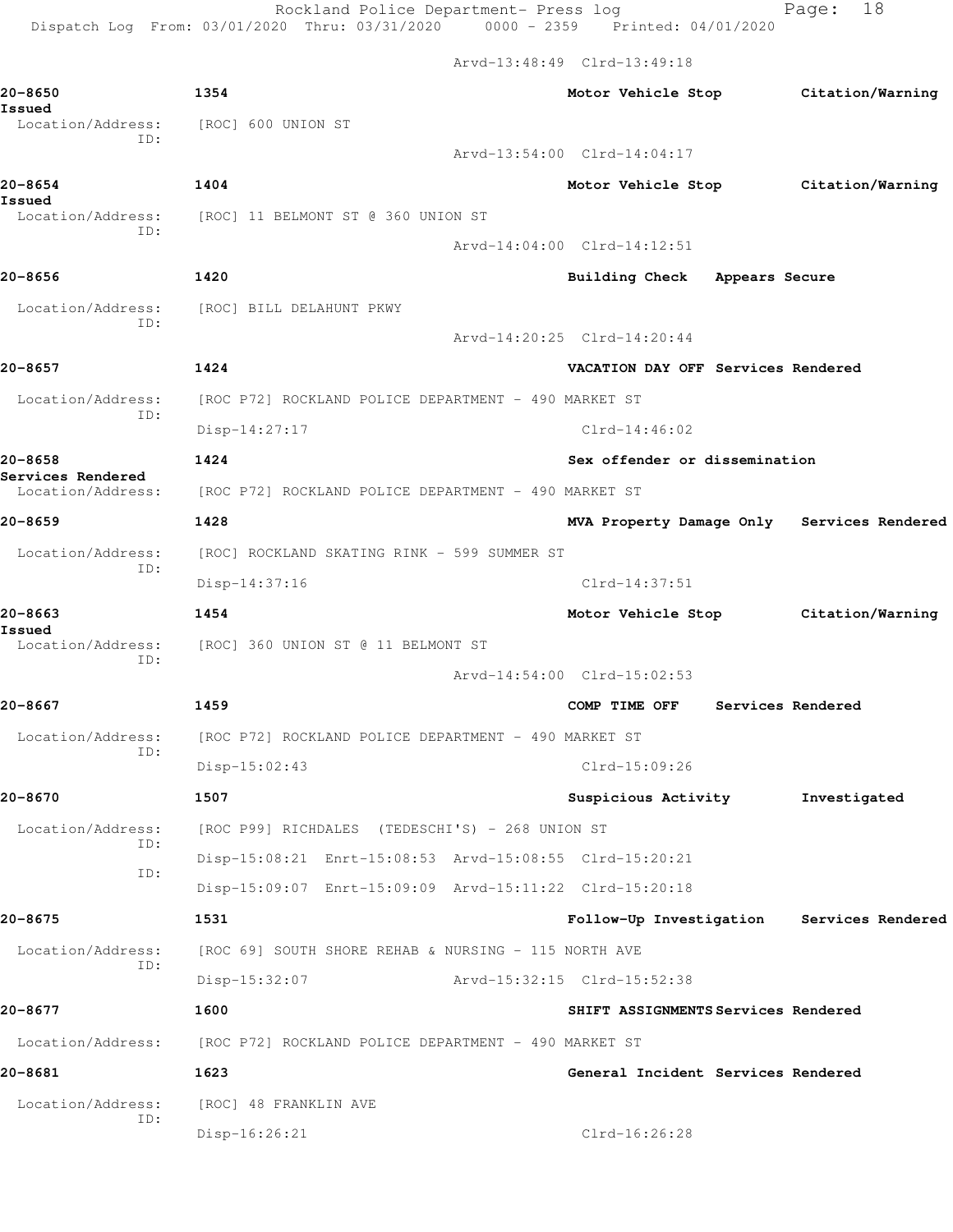Rockland Police Department- Press log Page: 19 Dispatch Log From: 03/01/2020 Thru: 03/31/2020 0000 - 2359 Printed: 04/01/2020

| 20-8693                         | 1811                                                                   | VACATION DAY                      | Services Rendered |                   |
|---------------------------------|------------------------------------------------------------------------|-----------------------------------|-------------------|-------------------|
| Location:                       | [ROC]                                                                  |                                   |                   |                   |
| 20-8699                         | 1906                                                                   | Motor Vehicle Stop                |                   | Verbal Warning    |
| Location/Address:               | [ROC] EAST WATER ST @ UNION ST                                         |                                   |                   |                   |
| ID:                             | Disp-19:07:30 Enrt-19:07:35 Arvd-19:07:37 Clrd-19:10:43                |                                   |                   |                   |
| 20-8701                         | 1925                                                                   | Assist Other Agency               |                   | Appears Secure    |
| Location/Address:               | [ABI 3] ROBERT KARP BUILDING - 245 NORTH AVE                           |                                   |                   |                   |
| ID:                             | Disp-19:25:54 Enrt-19:26:00 Arvd-19:28:02 Clrd-19:31:34                |                                   |                   |                   |
| 20-8707                         | 2010                                                                   | Suspicious Activity               |                   | Services Rendered |
| Location/Address:               | [ROC] 1001 HINGHAM ST                                                  |                                   |                   |                   |
| ID:                             | Disp-20:11:34 Enrt-20:11:38 Arvd-20:11:39 Clrd-20:12:40                |                                   |                   |                   |
| 20-8708                         | 2017                                                                   | Motor Vehicle Stop Verbal Warning |                   |                   |
| Location/Address:               | [ROC] EAST WATER ST @ FRANKLIN AVE                                     |                                   |                   |                   |
| ID:                             | Disp-20:17:58 Enrt-20:18:21 Arvd-20:18:23 Clrd-20:21:10                |                                   |                   |                   |
| 20-8717                         | 2221                                                                   | VACATION DAY Services Rendered    |                   |                   |
| Location:                       | [ROC]                                                                  |                                   |                   |                   |
| For Date: $03/06/2020 -$ Friday |                                                                        |                                   |                   |                   |
| 20-8727                         | 0004                                                                   | SHIFT ASSIGNMENTSNo Service       |                   |                   |
|                                 | Location/Address: [ROC P72] ROCKLAND POLICE DEPARTMENT - 490 MARKET ST |                                   |                   |                   |
| 20-8732                         | 0044                                                                   | 911 Hang Up                       | Gone on arrival   |                   |
| Location/Address:               | [ROC] 55 ACCORD PARK DR                                                |                                   |                   |                   |
| TD:                             | Disp-00:45:43 Enrt-00:46:01 Arvd-00:48:57 Clrd-00:53:29                |                                   |                   |                   |
| ID:                             | Disp-00:46:26 Enrt-00:46:28 Arvd-00:50:17 Clrd-00:53:29                |                                   |                   |                   |
| 20-8733                         | 0102                                                                   | 911 Accidental Gone on arrival    |                   |                   |
| Vicinity of:<br>ID:             | [ROC] 49 MARKET ST                                                     |                                   |                   |                   |

 Disp-01:05:03 Enrt-01:05:06 Arvd-01:07:15 Clrd-01:11:24 ID: Disp-01:05:25 Arvd-01:05:29 Clrd-01:11:24 ID: Disp-01:07:18 Arvd-01:07:21 Clrd-01:11:24

**20-8744 0515 Building Check Appears Secure** Location/Address: [ROC 61] UNION ST BUSINESS DISTRICT - UNION ST ID: Disp-05:16:02 Arvd-05:16:06 Clrd-05:35:34

**20-8746 0543 Burglar Alarm Building Checked/Secured** Location/Address: [ROC P17] THE RUG MERCHANT MIJA - 11 COMMERCE RD ID: Disp-05:46:34 Enrt-05:46:42 Arvd-05:51:12 Clrd-05:55:11 ID: Disp-05:46:39 Enrt-05:46:42 Clrd-05:47:14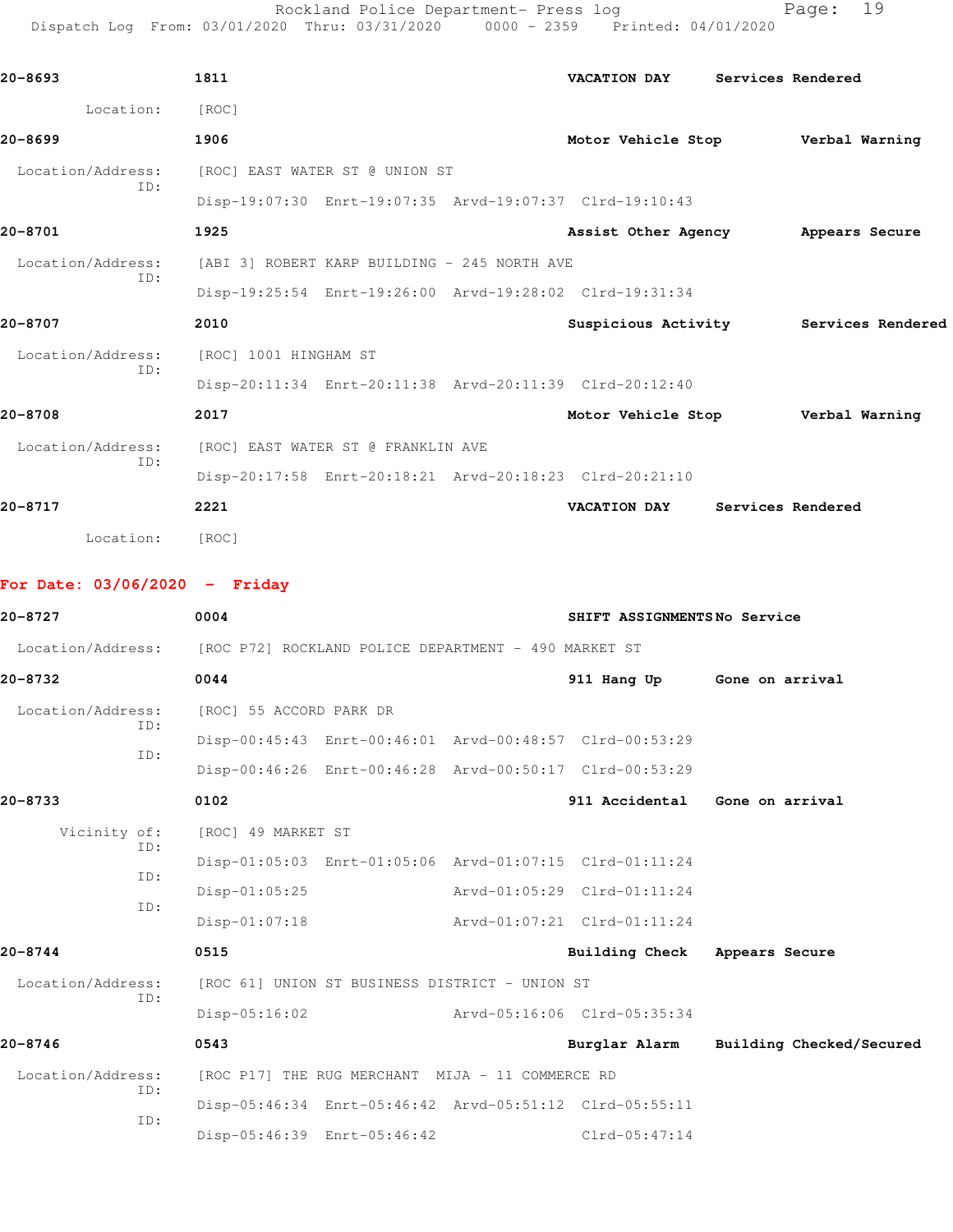|                             | Rockland Police Department- Press log<br>Dispatch Log From: 03/01/2020 Thru: 03/31/2020 0000 - 2359 Printed: 04/01/2020 |                                         | 20<br>Page:                           |
|-----------------------------|-------------------------------------------------------------------------------------------------------------------------|-----------------------------------------|---------------------------------------|
| ID:                         | Disp-05:47:19 Enrt-05:47:22 Arvd-05:51:37 Clrd-05:55:11                                                                 |                                         |                                       |
| 20-8751                     | 0624                                                                                                                    |                                         | Motor Vehicle Stop Citation/Warning   |
| Issued                      |                                                                                                                         |                                         |                                       |
| ID:                         | Vicinity of: [ROC 92] R STEWART ESTEN SCHOOL - 733 SUMMER ST                                                            |                                         |                                       |
|                             |                                                                                                                         | Arvd-06:24:00 Clrd-06:30:19             |                                       |
| 20-8758                     | 0800                                                                                                                    | General Info                            | No Action Required                    |
|                             | Location/Address: [ROC P72] ROCKLAND POLICE DEPARTMENT - 490 MARKET ST                                                  |                                         |                                       |
| 20-8766                     | 0852                                                                                                                    | Building Check Building Checked/Secured |                                       |
| Location/Address:<br>ID:    | [ROC P45] COMFORT INN - 850 HINGHAM ST                                                                                  |                                         |                                       |
|                             |                                                                                                                         | Arvd-08:53:10 Clrd-08:53:59             |                                       |
| 20-8767                     | 0853                                                                                                                    | General Info Services Rendered          |                                       |
| Location/Address:           | [ROC P72] ROCKLAND POLICE DEPARTMENT - 490 MARKET ST                                                                    |                                         |                                       |
| 20-8768                     | 0900                                                                                                                    | 911 Accidental Services Rendered        |                                       |
| Location/Address:<br>ID:    | [ROC] 223 UNION ST                                                                                                      |                                         |                                       |
|                             | Disp-09:02:03 Enrt-09:02:19 Arvd-09:05:52 Clrd-09:09:08                                                                 |                                         |                                       |
| 20-8773                     | 0923                                                                                                                    | Building Check Building Checked/Secured |                                       |
| Location/Address:<br>ID:    | [ROC P75] UNION POINT - BILL DELAHUNT PKWY                                                                              |                                         |                                       |
|                             |                                                                                                                         | Arvd-09:24:23 Clrd-09:25:07             |                                       |
| 20-8774                     | 0926                                                                                                                    |                                         | Lost/Found Property Services Rendered |
| Location/Address:<br>ID:    | [ROC P56] BURGER KING - 1333 HINGHAM ST                                                                                 |                                         |                                       |
|                             | Disp-09:28:23 Enrt-09:28:28 Arvd-09:35:02 Clrd-09:45:58                                                                 |                                         |                                       |
| 20-8776                     | 0934                                                                                                                    | Motor Vehicle Stop                      | Verbal Warning                        |
| Location/Address:           | [ROC] 162 NORTH AVE @ 16 DIVISION ST                                                                                    |                                         |                                       |
| ID:                         |                                                                                                                         | Arvd-09:34:00 Clrd-09:35:46             |                                       |
| 20-8779                     | 0957                                                                                                                    | Motor Vehicle Stop                      | Citation/Warning                      |
| Issued<br>Location/Address: | [ROC] BILL DELAHUNT PKWY                                                                                                |                                         |                                       |
| ID:                         |                                                                                                                         | Arvd-09:57:00 Clrd-10:03:29             |                                       |
| 20-8781                     | 0958                                                                                                                    | Motor Vehicle Stop                      | Citation/Warning                      |
| Issued<br>Location/Address: | [ROC] HANNAH WAY                                                                                                        |                                         |                                       |
| ID:                         |                                                                                                                         | Arvd-09:58:00 Clrd-10:02:57             |                                       |
| ID:                         | Disp-10:02:53 Enrt-10:02:56 Arvd-10:02:58 Clrd-10:07:48                                                                 |                                         |                                       |
| 20-8784                     | 1032                                                                                                                    | Disabled Motor Vehicle                  | Services Rendered                     |
| Location/Address:           | [ROC] 260 NORTH AVE @ 21 SUNSET ST                                                                                      |                                         |                                       |
| ID:                         |                                                                                                                         | Arvd-10:32:00 Clrd-10:35:50             |                                       |
| 20-8785                     | 1033                                                                                                                    | Suspicious Activity                     | Peace Restored                        |
| Location/Address:<br>ID:    | [ROC P63] WALGREENS - 75 MARKET ST                                                                                      |                                         |                                       |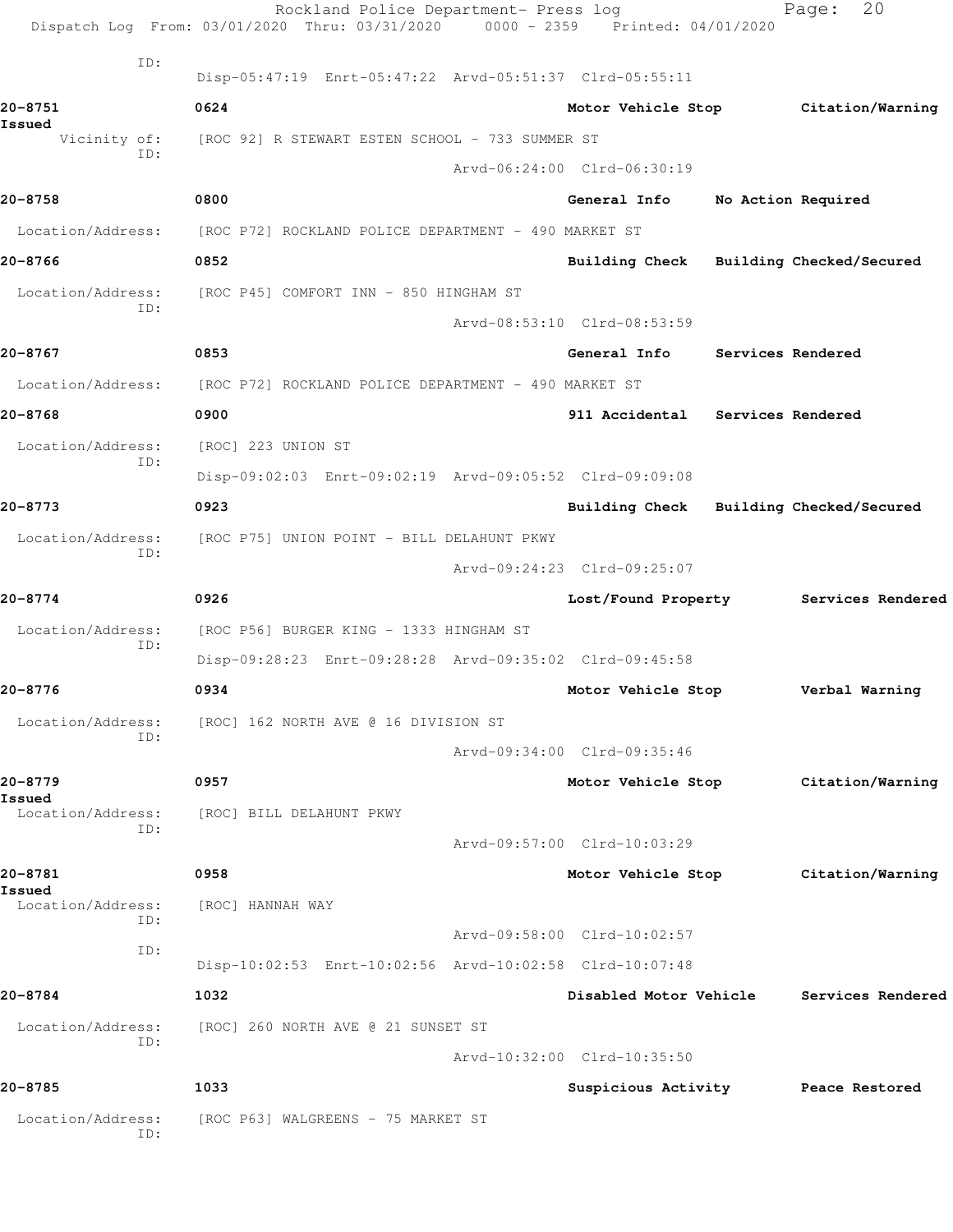|                                   | Rockland Police Department- Press log<br>Dispatch Log From: 03/01/2020 Thru: 03/31/2020 0000 - 2359 Printed: 04/01/2020 |                                         |                    | 21<br>Page:                         |
|-----------------------------------|-------------------------------------------------------------------------------------------------------------------------|-----------------------------------------|--------------------|-------------------------------------|
|                                   | $Disp-10:34:16$                                                                                                         | Arvd-10:34:18 Clrd-11:06:58             |                    |                                     |
| 20-8788                           | 1052                                                                                                                    | Building Check Building Checked/Secured |                    |                                     |
| Location/Address:                 | [ROC P47] BEST WESTERN - 909 HINGHAM ST                                                                                 |                                         |                    |                                     |
| ID:                               |                                                                                                                         | Arvd-10:53:01 Clrd-10:53:50             |                    |                                     |
| 20-8793                           | 1119                                                                                                                    |                                         |                    | Motor Vehicle Stop Citation/Warning |
| Issued<br>Location/Address:       | [ROC] 1099 HINGHAM ST                                                                                                   |                                         |                    |                                     |
| ID:                               |                                                                                                                         | Arvd-11:19:00 Clrd-11:26:24             |                    |                                     |
| 20-8799                           | 1156                                                                                                                    | General Info No Action Required         |                    |                                     |
|                                   | Location/Address: [ROC 9] SULLIVAN TIRE AND AUTO SERVICE - 1 VFW DR                                                     |                                         |                    |                                     |
| 20-8801                           | 1230                                                                                                                    | Details / Time off                      |                    | Services Rendered                   |
| Location:                         | [ROC]                                                                                                                   |                                         |                    |                                     |
| 20-8803                           | 1301                                                                                                                    | Traffic Enforcement                     |                    | Citation/Warning                    |
| Issued<br>Location/Address:       | [ROC] SALEM ST                                                                                                          |                                         |                    |                                     |
| ID:                               |                                                                                                                         | Arvd-13:02:15 Clrd-14:02:30             |                    |                                     |
| 20-8805                           | 1310                                                                                                                    | Motor Vehicle Stop                      |                    | Citation/Warning                    |
| Issued<br>Location/Address:       | [ROC] BILL DELAHUNT PKWY                                                                                                |                                         |                    |                                     |
| ID:                               |                                                                                                                         | Arvd-13:10:00 Clrd-13:16:13             |                    |                                     |
| 20-8807                           | 1343                                                                                                                    | Details / Time off                      |                    | No Action                           |
| Required<br>Location:             | [ROC]                                                                                                                   |                                         |                    |                                     |
| 20-8810                           | 1402                                                                                                                    | Motor Vehicle Stop                      |                    | Citation/Warning                    |
| Issued<br>Location/Address:       | [ROC 92] R STEWART ESTEN SCHOOL - 733 SUMMER ST                                                                         |                                         |                    |                                     |
| ID:                               |                                                                                                                         | Arvd-14:02:00 Clrd-14:09:52             |                    |                                     |
| 20-8812                           | 1409                                                                                                                    | Trespassing                             | No Action Required |                                     |
| Location/Address:                 | [ROC] 353 UNION ST                                                                                                      |                                         |                    |                                     |
| ID:                               | Disp-14:17:52 Enrt-14:17:59 Arvd-14:18:03 Clrd-14:18:08                                                                 |                                         |                    |                                     |
| 20-8814                           | 1420                                                                                                                    | Building Check Building Checked/Secured |                    |                                     |
| Location/Address:                 | [ROC P51] DOUBLE TREE - 929 HINGHAM ST                                                                                  |                                         |                    |                                     |
| TD:                               |                                                                                                                         | Arvd-14:23:09 Clrd-14:25:35             |                    |                                     |
| 20-8815                           | 1430                                                                                                                    | Motor Vehicle Stop                      |                    | Citation/Warning                    |
| Issued<br>Location/Address:       | [ROC] WEST WATER ST @ BROOKSIDE RD                                                                                      |                                         |                    |                                     |
| ID:                               |                                                                                                                         | Arvd-14:30:00 Clrd-14:36:54             |                    |                                     |
| 20-8818                           | 1455                                                                                                                    | Motor Vehicle Stop                      |                    | Citation/Warning                    |
| Issued<br>Location/Address:       | [ROC 80] AAA ROCKLAND BRANCH - 900 HINGHAM ST                                                                           |                                         |                    |                                     |
| ID:                               |                                                                                                                         | Arvd-14:55:00 Clrd-15:00:25             |                    |                                     |
| 20-8819                           | 1459                                                                                                                    | Health & Welfare Check                  |                    | Taken/Referred to                   |
| Other Agency<br>Location/Address: | [ROC P47] BEST WESTERN - 909 HINGHAM ST Apt. #130                                                                       |                                         |                    |                                     |
|                                   |                                                                                                                         |                                         |                    |                                     |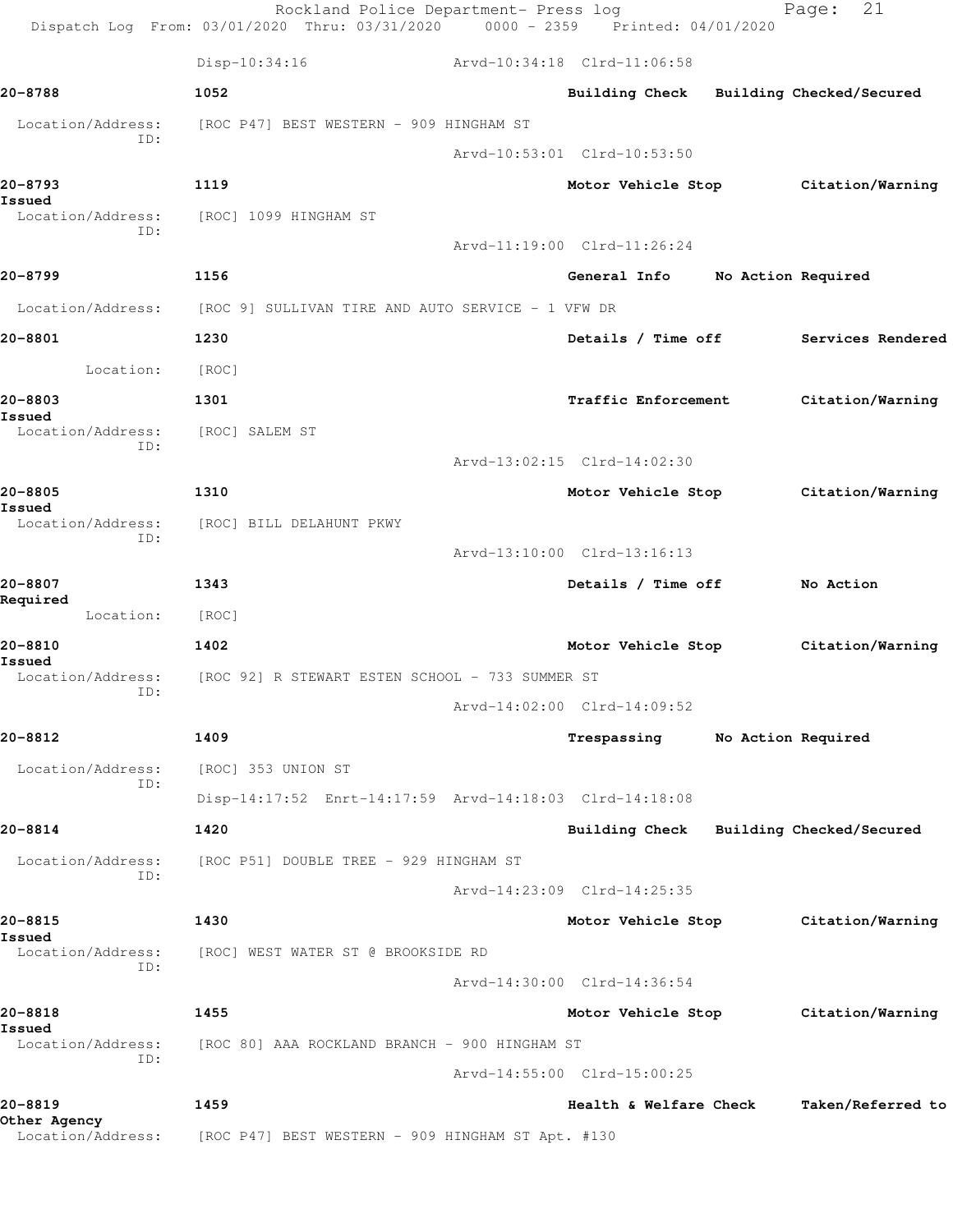|                          | Rockland Police Department- Press log<br>Dispatch Log From: 03/01/2020 Thru: 03/31/2020 0000 - 2359 Printed: 04/01/2020 |                             | 22<br>Page:                     |
|--------------------------|-------------------------------------------------------------------------------------------------------------------------|-----------------------------|---------------------------------|
| ID:                      |                                                                                                                         |                             |                                 |
| ID:                      | Disp-15:00:06 Enrt-15:00:08 Arvd-15:04:25 Clrd-15:32:41                                                                 |                             |                                 |
|                          | Disp-15:01:02 Enrt-15:01:06 Arvd-15:01:39 Clrd-15:25:08                                                                 |                             |                                 |
| 20-8835                  | 1600                                                                                                                    | Police Information          | No Service                      |
| Location/Address:        | [ROC P72] ROCKLAND POLICE DEPARTMENT - 490 MARKET ST                                                                    |                             |                                 |
| 20-8831                  | 1602                                                                                                                    | <b>Traffic Enforcement</b>  | Services Rendered               |
| Location/Address:<br>ID: | [ROC P72] ROCKLAND POLICE DEPARTMENT - 490 MARKET ST                                                                    |                             |                                 |
|                          | $Disp-16:03:14$                                                                                                         | Arvd-16:03:19 Clrd-19:29:42 |                                 |
| 20-8840                  | 1657                                                                                                                    |                             | Assist Public Services Rendered |
| Location/Address:<br>ID: | [ROC P72] ROCKLAND POLICE DEPARTMENT - 490 MARKET ST                                                                    |                             |                                 |
|                          | $Disp-16:59:09$                                                                                                         | $Clrd-17:00:57$             |                                 |
| 20-8853                  | 1827                                                                                                                    | Disturbance                 | Services Rendered               |
| Location/Address:<br>ID: | [ROC 93] 163 SALEM ST                                                                                                   |                             |                                 |
| ID:                      | Disp-18:28:59 Enrt-18:29:01 Arvd-18:32:43 Clrd-18:47:46                                                                 |                             |                                 |
| ID:                      | Disp-18:29:04 Enrt-18:29:05 Arvd-18:32:42 Clrd-18:44:08                                                                 |                             |                                 |
|                          | Disp-18:29:19 Enrt-18:29:21 Arvd-18:31:48 Clrd-18:46:45                                                                 |                             |                                 |
| 20-8856                  | 1841                                                                                                                    | 911 Hang Up                 | Investigated                    |
| Location/Address:<br>ID: | [ROC] 115 UNION ST                                                                                                      |                             |                                 |
| ID:                      | Disp-18:44:11 Enrt-18:44:13 Arvd-18:47:52 Clrd-19:01:11                                                                 |                             |                                 |
|                          | $Disp-18:49:05$                                                                                                         | Arvd-18:49:07 Clrd-19:01:10 |                                 |
| 20-8863                  | 1957                                                                                                                    | Escort/Transport No Service |                                 |
| Location/Address:<br>ID: | [ROC P72] ROCKLAND POLICE DEPARTMENT - 490 MARKET ST                                                                    |                             |                                 |
| ID:                      | Disp-19:59:14 Enrt-20:00:42                                                                                             | Clrd-20:08:14               |                                 |
| ID:                      | Disp-19:59:14 Enrt-20:00:46                                                                                             | $Clrd-20:08:11$             |                                 |
|                          | Disp-20:00:54 Enrt-20:01:00                                                                                             | Clrd-20:08:09               |                                 |
| 20-8864                  | 2019                                                                                                                    | Motor Vehicle Stop          | Verbal Warning                  |
| Location/Address:<br>ID: | [ROC] NEAR MAGOOS - UNION ST                                                                                            |                             |                                 |
| ID:                      |                                                                                                                         | Arvd-20:19:00 Clrd-20:27:35 |                                 |
|                          | Disp-20:21:38                                                                                                           | Arvd-20:21:40 Clrd-20:27:33 |                                 |
| 20-8865                  | 2025                                                                                                                    | Motor Vehicle Stop          | Vehicle Towed                   |
| Vicinity of:<br>ID:      | [ROC] 572 UNION ST @ 18 RICE AVE                                                                                        |                             |                                 |
| ID:                      |                                                                                                                         | Arvd-20:25:00 Clrd-21:01:12 |                                 |
|                          | Disp-20:34:06 Enrt-20:34:08 Arvd-20:39:53 Clrd-20:54:25                                                                 |                             |                                 |
| 20-8867                  | 2053                                                                                                                    | General Incident No Service |                                 |
| Location/Address:<br>ID: | [ROC P72] ROCKLAND POLICE DEPARTMENT - 490 MARKET ST                                                                    |                             |                                 |
|                          | Disp-20:55:35                                                                                                           | Clrd-20:57:01               |                                 |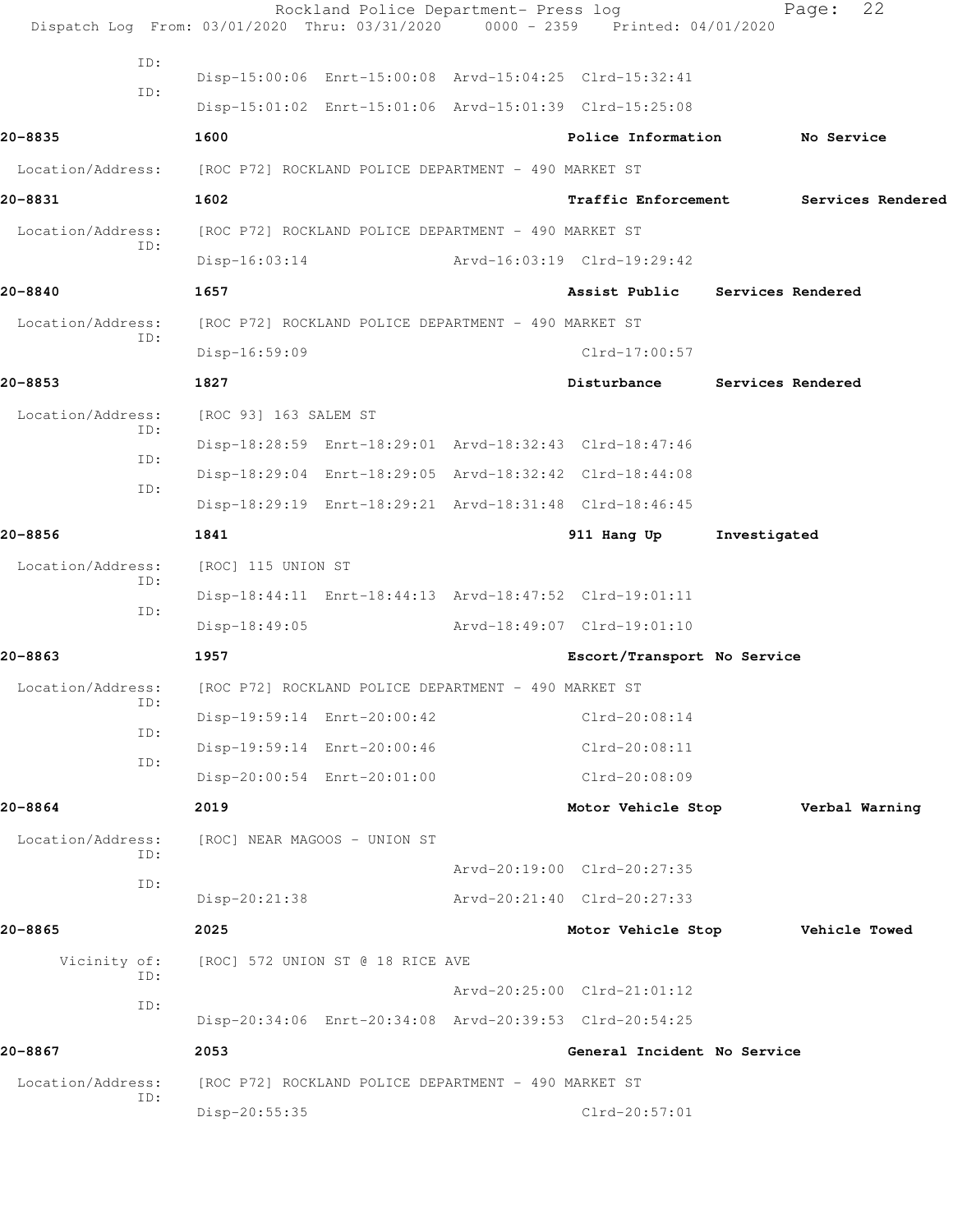| 20-8869           |            | 2107                  |                                                      | Disturbance                                             |              | Services Rendered |  |
|-------------------|------------|-----------------------|------------------------------------------------------|---------------------------------------------------------|--------------|-------------------|--|
| Vicinity of:      | ID:        | [ROC] 319 UNION ST    |                                                      |                                                         |              |                   |  |
|                   |            |                       |                                                      | Disp-21:08:11 Enrt-21:08:14 Arvd-21:10:39 Clrd-21:11:34 |              |                   |  |
| 20-8874           |            | 2108                  |                                                      | Assist Public                                           |              | Services Rendered |  |
| Location/Address: | ID:        | [ROC] 6 TANZI LN      |                                                      |                                                         |              |                   |  |
|                   |            | Disp-21:11:54         |                                                      | $Clrd-21:12:58$                                         |              |                   |  |
| 20-8878           |            | 2208                  |                                                      | Assist Public                                           |              | Services Rendered |  |
| Location/Address: |            | [ROC] CENTRE AVE      |                                                      |                                                         |              |                   |  |
|                   | ID:        |                       |                                                      | Disp-22:11:33 Enrt-22:11:43 Arvd-22:17:06 Clrd-22:21:30 |              |                   |  |
| 20-8880           |            | 2234                  |                                                      | Harassment                                              |              | Services Rendered |  |
| Location/Address: |            | [ROC] 21 DELPRETE AVE |                                                      |                                                         |              |                   |  |
|                   | ID:        | $Disp-22:36:21$       |                                                      | Arvd-22:36:37 Clrd-23:16:51                             |              |                   |  |
|                   | ID:        | $Disp-23:21:32$       |                                                      | Arvd-23:21:35 Clrd-03/07/2020 @ 00:00:54                |              |                   |  |
| 20-8881           |            | 2236                  |                                                      | Suspicious Activity                                     |              | Investigated      |  |
| Location/Address: |            | [ROC] 1030 HINGHAM ST |                                                      |                                                         |              |                   |  |
|                   | ID:        |                       |                                                      | Disp-22:38:07 Enrt-22:38:12 Arvd-22:45:51 Clrd-22:49:21 |              |                   |  |
|                   | ID:        |                       |                                                      | Disp-22:39:34 Enrt-22:39:35 Arvd-22:45:50 Clrd-22:51:07 |              |                   |  |
| 20-8886           |            | 2312                  |                                                      | Burglar Alarm                                           |              | Services Rendered |  |
| Location/Address: |            |                       | [ROC P81] OCEAN STATE JOB LOT - 360 MARKET ST        |                                                         |              |                   |  |
|                   | ID:        |                       |                                                      | Disp-23:13:56 Enrt-23:14:04 Arvd-23:14:49 Clrd-23:18:07 |              |                   |  |
|                   | ID:<br>ID: |                       |                                                      | Disp-23:14:07 Enrt-23:14:09 Arvd-23:14:50 Clrd-23:17:48 |              |                   |  |
|                   |            | Disp-23:18:30         |                                                      | Arvd-23:18:34 Clrd-23:46:02                             |              |                   |  |
| 20-8887           |            | 2314                  |                                                      | Burglar Alarm                                           |              | Cancelled Enroute |  |
| Location/Address: | ID:        |                       | [ROC P17] THE RUG MERCHANT - 11 COMMERCE RD          |                                                         |              |                   |  |
|                   |            |                       | Disp-23:18:14 Enrt-23:18:16                          | $Clrd-23:20:44$                                         |              |                   |  |
| 20-8888           |            | 2315                  |                                                      | Burglar Alarm                                           | Investigated |                   |  |
| Location/Address: | ID:        |                       | [ROC P45] COMFORT INN - 850 HINGHAM ST               |                                                         |              |                   |  |
|                   |            |                       |                                                      | Disp-23:18:20 Enrt-23:18:23 Arvd-23:22:51 Clrd-23:24:11 |              |                   |  |
| 20-8890           |            | 2320                  |                                                      | Burglar Alarm Services Rendered                         |              |                   |  |
| Location/Address: |            |                       | [ROC] TERRA NOSSA BAKERY - 100 WEYMOUTH ST Apt. #G18 |                                                         |              |                   |  |
|                   | ID:<br>ID: |                       |                                                      | Disp-23:21:20 Enrt-23:21:24 Arvd-23:23:48 Clrd-23:40:23 |              |                   |  |
|                   |            |                       |                                                      | Disp-23:29:58 Enrt-23:30:00 Arvd-23:30:00 Clrd-23:40:15 |              |                   |  |

**20-8899 0005 General Info No Service** Location/Address: [ROC P72] ROCKLAND POLICE DEPARTMENT - 490 MARKET ST ID: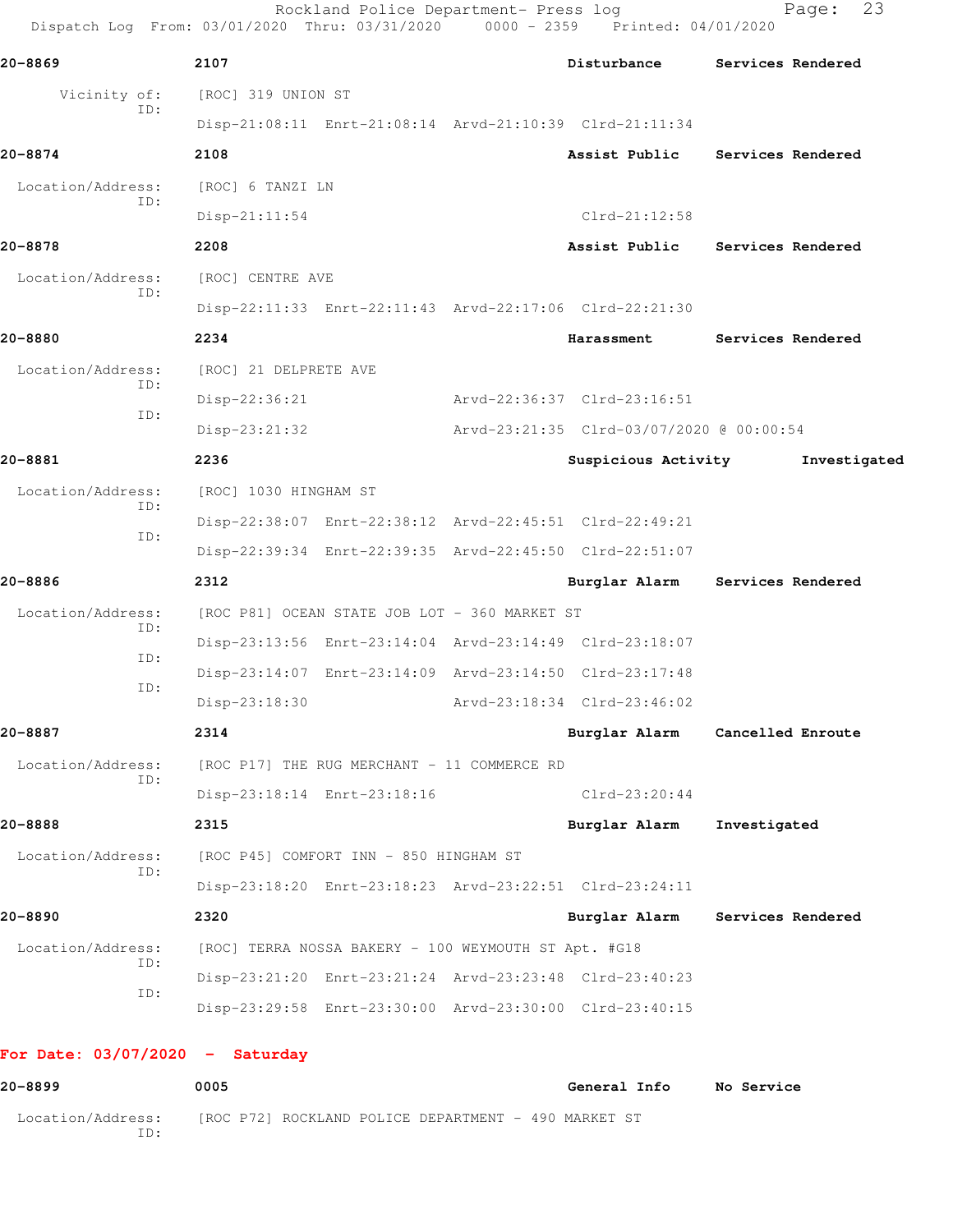|                                | Rockland Police Department- Press log<br>Dispatch Log From: 03/01/2020 Thru: 03/31/2020 0000 - 2359 Printed: 04/01/2020 |                                | 24<br>Page:                     |
|--------------------------------|-------------------------------------------------------------------------------------------------------------------------|--------------------------------|---------------------------------|
|                                | Disp-00:07:56                                                                                                           | $Clrd-00:08:03$                |                                 |
| 20-8900                        | 0007                                                                                                                    | Assist Fire Department         | Services Rendered               |
| Location/Address:              | [ROC 50] UNIVERSAL WILDE - 403 VFW DR                                                                                   |                                |                                 |
| ID:                            | Disp-00:08:14 Enrt-00:08:16 Arvd-00:13:38 Clrd-00:31:12                                                                 |                                |                                 |
| 20-8901                        | 0010                                                                                                                    |                                | Burglar Alarm Cancelled Enroute |
| Location/Address:              | [ROC P17] THE RUG MERCHANT - 11 COMMERCE RD                                                                             |                                |                                 |
| ID:                            | Disp-00:11:23 Enrt-00:11:25                                                                                             | Clrd-00:12:35                  |                                 |
| 20-8906                        | 0042                                                                                                                    | Details / Time off 1 HOUR COMP |                                 |
| Services Rendered<br>Location: | [ROC]                                                                                                                   |                                |                                 |
| 20-8908                        | 0047                                                                                                                    | Building Check Investigated    |                                 |
| Location/Address:              | [ROC] MARTHA DR                                                                                                         |                                |                                 |
| ID:                            |                                                                                                                         | Arvd-00:48:10 Clrd-00:48:20    |                                 |
| 20-8909                        | 0048                                                                                                                    | Building Check Investigated    |                                 |
| Location/Address:<br>ID:       | [ROC] SALEM ST                                                                                                          |                                |                                 |
|                                |                                                                                                                         | Arvd-00:48:57 Clrd-00:49:17    |                                 |
| 20-8913                        | 0116                                                                                                                    |                                | Details / Time off No Service   |
| Location:                      | [ROC]                                                                                                                   |                                |                                 |
| 20-8914                        | 0139                                                                                                                    |                                | Burglar Alarm Cancelled Enroute |
| Location/Address:<br>ID:       | [ROC] GROVSNER COMPANY - 273 WEYMOUTH ST                                                                                |                                |                                 |
| ID:                            | Disp-01:40:44 Enrt-01:40:52 Arvd-01:48:11 Clrd-01:51:02                                                                 |                                |                                 |
|                                | Disp-01:40:44 Enrt-01:40:53                                                                                             | $Clrd-01:48:09$                |                                 |
| 20-8915                        | 0144                                                                                                                    | Burglar Alarm                  | Cancelled Enroute               |
| Location/Address:<br>ID:       | [ROC] 100 WEYMOUTH ST                                                                                                   |                                |                                 |
| ID:                            | Disp-01:47:16 Enrt-01:47:18                                                                                             | $Clrd-01:51:00$                |                                 |
|                                | Disp-01:48:15 Enrt-01:48:17 Arvd-01:50:40 Clrd-01:51:11                                                                 |                                |                                 |
| 20-8920                        | 0209                                                                                                                    | Assist Public                  | Investigated                    |
| Location/Address:<br>ID:       | [ROC] WEST WATER ST @ CENTRAL ST                                                                                        |                                |                                 |
|                                | $Disp-02:12:38$                                                                                                         | Arvd-02:13:25 Clrd-02:14:00    |                                 |
| 20-8921                        | 0222                                                                                                                    | Burglar Alarm                  | Investigated                    |
| Location/Address:<br>ID:       | [ROC P45] COMFORT INN - 850 HINGHAM ST                                                                                  |                                |                                 |
| ID:                            | Disp-02:23:06 Enrt-02:23:10                                                                                             | Clrd-02:28:54                  |                                 |
|                                | Disp-02:23:06 Enrt-02:23:11 Arvd-02:27:31 Clrd-02:28:50                                                                 |                                |                                 |
| 20-8925                        | 0406                                                                                                                    | Burglar Alarm                  | Appears Secure                  |
| Location/Address:<br>ID:       | [ROC P81] OCEAN STATE JOB LOT - 360 MARKET ST                                                                           |                                |                                 |
| ID:                            | Disp-04:08:15 Enrt-04:08:34 Arvd-04:09:59 Clrd-04:13:29                                                                 |                                |                                 |
|                                | Disp-04:08:20 Enrt-04:08:37 Arvd-04:11:08 Clrd-04:13:33                                                                 |                                |                                 |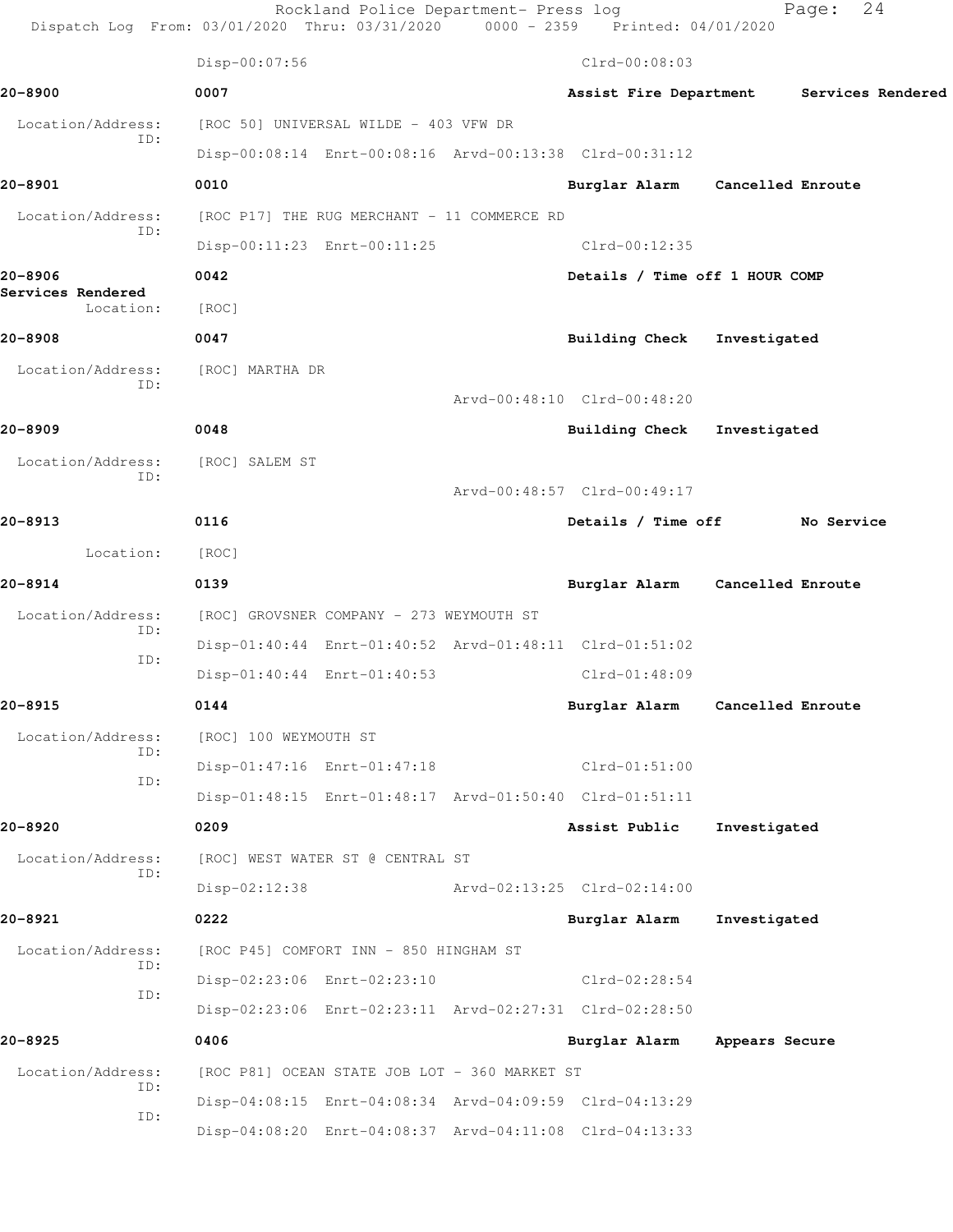Rockland Police Department- Press log Fage: 25 Dispatch Log From: 03/01/2020 Thru: 03/31/2020 0000 - 2359 Printed: 04/01/2020

**20-8926 0448 Burglar Alarm Appears Secure** Location/Address: [ROC P84] PLAYERS SPORTS BAR - 86 VFW DR ID: Disp-04:50:01 Enrt-04:50:10 Arvd-04:52:56 Clrd-04:55:48 **20-8927 0448 Burglar Alarm Appears Secure** Location/Address: [ROC] GROSVNER COMPANY - 273 WEYMOUTH ST ID: Disp-04:51:17 Enrt-04:51:28 Arvd-04:57:05 Clrd-04:58:43 ID: Disp-04:56:06 Enrt-04:56:08 Arvd-04:58:36 Clrd-04:58:45 **20-8929 0555 Building Check Appears Secure** Location/Address: [ROC] UNION ST ID: Arvd-05:56:29 Clrd-06:09:38 **20-8933 0722 Building Check Investigated** Location/Address: [ROC] MARTHA DR ID: Arvd-07:22:24 Clrd-07:22:35 **20-8935 0800 General Info Services Rendered** Location/Address: [ROC P72] ROCKLAND POLICE DEPARTMENT - 490 MARKET ST **20-8941 0831 Details / Time off Services Rendered** Location: [ROC] **20-8942 0832 Building Check Building Checked/Secured** Location/Address: [ROC P47] BEST WESTERN - 909 HINGHAM ST ID: Arvd-08:32:58 Clrd-08:34:44 **20-8946 0905 MVA Property Damage Only Services Rendered** Location/Address: [ROC] 1030 HINGHAM ST ID: Disp-09:06:53 Enrt-09:07:06 Arvd-09:07:39 Clrd-09:28:17 ID: Disp-09:06:53 Enrt-09:07:06 Arvd-09:10:48 Clrd-09:41:34 **20-8960 1110 Suspicious Activity Services Rendered** Location/Address: [ROC] 329 CENTRE AVE ID: Disp-11:11:33 Enrt-11:13:56 Arvd-11:16:39 Clrd-11:22:39 ID: Disp-11:18:23 Enrt-11:18:27 Arvd-11:18:57 Clrd-11:22:33 **20-8964 1129 Building Check Building Checked/Secured** Location/Address: [ROC P45] COMFORT INN - 850 HINGHAM ST ID: Arvd-11:29:31 Clrd-11:30:00 **20-8969 1307 Details / Time off Services Rendered** Location: [ROC] **20-8970 1318 Details / Time off Services Rendered** Location: [ROC]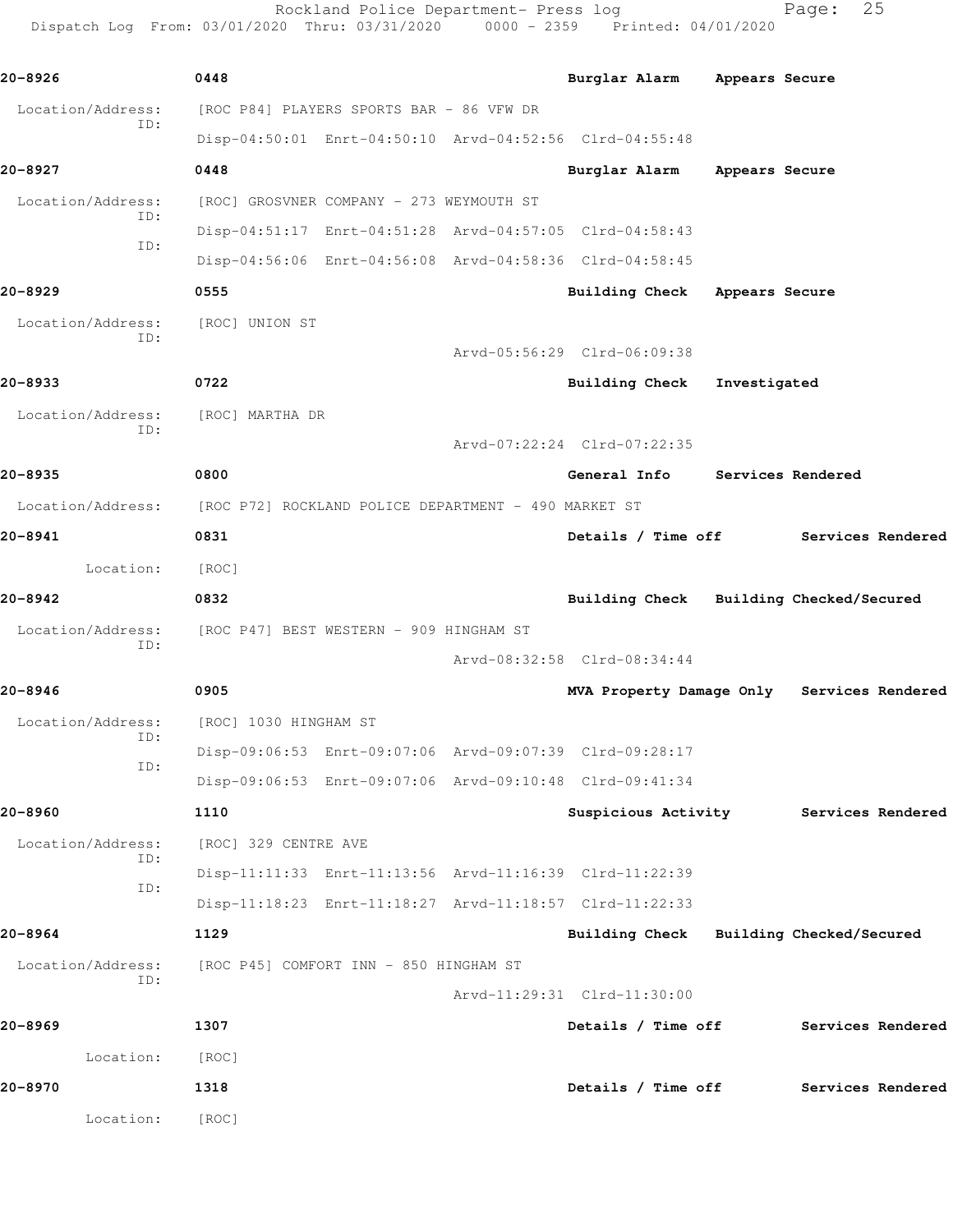Rockland Police Department- Press log entitled Page: 26 Dispatch Log From: 03/01/2020 Thru: 03/31/2020 0000 - 2359 Printed: 04/01/2020

| 20-8971                            | 1324                                                                   | Details / Time off Services Rendered     |                   |                  |  |
|------------------------------------|------------------------------------------------------------------------|------------------------------------------|-------------------|------------------|--|
| Location:                          | [ROC]                                                                  |                                          |                   |                  |  |
| 20-8972                            | 1329                                                                   | <b>Traffic Enforcement</b>               |                   | Citation/Warning |  |
| Issued<br>Location/Address:        | [ROC] SALEM ST                                                         |                                          |                   |                  |  |
| ID:                                |                                                                        | Arvd-13:29:54 Clrd-13:52:12              |                   |                  |  |
| 20-8975                            | 1404                                                                   | Building Check Building Checked/Secured  |                   |                  |  |
| Location/Address:<br>ID:           | [ROC] HINGHAM ST                                                       |                                          |                   |                  |  |
|                                    |                                                                        | Arvd-14:05:03 Clrd-14:05:55              |                   |                  |  |
| 20-8978                            | 1416                                                                   | Assist Public Services Rendered          |                   |                  |  |
| Location/Address:<br>ID:           | [ROC] 83 - MARTHA DR                                                   |                                          |                   |                  |  |
|                                    |                                                                        | Arvd-14:16:00 Clrd-14:22:33              |                   |                  |  |
| 20-8986                            | 1600                                                                   | General Info No Service                  |                   |                  |  |
|                                    | Location/Address: [ROC P72] ROCKLAND POLICE DEPARTMENT - 490 MARKET ST |                                          |                   |                  |  |
| 20-8987                            | 1610                                                                   | Time off- SGT. VACATION DAYNo Service    |                   |                  |  |
| Location:                          | [ROC]                                                                  |                                          |                   |                  |  |
| 20-8990                            | 1624                                                                   | General Info No Service                  |                   |                  |  |
| Location/Address:<br>ID:           | [ROC] 56 PHILLIPS ST                                                   |                                          |                   |                  |  |
| ID:                                | $Disp-00:02:24$                                                        | Clrd-03/08/2020 @ 00:02:31               |                   |                  |  |
|                                    | $Disp-00:02:51$                                                        | Arvd-00:02:58 Clrd-03/08/2020 @ 00:03:17 |                   |                  |  |
| 20-8992                            | 1629                                                                   | Motor Vehicle Stop                       |                   | Arrest (s) Made  |  |
| Location/Address:<br>ID:           | [ROC] 372 SPRING ST @ 318 SUMMER ST                                    |                                          |                   |                  |  |
| ID:                                |                                                                        | Arvd-16:29:00 Clrd-16:47:29              |                   |                  |  |
|                                    | Disp-16:38:31 Enrt-16:38:34 Arvd-16:38:37 Clrd-16:58:41                |                                          |                   |                  |  |
| $20 - 8994$                        | 1642                                                                   | General Info                             | Services Rendered |                  |  |
| Location/Address: [ROC] 40 COBB DR |                                                                        |                                          |                   |                  |  |
| 20-8995                            | 1656                                                                   | Sudden Death Report Follows              |                   |                  |  |
| Location/Address:<br>ID:           | [ROC] 113 MARKET ST Apt. #27                                           |                                          |                   |                  |  |
| ID:                                | Disp-16:59:24 Enrt-16:59:38 Arvd-17:12:42 Clrd-20:41:19                |                                          |                   |                  |  |
|                                    | Disp-17:33:31                                                          | Arvd-17:33:34 Clrd-18:14:08              |                   |                  |  |
| 20-8996                            | 1709                                                                   | General Info                             | No Service        |                  |  |
|                                    | Location/Address: [ROC P72] ROCKLAND POLICE DEPARTMENT - 490 MARKET ST |                                          |                   |                  |  |
| 20-9000                            | 1750                                                                   | Building Check Appears Secure            |                   |                  |  |
| Location/Address:<br>ID:           | [ROC] BILL DELAHUNT PKWY                                               |                                          |                   |                  |  |
|                                    |                                                                        | Arvd-17:51:03 Clrd-17:51:23              |                   |                  |  |
| 20-9001                            | 1751                                                                   | Building Check Services Rendered         |                   |                  |  |
| Location/Address: [ROC] HINGHAM ST |                                                                        |                                          |                   |                  |  |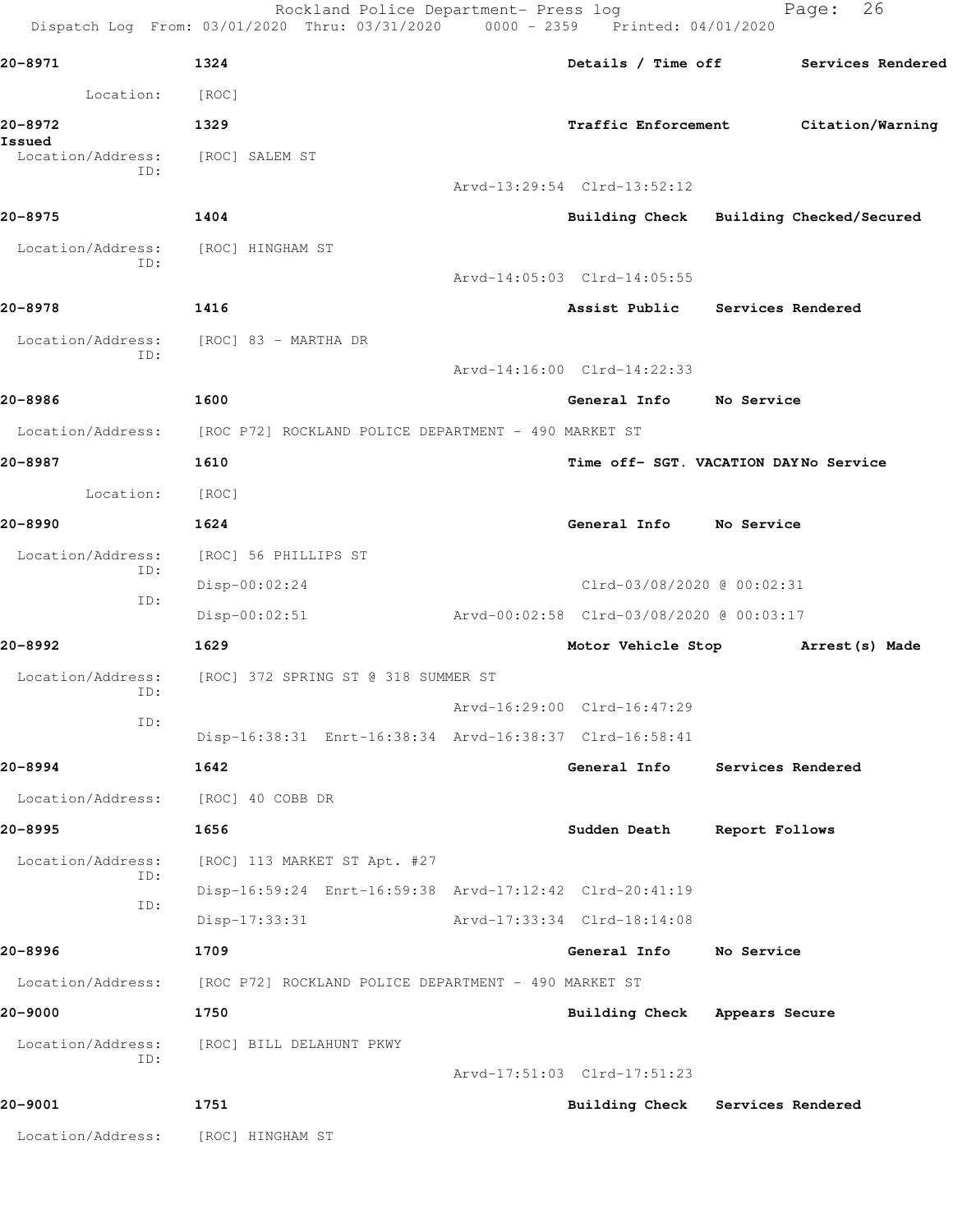| ID:                                                                    |                                                                        |  | Arvd-17:52:30 Clrd-17:52:47    |                |
|------------------------------------------------------------------------|------------------------------------------------------------------------|--|--------------------------------|----------------|
| 20-9003                                                                | 1810                                                                   |  | General Info                   | No Service     |
| Location/Address:                                                      | [ROC P72] ROCKLAND POLICE DEPARTMENT - 490 MARKET ST                   |  |                                |                |
| 20-9005                                                                | 1825                                                                   |  | Disturbance                    | Report Follows |
| Location/Address:                                                      | [ROC P108] SOUTH SHORE BMW - 1040 HINGHAM ST                           |  |                                |                |
| ID:<br>ID:                                                             | Disp-18:28:43                                                          |  | Arvd-18:28:51 Clrd-19:39:58    |                |
| ID:                                                                    | Disp-18:28:43                                                          |  | Arvd-18:28:56 Clrd-19:39:54    |                |
|                                                                        | Disp-18:29:07 Enrt-18:29:11 Arvd-18:41:36 Clrd-18:41:38                |  |                                |                |
| 20-9008                                                                | 1909                                                                   |  | 911 Hang Up                    | Investigated   |
| Location/Address:<br>ID:                                               | [ROC] 28 PINE HAVEN CIR                                                |  |                                |                |
|                                                                        | Disp-19:10:50 Enrt-19:10:52 Arvd-19:20:52 Clrd-19:24:08                |  |                                |                |
| 20-9011                                                                | 1938                                                                   |  | 911 Accidental                 | Investigated   |
| Location/Address:<br>ID:                                               | [ROC P95] HOLY FAMILY CHURCH - 403 UNION ST                            |  |                                |                |
| ID:                                                                    | Disp-19:42:53 Enrt-19:43:06 Arvd-19:43:53 Clrd-19:44:33                |  |                                |                |
|                                                                        | $Disp-19:43:00$                                                        |  | Arvd-19:43:03 Clrd-19:44:31    |                |
| 20-9015                                                                | 2036                                                                   |  | 911 Hang Up                    | Investigated   |
| Location/Address:<br>ID:                                               | [ROC] 119 GROVE ST                                                     |  |                                |                |
| ID:                                                                    | Disp-20:38:32 Enrt-20:38:36                                            |  | Clrd-20:41:16                  |                |
|                                                                        | Disp-20:39:58 Enrt-20:41:13 Arvd-20:44:27 Clrd-20:49:47                |  |                                |                |
| 20-9018                                                                | 2106                                                                   |  | General Info                   | No Service     |
|                                                                        | Location/Address: [ROC P72] ROCKLAND POLICE DEPARTMENT - 490 MARKET ST |  |                                |                |
| 20-9026                                                                | 2209                                                                   |  | General Info No Service        |                |
| Location/Address: [ROC P72] ROCKLAND POLICE DEPARTMENT - 490 MARKET ST |                                                                        |  |                                |                |
| 20-9031                                                                | 2309                                                                   |  | Building Check Arrest (s) Made |                |
| Location/Address:<br>ID:                                               | [ROC] HINGHAM ST                                                       |  |                                |                |
|                                                                        |                                                                        |  | Arvd-23:10:02 Clrd-23:10:21    |                |
| 20-9033                                                                | 2320                                                                   |  | Suspicious Activity            | Investigated   |
| Location/Address:<br>ID:                                               | [ROC] 321 UNION ST Apt. #1                                             |  |                                |                |
| ID:                                                                    | Disp-23:26:27 Enrt-23:26:29 Arvd-23:46:41 Clrd-23:46:44                |  |                                |                |
|                                                                        | Disp-23:26:38 Enrt-23:26:41                                            |  | Clrd-23:44:19                  |                |
| For Date: $03/08/2020 -$ Sunday                                        |                                                                        |  |                                |                |
| 20-9036                                                                | 0000                                                                   |  | SHIFT ASSIGNMENTSNo Service    |                |
|                                                                        | Location/Address: [ROC P72] ROCKLAND POLICE DEPARTMENT - 490 MARKET ST |  |                                |                |
| ID:                                                                    |                                                                        |  |                                |                |

**20-9039 0107 Building Check Investigated**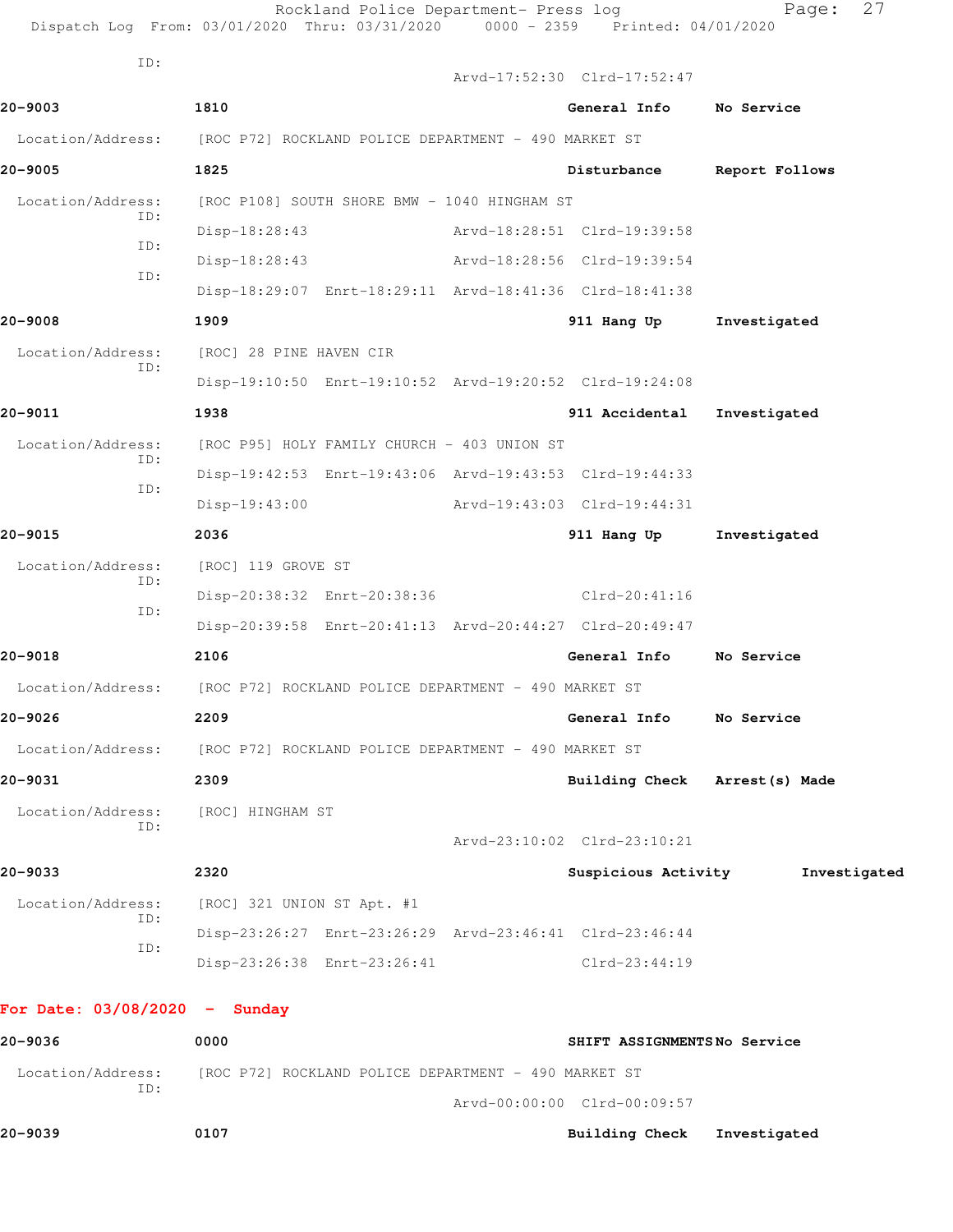Rockland Police Department- Press log Fage: 28 Dispatch Log From: 03/01/2020 Thru: 03/31/2020 0000 - 2359 Printed: 04/01/2020 Location/Address: [ROC] MARTHA DR ID: Arvd-01:07:34 Clrd-01:07:42 **20-9042 0116 Building Check Investigated** Location/Address: [ROC] SALEM ST ID: Arvd-01:16:36 Clrd-01:16:45 **20-9050 0352 911 Accidental Services Rendered** Location/Address: [ROC 7] WEBSTER PARK REHAB CENTER - 56 WEBSTER ST Apt. #3 ID: Disp-03:55:44 Enrt-03:56:12 Arvd-03:59:02 Clrd-04:04:36 **20-9051 0401 Burglar Alarm Building Checked/Secured** Location/Address: [ROC P107] DUNKIN DONUTS - 165 MARKET ST ID: Disp-04:04:45 Enrt-04:05:27 Arvd-04:09:00 Clrd-04:09:10 ID: Disp-04:06:04 Enrt-04:06:08 Arvd-04:09:03 Clrd-04:09:05 **20-9053 0610 Building Check Appears Secure** Location/Address: [ROC] UNION ST ID: Arvd-06:11:10 Clrd-06:20:29 **20-9054 0622 Details / Time off No Service** Location: [ROC] **20-9057 0654 Building Check Investigated** Location/Address: [ROC] MARTHA DR ID: Arvd-06:54:51 Clrd-06:55:19 **20-9058 0657 Burglar Alarm Services Rendered** Location/Address: [ROC P17] MIJA INDUSTRIES - 11 COMMERCE RD ID: Disp-06:59:00 Enrt-06:59:10 Arvd-07:03:26 Clrd-07:07:30 **20-9059 0801 SHIFT ASSIGNMENTS Services Rendered** Location/Address: [ROC P72] ROCKLAND POLICE DEPARTMENT - 490 MARKET ST **20-9060 0838 Building Check Services Rendered** Location/Address: [ROC] HANNAH WAY ID: Arvd-08:40:18 Clrd-08:40:34 **20-9063 0915 Motor Vehicle Stop Citation/Warning Issued**  Location/Address: [ROC] 75 PLAIN ST @ 100 PAYSON AVE ID: Arvd-09:15:00 Clrd-09:33:26 ID: Disp-09:23:35 Arvd-09:23:40 Clrd-09:43:45 **20-9067 0958 Building Check Services Rendered** Location/Address: [ROC] HANNAH WAY

Arvd-09:59:53 Clrd-10:00:13

ID: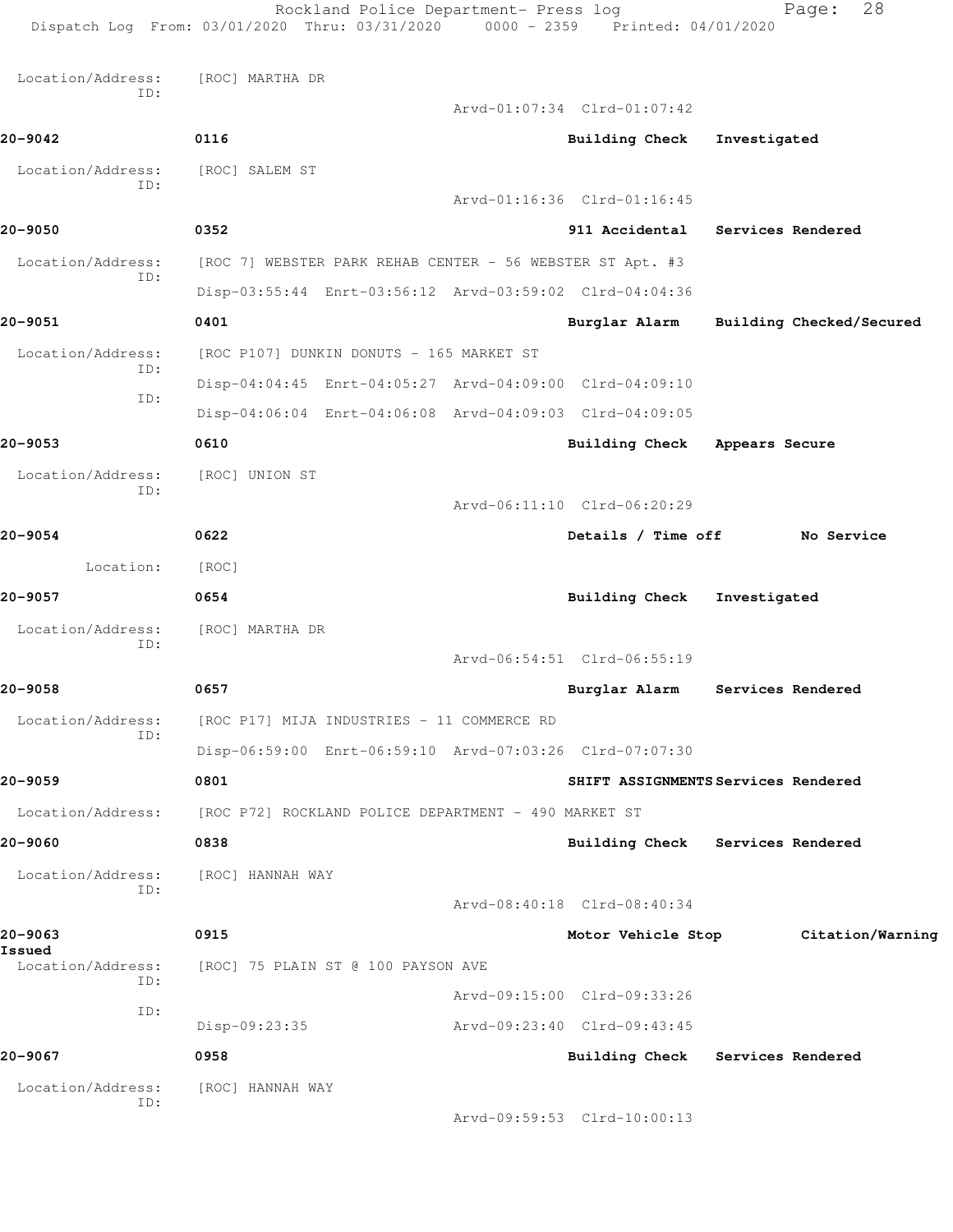|                          | Rockland Police Department- Press log<br>Dispatch Log From: 03/01/2020 Thru: 03/31/2020 0000 - 2359 Printed: 04/01/2020 |                                                                 |                   | 29<br>Page:                           |
|--------------------------|-------------------------------------------------------------------------------------------------------------------------|-----------------------------------------------------------------|-------------------|---------------------------------------|
| 20-9070                  | 1013                                                                                                                    | 911 Accidental                                                  | Services Rendered |                                       |
| Location/Address:        | [ROC 69] SOUTH SHORE REHAB & NURSING - 115 NORTH AVE                                                                    |                                                                 |                   |                                       |
| ID:                      | Disp-10:17:03 Enrt-10:17:08 Arvd-10:22:52 Clrd-10:24:32                                                                 |                                                                 |                   |                                       |
| 20-9072<br>Issued        | 1053                                                                                                                    | Motor Vehicle Stop                                              |                   | Citation/Warning                      |
| Location/Address:<br>ID: | [ROC] DOUGHBOY - 295 UNION ST                                                                                           |                                                                 |                   |                                       |
|                          |                                                                                                                         | Arvd-10:53:00 Clrd-11:00:05                                     |                   |                                       |
| 20-9075<br>Issued        | 1122                                                                                                                    | Motor Vehicle Stop                                              |                   | Citation/Warning                      |
| Location/Address:<br>ID: | [ROC] 933 HINGHAM ST                                                                                                    |                                                                 |                   |                                       |
|                          |                                                                                                                         | Arvd-11:22:00 Clrd-11:28:40                                     |                   |                                       |
| 20-9081                  | 1141                                                                                                                    |                                                                 |                   | Suspicious Activity Services Rendered |
| Location/Address:<br>ID: | [ROC P45] COMFORT INN - 850 HINGHAM ST                                                                                  |                                                                 |                   |                                       |
|                          |                                                                                                                         | Arvd-11:41:00 Clrd-11:47:58                                     |                   |                                       |
| 20-9090                  | 1344                                                                                                                    | Suspicious Activity                                             |                   | Investigated                          |
| Location/Address:<br>ID: | [ROC] 113 MARKET ST Apt. #28                                                                                            |                                                                 |                   |                                       |
| ID:                      | Disp-13:48:17 Enrt-13:49:27                                                                                             | $Clrd-13:59:32$                                                 |                   |                                       |
| ID:                      | Disp-13:49:23 Enrt-13:49:27 Arvd-13:51:49 Clrd-14:03:09                                                                 |                                                                 |                   |                                       |
|                          | $Disp-13:53:01$                                                                                                         | Arvd-13:53:05 Clrd-14:02:00                                     |                   |                                       |
| 20-9091                  | 1359                                                                                                                    | Building Check Services Rendered                                |                   |                                       |
| Location/Address:<br>ID: | [ROC] HANNAH WAY                                                                                                        |                                                                 |                   |                                       |
|                          |                                                                                                                         | Arvd-13:59:32 Clrd-14:00:44                                     |                   |                                       |
| 20-9093<br>Issued        | 1409                                                                                                                    | Motor Vehicle Stop                                              |                   | Citation/Warning                      |
| Location/Address:<br>ID: | [ROC] J A DUNN MEM DR                                                                                                   |                                                                 |                   |                                       |
|                          |                                                                                                                         | Arvd-14:09:00 Clrd-14:16:20                                     |                   |                                       |
| 20-9094<br>Issued        | 1429                                                                                                                    | Motor Vehicle Stop                                              |                   | Citation/Warning                      |
| Location/Address:<br>ID: | [ROC] HANOVER LINE - POND ST                                                                                            |                                                                 |                   |                                       |
|                          |                                                                                                                         | Arvd-14:29:00 Clrd-14:33:46                                     |                   |                                       |
| 20–9099                  | 1608                                                                                                                    | SHIFT ASSIGNMENTSNo Service                                     |                   |                                       |
| Location/Address:        | [ROC P72] ROCKLAND POLICE DEPARTMENT - 490 MARKET ST                                                                    |                                                                 |                   |                                       |
| 20-9103                  | 1707                                                                                                                    | Building Check Services Rendered                                |                   |                                       |
| Location/Address:<br>ID: | [ROC] BILL DELAHUNT PKWY                                                                                                |                                                                 |                   |                                       |
| 20-9104                  | 1708                                                                                                                    | Arvd-17:07:52 Clrd-17:08:05<br>Building Check Services Rendered |                   |                                       |
|                          |                                                                                                                         |                                                                 |                   |                                       |
| Location/Address:<br>ID: | [ROC] HINGHAM ST                                                                                                        | Arvd-17:08:46 Clrd-17:09:08                                     |                   |                                       |
| 20-9106                  | 1717                                                                                                                    | <b>MAL DAMAGE MV</b>                                            | Services Rendered |                                       |
| Location/Address:        | [ROC] 337 WEBSTER ST                                                                                                    |                                                                 |                   |                                       |
|                          |                                                                                                                         |                                                                 |                   |                                       |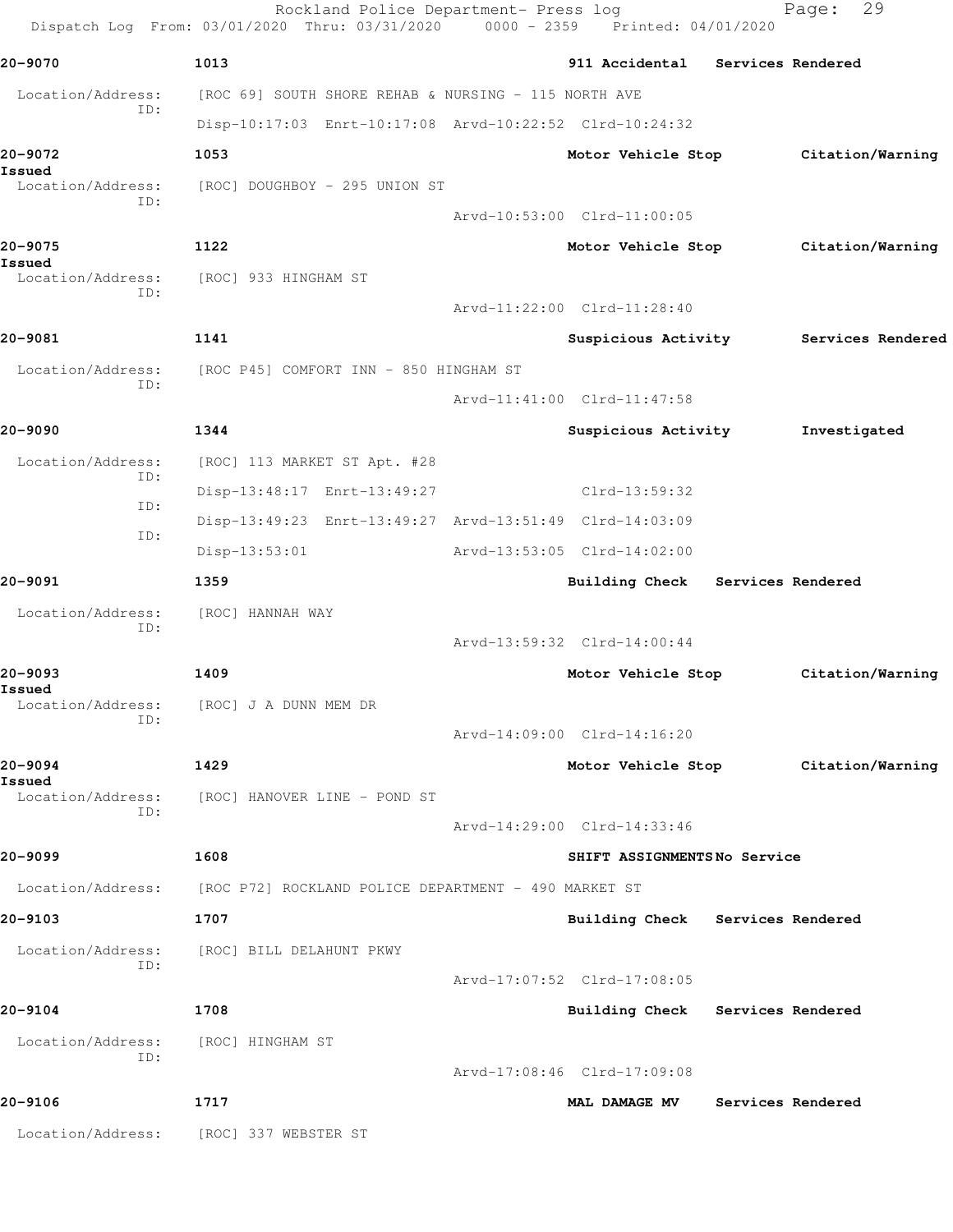| Dispatch Log From: 03/01/2020 Thru: 03/31/2020 0000 - 2359 Printed: 04/01/2020 |                                                      | Rockland Police Department- Press log                |                                                         | Page:             | 30                |
|--------------------------------------------------------------------------------|------------------------------------------------------|------------------------------------------------------|---------------------------------------------------------|-------------------|-------------------|
| ID:                                                                            | Disp-17:19:56                                        |                                                      | Arvd-17:26:15 Clrd-17:36:58                             |                   |                   |
| 20-9108                                                                        | 1731                                                 |                                                      | Disturbance                                             | Services Rendered |                   |
| Location/Address:                                                              | [ROC 60] SPRING GATE APARTMENTS - 52 HANNAH WAY      |                                                      |                                                         |                   |                   |
| ID:                                                                            |                                                      |                                                      | Disp-17:34:14 Enrt-17:34:26 Arvd-17:37:25 Clrd-18:12:56 |                   |                   |
| ID:                                                                            |                                                      |                                                      | Disp-17:34:19 Enrt-17:34:23 Arvd-17:37:22 Clrd-18:12:06 |                   |                   |
| 20-9109                                                                        | 1757                                                 |                                                      | Assist Other POLICE                                     |                   | Services Rendered |
| Location/Address:                                                              |                                                      | [ROC P72] ROCKLAND POLICE DEPARTMENT - 490 MARKET ST |                                                         |                   |                   |
| ID:                                                                            | $Disp-17:58:54$                                      |                                                      | $Clrd-17:59:01$                                         |                   |                   |
| 20-9112                                                                        | 1811                                                 |                                                      | Health & Welfare Check                                  |                   | Appears Secure    |
| Location/Address:                                                              | [ROC] 10 WINTER CIR                                  |                                                      |                                                         |                   |                   |
| ID:                                                                            |                                                      |                                                      | Disp-18:15:36 Enrt-18:15:47 Arvd-18:20:06 Clrd-18:29:28 |                   |                   |
| ID:                                                                            |                                                      |                                                      | Disp-18:15:43 Enrt-18:15:51 Arvd-18:22:08 Clrd-18:22:26 |                   |                   |
| 20-9118                                                                        | 1926                                                 |                                                      | Building Check Services Rendered                        |                   |                   |
| Location/Address:                                                              | [ROC] HINGHAM ST                                     |                                                      |                                                         |                   |                   |
| ID:                                                                            |                                                      |                                                      | Arvd-19:27:13 Clrd-19:27:28                             |                   |                   |
| 20-9121                                                                        | 1934                                                 |                                                      | <b>Time off</b>                                         | No Service        |                   |
| Location:                                                                      | [ROC]                                                |                                                      |                                                         |                   |                   |
| 20-9124                                                                        | 1951                                                 |                                                      | Burglar Alarm                                           | Appears Secure    |                   |
| Location/Address:                                                              | [ROC] SSGA - 22 RESERVOIR PARK DR                    |                                                      |                                                         |                   |                   |
| ID:                                                                            |                                                      |                                                      | Disp-19:53:18 Enrt-19:53:26 Arvd-19:55:12 Clrd-19:58:46 |                   |                   |
| 20-9125                                                                        | 2006                                                 |                                                      | Disturbance                                             | Services Rendered |                   |
| Location/Address:                                                              | [ROC] 7 EVERGREEN CIR                                |                                                      |                                                         |                   |                   |
| ID:                                                                            |                                                      |                                                      | Disp-20:09:02 Enrt-20:09:05 Arvd-20:19:27 Clrd-20:27:10 |                   |                   |
| 20-9126                                                                        | 2007                                                 |                                                      | Time off                                                | No Service        |                   |
| Location:                                                                      | [ROC]                                                |                                                      |                                                         |                   |                   |
| 20-9129                                                                        | 2048                                                 |                                                      | Time off                                                | No Service        |                   |
| Location:                                                                      | [ROC]                                                |                                                      |                                                         |                   |                   |
| 20-9134                                                                        | 2144                                                 |                                                      | Motor Vehicle Stop Citation/Warning                     |                   |                   |
| Issued<br>Location/Address:                                                    | [ROC P86] MOBIL GAS STATION - 158 MARKET ST          |                                                      |                                                         |                   |                   |
| ID:                                                                            |                                                      |                                                      | Arvd-21:44:00 Clrd-22:14:14                             |                   |                   |
| 20-9136                                                                        | 2218                                                 |                                                      | Detail                                                  | No Service        |                   |
| Location/Address:                                                              | [ROC P72] ROCKLAND POLICE DEPARTMENT - 490 MARKET ST |                                                      |                                                         |                   |                   |
| 20-9137                                                                        | 2304                                                 |                                                      | Disturbance Services Rendered                           |                   |                   |
| Location/Address:                                                              | [ROC P62] CHINA PLAZA - 35 MARKET ST                 |                                                      |                                                         |                   |                   |
| ID:                                                                            |                                                      |                                                      | Disp-23:04:42 Enrt-23:04:55 Arvd-23:05:10 Clrd-23:32:57 |                   |                   |
| ID:                                                                            |                                                      |                                                      |                                                         |                   |                   |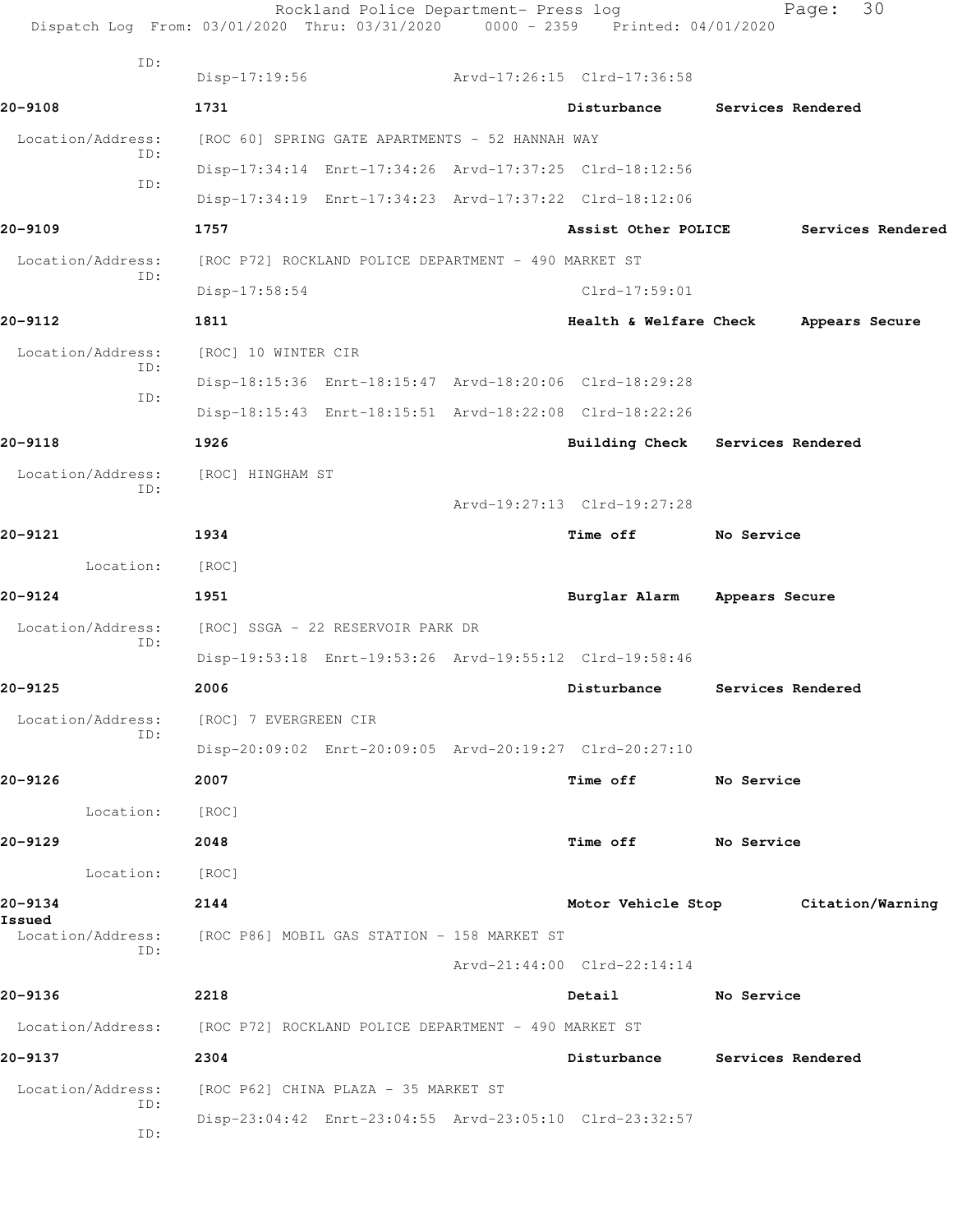|                                           | Rockland Police Department- Press log<br>Dispatch Log From: 03/01/2020 Thru: 03/31/2020 |  | 0000 - 2359 Printed: 04/01/2020    |                          | 31<br>Page:       |  |
|-------------------------------------------|-----------------------------------------------------------------------------------------|--|------------------------------------|--------------------------|-------------------|--|
|                                           | Disp-23:04:51 Enrt-23:04:59 Arvd-23:05:13 Clrd-23:33:01                                 |  |                                    |                          |                   |  |
| ID:                                       | Disp-23:05:03 Enrt-23:05:07 Arvd-23:05:17 Clrd-23:25:19                                 |  |                                    |                          |                   |  |
| For Date: $03/09/2020 -$ Monday           |                                                                                         |  |                                    |                          |                   |  |
| 20-9142                                   | 0005                                                                                    |  | General Incident Services Rendered |                          |                   |  |
| Location/Address:                         | [ROC P72] ROCKLAND POLICE DEPARTMENT - 490 MARKET ST                                    |  |                                    |                          |                   |  |
| ID:                                       | Disp-00:07:18                                                                           |  | $Clrd-00:07:27$                    |                          |                   |  |
| 20-9153                                   | 0513                                                                                    |  | Building Check Services Rendered   |                          |                   |  |
| Location/Address:                         | [ROC] UNION ST                                                                          |  |                                    |                          |                   |  |
| ID:                                       | $Disp-05:14:38$                                                                         |  | Arvd-05:14:51 Clrd-05:27:19        |                          |                   |  |
| 20-9160                                   | 0624                                                                                    |  | Details / Time off                 |                          | Services Rendered |  |
| Location:                                 | [ROC]                                                                                   |  |                                    |                          |                   |  |
| 20-9162                                   | 0650                                                                                    |  | Motor Vehicle Stop                 |                          | Citation/Warning  |  |
| Issued<br>Location/Address:               | [ROC] 96 SALEM ST                                                                       |  |                                    |                          |                   |  |
| ID:                                       |                                                                                         |  | Arvd-06:50:00 Clrd-06:51:53        |                          |                   |  |
| ID:                                       | $Disp-06:51:44$                                                                         |  | Arvd-06:51:49 Clrd-06:56:30        |                          |                   |  |
| 20-9165                                   | 0659                                                                                    |  | Details / Time off                 |                          | Services Rendered |  |
| Location:                                 | [ROC]                                                                                   |  |                                    |                          |                   |  |
| 20-9166                                   | 0700<br>Motor Vehicle Collision W/PI                                                    |  |                                    |                          |                   |  |
| <b>Vehicle Towed</b><br>Location/Address: | [ROC] PARK & RIDE - 1297 HINGHAM ST                                                     |  |                                    |                          |                   |  |
| ID:                                       | Disp-07:02:34 Enrt-07:02:59 Arvd-07:03:12 Clrd-07:41:42                                 |  |                                    |                          |                   |  |
| ID:                                       | Disp-07:02:40 Enrt-07:02:59                                                             |  | $Clrd-07:26:15$                    |                          |                   |  |
| ID:                                       | Disp-07:02:48 Enrt-07:02:59 Arvd-07:05:35 Clrd-07:41:49                                 |  |                                    |                          |                   |  |
| 20-9172                                   | 0730                                                                                    |  | Animal Complaint Services Rendered |                          |                   |  |
| Location/Address:                         | [ROC] 55 GLEN ST                                                                        |  |                                    |                          |                   |  |
| 20-9168                                   | 0738                                                                                    |  | Detail                             | <b>Services Rendered</b> |                   |  |
| Location/Address:                         | [ROC] LIBERTY ST                                                                        |  |                                    |                          |                   |  |
| 20-9169                                   | 0803                                                                                    |  | General Info No Service            |                          |                   |  |
|                                           | Location/Address: [ROC P72] ROCKLAND POLICE DEPARTMENT - 490 MARKET ST                  |  |                                    |                          |                   |  |
| 20-9170                                   | 0805                                                                                    |  | <b>Time off</b>                    |                          | Services Rendered |  |
| Location:                                 | [ROC]                                                                                   |  |                                    |                          |                   |  |
| 20-9173                                   | 0813                                                                                    |  | General Info                       | Services Rendered        |                   |  |
|                                           | Location/Address: [ROC P72] ROCKLAND POLICE DEPARTMENT - 490 MARKET ST                  |  |                                    |                          |                   |  |
| 20-9181                                   | 0908                                                                                    |  | Building Check Services Rendered   |                          |                   |  |
| Location/Address:                         | [ROC] HANNAH WAY                                                                        |  |                                    |                          |                   |  |
| ID:                                       |                                                                                         |  | Arvd-09:08:50 Clrd-09:09:05        |                          |                   |  |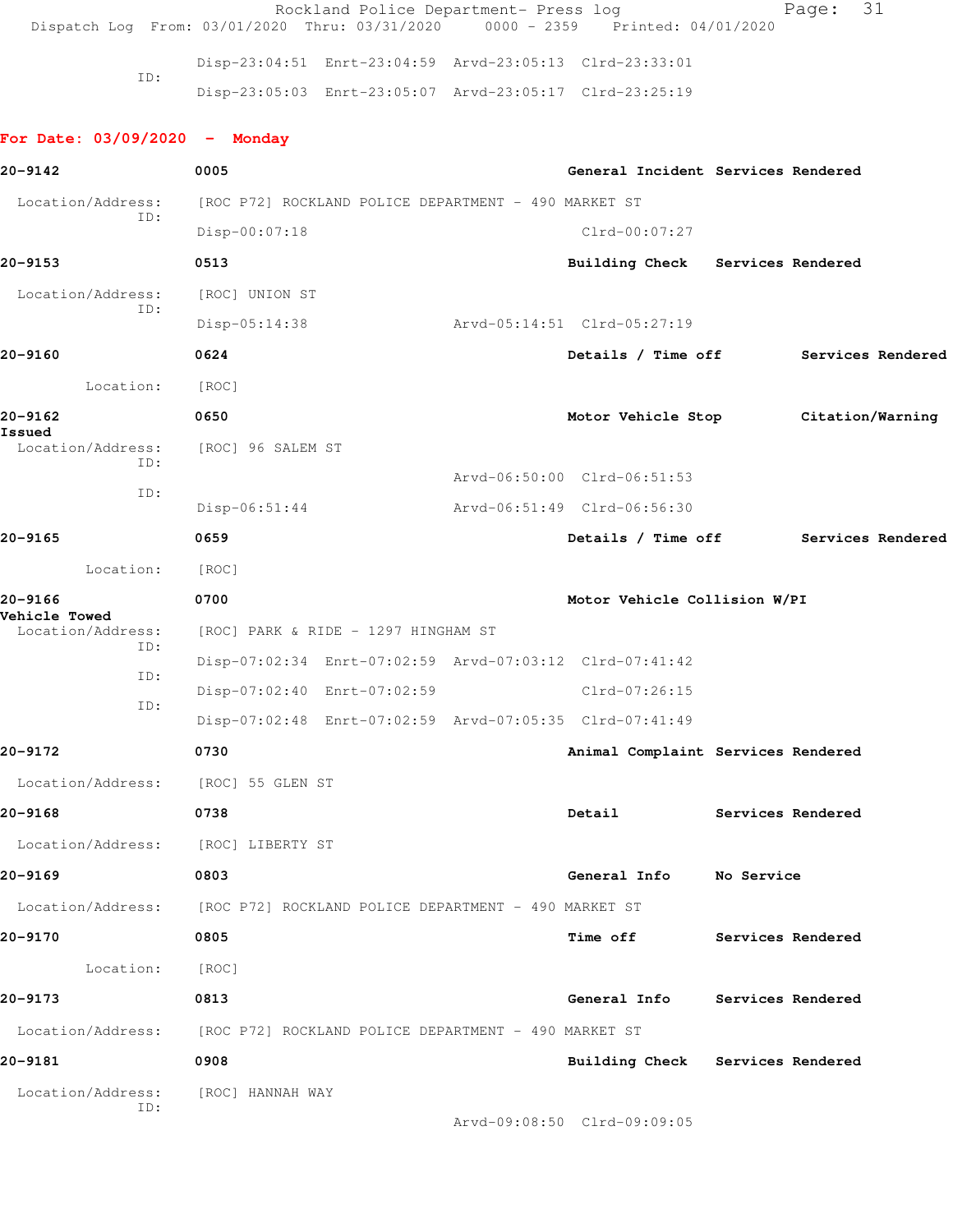Rockland Police Department- Press log Fage: 32 Dispatch Log From: 03/01/2020 Thru: 03/31/2020 0000 - 2359 Printed: 04/01/2020 **20-9191 1011 Building Check Services Rendered** Location/Address: [ROC] HANNAH WAY ID: Arvd-10:12:39 Clrd-10:12:50 **20-9198 1126 Motor Vehicle Stop Verbal Warning** Vicinity of: [ROC] 327 SALEM ST ID: Arvd-11:26:00 Clrd-11:29:17 **20-9203 1155 Assist Other Agency Services Rendered** Location/Address: [ROC] 330 PLEASANT ST ID: Disp-11:57:55 Arvd-11:58:02 Clrd-11:58:06 **20-9204 1158 Disabled Motor Vehicle Services Rendered** Location/Address: [ROC P108] 1149 HINGHAM ST ID: Disp-12:00:56 Enrt-12:01:50 Arvd-12:13:58 Clrd-12:59:20 **20-9206 1212 Assist Fire Department Services Rendered** Location/Address: [ROC] 83 MANZELLA CT ID: Disp-12:13:41 Arvd-12:13:43 Clrd-12:20:32 **20-9215 1322 Building Check Services Rendered** Location/Address: [ROC] HANNAH WAY ID: Arvd-13:22:25 Clrd-13:22:36 **20-9217 1322 Larceny / Forgery/ Fraud Services Rendered** Location/Address: [ROC] 239 WEBSTER ST ID: Disp-13:25:38 Arvd-13:26:02 Clrd-13:41:08 ID: Disp-13:25:48 Arvd-13:25:52 Clrd-13:42:01 **20-9218 1328 Soliciting Services Rendered** Vicinity of: [ROC] PACIFIC ST ID: Arvd-13:28:00 Clrd-13:43:21 **20-9221 1350 Motor Vehicle Stop Citation/Warning Issued**  Vicinity of: [ROC] 185 BEECH ST ID: Arvd-13:50:00 Clrd-13:58:19 **20-9226 1415 Time off No Service** Location: [ROC] **20-9237 1529 SWAP SHIFT Services Rendered** Location: [ROC] **20-9238 1533 Motor Vehicle Collision W/PI Report Follows**  Location/Address: [ROC] 13 CONCORD ST @ 215 MARKET ST ID: Arvd-15:33:00 Clrd-15:55:31 ID: Disp-15:35:13 Enrt-15:35:15 Arvd-15:41:36 Clrd-15:55:12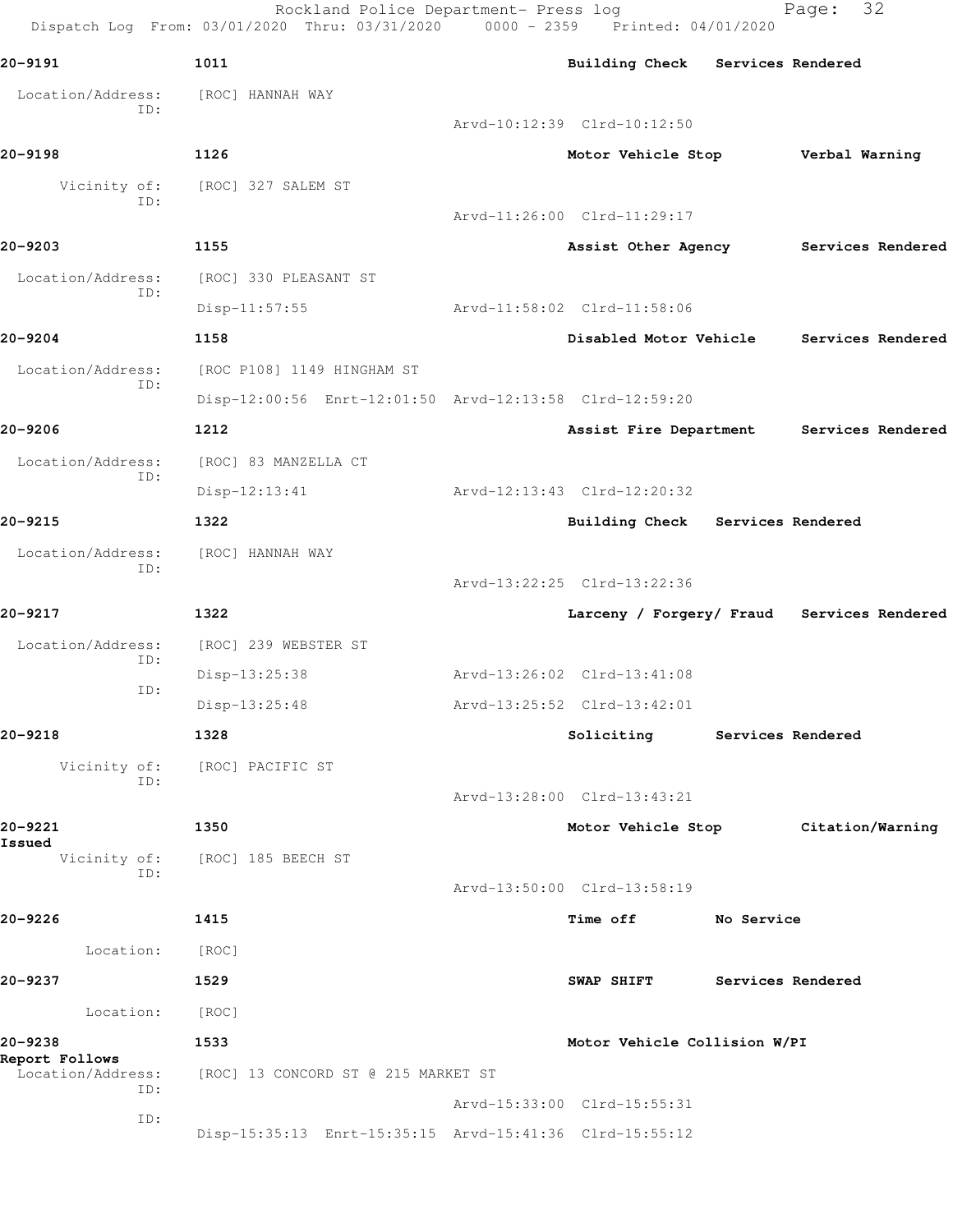| Dispatch Log From: 03/01/2020 Thru: 03/31/2020 0000 - 2359 Printed: 04/01/2020 |                          | Rockland Police Department- Press log                   |                                                         | 33<br>Page:                             |
|--------------------------------------------------------------------------------|--------------------------|---------------------------------------------------------|---------------------------------------------------------|-----------------------------------------|
| ID:                                                                            | Disp-15:35:22            |                                                         | Arvd-15:35:25 Clrd-15:55:33                             |                                         |
| $20 - 9242$                                                                    | 1600                     |                                                         |                                                         | General Incident Services Rendered      |
| Location/Address:                                                              |                          | [ROC P72] ROCKLAND POLICE DEPARTMENT - 490 MARKET ST    |                                                         |                                         |
| ID:                                                                            | $Disp-16:01:37$          |                                                         | $Clrd-16:01:46$                                         |                                         |
| $20 - 9246$                                                                    | 1615                     |                                                         |                                                         | MVA Property Damage Only Report Follows |
| Location/Address:                                                              | [ROC] 831 HINGHAM ST     |                                                         |                                                         |                                         |
| ID:                                                                            |                          |                                                         | Disp-16:17:05 Enrt-16:17:43 Arvd-16:24:28 Clrd-16:45:00 |                                         |
| ID:                                                                            |                          |                                                         | Disp-16:17:38 Enrt-16:17:41 Arvd-16:24:26 Clrd-16:44:02 |                                         |
| 20-9250                                                                        | 1650                     |                                                         | Detail                                                  | Services Rendered                       |
| Location/Address:                                                              | [ROC] UNION ST           |                                                         |                                                         |                                         |
| 20-9259                                                                        | 1800                     |                                                         |                                                         | Animal Complaint Services Rendered      |
| Location/Address:                                                              |                          | [ROC 62] JEFFERSON SCHOOL - 63 GEORGE ST                |                                                         |                                         |
| ID:                                                                            |                          | Disp-18:01:16 Enrt-18:02:25 Arvd-18:02:44 Clrd-18:10:19 |                                                         |                                         |
| ID:                                                                            |                          |                                                         | Disp-18:01:26 Enrt-18:02:29 Arvd-18:02:39 Clrd-18:11:58 |                                         |
| $20 - 9264$                                                                    | 1827                     |                                                         |                                                         | Building Check Services Rendered        |
| Location/Address:                                                              | [ROC] HINGHAM ST         |                                                         |                                                         |                                         |
| ID:                                                                            |                          |                                                         | Arvd-18:27:48 Clrd-19:39:12                             |                                         |
| 20-9273                                                                        | 1906                     |                                                         | Assist Public                                           | Services Rendered                       |
| Location/Address:                                                              | [ROC] 36 BROOKSIDE RD    |                                                         |                                                         |                                         |
| ID:                                                                            |                          | Disp-19:11:22 Enrt-19:11:30                             | $Clrd-19:20:00$                                         |                                         |
| ID:                                                                            |                          | Disp-19:48:45 Enrt-19:48:52                             | $Clrd-19:52:01$                                         |                                         |
| 20-9281                                                                        | 1939                     |                                                         |                                                         | Building Check Services Rendered        |
| Location/Address:                                                              | [ROC] BILL DELAHUNT PKWY |                                                         |                                                         |                                         |
| ID:                                                                            |                          |                                                         | Arvd-19:40:53 Clrd-19:47:45                             |                                         |
| 20-9285                                                                        | 1952                     |                                                         | Disturbance                                             | Arrest(s) Made                          |
| Location/Address:                                                              | [ROC 93] 163 SALEM ST    |                                                         |                                                         |                                         |
| ID:                                                                            |                          | Disp-19:56:54 Enrt-19:57:55 Arvd-20:01:20 Clrd-20:10:34 |                                                         |                                         |
| ID:                                                                            |                          | Disp-19:56:54 Enrt-19:57:58 Arvd-20:03:08 Clrd-20:28:31 |                                                         |                                         |
| ID:                                                                            |                          | Disp-20:03:20 Enrt-20:03:24 Arvd-20:10:22 Clrd-20:10:25 |                                                         |                                         |
| 20-9292                                                                        | 2157                     |                                                         | Suspicious Activity                                     | Investigated                            |
| Location/Address:                                                              | [ROC] 292 MARKET ST      |                                                         |                                                         |                                         |
| ID:<br>ID:                                                                     | $Disp-22:01:59$          |                                                         | Arvd-22:02:09 Clrd-22:23:46                             |                                         |
|                                                                                | $Disp-22:01:59$          |                                                         | Arvd-22:02:12 Clrd-22:23:53                             |                                         |
| 20-9296                                                                        | 2305                     |                                                         | Burglar Alarm                                           | Building Checked/Secured                |
| Location/Address:<br>ID:                                                       |                          | [ROC P108] SOUTH SHORE BMW - 1040 HINGHAM ST            |                                                         |                                         |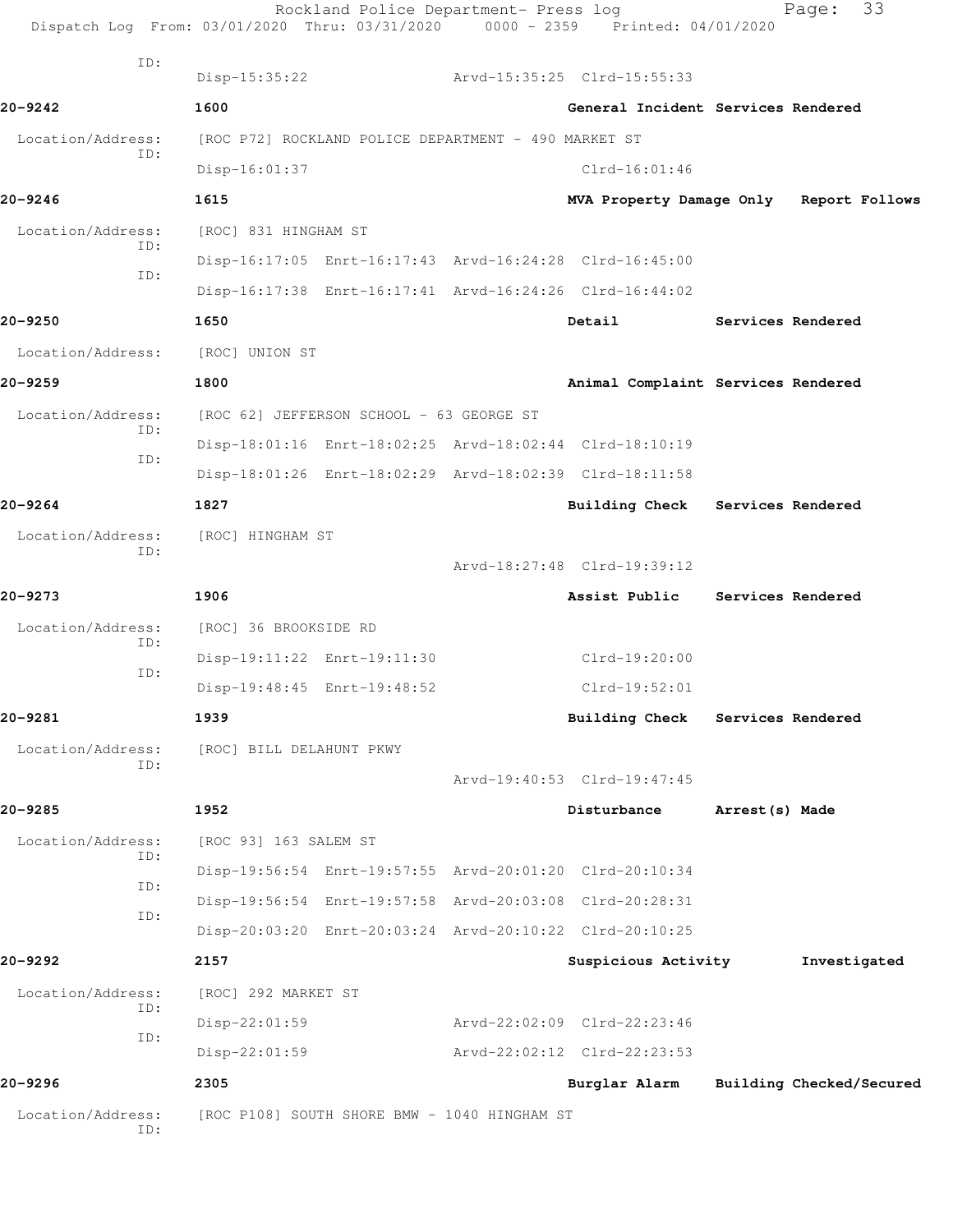Rockland Police Department- Press log entitled Page: 34 Dispatch Log From: 03/01/2020 Thru: 03/31/2020 0000 - 2359 Printed: 04/01/2020

Disp-23:06:47 Enrt-23:07:18 Arvd-23:18:14 Clrd-23:24:34

## **For Date: 03/10/2020 - Tuesday**

| 20-9303           | 0000<br>SHIFT ASSIGNMENTSNo Service                                    |  |                                     |  |                                      |
|-------------------|------------------------------------------------------------------------|--|-------------------------------------|--|--------------------------------------|
| Location/Address: | [ROC P72] ROCKLAND POLICE DEPARTMENT - 490 MARKET ST                   |  |                                     |  |                                      |
| TD:               |                                                                        |  | Arvd-00:00:00 Clrd-00:04:54         |  |                                      |
| 20-9304           | 0014                                                                   |  | Assist Public Services Rendered     |  |                                      |
| ID:               | Location/Address: [ROC 93] 163 SALEM ST                                |  |                                     |  |                                      |
| ID:               |                                                                        |  | Arvd-00:14:00 Clrd-00:45:49         |  |                                      |
|                   | Disp-00:20:36 Enrt-00:28:01 Arvd-00:33:12 Clrd-00:45:49                |  |                                     |  |                                      |
| 20-9310<br>Issued | 0133                                                                   |  |                                     |  | Motor Vehicle Stop Citation/Warning  |
| ID:               | Location/Address: [ROC] PARK AND RIDE - HINGHAM ST                     |  |                                     |  |                                      |
| ID:               |                                                                        |  | Arvd-01:33:00 Clrd-02:03:04         |  |                                      |
|                   | Disp-01:35:56 Enrt-01:35:59 Arvd-01:40:13 Clrd-02:03:04                |  |                                     |  |                                      |
| 20-9320           | 0542                                                                   |  | Building Check Appears Secure       |  |                                      |
| ID:               | Location/Address: [ROC 61] UNION ST BUSINESS DISTRICT - UNION ST       |  |                                     |  |                                      |
|                   |                                                                        |  | Arvd-05:42:56 Clrd-05:59:04         |  |                                      |
| 20-9321<br>Issued | 0608                                                                   |  |                                     |  | Motor Vehicle Stop Citation/Warning  |
| ID:               | Vicinity of: [ROC] HINGHAM ST                                          |  |                                     |  |                                      |
|                   |                                                                        |  | Arvd-06:08:00 Clrd-06:23:18         |  |                                      |
| 20-9326           | 0759                                                                   |  | SHIFT ASSIGNMENTS Services Rendered |  |                                      |
|                   | Location/Address: [ROC P72] ROCKLAND POLICE DEPARTMENT - 490 MARKET ST |  |                                     |  |                                      |
| 20-9331           | 0837                                                                   |  |                                     |  | Details / Time off Services Rendered |
| Location:         | [ROC]                                                                  |  |                                     |  |                                      |
| 20-9363           | 0925                                                                   |  | Animal Complaint Services Rendered  |  |                                      |
|                   | Location/Address: [ROC] 83 HANNAH WAY Apt. #D                          |  |                                     |  |                                      |
| 20-9341           | 0936                                                                   |  | Building Check Services Rendered    |  |                                      |
| Location/Address: | [ROC] HINGHAM ST                                                       |  |                                     |  |                                      |
| ID:               |                                                                        |  | Arvd-09:37:05 Clrd-09:37:32         |  |                                      |
| $20 - 9342$       | 0942                                                                   |  | <b>Building Check</b>               |  | Building Checked/Secured             |
| Location/Address: | [ROC] BILL DELAHUNT PKWY                                               |  |                                     |  |                                      |
| ID:               |                                                                        |  | Arvd-09:44:19 Clrd-09:55:15         |  |                                      |
| 20-9366           | 1010                                                                   |  | Animal Complaint Services Rendered  |  |                                      |
| Location/Address: | [ROC] 51 HANNAH WAY                                                    |  |                                     |  |                                      |
| 20-9367           | 1040                                                                   |  | Animal Complaint Services Rendered  |  |                                      |
| Location/Address: | [ROC] 34 MARTHA DR Apt. #F                                             |  |                                     |  |                                      |
|                   |                                                                        |  |                                     |  |                                      |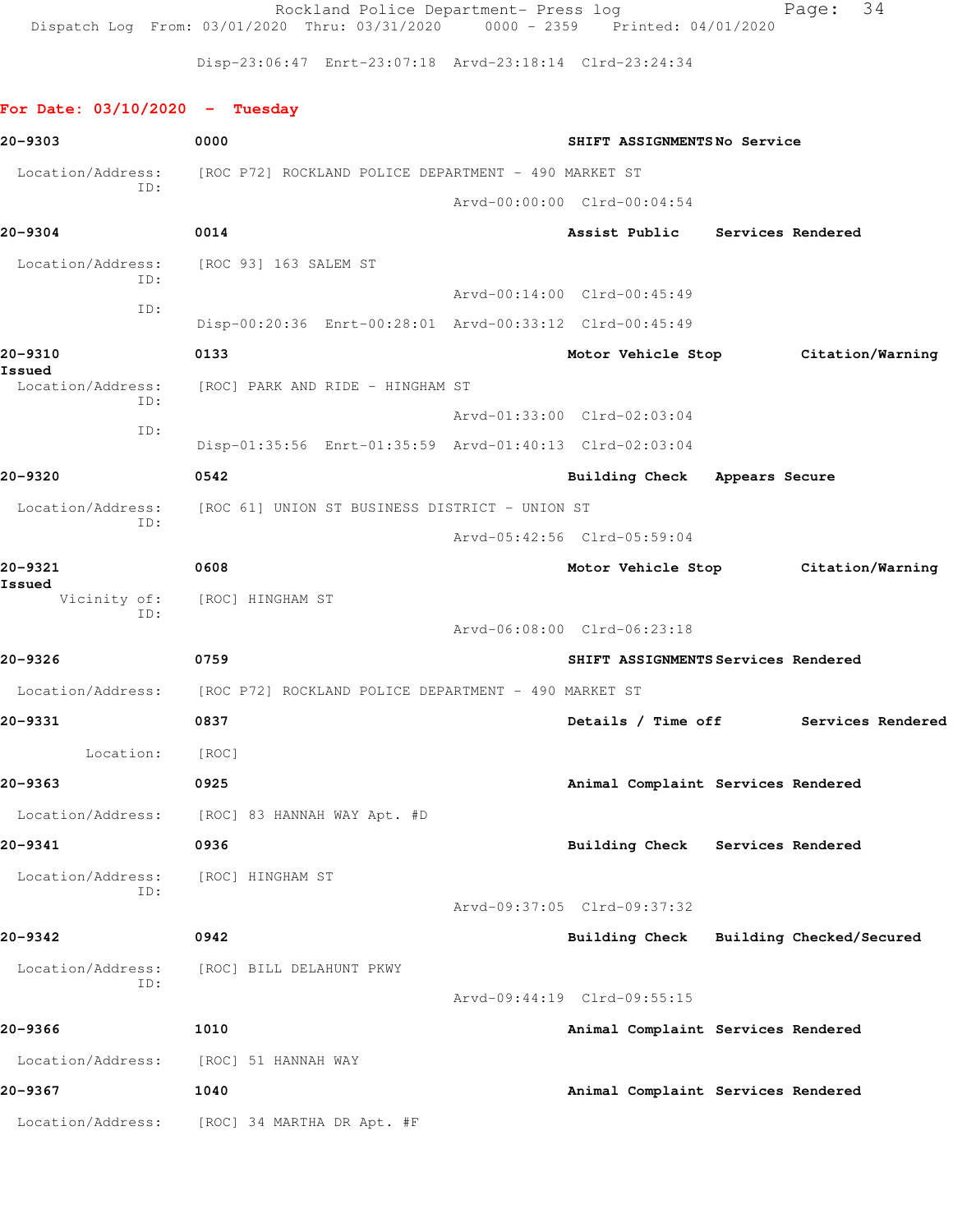|                             | Rockland Police Department- Press log<br>Dispatch Log From: 03/01/2020 Thru: 03/31/2020 0000 - 2359 Printed: 04/01/2020 |                                      | 35<br>Page: |  |
|-----------------------------|-------------------------------------------------------------------------------------------------------------------------|--------------------------------------|-------------|--|
| 20-9351                     | 1103                                                                                                                    | Building Check Services Rendered     |             |  |
| Location/Address:           | [ROC] HINGHAM ST                                                                                                        |                                      |             |  |
| ID:                         |                                                                                                                         | Arvd-11:04:16 Clrd-11:04:48          |             |  |
| 20-9352                     | 1118                                                                                                                    | Motor Vehicle Stop Citation/Warning  |             |  |
| Issued<br>Location/Address: | [ROC] 600 UNION ST                                                                                                      |                                      |             |  |
| ID:                         |                                                                                                                         | Arvd-11:18:00 Clrd-11:25:49          |             |  |
| 20-9368                     | 1125                                                                                                                    | Animal Complaint Services Rendered   |             |  |
|                             | Location/Address: [ROC] 140 MARTHA DR Apt. #D                                                                           |                                      |             |  |
| 20-9355                     | 1206                                                                                                                    | Details / Time off Services Rendered |             |  |
| Location:                   | [ROC]                                                                                                                   |                                      |             |  |
| 20-9357                     | 1218                                                                                                                    | Disturbance Marised to Court         |             |  |
| Location/Address:           | [ROC] 106 WEBSTER ST                                                                                                    |                                      |             |  |
| ID:                         | Disp-12:20:43 Enrt-12:20:51 Arvd-12:32:53 Clrd-12:51:54                                                                 |                                      |             |  |
| 20-9360                     | 1236                                                                                                                    | Details / Time off Services Rendered |             |  |
| Location:                   | [ROC]                                                                                                                   |                                      |             |  |
| 20-9375                     | 1406                                                                                                                    | Assist Public Advised to Court       |             |  |
| Location/Address:           | [ROC] 357 UNION ST Apt. #B                                                                                              |                                      |             |  |
| ID:                         | Disp-14:12:58                                                                                                           | $Clrd-14:19:17$                      |             |  |
| 20-9374                     | 1410                                                                                                                    | Burglar Alarm False Alarm            |             |  |
| Location/Address:           | [ROC] 51 HANNAH WAY Apt. #B                                                                                             |                                      |             |  |
| ID:                         | Disp-14:13:09 Enrt-14:13:12 Arvd-14:19:43 Clrd-14:28:52                                                                 |                                      |             |  |
| 20-9376                     | 1412                                                                                                                    | Building Check Services Rendered     |             |  |
| Location/Address:           | [ROC] HINGHAM ST                                                                                                        |                                      |             |  |
| ID:                         |                                                                                                                         | Arvd-14:13:36 Clrd-14:13:54          |             |  |
| 20-9377                     | 1413                                                                                                                    | Details / Time off Services Rendered |             |  |
| Location:                   | [ROC]                                                                                                                   |                                      |             |  |
| 20-9379                     | 1421                                                                                                                    | Animal Complaint Services Rendered   |             |  |
| Location/Address:           | [ROC] 51 HANNAH WAY Apt. #B                                                                                             |                                      |             |  |
| ID:                         |                                                                                                                         | Arvd-14:21:00 Clrd-14:28:41          |             |  |
| 20-9380                     | 1425                                                                                                                    | Details / Time off Services Rendered |             |  |
| Location:                   | [ ROC ]                                                                                                                 |                                      |             |  |
| 20-9381                     | 1429                                                                                                                    | Animal Complaint Services Rendered   |             |  |
| ID:                         | Vicinity of: [ROC] HOBART LN                                                                                            |                                      |             |  |
|                             |                                                                                                                         | Arvd-14:29:00 Clrd-15:35:34          |             |  |
| 20-9384                     | 1436                                                                                                                    | Details / Time off Services Rendered |             |  |
| Location:                   | [ROC]                                                                                                                   |                                      |             |  |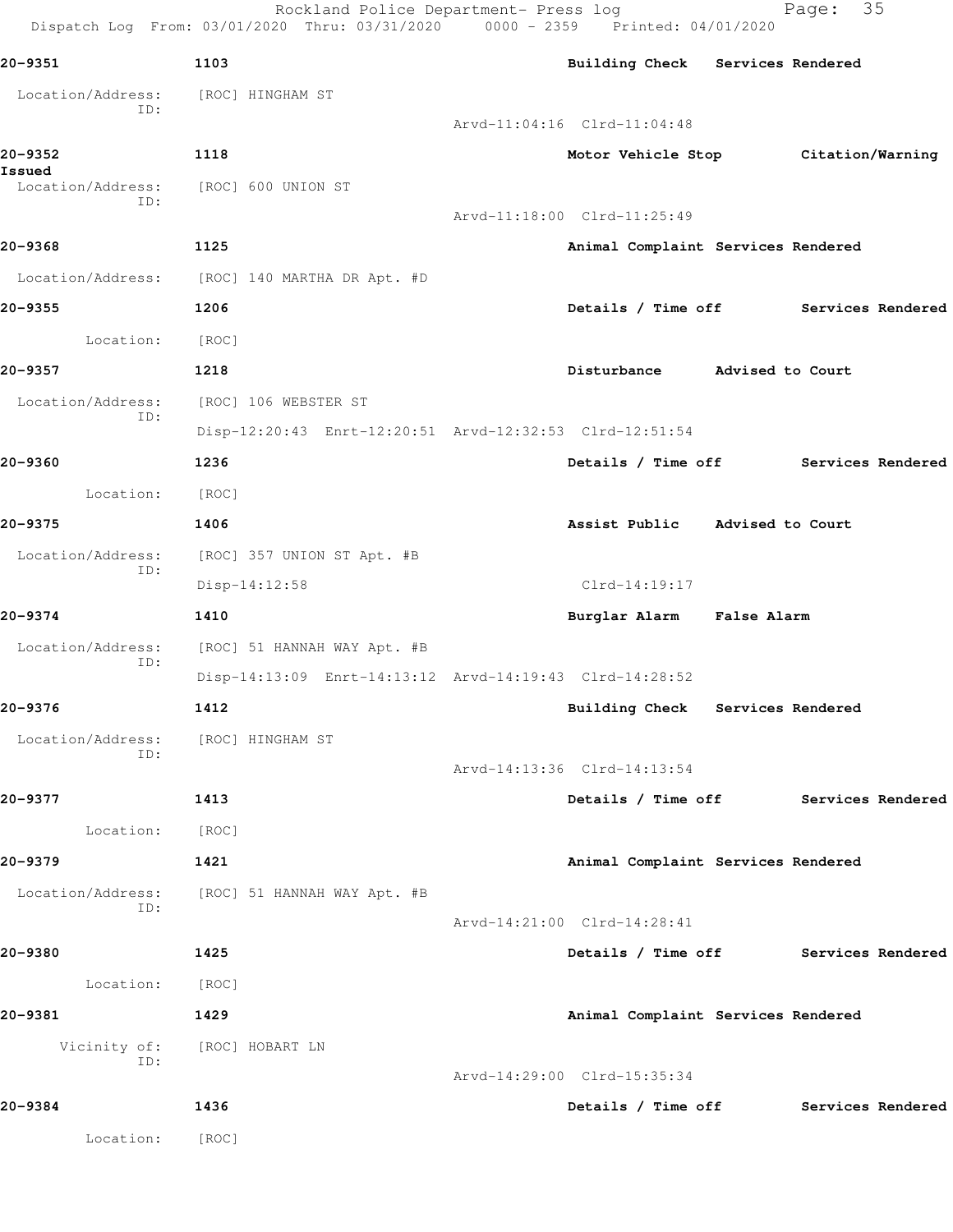Rockland Police Department- Press log entitled and Page: 36 Dispatch Log From: 03/01/2020 Thru: 03/31/2020 0000 - 2359 Printed: 04/01/2020

| 20-9385<br>Issued                  | 1440                                                                                                                    |  | Motor Vehicle Stop Citation/Warning    |                          |
|------------------------------------|-------------------------------------------------------------------------------------------------------------------------|--|----------------------------------------|--------------------------|
| Location/Address:                  | [ROC] 29 OLD MARKET ST @ 577 MARKET ST                                                                                  |  |                                        |                          |
| ID:                                |                                                                                                                         |  | Arvd-14:40:00 Clrd-14:49:01            |                          |
| 20-9388                            | 1501                                                                                                                    |  | Motor Vehicle Stop Verbal Warning      |                          |
| Vicinity of:                       | [ROC] SUMMER ST                                                                                                         |  |                                        |                          |
| ID:                                |                                                                                                                         |  | Arvd-15:01:00 Clrd-15:02:21            |                          |
| 20-9397                            | 1600                                                                                                                    |  | SHIFT ASSIGNMENTS Services Rendered    |                          |
| Location/Address:                  | [ROC P72] ROCKLAND POLICE DEPARTMENT - 490 MARKET ST                                                                    |  |                                        |                          |
| ID:                                |                                                                                                                         |  | Arvd-16:00:00 Clrd-16:07:13            |                          |
| 20-9398                            | 1607                                                                                                                    |  | Traffic Enforcement Services Rendered  |                          |
| Location:                          | [ROC] TOWN WIDE                                                                                                         |  |                                        |                          |
| ID:                                |                                                                                                                         |  | Arvd-16:07:00 Clrd-20:26:49            |                          |
| 20-9412                            | 1821                                                                                                                    |  | Details / Time off Services Rendered   |                          |
| Location:                          | [ROC]                                                                                                                   |  |                                        |                          |
| 20-9415                            | 1835                                                                                                                    |  | Details / Time off Services Rendered   |                          |
| Location:                          | [ROC]                                                                                                                   |  |                                        |                          |
| 20-9424                            | 1951                                                                                                                    |  | 911 Accidental Services Rendered       |                          |
| Location/Address:                  | [ROC] 7 HOLLY CT                                                                                                        |  |                                        |                          |
| ID:                                | Disp-19:53:23 Enrt-19:53:29 Arvd-20:02:58 Clrd-20:05:38                                                                 |  |                                        |                          |
| 20-9437                            | 2123                                                                                                                    |  | Lost/Found Property Services Rendered  |                          |
| ID:                                | Location/Address: [ROC P72] ROCKLAND POLICE DEPARTMENT - 490 MARKET ST                                                  |  |                                        |                          |
|                                    |                                                                                                                         |  | Arvd-21:23:30 Clrd-21:30:56            |                          |
| 20-9439                            | 2155                                                                                                                    |  | Suspicious Activity                    | <b>Services Rendered</b> |
| ID:                                | Vicinity of: [ROC] 288 UNION ST @ 3 TAUNTON AVE                                                                         |  |                                        |                          |
|                                    | Disp-21:55:59                                                                                                           |  | Arvd-21:56:06 Clrd-21:56:14            |                          |
| For Date: $03/11/2020 -$ Wednesday |                                                                                                                         |  |                                        |                          |
| 20-9446                            | 0003                                                                                                                    |  | SHIFT ASSIGNMENTS Services Rendered    |                          |
|                                    |                                                                                                                         |  |                                        |                          |
| Location/Address:                  | [ROC P72] ROCKLAND POLICE DEPARTMENT - 490 MARKET ST<br>0052                                                            |  |                                        |                          |
| 20–9452<br>Patient Refusal         |                                                                                                                         |  | Motor Vehicle Collision W/PI           |                          |
| Location/Address:<br>Fire Unit:    | [ROC] 577 MARKET ST @ 29 OLD MARKET ST<br>ROCKEN3-Pumper-Rockland Engine 3                                              |  |                                        |                          |
| EMS Unit:                          | Disp-00:53:25 Enrt-00:55:34 Arvd-00:58:07 Clrd-01:07:02<br>InQrtsUnavl-01:10:54 InSrvce-01:10:54<br>ROCKAM1-Rockland A1 |  |                                        |                          |
|                                    | Disp-00:53:25 Enrt-00:55:31 Arvd-00:57:31 Clrd-01:07:05<br>InQrtsUnavl-01:10:16 InSrvce-01:10:16                        |  |                                        |                          |
| ID:                                | Disp-00:55:39 Enrt-00:55:44 Arvd-00:55:45 Clrd-00:55:56                                                                 |  |                                        |                          |
| 20-9453                            | 0052                                                                                                                    |  | MVA Property Damage Only Vehicle Towed |                          |
|                                    |                                                                                                                         |  |                                        |                          |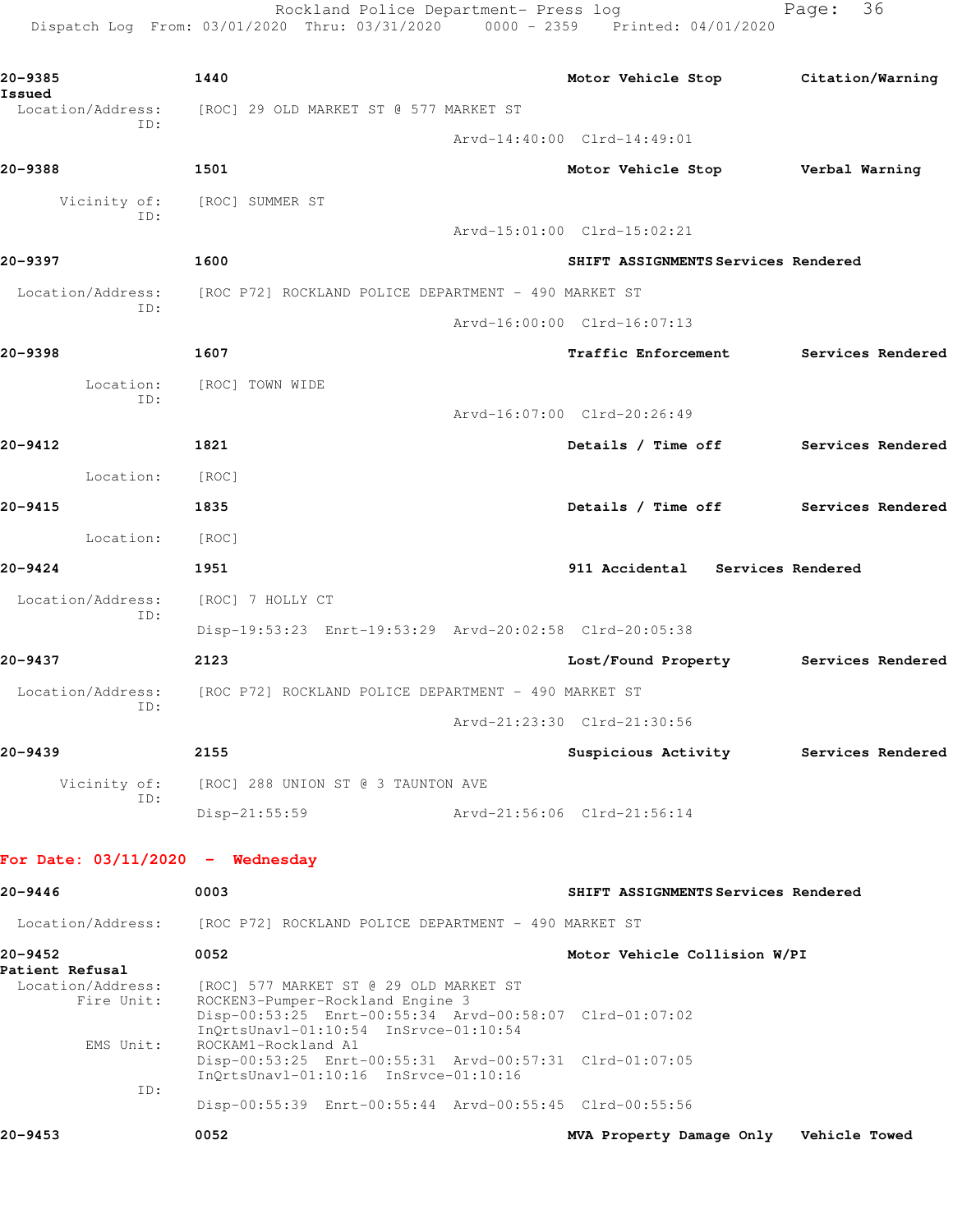|                   | Rockland Police Department- Press log<br>Dispatch Log From: 03/01/2020 Thru: 03/31/2020 | $0000 - 2359$ | Printed: 04/01/2020                     |                 | 37<br>Page:                                |
|-------------------|-----------------------------------------------------------------------------------------|---------------|-----------------------------------------|-----------------|--------------------------------------------|
| Location/Address: | [ROC] 577 MARKET ST @ 29 OLD MARKET ST                                                  |               |                                         |                 |                                            |
| ID:               |                                                                                         |               | Arvd-00:52:00 Clrd-01:17:08             |                 |                                            |
| ID:               | $Disp-00:55:51$                                                                         |               | Arvd-00:56:06 Clrd-01:28:38             |                 |                                            |
| ID:               | Disp-00:56:03                                                                           |               | Arvd-00:56:06 Clrd-01:28:38             |                 |                                            |
| 20-9459           | 0448                                                                                    |               | Building Check Building Checked/Secured |                 |                                            |
| Location/Address: | [ROC 61] UNION ST BUSINESS DISTRICT - UNION ST                                          |               |                                         |                 |                                            |
| ID:               | $Disp-04:48:47$                                                                         |               | Arvd-04:48:56 Clrd-05:27:45             |                 |                                            |
| 20-9465           | 0644                                                                                    |               | Time off                                |                 | Services Rendered                          |
| Location:         | [ROC]                                                                                   |               |                                         |                 |                                            |
| 20-9471           | 0744                                                                                    |               | Disturbance                             | Gone on arrival |                                            |
| Location/Address: | [ROC] SAW MILL LN                                                                       |               |                                         |                 |                                            |
| ID:               | Disp-07:46:00 Enrt-07:46:05 Arvd-07:47:06 Clrd-07:51:18                                 |               |                                         |                 |                                            |
| 20-9478           | 0800                                                                                    |               | SHIFT ASSIGNMENTS Services Rendered     |                 |                                            |
| Location/Address: | [ROC P72] ROCKLAND POLICE DEPARTMENT - 490 MARKET ST                                    |               |                                         |                 |                                            |
| 20-9477           | 0828                                                                                    |               | Burglar Alarm Services Rendered         |                 |                                            |
| Location/Address: | [ROC] 30 RESERVOIR PARK DR                                                              |               |                                         |                 |                                            |
| ID:               | Disp-08:30:16 Enrt-08:30:22                                                             |               | Clrd-08:38:32                           |                 |                                            |
| ID:               | Disp-08:30:21 Enrt-08:30:22 Arvd-08:49:07 Clrd-08:57:08                                 |               |                                         |                 |                                            |
| 20-9479           | 0838                                                                                    |               | General Info                            |                 | Services Rendered                          |
| Location/Address: | [ROC P72] ROCKLAND POLICE DEPARTMENT - 490 MARKET ST                                    |               |                                         |                 |                                            |
| 20-9482           | 0903                                                                                    |               | Assist Other Agency                     |                 | Services Rendered                          |
| Location/Address: | [ROC] 22 BLANCHARD ST Apt. #2                                                           |               |                                         |                 |                                            |
| ID:               | Disp-09:05:15                                                                           |               | Clrd-09:07:27                           |                 |                                            |
| ID:               | Disp-09:07:43 Enrt-09:07:49                                                             |               | $Clrd-09:15:43$                         |                 |                                            |
| 20-9489           | 0910                                                                                    |               | Animal Complaint Services Rendered      |                 |                                            |
| Location/Address: | [ROC] 430 POND ST                                                                       |               |                                         |                 |                                            |
| 20-9486           | 0940                                                                                    |               |                                         |                 | Larceny / Forgery/ Fraud Services Rendered |
| Location/Address: | [ROC] 215 MARKET ST                                                                     |               |                                         |                 |                                            |
| ID:               | Disp-09:49:23                                                                           |               | Clrd-10:11:36                           |                 |                                            |
| 20-9490           | 0950                                                                                    |               | Animal Complaint Services Rendered      |                 |                                            |
| Location/Address: | [ROC] 350 MARKET ST                                                                     |               |                                         |                 |                                            |
| 20-9493           | 1028                                                                                    |               | Building Check Building Checked/Secured |                 |                                            |
| Location/Address: | [ROC] 51 HANNAH WAY                                                                     |               |                                         |                 |                                            |
| ID:               |                                                                                         |               | Arvd-10:29:22 Clrd-10:31:08             |                 |                                            |
| 20-9494           | 1041                                                                                    |               | COMP TIME OFF                           |                 | Services Rendered                          |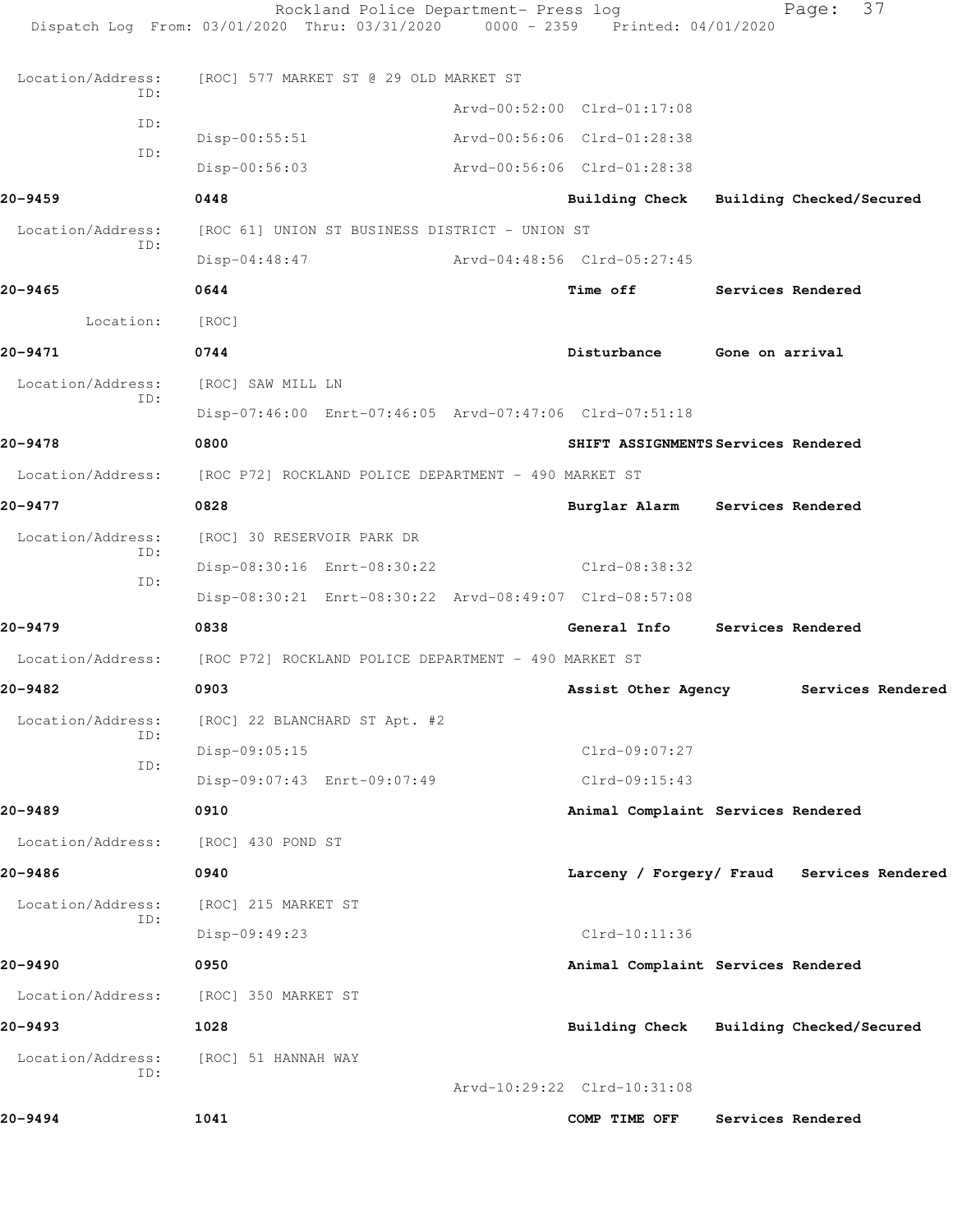|                                 | Rockland Police Department- Press log<br>Dispatch Log From: 03/01/2020 Thru: 03/31/2020 0000 - 2359 Printed: 04/01/2020 |                             |                   | 38<br>Page:              |
|---------------------------------|-------------------------------------------------------------------------------------------------------------------------|-----------------------------|-------------------|--------------------------|
| Location/Address:               | [ROC P72] ROCKLAND POLICE DEPARTMENT - 490 MARKET ST                                                                    |                             |                   |                          |
| ID:                             | $Disp-10:44:09$                                                                                                         | $Clrd-10:52:31$             |                   |                          |
| 20-9500                         | 1114                                                                                                                    | <b>Traffic Enforcement</b>  |                   | Services Rendered        |
| Location/Address:               | [ROC] SALEM ST                                                                                                          |                             |                   |                          |
| ID:                             |                                                                                                                         | Arvd-11:14:43 Clrd-11:42:38 |                   |                          |
| 20-9501                         | 1123                                                                                                                    | Burglar Alarm               | Services Rendered |                          |
| Location/Address:               | [ROC] 55 GEORGE ST                                                                                                      |                             |                   |                          |
| ID:                             | Disp-11:24:23 Enrt-11:25:18 Arvd-11:34:38 Clrd-11:34:41                                                                 |                             |                   |                          |
| 20-9511                         | 1237                                                                                                                    | Suspicious Activity         |                   | Services Rendered        |
| Location/Address:               | [ROC 23] PLEASANT STREET STORAGE - 265 PLEASANT ST                                                                      |                             |                   |                          |
| TD:                             | Disp-12:38:29                                                                                                           | $Clrd-12:40:58$             |                   |                          |
| ID:                             | Disp-12:40:52 Enrt-12:41:04 Arvd-12:47:56 Clrd-12:51:40                                                                 |                             |                   |                          |
| ID:                             | Disp-12:48:05 Enrt-12:48:07 Arvd-12:48:08 Clrd-12:48:39                                                                 |                             |                   |                          |
| 20-9514                         | 1248                                                                                                                    | Motor Vehicle Complaint     |                   | Investigated             |
| Location/Address:               | [ROC] 11 PACIFIC ST @ 346 UNION ST                                                                                      |                             |                   |                          |
| ID:                             | Disp-12:51:27 Enrt-12:51:32 Arvd-12:52:12 Clrd-12:52:49                                                                 |                             |                   |                          |
| ID:                             | $Disp-12:52:02$                                                                                                         | Arvd-12:52:05 Clrd-12:52:51 |                   |                          |
| 20-9515                         | 1249                                                                                                                    | Disabled Motor Vehicle      |                   | Provided                 |
| Assistance<br>Location/Address: | [ROC P8] THE UPS STORE - 319 CENTRE AVE                                                                                 |                             |                   |                          |
| ID:                             | Disp-12:53:03 Enrt-12:54:36 Arvd-12:55:26 Clrd-13:00:40                                                                 |                             |                   |                          |
| Fire Unit:                      | ROCKEN3-Pumper-Rockland Engine 3<br>Disp-12:53:34                                                                       | $Clrd-12:54:14$             |                   |                          |
| EMS Unit:                       | InQrtsUnavl-12:54:14 InSrvce-12:54:14<br>ROCKAM2-Rockland A2                                                            |                             |                   |                          |
|                                 | $Disp-12:53:42$<br>InQrtsUnavl-12:54:11 InSrvce-12:54:11                                                                | $Clrd-12:54:11$             |                   |                          |
| 20-9516                         | 1253                                                                                                                    | Assist Other Agency         |                   | Provided                 |
| Assistance<br>Location/Address: | [ROC] 261 UNION ST                                                                                                      |                             |                   |                          |
| ID:                             | Disp-12:53:48 Enrt-12:53:53 Arvd-12:54:46 Clrd-12:55:49                                                                 |                             |                   |                          |
| 20-9521                         | 1259                                                                                                                    | Warrant                     |                   | Taken/Referred to Other  |
| Agency<br>Location/Address:     | [ROC] 8 DOGWOOD CIR                                                                                                     |                             |                   |                          |
| ID:                             | Disp-13:10:04 Enrt-13:40:06 Arvd-13:40:07 Clrd-14:34:24                                                                 |                             |                   |                          |
| ID:                             | $Disp-13:40:03$                                                                                                         | Arvd-13:40:05 Clrd-13:52:21 |                   |                          |
| ID:                             | $Disp-13:40:03$                                                                                                         | Arvd-13:42:17 Clrd-13:52:23 |                   |                          |
| 20-9519                         | 1301                                                                                                                    | <b>Building Check</b>       |                   | Building Checked/Secured |
| Location/Address:               | [ROC] 51 HANNAH WAY                                                                                                     |                             |                   |                          |
| ID:                             |                                                                                                                         | Arvd-13:01:59 Clrd-13:02:17 |                   |                          |
| 20-9527                         | 1501                                                                                                                    | <b>COMP</b>                 |                   | Services Rendered        |
| Location/Address:               | [ROC P72] ROCKLAND POLICE DEPARTMENT - 490 MARKET ST                                                                    |                             |                   |                          |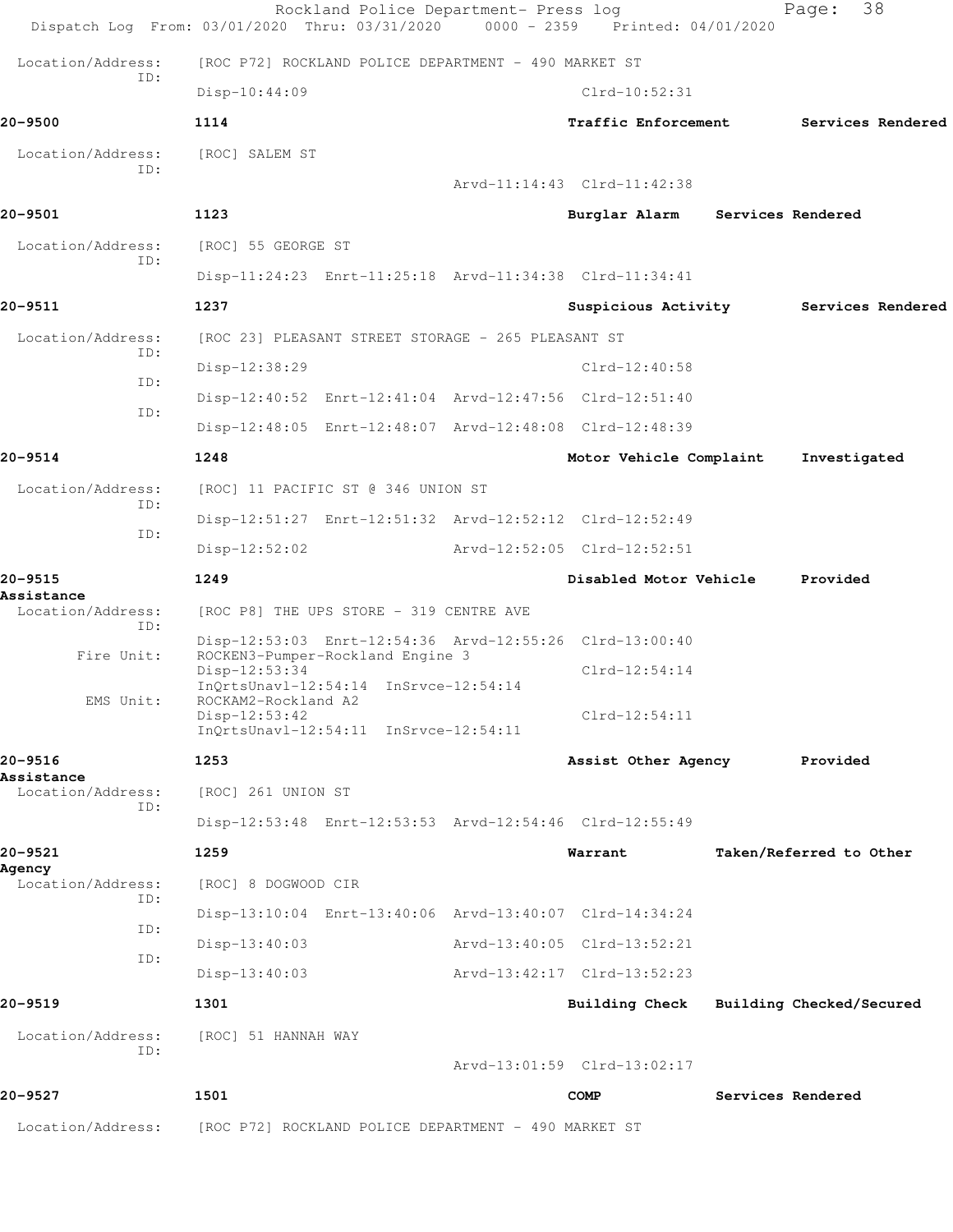| Dispatch Log From: 03/01/2020 Thru: 03/31/2020 0000 - 2359 Printed: 04/01/2020 |                                                      | Rockland Police Department- Press log |                                                         |              | Page:             | 39                |
|--------------------------------------------------------------------------------|------------------------------------------------------|---------------------------------------|---------------------------------------------------------|--------------|-------------------|-------------------|
| ID:                                                                            | $Disp-15:04:04$                                      |                                       | $Clrd-15:17:04$                                         |              |                   |                   |
| 20-9528                                                                        | 1504                                                 |                                       | COMP TIME OFF                                           |              | Services Rendered |                   |
| Location/Address:                                                              | [ROC P72] ROCKLAND POLICE DEPARTMENT - 490 MARKET ST |                                       |                                                         |              |                   |                   |
| ID:                                                                            | $Disp-15:17:21$                                      |                                       | $Clrd-15:19:16$                                         |              |                   |                   |
| 20-9532                                                                        | 1550                                                 |                                       | <b>Health &amp; Welfare Check</b>                       |              |                   | Services Rendered |
| Location/Address:                                                              | [ROC] 47 SPRING ST                                   |                                       |                                                         |              |                   |                   |
| ID:                                                                            |                                                      | Disp-15:52:10 Enrt-15:52:36           | $Clrd-15:55:01$                                         |              |                   |                   |
| ID:                                                                            |                                                      | Disp-15:53:45 Enrt-15:53:46           | $Clrd-15:54:47$                                         |              |                   |                   |
| ID:                                                                            |                                                      | Disp-15:53:50 Enrt-15:53:51           | $Clrd-15:54:51$                                         |              |                   |                   |
| 20-9579                                                                        | 1600                                                 |                                       | SHIFT ASSIGNMENTS Services Rendered                     |              |                   |                   |
| Location/Address:                                                              |                                                      |                                       |                                                         |              |                   |                   |
|                                                                                | [ROC P72] ROCKLAND POLICE DEPARTMENT - 490 MARKET ST |                                       |                                                         |              |                   |                   |
| 20-9534                                                                        | 1602                                                 |                                       | 911 Hang Up                                             | Investigated |                   |                   |
| Location/Address:<br>ID:                                                       | [ROC] WEBSTER ST                                     |                                       |                                                         |              |                   |                   |
|                                                                                |                                                      |                                       | Disp-16:04:01 Enrt-16:04:06 Arvd-16:10:54 Clrd-16:12:29 |              |                   |                   |
| 20-9538                                                                        | 1622                                                 |                                       | <b>Traffic Enforcement</b>                              |              |                   | Services Rendered |
| Location:<br>ID:                                                               | [ROC] TOWNWIDE                                       |                                       |                                                         |              |                   |                   |
| ID:                                                                            |                                                      |                                       | Arvd-16:22:00 Clrd-19:40:10                             |              |                   |                   |
|                                                                                | Disp-16:37:31                                        |                                       | $Clrd-16:37:33$                                         |              |                   |                   |
| 20-9548                                                                        | 1727                                                 |                                       | Warrant                                                 | No Service   |                   |                   |
| Location/Address:<br>ID:                                                       | [ROC] 329 NORTH AVE                                  |                                       |                                                         |              |                   |                   |
| ID:                                                                            | Disp-17:28:21                                        |                                       | Arvd-17:28:38 Clrd-17:31:38                             |              |                   |                   |
| ID:                                                                            | Disp-17:28:29                                        |                                       | Arvd-17:28:36 Clrd-17:31:40                             |              |                   |                   |
|                                                                                | $Disp-17:28:43$                                      |                                       | Arvd-17:28:47 Clrd-17:31:36                             |              |                   |                   |
| 20-9559                                                                        | 1911                                                 |                                       | 911 Accidental                                          |              | Services Rendered |                   |
| Location/Address:<br>ID:                                                       | [ROC] 170 WEYMOUTH ST                                |                                       |                                                         |              |                   |                   |
| ID:                                                                            |                                                      |                                       | Disp-19:12:17 Enrt-19:12:19 Arvd-19:12:48 Clrd-19:13:51 |              |                   |                   |
|                                                                                |                                                      |                                       | Disp-19:13:47 Enrt-19:13:49 Arvd-19:19:26 Clrd-19:21:06 |              |                   |                   |
| 20-9561                                                                        | 1937                                                 |                                       | Noise Complaint Services Rendered                       |              |                   |                   |
| Location/Address:<br>ID:                                                       | [ROC] 40 COBB DR                                     |                                       |                                                         |              |                   |                   |
| ID:                                                                            |                                                      |                                       | Disp-19:39:28 Enrt-19:39:29 Arvd-19:47:23 Clrd-19:57:01 |              |                   |                   |
|                                                                                |                                                      |                                       | Disp-19:40:23 Enrt-19:40:25 Arvd-19:47:21 Clrd-19:56:59 |              |                   |                   |
| 20-9562                                                                        | 1942                                                 |                                       | Motor Vehicle Complaint                                 |              |                   | Services Rendered |
| Location/Address:<br>ID:                                                       | [ROC] HOWLAND WAY                                    |                                       |                                                         |              |                   |                   |
| ID:                                                                            |                                                      | Disp-19:44:01 Enrt-19:44:39           | Clrd-19:54:43                                           |              |                   |                   |
|                                                                                |                                                      | Disp-19:45:05 Enrt-19:45:06           | Clrd-19:56:57                                           |              |                   |                   |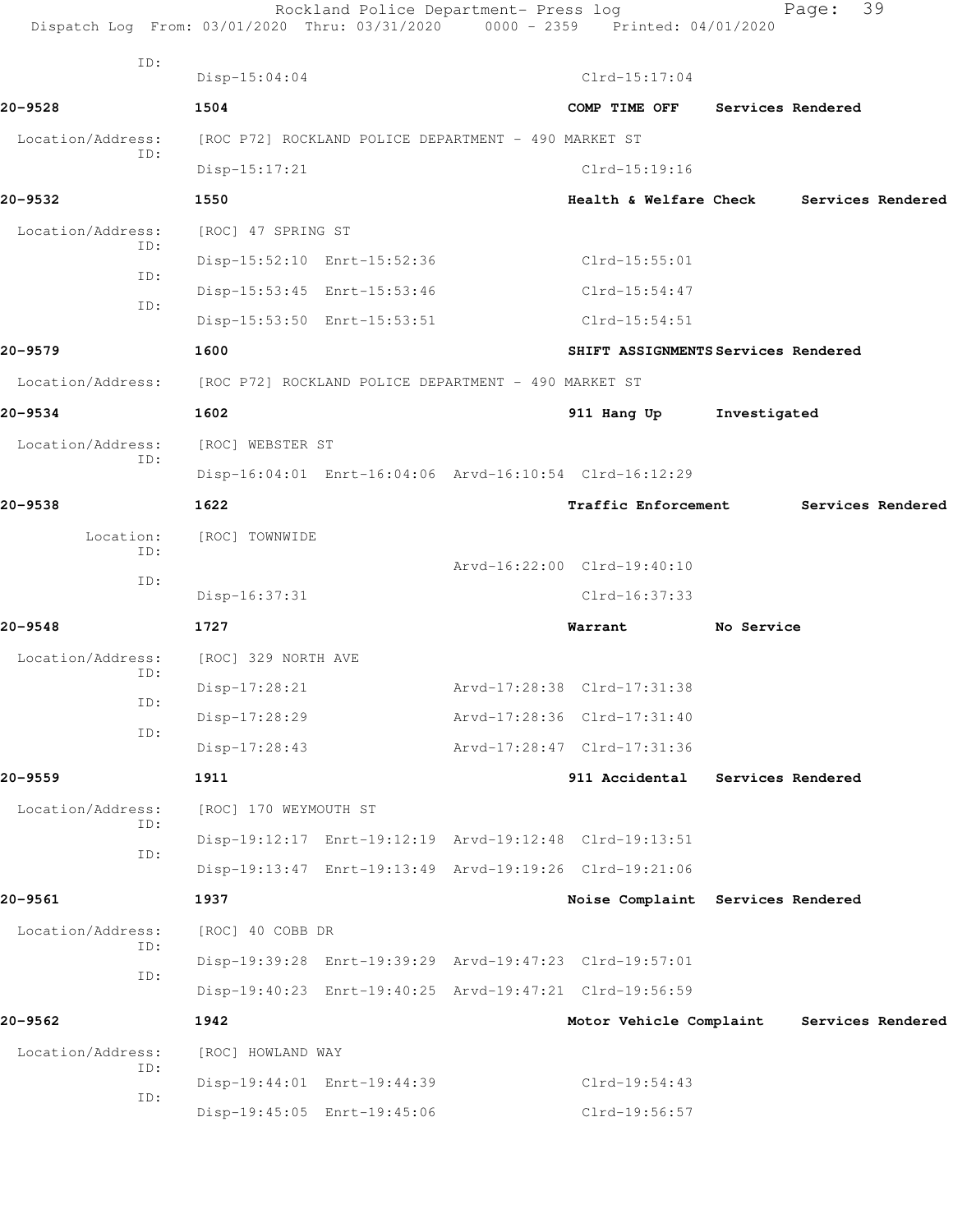|                                   | Dispatch Log From: 03/01/2020 Thru: 03/31/2020 0000 - 2359 Printed: 04/01/2020 |                                     |                   |                                           |
|-----------------------------------|--------------------------------------------------------------------------------|-------------------------------------|-------------------|-------------------------------------------|
| 20-9565                           | 1955                                                                           |                                     |                   | Suspicious Activity Services Rendered     |
| Location/Address:<br>ID:          | [ROC] W WATER ST @ ARLINGTON ST                                                |                                     |                   |                                           |
|                                   | Disp-19:56:52 Enrt-19:56:54 Arvd-19:59:17 Clrd-20:06:49                        |                                     |                   |                                           |
| 20-9571                           | 2017                                                                           | Assist Public                       | Services Rendered |                                           |
| Location/Address:<br>ID:          | [ROC] 340 CENTRE AVE Apt. #39                                                  |                                     |                   |                                           |
| ID:                               | Disp-20:27:42                                                                  | Clrd-20:28:15                       |                   |                                           |
|                                   | Disp-20:34:28                                                                  | $Clrd-20:34:34$                     |                   |                                           |
| 20-9567                           | 2020                                                                           |                                     |                   | Follow-Up Investigation Services Rendered |
| Location/Address:<br>ID:          | [ABI 1019] ABINGTON POLICE STATION - 215 CENTRAL ST                            |                                     |                   |                                           |
|                                   | Disp-20:21:04 Enrt-20:23:03 Arvd-20:26:35 Clrd-21:01:09                        |                                     |                   |                                           |
| 20-9576                           | 2115                                                                           | Warrant                             | Arrest(s) Made    |                                           |
| Location/Address:<br>ID:          | [ROC] 119 GROVE ST Apt. #240                                                   |                                     |                   |                                           |
| ID:                               | $Disp-21:15:54$                                                                | Arvd-21:16:11 Clrd-22:36:28         |                   |                                           |
| ID:                               | $Disp-21:15:59$                                                                | Arvd-21:16:05 Clrd-21:42:11         |                   |                                           |
|                                   | $Disp-21:16:02$                                                                | Arvd-21:16:08 Clrd-21:42:07         |                   |                                           |
| 20-9587                           | 2304                                                                           |                                     |                   | Suspicious Activity Services Rendered     |
| Location/Address:<br>ID:          | [ROC P55] HOME DEPOT - 1149 HINGHAM ST                                         |                                     |                   |                                           |
|                                   | $Disp-23:04:48$                                                                | Arvd-23:04:52 Clrd-23:12:43         |                   |                                           |
| For Date: $03/12/2020 -$ Thursday |                                                                                |                                     |                   |                                           |
| 20–9592                           | 0002                                                                           | SHIFT ASSIGNMENTS Services Rendered |                   |                                           |
| Location/Address:                 | [ROC P72] ROCKLAND POLICE DEPARTMENT - 490 MARKET ST                           |                                     |                   |                                           |
| 20-9601                           | 0200                                                                           | Neighbor Disturbance                |                   | Advised to Court                          |
| Location/Address:<br>ID:          | [ROC] 40 COBB DR                                                               |                                     |                   |                                           |
|                                   | $Disp-02:07:24$                                                                | Arvd-02:07:35 Clrd-02:07:57         |                   |                                           |
| 20-9606                           | 0437                                                                           | Building Check Appears Secure       |                   |                                           |
| Location/Address:<br>ID:          | [ROC 61] UNION ST BUSINESS DISTRICT - UNION ST                                 |                                     |                   |                                           |
|                                   | Disp-04:38:02                                                                  | Arvd-04:38:06 Clrd-05:04:58         |                   |                                           |
| 20-9610<br>Issued                 | 0614                                                                           | Motor Vehicle Stop                  |                   | Citation/Warning                          |
| Location/Address:<br>ID:          | [ROC] PLEASANT ST @ PLEASANT                                                   |                                     |                   |                                           |
|                                   |                                                                                | Arvd-06:14:00 Clrd-06:29:10         |                   |                                           |
| 20-9614                           | 0800                                                                           | General Info                        |                   | No Action Required                        |
| Location/Address:                 | [ROC P72] ROCKLAND POLICE DEPARTMENT - 490 MARKET ST                           |                                     |                   |                                           |
| 20-9618                           | 0829                                                                           | Burglar Alarm                       | Cancelled Enroute |                                           |
| Location/Address:                 | [ROC] FRONT DOOR - 39 HACKETT CIR                                              |                                     |                   |                                           |
| ID:                               | Disp-08:30:54 Enrt-08:30:58                                                    | Clrd-08:34:10                       |                   |                                           |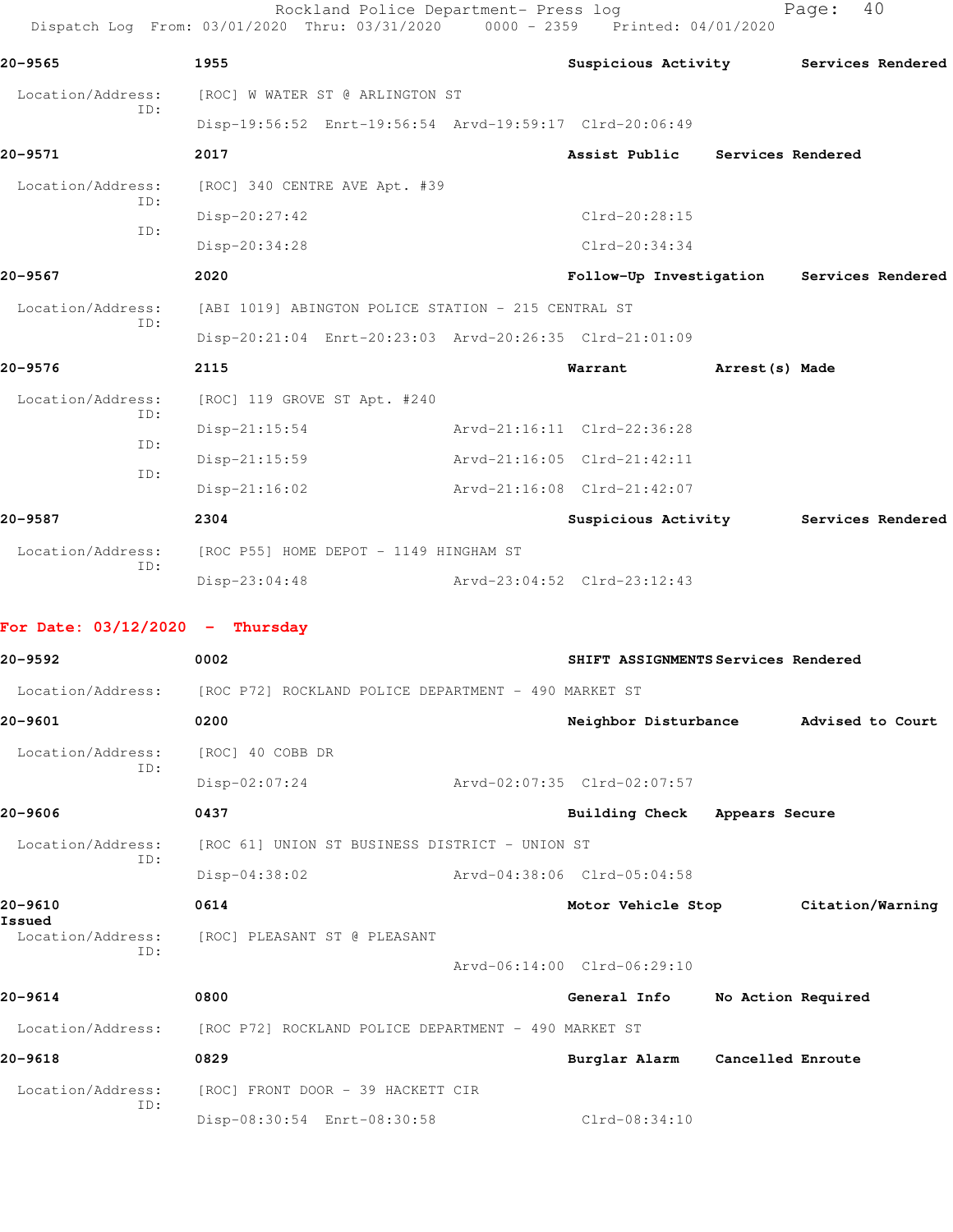Rockland Police Department- Press log Fage: 41 Dispatch Log From: 03/01/2020 Thru: 03/31/2020 0000 - 2359 Printed: 04/01/2020 **20-9620 0838 Motor Vehicle Stop Verbal Warning** Location/Address: [ROC] 60 ARLINGTON ST ID: Disp-08:38:51 Enrt-08:39:44 Arvd-08:39:46 Clrd-08:39:53 **20-9621 0839 Building Check Building Checked/Secured** Location/Address: [ROC P45] COMFORT INN - 850 HINGHAM ST ID: Arvd-08:46:36 Clrd-08:47:41 **20-9751 0845 Animal Complaint Services Rendered** Location/Address: [ROC] 292 BEECH ST **20-9623 0907 Building Check Building Checked/Secured** Location/Address: [ROC P75] UNION POINT - BILL DELAHUNT PKWY ID: Arvd-09:07:36 Clrd-09:13:02 **20-9624 0908 General Info No Action Required** Location/Address: [ROC P72] ROCKLAND POLICE DEPARTMENT - 490 MARKET ST **20-9627 0936 911 Hang Up Services Rendered** Location/Address: [ROC P64] CVS PHARMACY - 80 MARKET ST ID: Disp-09:39:19 Enrt-09:39:47 Arvd-09:43:00 Clrd-09:44:55 **20-9632 1004 Motor Vehicle Stop Citation/Warning Issued**  Location/Address: [ROC] 200 POND ST ID: Disp-10:05:27 Arvd-10:05:32 Clrd-10:10:02 **20-9754 1015 Animal Complaint Services Rendered** Location/Address: [ROC] 282 HINGHAM ST **20-9635 1017 Motor Vehicle Stop Citation/Warning Issued**  Location/Address: [ROC] 88 POND ST @ 1149 HINGHAM ST ID: Disp-10:18:34 Enrt-10:18:40 Arvd-10:18:42 Clrd-10:24:09 **20-9638 1030 Building Check Building Checked/Secured** Location/Address: [ROC P47] BEST WESTERN - 909 HINGHAM ST ID: Arvd-10:33:00 Clrd-10:35:29 **20-9755 1120 Animal Complaint Services Rendered** Location/Address: [ROC] 203 GARDEN TER **20-9645 1124 Wire down (Police) Services Rendered** Location/Address: [ROC] 354 LIBERTY ST @ 200 WEBSTER ST ID: Disp-11:25:22 Enrt-11:26:09 Arvd-11:29:48 Clrd-12:07:40 ID: Disp-11:27:15 Enrt-11:27:20 Arvd-11:27:23 Clrd-12:03:59 **20-9650 1204 Motor Vehicle Stop Verbal Warning** Location/Address: [ROC] 24 DIVISION ST @ 147 BELMONT ST ID: Disp-12:05:00 Enrt-12:05:06 Arvd-12:05:07 Clrd-12:36:58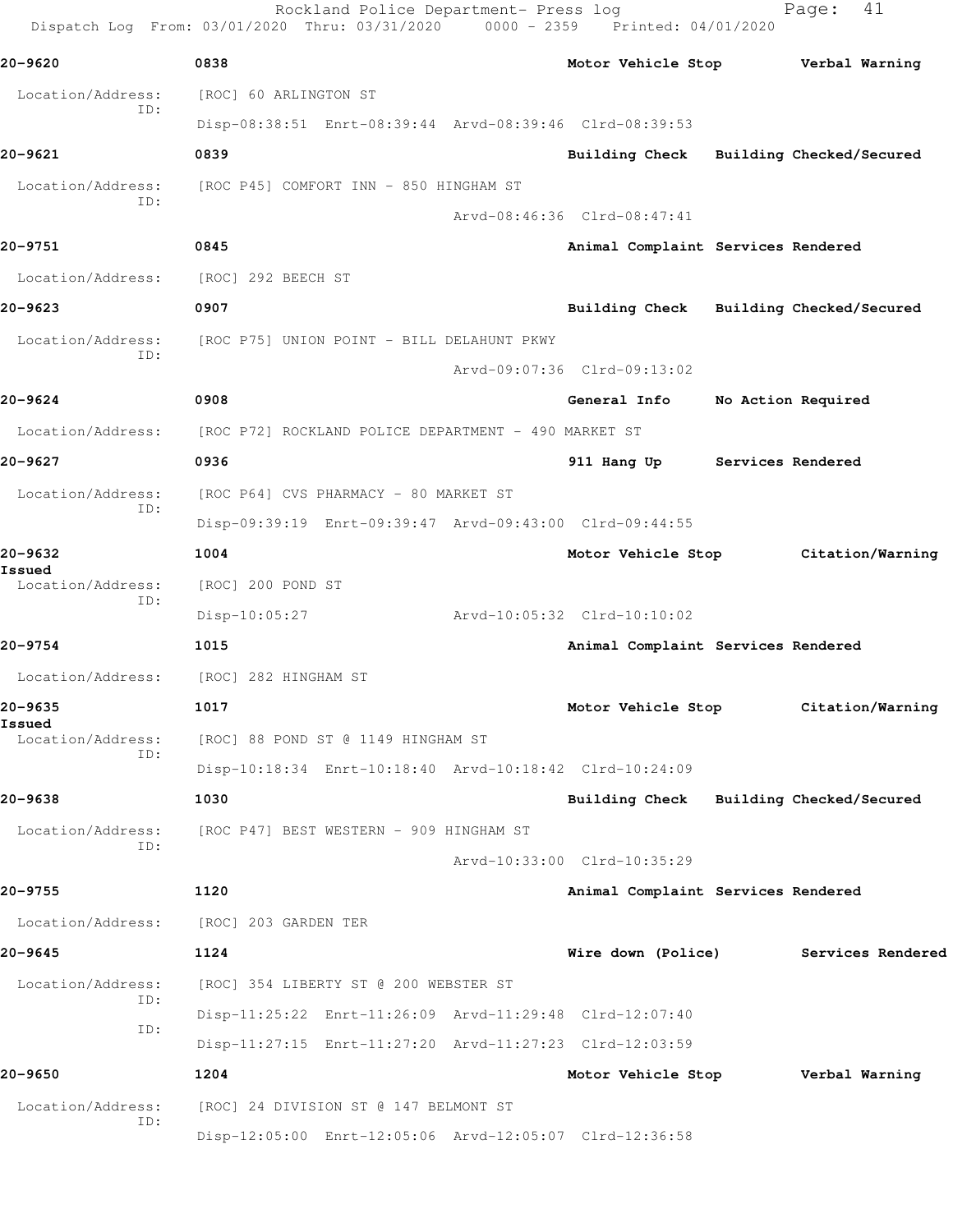Rockland Police Department- Press log entitled Page: 42 Dispatch Log From: 03/01/2020 Thru: 03/31/2020 0000 - 2359 Printed: 04/01/2020

| 20-9652                           | 1241                                                                                                                                                   | Emergency Medical Transported to Hospital     |
|-----------------------------------|--------------------------------------------------------------------------------------------------------------------------------------------------------|-----------------------------------------------|
| Location/Address:<br>ID:          | [ROC] 325 LIBERTY ST                                                                                                                                   |                                               |
|                                   | Disp-12:43:50                                                                                                                                          | $Clrd-12:44:02$                               |
| Fire Unit:                        | ROCKEN3-Pumper-Rockland Engine 3<br>Disp-12:48:41 Enrt-12:49:20 Arvd-12:50:20 Clrd-12:56:41<br>InQrtsUnavl-12:58:24 InSrvce-12:58:24                   |                                               |
| EMS Unit:                         | ROCKAM1-Rockland A1<br>Disp-12:48:47 Enrt-12:49:18 Arvd-12:50:18 Clrd-12:56:39<br>Hosp-13:07:50 ClrHosp-13:33:44 InQrtsUnavl-13:39:24 InSrvce-13:39:24 |                                               |
| 20-9756                           | 1245                                                                                                                                                   | Animal Complaint Services Rendered            |
| Location/Address:                 | [ROC] 516 HINGHAM ST                                                                                                                                   |                                               |
| 20-9660                           | 1340                                                                                                                                                   | Building Check Building Checked/Secured       |
| Location/Address:                 | [ROC P51] DOUBLE TREE - 929 HINGHAM ST                                                                                                                 |                                               |
| ID:                               |                                                                                                                                                        | Arvd-13:41:41 Clrd-13:46:45                   |
| 20-9753                           | 1345                                                                                                                                                   | Animal Complaint Services Rendered            |
| Location/Address:                 | [ROC] RUNNING TRACK. - REED ST                                                                                                                         |                                               |
| 20-9757                           | 1350                                                                                                                                                   | Animal Complaint Services Rendered            |
| Location/Address:                 | [ROC] 215 VERNON ST                                                                                                                                    |                                               |
| 20-9760                           | 1350                                                                                                                                                   | Animal Complaint Services Rendered            |
| Location/Address:                 | [ROC] 71 REED ST                                                                                                                                       |                                               |
| 20–9662                           | 1403                                                                                                                                                   | MVA Property Damage Only<br>Taken/Referred to |
| Other Agency<br>Location/Address: | [ROC P55] HOME DEPOT - 1149 HINGHAM ST                                                                                                                 |                                               |
| ID:                               | Disp-14:05:23 Enrt-14:05:28 Arvd-14:05:29 Clrd-14:17:39                                                                                                |                                               |
| ID:                               | Disp-14:05:23 Enrt-14:05:31                                                                                                                            | $Clrd-14:13:08$                               |
| 20-9664                           | 1405                                                                                                                                                   | Larceny / Forgery/ Fraud<br>Investigated      |
| Location/Address:                 | [ROC] CERTIPRO PAINTERS - 137 WEYMOUTH ST                                                                                                              |                                               |
| ID:                               | Disp-14:20:19 Enrt-14:20:20 Arvd-14:20:37 Clrd-14:36:31                                                                                                |                                               |
| 20-9759                           | 1410                                                                                                                                                   | Animal Complaint Services Rendered            |
| Location/Address:                 | [ROC] 22 ARTHUR ST                                                                                                                                     |                                               |
| 20-9667                           | 1419                                                                                                                                                   | Traffic Enforcement<br>Citation/Warning       |
| Issued<br>Location/Address:       | [ROC] SALEM ST                                                                                                                                         |                                               |
| ID:                               |                                                                                                                                                        | Arvd-14:19:50 Clrd-14:46:47                   |
| 20-9752                           | 1420                                                                                                                                                   | Animal Complaint Services Rendered            |
| Location/Address:                 | [ROC] 71 HOWARD ST                                                                                                                                     |                                               |
| 20-9671                           | 1501                                                                                                                                                   | Details / Time off<br>No Action               |
| Required<br>Location:             | [ROC]                                                                                                                                                  |                                               |
| 20-9761                           | 1540                                                                                                                                                   | Animal Complaint Services Rendered            |
|                                   | Location/Address: [ROC] 15 WILLOW POND DR                                                                                                              |                                               |
|                                   |                                                                                                                                                        |                                               |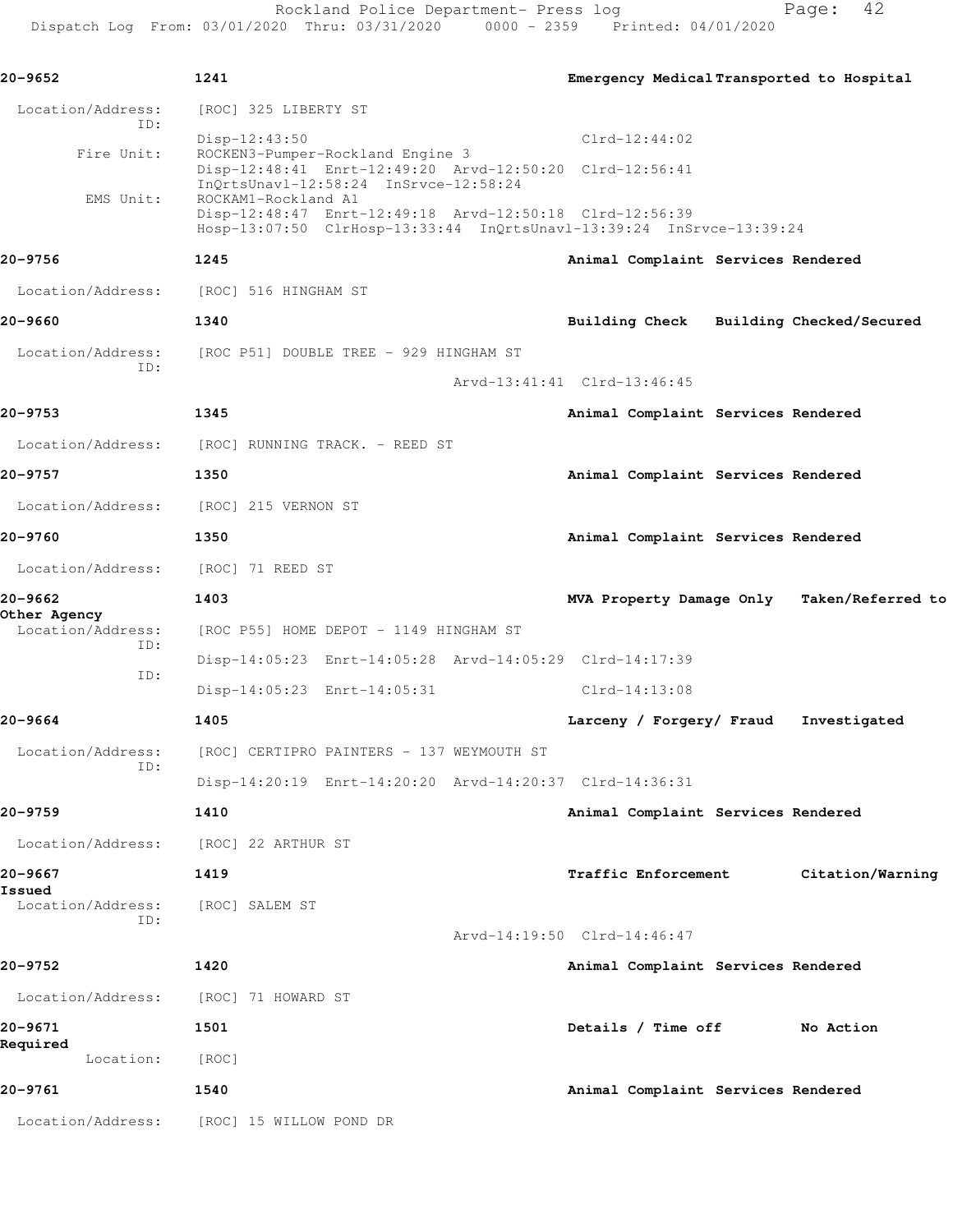Rockland Police Department- Press log Fage: 43 Dispatch Log From: 03/01/2020 Thru: 03/31/2020 0000 - 2359 Printed: 04/01/2020 **20-9677 1606 Suspicious Activity Investigated** Location/Address: [ROC] 337 WEBSTER ST ID: Disp-16:08:10 Enrt-16:08:15 Arvd-16:11:51 Clrd-16:22:50 ID: Disp-16:12:15 Enrt-16:12:17 Arvd-16:15:54 Clrd-16:22:47 **20-9679 1607 General Info Services Not Required** Location/Address: [ROC P72] ROCKLAND POLICE DEPARTMENT - 490 MARKET ST ID: Arvd-16:07:00 Clrd-16:31:00 ID: Disp-16:32:27 Clrd-16:52:11 **20-9681 1631 General Info No Service** Location/Address: [ROC P72] ROCKLAND POLICE DEPARTMENT - 490 MARKET ST ID: Arvd-16:31:00 Clrd-16:32:27 **20-9685 1711 MVA Property Damage Only Paper Exchange** Location/Address: [ROC] 335 BEECH ST @ 1 ALPINE ST ID: Disp-17:15:25 Enrt-17:15:37 Arvd-17:19:03 Clrd-17:28:46 ID: Disp-17:15:34 Enrt-17:15:38 Arvd-17:18:14 Clrd-17:29:56 **20-9692 1916 Details / Time off No Service** Location: [ROC] **20-9694 1923 Building Check Services Not Required** Location/Address: [ROC P45] COMFORT INN - 850 HINGHAM ST ID: Arvd-19:25:45 Clrd-19:28:07 **20-9697 1935 Building Check Services Not Required** Location/Address: [ROC] BILL DELAHUNT PKWY ID: Arvd-19:37:04 Clrd-19:44:58 **20-9699 1947 Building Check Services Not Required** Location/Address: [ROC] SALEM ST ID: Arvd-19:49:15 Clrd-19:57:27 **20-9701 2001 Building Check Services Not Required** Location/Address: [ROC] MARTHA DR ID: Arvd-20:04:18 Clrd-20:09:05 **20-9702 2009 Details / Time off Services Rendered** Location: [ROC] **20-9716 2137 Noise Complaint Services Rendered** Location/Address: [ROC] 135 J A DUNN MEM DR Apt. #7 ID: Disp-21:38:44 Arvd-21:39:13 Clrd-21:48:46 **20-9718 2155 Building Check Services Rendered** Location/Address: [ROC P45] COMFORT INN - 850 HINGHAM ST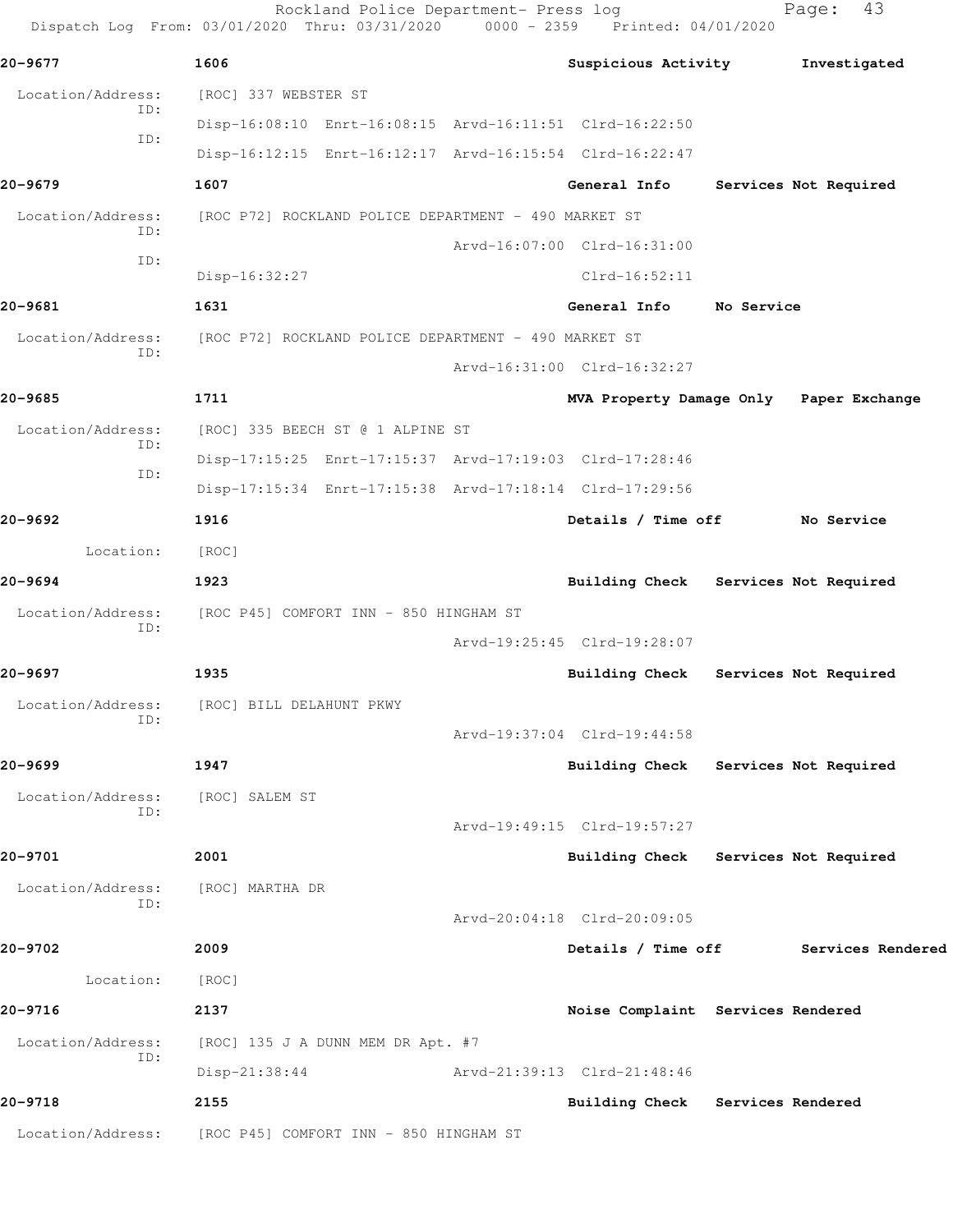|                                 | Rockland Police Department- Press log<br>Dispatch Log From: 03/01/2020 Thru: 03/31/2020 0000 - 2359 Printed: 04/01/2020 |                             | 44<br>Page:                              |
|---------------------------------|-------------------------------------------------------------------------------------------------------------------------|-----------------------------|------------------------------------------|
| ID:                             |                                                                                                                         | Arvd-22:00:46 Clrd-22:07:29 |                                          |
| 20-9721                         | 2227                                                                                                                    |                             | Building Check Services Rendered         |
| Location/Address:               | [ROC] HANNAH WAY                                                                                                        |                             |                                          |
| ID:                             |                                                                                                                         | Arvd-22:30:12 Clrd-22:34:21 |                                          |
| 20-9723                         | 2240                                                                                                                    |                             | General Info Services Rendered           |
|                                 | Location/Address: [ROC P72] ROCKLAND POLICE DEPARTMENT - 490 MARKET ST                                                  |                             |                                          |
| 20-9727                         | 2255                                                                                                                    |                             | Health & Welfare Check Services Rendered |
| Location/Address:               | [ROC] 37 BOXBERRY LN                                                                                                    |                             |                                          |
| ID:<br>ID:                      | Disp-22:58:16                                                                                                           | Arvd-22:58:30 Clrd-23:15:19 |                                          |
|                                 | Disp-22:58:26                                                                                                           | Arvd-22:58:34 Clrd-23:15:39 |                                          |
| For Date: $03/13/2020 -$ Friday |                                                                                                                         |                             |                                          |
| 20-9730                         | 0001                                                                                                                    | General Info No Service     |                                          |
| Location/Address:<br>ID:        | [ROC P72] ROCKLAND POLICE DEPARTMENT - 490 MARKET ST                                                                    |                             |                                          |
|                                 | Disp-00:03:24                                                                                                           | $Clrd-00:03:32$             |                                          |
| 20-9731                         | 0002                                                                                                                    |                             | Building Check Services Rendered         |
| Location/Address:<br>ID:        | [ROC P45] COMFORT INN - 850 HINGHAM ST                                                                                  |                             |                                          |
|                                 |                                                                                                                         | Arvd-00:03:35 Clrd-00:07:30 |                                          |
| 20-9734                         | 0018                                                                                                                    |                             | Building Check Services Rendered         |
| Location/Address:<br>ID:        | [ROC] HANNAH WAY                                                                                                        |                             |                                          |
|                                 |                                                                                                                         | Arvd-00:21:18 Clrd-00:25:24 |                                          |
| 20-9736                         | 0206                                                                                                                    | Building Check              | Services Rendered                        |
| Location/Address:<br>ID:        | [ROC P47] BEST WESTERN - 909 HINGHAM ST                                                                                 |                             |                                          |
|                                 |                                                                                                                         | Arvd-02:07:30 Clrd-02:08:04 |                                          |
| 20-9737                         | 0221                                                                                                                    | <b>Building Check</b>       | Investigated                             |
| Location/Address:<br>ID:        | [ROC] MARTHA DR                                                                                                         |                             |                                          |
|                                 |                                                                                                                         | Arvd-02:22:17 Clrd-02:22:25 |                                          |
| 20-9742                         | 0552                                                                                                                    | <b>Building Check</b>       | Building Checked/Secured                 |
| Location/Address:<br>ID:        | [ROC] UNION ST                                                                                                          |                             |                                          |
|                                 |                                                                                                                         | Arvd-05:53:42 Clrd-06:14:45 |                                          |
| 20-9745                         | 0649                                                                                                                    | Detail                      | Building Checked/Secured                 |
| Location/Address:<br>ID:        | [ROC P72] ROCKLAND POLICE DEPARTMENT - 490 MARKET ST                                                                    |                             |                                          |
|                                 | Disp-06:50:29                                                                                                           | Clrd-06:50:50               |                                          |
| $20 - 9746$                     | 0705                                                                                                                    | Detail                      | No Service                               |
| Location/Address:<br>ID:        | [ROC P72] ROCKLAND POLICE DEPARTMENT - 490 MARKET ST                                                                    |                             |                                          |
|                                 | Disp-07:06:47                                                                                                           | $Clrd-07:06:53$             |                                          |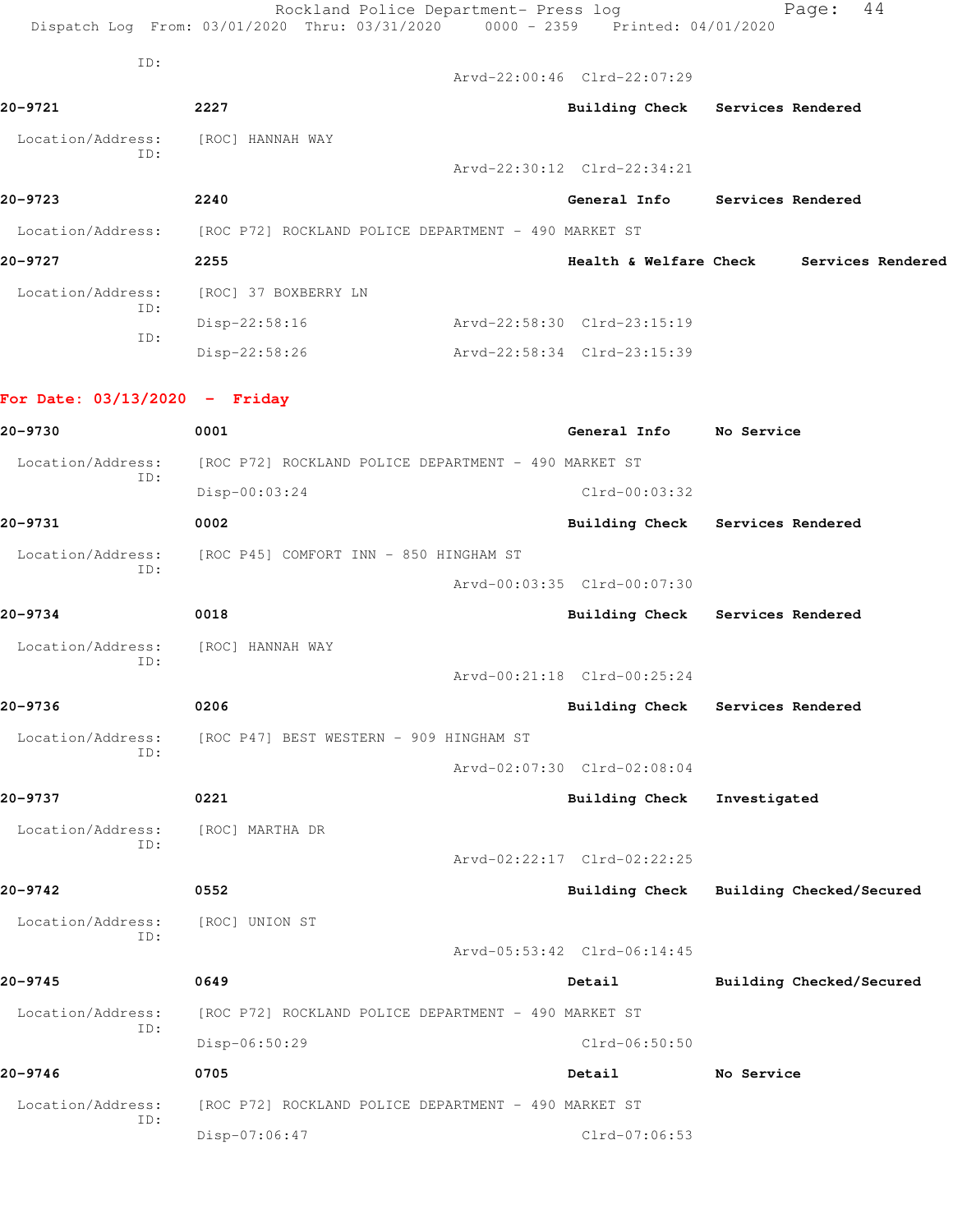Rockland Police Department- Press log Fage: 45

Dispatch Log From: 03/01/2020 Thru: 03/31/2020 0000 - 2359 Printed: 04/01/2020

**20-9747 0715 Building Check Investigated** Location/Address: [ROC] MARTHA DR ID: Arvd-07:15:55 Clrd-07:16:05 **20-9750 0740 Assist Public Services Rendered** Location/Address: [ROC] 135 GROVE ST ID: Disp-07:44:12 Arvd-07:44:21 Clrd-07:45:55 ID: Disp-07:44:12 Arvd-07:44:25 Clrd-07:58:09 ID: Disp-07:46:02 Arvd-07:46:04 Clrd-07:58:13 ID: Disp-08:14:35 Clrd-08:14:56 **20-9749 0743 Larceny / Forgery/ Fraud Services Rendered** Location/Address: [ROC] 120 FRENCH RD ID: Disp-07:43:47 Enrt-07:43:54 Arvd-07:43:56 Clrd-07:44:12 ID: Disp-07:43:47 Enrt-07:43:51 Clrd-07:44:12 ID: Disp-08:13:52 Clrd-08:15:08 ID: Disp-08:15:02 Enrt-08:15:04 Arvd-08:28:53 Clrd-08:46:54 **20-9758 0800 General Info No Action Required** Location/Address: [ROC P72] ROCKLAND POLICE DEPARTMENT - 490 MARKET ST **20-9763 0848 Building Check Building Checked/Secured** Location/Address: [ROC P47] BEST WESTERN - 909 HINGHAM ST ID: Arvd-08:49:11 Clrd-08:53:10 **20-9766 0926 Animal Complaint Services Rendered** Location/Address: [ROC] 750 LIBERTY ST ID: Arvd-09:24:00 Clrd-09:36:36 **20-9770 0957 Building Check Building Checked/Secured** Location/Address: [ROC P75] UNION POINT - BILL DELAHUNT PKWY ID: Arvd-09:58:05 Clrd-10:00:49 **20-9774 1048 Building Check Building Checked/Secured** Location/Address: [ROC P51] DOUBLE TREE - 929 HINGHAM ST ID: Arvd-10:49:19 Clrd-10:50:48 **20-9775 1058 Disturbance Services Rendered** Location/Address: [ROC] 32 MARTHA DR Apt. #D ID: Disp-11:00:27 Enrt-11:00:57 Arvd-11:03:12 Clrd-11:11:51 ID: Disp-11:00:36 Enrt-11:00:41 Arvd-11:03:10 Clrd-11:23:24 ID: Disp-11:12:09 Arvd-11:12:14 Clrd-11:25:31 **20-9777 1152 Health & Welfare Check Services Rendered**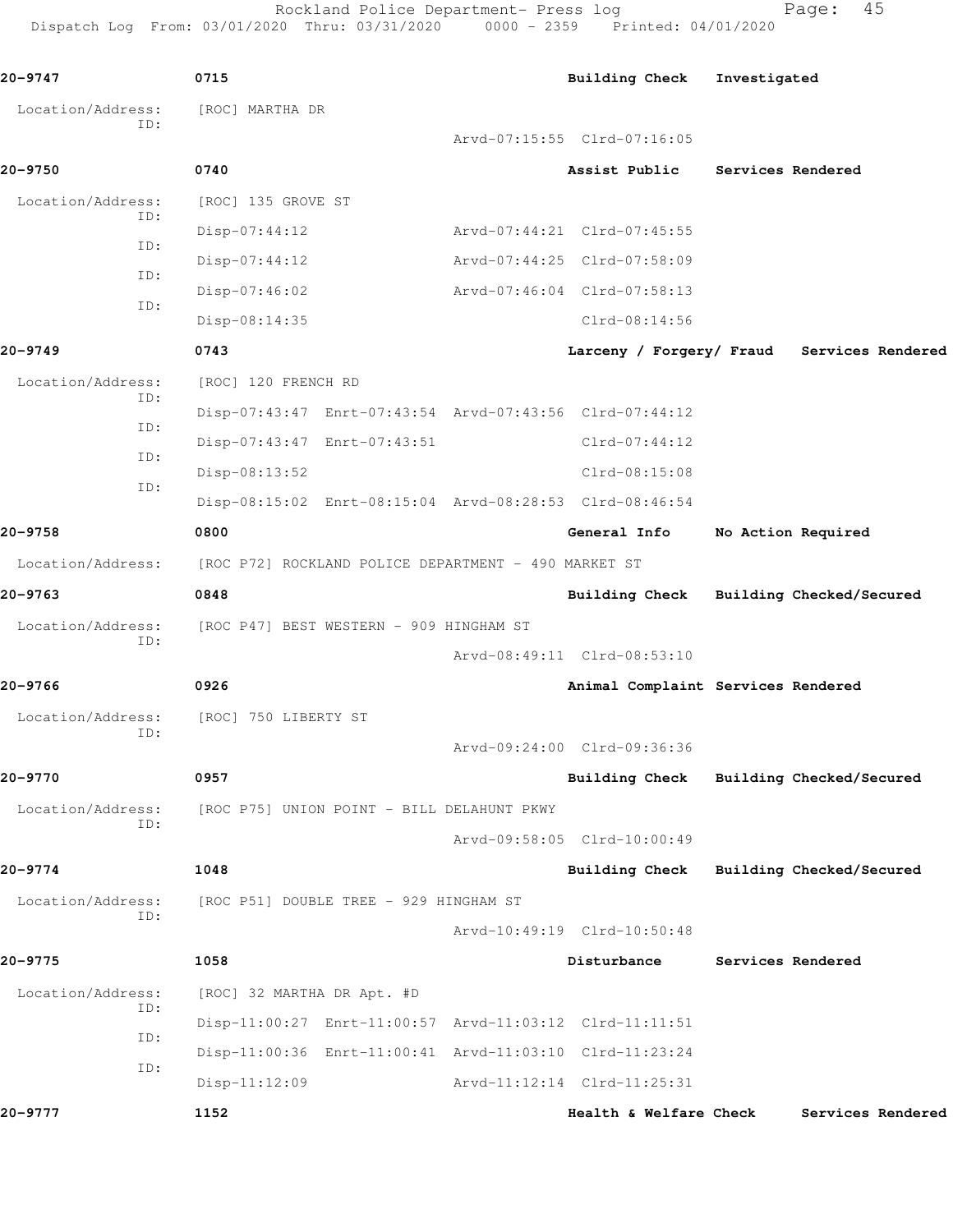| Dispatch Log From: 03/01/2020 Thru: 03/31/2020 0000 - 2359 Printed: 04/01/2020   |                      | Rockland Police Department- Press log                |                                                         |                    | 46<br>Page:              |  |
|----------------------------------------------------------------------------------|----------------------|------------------------------------------------------|---------------------------------------------------------|--------------------|--------------------------|--|
| Location/Address:                                                                | [ROC] 4 LINDEN ST    |                                                      |                                                         |                    |                          |  |
| TD:                                                                              |                      |                                                      | Disp-11:58:37 Enrt-12:00:44 Arvd-12:01:58 Clrd-12:15:14 |                    |                          |  |
| ID:                                                                              |                      |                                                      | Disp-12:01:51 Enrt-12:01:54 Arvd-12:01:58 Clrd-12:08:25 |                    |                          |  |
| 20-9778                                                                          | 1204                 |                                                      | Burglar Alarm                                           |                    | Building Checked/Secured |  |
| Location/Address:                                                                | [ROC] 190 SUMMER ST  |                                                      |                                                         |                    |                          |  |
| TD:                                                                              |                      | Disp-12:06:33 Enrt-12:07:36                          | $Clrd-12:08:38$                                         |                    |                          |  |
| ID:                                                                              |                      |                                                      | Disp-12:08:31 Enrt-12:08:33 Arvd-12:08:45 Clrd-12:23:12 |                    |                          |  |
| 20-9787                                                                          | 1315                 |                                                      | Detail                                                  | No Action Required |                          |  |
| Location/Address:                                                                | [ROC] 90 UNION ST    |                                                      |                                                         |                    |                          |  |
| 20-9790                                                                          | 1347                 |                                                      | MVA Property Damage Only Paper Exchange                 |                    |                          |  |
| Location/Address:<br>TD:                                                         |                      | [ROC] 119 GROVE ST Apt. #246                         |                                                         |                    |                          |  |
|                                                                                  |                      |                                                      | Disp-13:55:02 Enrt-13:55:05 Arvd-13:59:21 Clrd-14:18:45 |                    |                          |  |
| 20-9789                                                                          | 1350                 |                                                      | 911 Accidental Services Rendered                        |                    |                          |  |
| Location/Address:<br>TD:                                                         |                      | [ROC P55] HOME DEPOT - 1149 HINGHAM ST               |                                                         |                    |                          |  |
|                                                                                  |                      |                                                      | Disp-13:51:34 Enrt-13:51:37 Arvd-13:57:08 Clrd-13:59:44 |                    |                          |  |
| 20-9797                                                                          | 1423                 |                                                      | MVA Property Damage Only Report Follows                 |                    |                          |  |
| Location/Address:<br>ID:                                                         |                      | [ROC] 511 PLAIN ST @ 422 NORTH AVE                   |                                                         |                    |                          |  |
|                                                                                  |                      |                                                      | Disp-14:28:19 Enrt-14:29:18 Arvd-14:32:10 Clrd-14:42:50 |                    |                          |  |
| 20-9800                                                                          | 1501                 |                                                      | Building Check Building Checked/Secured                 |                    |                          |  |
| Location/Address:<br>ID:                                                         |                      | [ROC P45] COMFORT INN - 850 HINGHAM ST               |                                                         |                    |                          |  |
|                                                                                  |                      |                                                      | Arvd-15:01:50 Clrd-15:04:12                             |                    |                          |  |
| 20-9802                                                                          | 1518                 |                                                      | Health & Welfare Check                                  |                    | Investigated             |  |
| Location/Address:<br>ID:                                                         | [ROC] 168 LIBERTY ST |                                                      |                                                         |                    |                          |  |
| ID:                                                                              |                      |                                                      | Disp-15:19:17 Enrt-15:19:45 Arvd-15:19:48 Clrd-15:31:45 |                    |                          |  |
|                                                                                  |                      |                                                      | Disp-15:26:33 Enrt-15:26:35 Arvd-15:26:37 Clrd-15:31:45 |                    |                          |  |
| 20-9804                                                                          | 1524                 |                                                      | General Info                                            | No Action Required |                          |  |
| Location/Address: [ROC P72] ROCKLAND POLICE DEPARTMENT - 490 MARKET ST Apt. #AMT |                      |                                                      |                                                         |                    |                          |  |
| 20-9805                                                                          | 1526                 |                                                      | Health & Welfare Check                                  |                    | Summons To Court         |  |
| Location/Address:<br>ID:                                                         | [ROC] 25 MYRTLE ST   |                                                      |                                                         |                    |                          |  |
| ID:                                                                              |                      |                                                      | Disp-15:32:47 Enrt-15:33:42 Arvd-15:38:06 Clrd-15:44:46 |                    |                          |  |
|                                                                                  |                      |                                                      | Disp-15:37:54 Enrt-15:37:58 Arvd-15:38:06 Clrd-15:44:43 |                    |                          |  |
| 20-9808                                                                          | 1528                 |                                                      | General Incident Services Rendered                      |                    |                          |  |
| Location/Address:<br>ID:                                                         |                      | [ROC P72] ROCKLAND POLICE DEPARTMENT - 490 MARKET ST |                                                         |                    |                          |  |
|                                                                                  |                      |                                                      | Disp-15:37:48 Enrt-15:38:05 Arvd-15:38:09 Clrd-15:38:12 |                    |                          |  |
| 20-9813                                                                          | 1605                 |                                                      | SHIFT ASSIGNMENTS Services Rendered                     |                    |                          |  |
| Location/Address:                                                                |                      | [ROC P72] ROCKLAND POLICE DEPARTMENT - 490 MARKET ST |                                                         |                    |                          |  |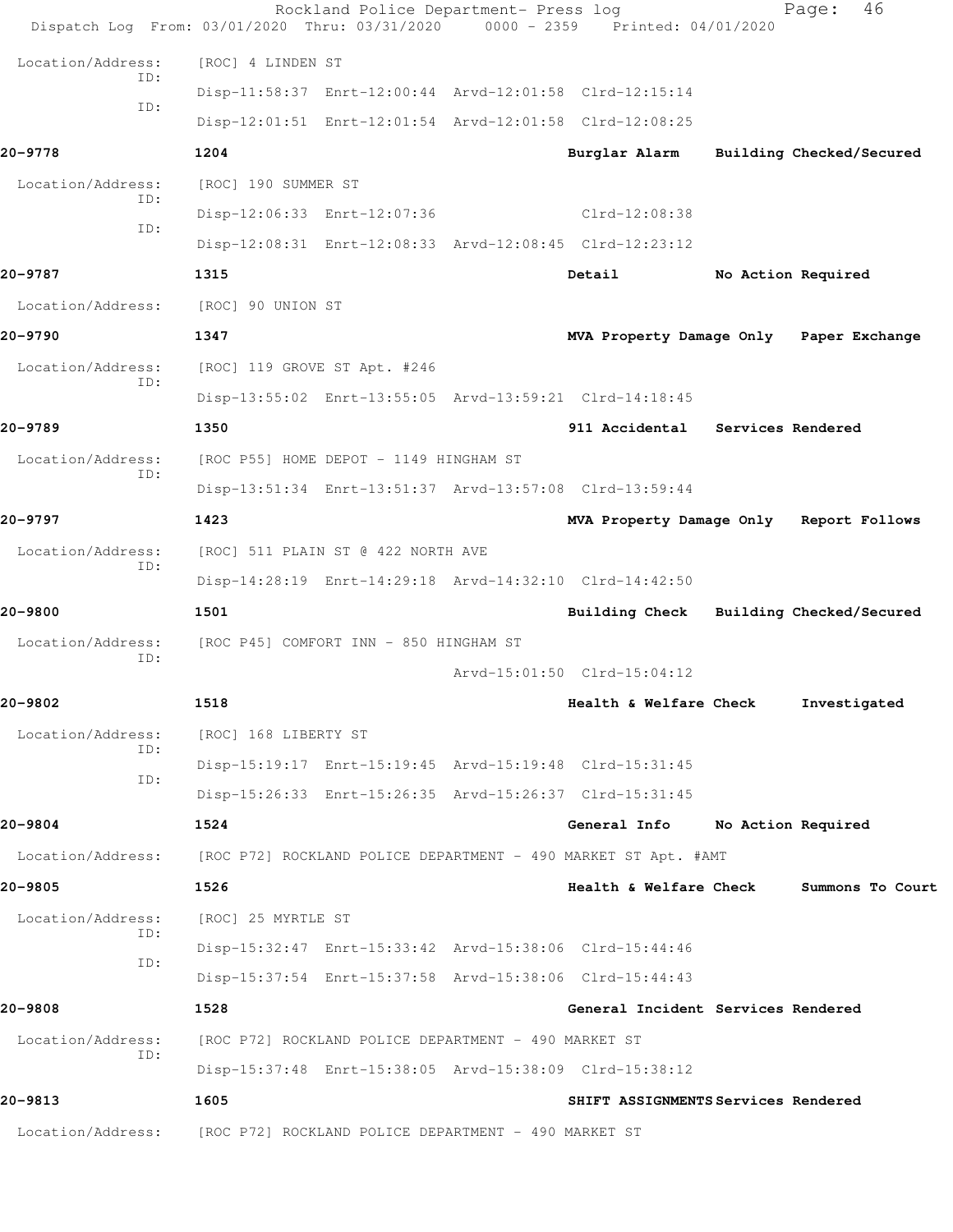Rockland Police Department- Press log Fage: 47 Dispatch Log From: 03/01/2020 Thru: 03/31/2020 0000 - 2359 Printed: 04/01/2020

```
20-9821 1715 Motor Vehicle Stop Summons To Court
 Location/Address: [ROC] BY HANOVER LINE - SUMMER ST
           ID: 
                                     Arvd-17:15:00 Clrd-18:06:08
20-9823 1720 Suspicious Activity Investigated
 Location/Address: [ROC] 31 BROOKS RD
           ID: 
                Disp-17:22:54 Arvd-17:23:39 Clrd-17:28:23
20-9824 1738 911 Accidental Investigated
 Location/Address: [ROC] 125 PLAIN ST
           ID: 
                Disp-17:40:01 Enrt-17:40:03 Arvd-17:45:42 Clrd-17:45:44
20-9826 1807 Disturbance Services Rendered
  Location/Address: [ROC] 119 GROVE ST
           ID: 
                Disp-18:10:06 Enrt-18:10:36 Arvd-18:14:59 Clrd-18:26:39
20-9827 1812 Burglar Alarm No Service
 Location/Address: [ROC] 11 WINTER CIR
           ID: 
                Disp-18:13:30 Enrt-18:15:58 Arvd-18:16:40 Clrd-18:16:43
20-9831 1904 Details / Time off Services Rendered
       Location: [ROC] 
20-9840 1955 Motor Vehicle Complaint Services Rendered
 Location/Address: [ROC] SUMMIT ST
           ID: 
                Disp-19:56:03 Enrt-19:56:39 Arvd-19:58:16 Clrd-20:01:20
           ID: 
                Disp-19:56:54 Arvd-19:56:56 Clrd-20:01:40
20-9855 2142 Noise Complaint Investigated
 Location/Address: [ROC] 32 MARTHA DR Apt. #E
           ID: 
                Disp-21:42:49 Arvd-21:42:53 Clrd-21:45:46
           ID: 
                Disp-21:43:00 Enrt-21:43:03 Arvd-21:45:30 Clrd-21:45:44
20-9863 2255 Disturbance Investigated
  Location/Address: [ROC] 140 MARTHA DR Apt. #D
           ID: 
                Disp-22:56:28 Enrt-22:57:35 Arvd-22:58:20 Clrd-23:00:34
           ID: 
                Disp-22:56:28 Arvd-22:57:31 Clrd-23:00:36
20-9865 2334 Motor Vehicle Stop Sent On Way
 Location/Address: [ROC 66] REEDS POND PARK - 80 MARKET ST
           ID: 
                                     Arvd-23:34:00 Clrd-23:42:00
```
**For Date: 03/14/2020 - Saturday**

**20-9869 0002 General Info No Service** Location/Address: [ROC P72] ROCKLAND POLICE DEPARTMENT - 490 MARKET ST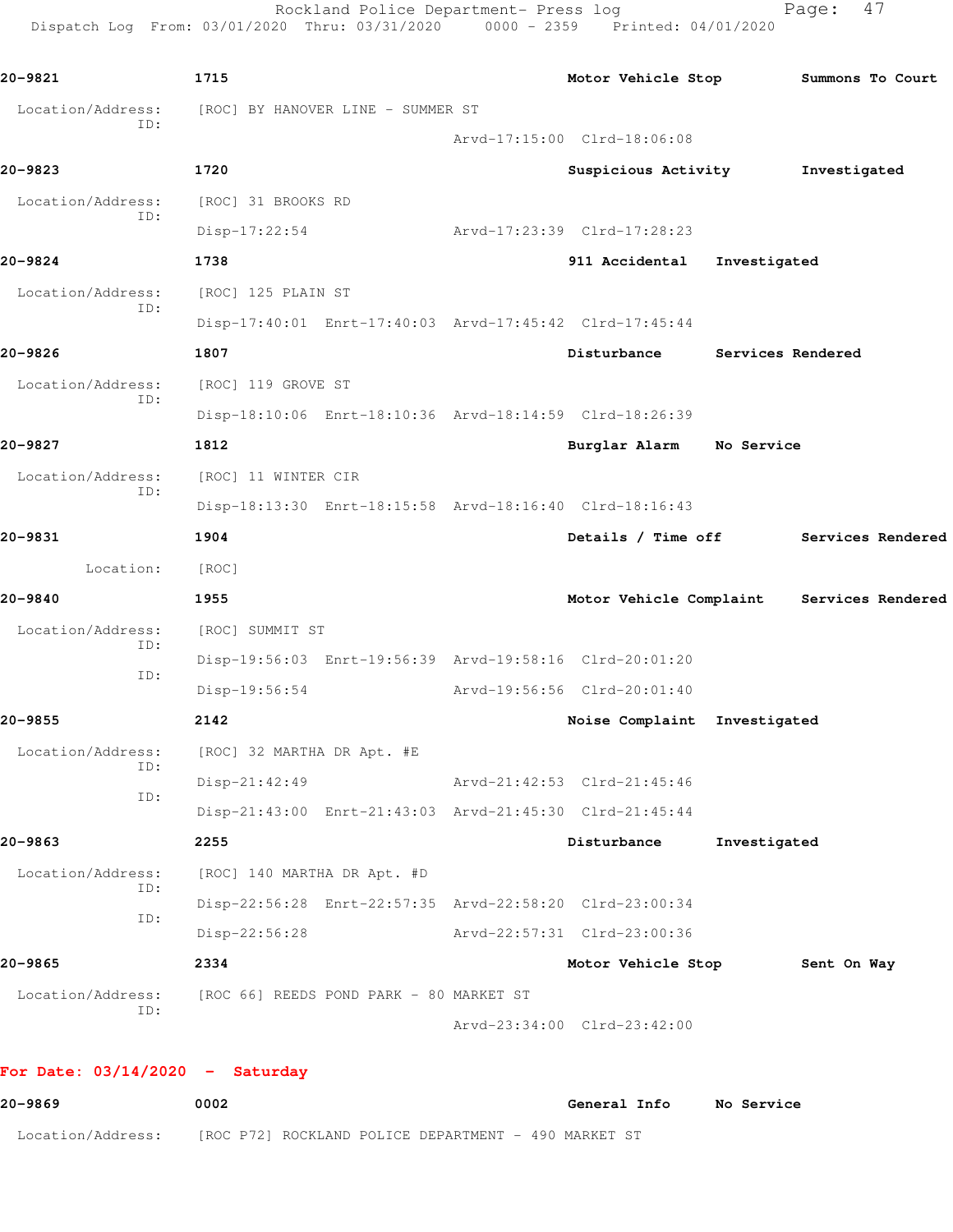|                                | Rockland Police Department- Press log<br>Dispatch Log From: 03/01/2020 Thru: 03/31/2020 0000 - 2359 Printed: 04/01/2020 |                                     | 48<br>Page:                                |  |
|--------------------------------|-------------------------------------------------------------------------------------------------------------------------|-------------------------------------|--------------------------------------------|--|
| ID:                            | $Disp-00:04:25$                                                                                                         | $Clrd-00:04:32$                     |                                            |  |
| 20-9872                        | 0021                                                                                                                    | Details / Time off 1HOUR COMP       |                                            |  |
| Services Rendered<br>Location: | [ROC]                                                                                                                   |                                     |                                            |  |
| 20-9884                        | 0549                                                                                                                    | Noise Complaint Investigated        |                                            |  |
| Location/Address:              | [ROC] 135 LINCOLN RD                                                                                                    |                                     |                                            |  |
| ID:                            | Disp-05:51:22 Enrt-05:51:47 Arvd-05:58:03 Clrd-06:07:39                                                                 |                                     |                                            |  |
| 20-9885                        | 0610                                                                                                                    | Building Check Services Rendered    |                                            |  |
| Location/Address:              | [ROC] UNION ST                                                                                                          |                                     |                                            |  |
| ID:                            |                                                                                                                         | Arvd-06:11:38 Clrd-06:25:50         |                                            |  |
| 20-9889                        | 0801                                                                                                                    | SHIFT ASSIGNMENTS Services Rendered |                                            |  |
| Location/Address:              | [ROC P72] ROCKLAND POLICE DEPARTMENT - 490 MARKET ST                                                                    |                                     |                                            |  |
| 20-9895                        | 0905                                                                                                                    | Building Check Services Rendered    |                                            |  |
| Location/Address:              | [ROC] HANNAH WAY                                                                                                        |                                     |                                            |  |
| ID:                            |                                                                                                                         | Arvd-09:05:44 Clrd-09:06:08         |                                            |  |
| 20-9898                        | 0948                                                                                                                    | 911 Accidental Gone on arrival      |                                            |  |
| Location/Address:              | [ROC] 384 MARKET ST                                                                                                     |                                     |                                            |  |
| ID:                            | Disp-09:50:09 Enrt-09:50:37                                                                                             | Clrd-09:54:13                       |                                            |  |
| ID:                            | Disp-09:50:31 Enrt-09:50:34 Arvd-09:52:41 Clrd-09:54:17                                                                 |                                     |                                            |  |
| 20-9901                        | 1015                                                                                                                    | Motor Vehicle Stop Verbal Warning   |                                            |  |
| Location/Address:              | [ROC P81] OCEAN STATE JOB LOT - 360 MARKET ST                                                                           |                                     |                                            |  |
| ID:                            |                                                                                                                         | Arvd-10:15:00 Clrd-10:20:40         |                                            |  |
| 20-9902                        | 1020                                                                                                                    | Building Check Services Rendered    |                                            |  |
| Location/Address:              | [ROC] HANNAH WAY                                                                                                        |                                     |                                            |  |
| ID:                            |                                                                                                                         | Arvd-10:21:21 Clrd-10:21:37         |                                            |  |
| 20-9908                        | 1121                                                                                                                    |                                     | Motor Vehicle Complaint Services Rendered  |  |
| Location/Address:              | [ROC 18] BELMONT ST                                                                                                     |                                     |                                            |  |
| ID:                            |                                                                                                                         | Arvd-11:21:00 Clrd-11:23:50         |                                            |  |
| 20-9913                        | 1202                                                                                                                    |                                     | MVA Property Damage Only Services Rendered |  |
| Location/Address:              | [ROC P72] ROCKLAND POLICE DEPARTMENT - 490 MARKET ST                                                                    |                                     |                                            |  |
| ID:                            |                                                                                                                         | Arvd-12:02:00 Clrd-12:04:29         |                                            |  |
| 20-9922                        | 1421                                                                                                                    | Building Check Services Rendered    |                                            |  |
| Location/Address:              | [ROC] HANNAH WAY                                                                                                        |                                     |                                            |  |
| ID:                            |                                                                                                                         | Arvd-14:22:18 Clrd-14:22:47         |                                            |  |
| 20-9928                        | 1605                                                                                                                    | SHIFT ASSIGNMENTSNo Service         |                                            |  |
| Location/Address:              | [ROC P72] ROCKLAND POLICE DEPARTMENT - 490 MARKET ST                                                                    |                                     |                                            |  |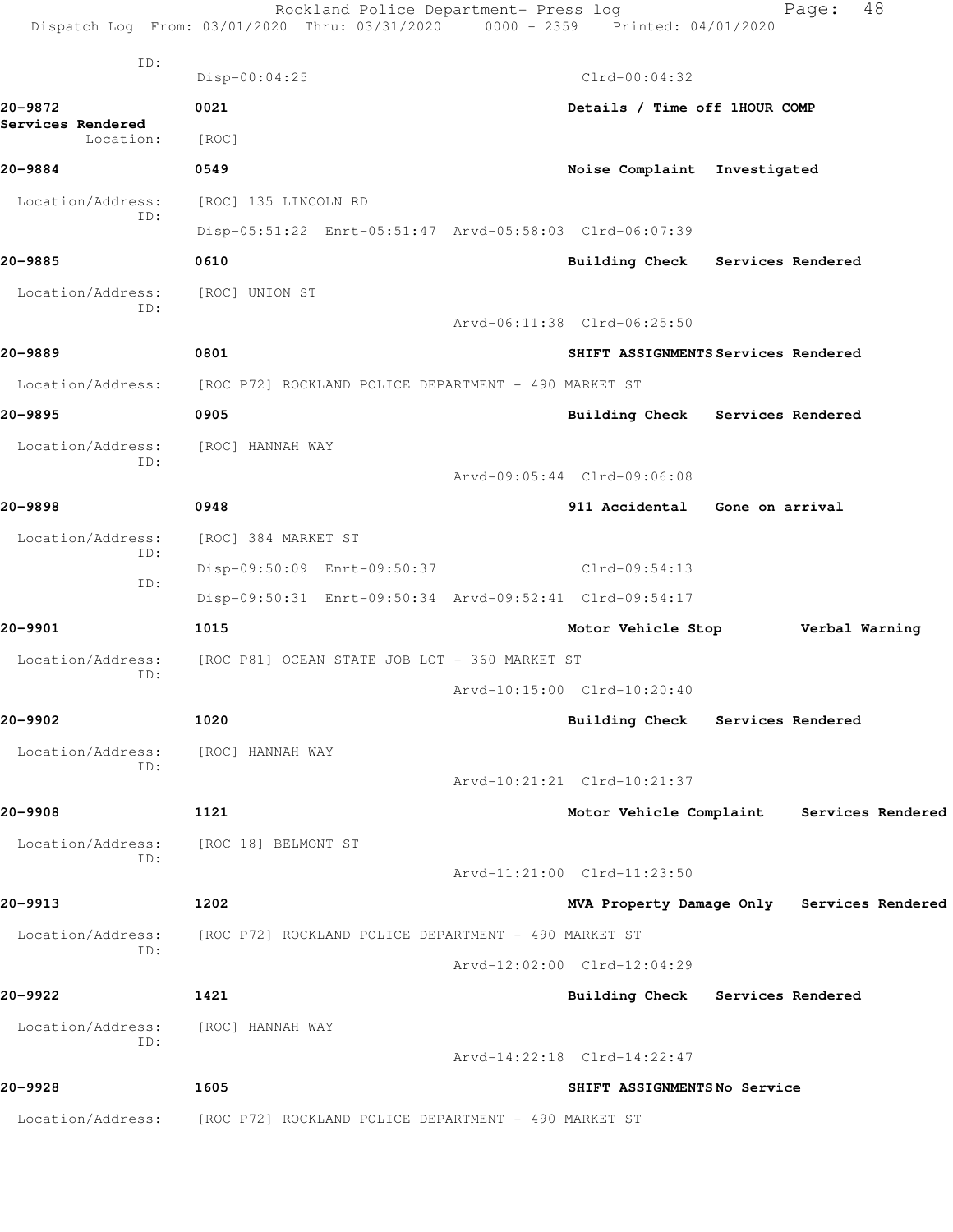|                                 | Rockland Police Department- Press log<br>Dispatch Log From: 03/01/2020 Thru: 03/31/2020 | $0000 - 2359$ | Printed: 04/01/2020                |              | 49<br>Page:              |
|---------------------------------|-----------------------------------------------------------------------------------------|---------------|------------------------------------|--------------|--------------------------|
| 20–9929                         | 1610                                                                                    |               | Suspicious Activity                |              | Services Rendered        |
| Location/Address:               | [ROC] 27 VERNON ST                                                                      |               |                                    |              |                          |
| ID:                             | Disp-16:11:34 Enrt-16:11:47 Arvd-16:18:01 Clrd-16:25:23                                 |               |                                    |              |                          |
| ID:                             | Disp-16:17:54 Enrt-16:17:57 Arvd-16:18:01 Clrd-16:25:19                                 |               |                                    |              |                          |
| 20–9932                         | 1627                                                                                    |               | Building Check                     | Investigated |                          |
| Location/Address:               | [ROC] MARTHA DR                                                                         |               |                                    |              |                          |
| ID:                             |                                                                                         |               | Arvd-16:27:32 Clrd-16:27:42        |              |                          |
| 20-9933                         | 1641                                                                                    |               | <b>Building Check</b>              |              | Building Checked/Secured |
| Location/Address:               | [ROC] BILL DELAHUNT PKWY                                                                |               |                                    |              |                          |
| ID:                             |                                                                                         |               | Arvd-16:42:17 Clrd-16:42:52        |              |                          |
| ID:                             | Disp-16:43:11                                                                           |               | $Clrd-17:47:31$                    |              |                          |
| 20-9934                         | 1641                                                                                    |               | <b>Building Check</b>              |              | Building Checked/Secured |
| Location/Address:               | [ROC] HINGHAM ST                                                                        |               |                                    |              |                          |
| ID:                             |                                                                                         |               | Arvd-16:42:52 Clrd-16:43:06        |              |                          |
| 20–9939                         | 1824                                                                                    |               | <b>SICK OFFICER</b>                |              | Services Rendered        |
| Location:                       | [ROC]                                                                                   |               |                                    |              |                          |
| 20-9953                         | 2220                                                                                    |               | Lost/Found Property                |              | Services Rendered        |
| Location/Address:               | [ROC] 14 COTTONWOOD LN                                                                  |               |                                    |              |                          |
| ID:                             | Disp-22:23:10 Enrt-22:30:26 Arvd-22:30:43 Clrd-22:52:18                                 |               |                                    |              |                          |
| 20–9954                         | 2228                                                                                    |               | Motor Vehicle Complaint            |              | Gone on arrival          |
| Location/Address:               | [ROC P55] HOME DEPOT - 1149 HINGHAM ST                                                  |               |                                    |              |                          |
| ID:                             | Disp-22:30:53 Enrt-22:32:21 Arvd-22:32:23 Clrd-22:37:31                                 |               |                                    |              |                          |
| 20-9956                         | 2319                                                                                    |               | 911 Hang Up                        |              | Services Rendered        |
| Location/Address:               | [ROC P86] MOBIL GAS STATION - 158 MARKET ST                                             |               |                                    |              |                          |
| ID:                             | Disp-23:20:20 Enrt-23:20:25 Arvd-23:22:20 Clrd-23:23:46                                 |               |                                    |              |                          |
| For Date: $03/15/2020 -$ Sunday |                                                                                         |               |                                    |              |                          |
|                                 |                                                                                         |               |                                    |              |                          |
| 20–9959                         | 0002                                                                                    |               | General Incident Services Rendered |              |                          |
| Location/Address:<br>ID:        | [ROC P72] ROCKLAND POLICE DEPARTMENT - 490 MARKET ST                                    |               |                                    |              |                          |
|                                 | $Disp-00:04:05$                                                                         |               | $Clrd-00:04:12$                    |              |                          |
| 20–9966                         | 0157                                                                                    |               | Suspicious Activity                |              | Sent On Way              |
| Location/Address:<br>ID:        | [ROC] 909 HINGHAM ST                                                                    |               |                                    |              |                          |
|                                 | $Disp-02:01:33$                                                                         |               | Arvd-02:01:42 Clrd-02:09:40        |              |                          |

Disp-02:01:33 Arvd-02:01:48 Clrd-02:09:40

**20-9972 0517 Building Check Services Rendered** Location/Address: [ROC] UNION ST ID:

ID: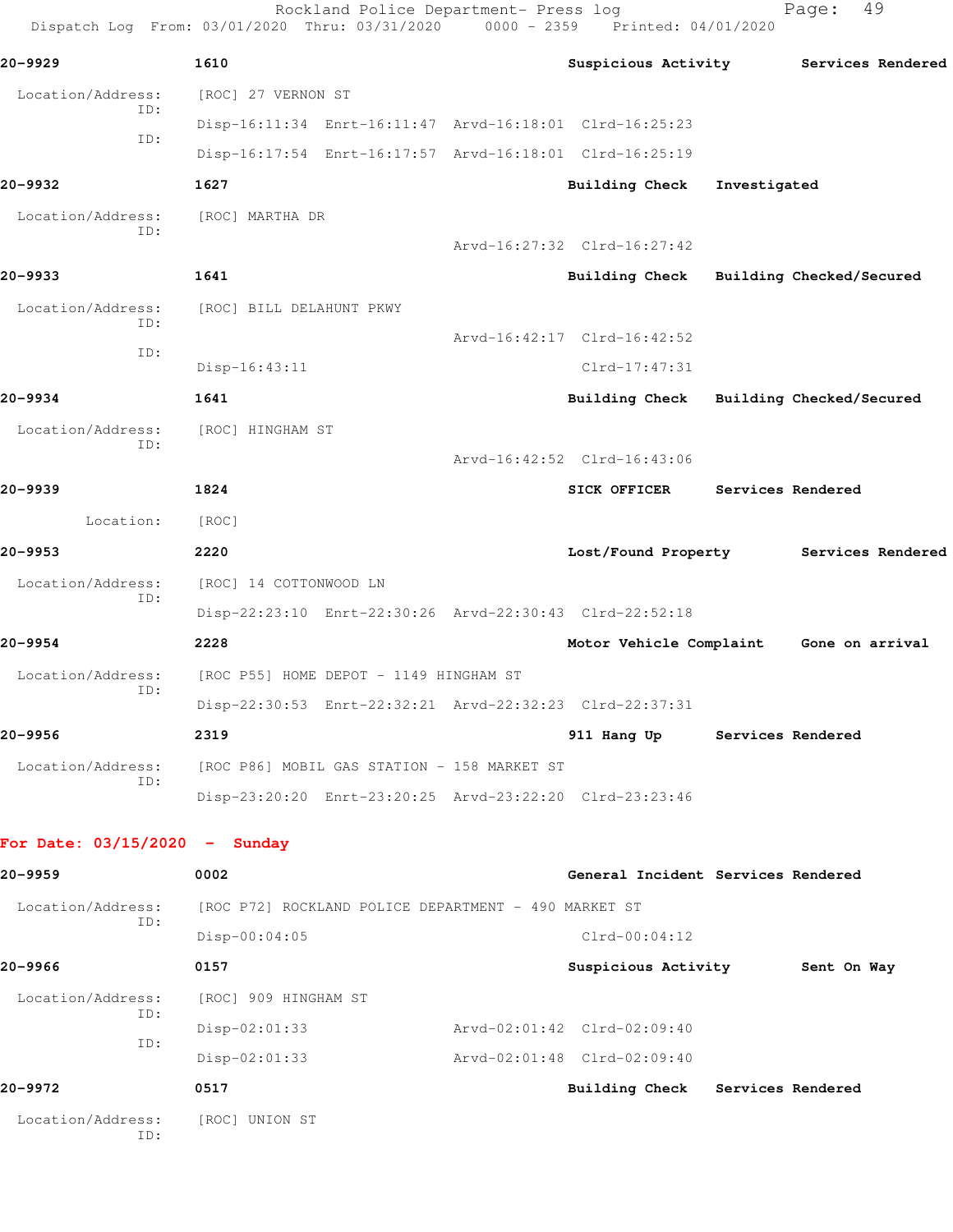|                      |            |                           | Rockland Police Department- Press log                | Dispatch Log From: 03/01/2020 Thru: 03/31/2020 0000 - 2359 Printed: 04/01/2020 | 50<br>Page:              |  |
|----------------------|------------|---------------------------|------------------------------------------------------|--------------------------------------------------------------------------------|--------------------------|--|
|                      |            | $Disp-05:18:23$           |                                                      | Arvd-05:18:32 Clrd-05:36:53                                                    |                          |  |
| 20-9979              |            | 0711                      |                                                      | Burglar Alarm                                                                  | Building Checked/Secured |  |
| Location/Address:    |            | [ROC] 230 NORTH AVE       |                                                      |                                                                                |                          |  |
|                      | ID:<br>ID: |                           | Disp-07:12:36 Enrt-07:13:24                          | Clrd-07:19:06                                                                  |                          |  |
|                      |            |                           | Disp-07:14:32 Enrt-07:14:35                          | $Clrd-07:19:03$                                                                |                          |  |
| 20-9982              |            | 0803                      |                                                      | Information Call No Action Required                                            |                          |  |
| Location/Address:    |            |                           | [ROC P72] ROCKLAND POLICE DEPARTMENT - 490 MARKET ST |                                                                                |                          |  |
| 20-9987              |            | 0837                      |                                                      | Suspicious Activity                                                            | Report Follows           |  |
| Location/Address:    |            | [ROC] 29 ASPEN CIR        |                                                      |                                                                                |                          |  |
|                      | ID:<br>ID: |                           |                                                      | Disp-08:40:07 Enrt-08:40:15 Arvd-08:44:11 Clrd-09:28:41                        |                          |  |
|                      | ID:        |                           |                                                      | Disp-08:40:42 Enrt-08:40:55 Arvd-08:53:41 Clrd-09:08:56                        |                          |  |
|                      |            |                           |                                                      | Disp-08:40:49 Enrt-08:40:52 Arvd-08:44:41 Clrd-09:21:57                        |                          |  |
| 20–9994<br>Issued    |            | 0945                      |                                                      | MVA Property Damage Only Citation/Warning                                      |                          |  |
| Location/Address:    | ID:        | [ROC] 1099 HINGHAM ST     |                                                      |                                                                                |                          |  |
|                      | ID:        |                           |                                                      | Disp-09:46:24 Enrt-09:46:32 Arvd-09:51:15 Clrd-10:02:07                        |                          |  |
|                      |            |                           |                                                      | Disp-09:46:24 Enrt-09:46:32 Arvd-09:51:15 Clrd-09:55:31                        |                          |  |
| 20-10005             |            | 1130                      |                                                      | Burglar Alarm                                                                  | Building Checked/Secured |  |
| Location/Address:    | ID:        |                           | [ROC P88] KATHY CORRIGAN'S - 406 VFW DR              |                                                                                |                          |  |
|                      | ID:        |                           |                                                      | Disp-11:32:19 Enrt-11:32:52 Arvd-11:38:44 Clrd-11:39:11                        |                          |  |
|                      |            |                           |                                                      | Disp-11:33:40 Enrt-11:33:42 Arvd-11:38:44 Clrd-11:39:11                        |                          |  |
| 20-10007             |            | 1148                      |                                                      | Animal Complaint Could Not Locate                                              |                          |  |
| Location/Address:    | ID:        | [ROC] SUMMIT ST           |                                                      |                                                                                |                          |  |
|                      |            | Disp-11:50:01             |                                                      | Clrd-11:57:36                                                                  |                          |  |
| 20-10013<br>Required |            | 1234                      |                                                      | Details / Time off                                                             | No Action                |  |
| Location:            |            | [ROC]                     |                                                      |                                                                                |                          |  |
| 20-10028             |            | 1506                      |                                                      | 911 Accidental Services Rendered                                               |                          |  |
| Location/Address:    | ID:        |                           | [ROC P47] BEST WESTERN - 909 HINGHAM ST Apt. #109    |                                                                                |                          |  |
|                      |            |                           |                                                      | Disp-15:09:13 Enrt-15:09:33 Arvd-15:12:47 Clrd-15:16:30                        |                          |  |
| 20-10036             |            | 1600                      |                                                      | General Incident Services Rendered                                             |                          |  |
| Location/Address:    | ID:        |                           | [ROC P72] ROCKLAND POLICE DEPARTMENT - 490 MARKET ST |                                                                                |                          |  |
|                      |            | Disp-16:01:39             |                                                      | $Clrd-16:01:47$                                                                |                          |  |
| 20-10038             |            | 1603                      |                                                      | 911 Accidental Services Rendered                                               |                          |  |
| Location/Address:    | ID:        | [ROC] 83 SOUTH DOUGLAS ST |                                                      |                                                                                |                          |  |
|                      |            |                           |                                                      | Disp-16:05:08 Enrt-16:05:14 Arvd-16:18:17 Clrd-16:18:27                        |                          |  |
| 20-10047             |            | 1720                      |                                                      | Suspicious Activity                                                            | Services Rendered        |  |
| Location/Address:    |            | [ROC] 51 MAPLE ST         |                                                      |                                                                                |                          |  |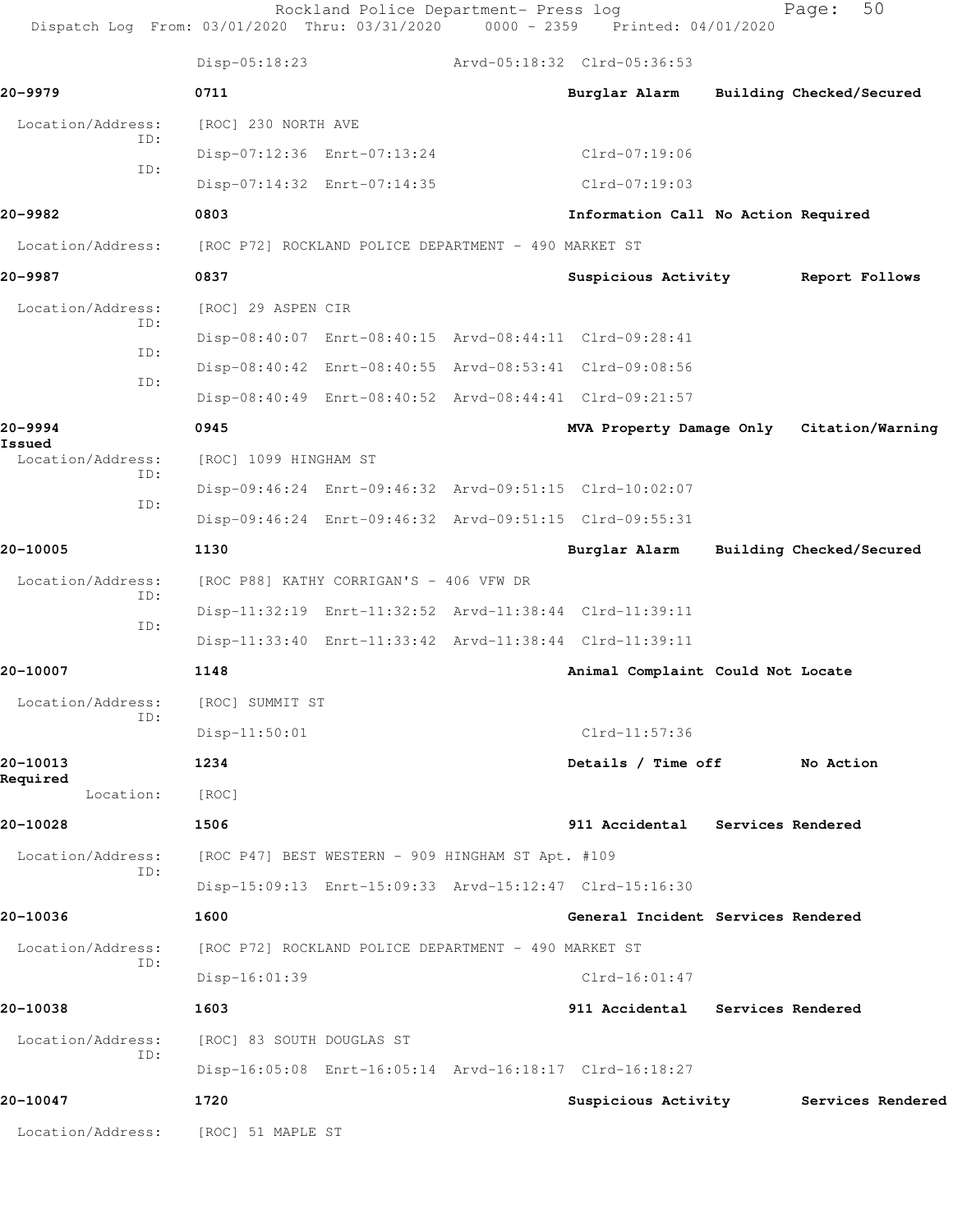|                   | Rockland Police Department- Press log<br>Dispatch Log From: 03/01/2020 Thru: 03/31/2020 0000 - 2359 Printed: 04/01/2020 |                                            |                | Page:                    | 51                |
|-------------------|-------------------------------------------------------------------------------------------------------------------------|--------------------------------------------|----------------|--------------------------|-------------------|
| ID:               | Disp-17:21:49                                                                                                           | Arvd-17:21:55 Clrd-17:25:27                |                |                          |                   |
| 20-10050          | 1741                                                                                                                    | Details / Time off Services Rendered       |                |                          |                   |
| Location:         | [ROC]                                                                                                                   |                                            |                |                          |                   |
| 20-10051          | 1749                                                                                                                    | <b>Building Check</b>                      | Appears Secure |                          |                   |
| Location/Address: | [ROC] BILL DELAHUNT PKWY                                                                                                |                                            |                |                          |                   |
| ID:               |                                                                                                                         | Arvd-17:50:29 Clrd-17:51:21                |                |                          |                   |
| ID:               | $Disp-17:51:54$                                                                                                         | Clrd-17:52:09                              |                |                          |                   |
| 20-10052          | 1749                                                                                                                    | Building Check Appears Secure              |                |                          |                   |
| Location/Address: | [ROC] HINGHAM ST                                                                                                        |                                            |                |                          |                   |
| ID:               |                                                                                                                         | Arvd-17:51:21 Clrd-17:51:41                |                |                          |                   |
| 20-10054          | 1808                                                                                                                    | MVA Property Damage Only Services Rendered |                |                          |                   |
| Vicinity of:      | [ROC] RT 3 SB SOUTH OF EXIT 14 @ HINGHAM ST                                                                             |                                            |                |                          |                   |
| ID:               | Disp-18:10:22                                                                                                           | Arvd-18:10:28 Clrd-18:20:13                |                |                          |                   |
| 20-10056          | 1819                                                                                                                    | Details / Time off                         |                | Services Rendered        |                   |
| Location:         | [ROC]                                                                                                                   |                                            |                |                          |                   |
| 20-10061          | 1921                                                                                                                    | Vandalism                                  |                | Services Rendered        |                   |
| Location/Address: | [ROC] 109 ARLINGTON ST                                                                                                  |                                            |                |                          |                   |
| ID:               | Disp-19:22:51 Enrt-19:23:31 Arvd-19:37:27 Clrd-20:06:31                                                                 |                                            |                |                          |                   |
| 20-10064          | 1943                                                                                                                    | Details / Time off                         |                |                          | Services Rendered |
| Location:         | [ROC]                                                                                                                   |                                            |                |                          |                   |
| 20-10070          | 2003                                                                                                                    | Details / Time off                         |                |                          | Services Rendered |
| Location:         | [ROC]                                                                                                                   |                                            |                |                          |                   |
| 20-10077          | 2046                                                                                                                    | Building Check                             |                | Building Checked/Secured |                   |
| Location/Address: | [ROC] HINGHAM ST                                                                                                        |                                            |                |                          |                   |
| ID:               |                                                                                                                         | Arvd-20:46:48 Clrd-20:47:08                |                |                          |                   |
| 20-10078          | 2105                                                                                                                    | Assault Offenses Services Rendered         |                |                          |                   |
| Location/Address: | [ROC] REED ST                                                                                                           |                                            |                |                          |                   |
| ID:               | $Disp-21:11:00$                                                                                                         | $Clrd-21:11:06$                            |                |                          |                   |
| 20-10083          | 2157                                                                                                                    | Burglar Alarm                              | Appears Secure |                          |                   |
| Location/Address: | [ROC P55] HOME DEPOT - 1149 HINGHAM ST                                                                                  |                                            |                |                          |                   |
| ID:               | Disp-22:00:05 Enrt-22:10:20 Arvd-22:20:24 Clrd-22:26:35                                                                 |                                            |                |                          |                   |
| 20-10085          | 2236                                                                                                                    | Building Check Services Rendered           |                |                          |                   |
| Location/Address: | [ROC] HINGHAM ST                                                                                                        |                                            |                |                          |                   |
| ID:               |                                                                                                                         | Arvd-22:37:46 Clrd-22:46:41                |                |                          |                   |
| 20-10088          | 2319                                                                                                                    | Disturbance                                |                | Services Rendered        |                   |
|                   |                                                                                                                         |                                            |                |                          |                   |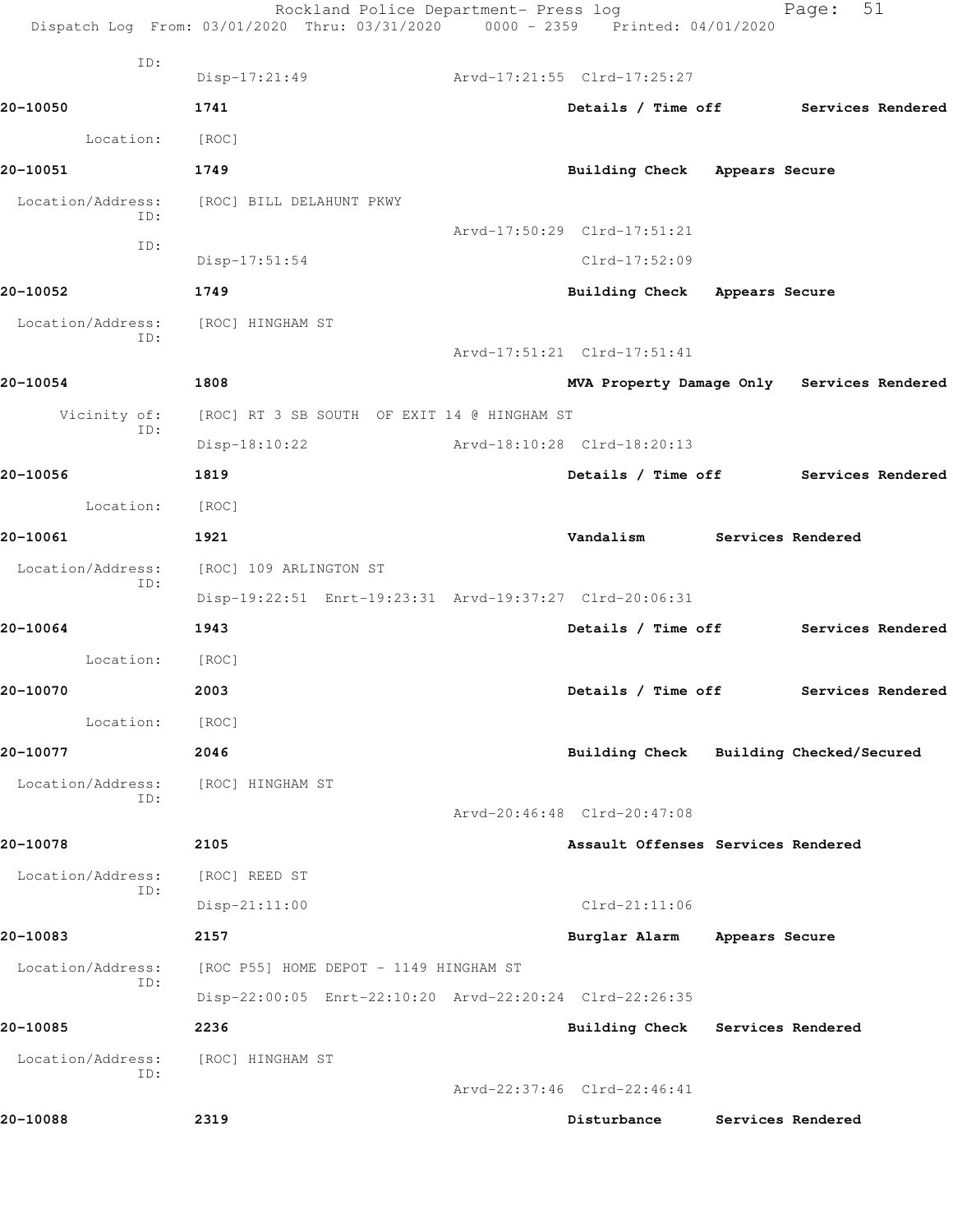|                   |            |                                                         | Rockland Police Department- Press log                   | Dispatch Log From: 03/01/2020 Thru: 03/31/2020 0000 - 2359 Printed: 04/01/2020 |                          | Page: | 52 |
|-------------------|------------|---------------------------------------------------------|---------------------------------------------------------|--------------------------------------------------------------------------------|--------------------------|-------|----|
| Location/Address: | ID:        | [ROC] 242 MARTHA DR Apt. #D                             |                                                         |                                                                                |                          |       |    |
|                   | ID:        |                                                         | Disp-23:21:06 Enrt-23:21:50 Arvd-23:24:38 Clrd-23:36:34 |                                                                                |                          |       |    |
|                   |            | Disp-23:21:06 Enrt-23:21:46 Arvd-23:24:17 Clrd-23:36:26 |                                                         |                                                                                |                          |       |    |
| 20-10089          |            | 2328                                                    |                                                         | Burglar Alarm                                                                  | Building Checked/Secured |       |    |
| Location/Address: | ID:        |                                                         | [ROC 84] HARMON GOLF & FITNESS CLUB - 168 CONCORD ST    |                                                                                |                          |       |    |
|                   |            |                                                         |                                                         |                                                                                |                          |       |    |
|                   |            |                                                         | Disp-23:36:34 Enrt-23:36:59 Arvd-23:39:47 Clrd-23:50:02 |                                                                                |                          |       |    |
|                   | ID:<br>ID: |                                                         | Disp-23:38:05 Enrt-23:38:09                             | $Clrd-23:39:17$                                                                |                          |       |    |

## **For Date: 03/16/2020 - Monday**

| 20-10091                           | 0000                                                                   | SHIFT ASSIGNMENTSNo Service              |  |  |
|------------------------------------|------------------------------------------------------------------------|------------------------------------------|--|--|
|                                    | Location/Address: [ROC P72] ROCKLAND POLICE DEPARTMENT - 490 MARKET ST |                                          |  |  |
| 20-10099                           | 0317                                                                   | Vandalism Services Rendered              |  |  |
| Location/Address:                  | [ROC] 127 BELMONT ST                                                   |                                          |  |  |
| TD:                                | Disp-03:19:04 Enrt-03:19:34 Arvd-03:19:45 Clrd-03:27:54                |                                          |  |  |
| ID:                                | $Disp-03:19:04$                                                        | Arvd-03:19:11 Clrd-03:19:26              |  |  |
| ID:<br>ID:                         | $Disp-03:19:04$                                                        | Arvd-03:19:14 Clrd-03:27:49              |  |  |
|                                    | $Disp-03:19:22$                                                        | Arvd-03:19:39 Clrd-03:44:36              |  |  |
| 20-10102                           | 0511                                                                   | Building Check Appears Secure            |  |  |
|                                    | Location/Address: [ROC 61] UNION ST BUSINESS DISTRICT - UNION ST       |                                          |  |  |
| ID:                                | Disp-05:12:31                                                          | Arvd-05:12:35 Clrd-05:26:10              |  |  |
| 20-10106                           | 0649                                                                   | Time off No Service                      |  |  |
| Location: [ROC]                    |                                                                        |                                          |  |  |
| 20-10109                           | 0817                                                                   | SHIFT ASSIGNMENTS Services Rendered      |  |  |
|                                    | Location/Address: [ROC P72] ROCKLAND POLICE DEPARTMENT - 490 MARKET ST |                                          |  |  |
| 20-10110                           | 0827                                                                   | Details / Time off Services Rendered     |  |  |
| Location: [ROC]                    |                                                                        |                                          |  |  |
| 20-10111                           | 0832                                                                   | Details / Time off Services Rendered     |  |  |
| Location: [ROC]                    |                                                                        |                                          |  |  |
| 20-10112                           | 0847                                                                   | Building Check Services Rendered         |  |  |
| Location/Address: [ROC] HANNAH WAY |                                                                        |                                          |  |  |
| ID:                                |                                                                        | Arvd-08:48:34 Clrd-08:48:47              |  |  |
| 20-10113                           | 0907                                                                   | Details / Time off Services Rendered     |  |  |
| Location: [ROC]                    |                                                                        |                                          |  |  |
| 20-10114                           | 0911                                                                   | Disabled Motor Vehicle Services Rendered |  |  |
|                                    | Vicinity of: [ROC] PLAZA - MARKET ST                                   |                                          |  |  |
| ID:                                |                                                                        |                                          |  |  |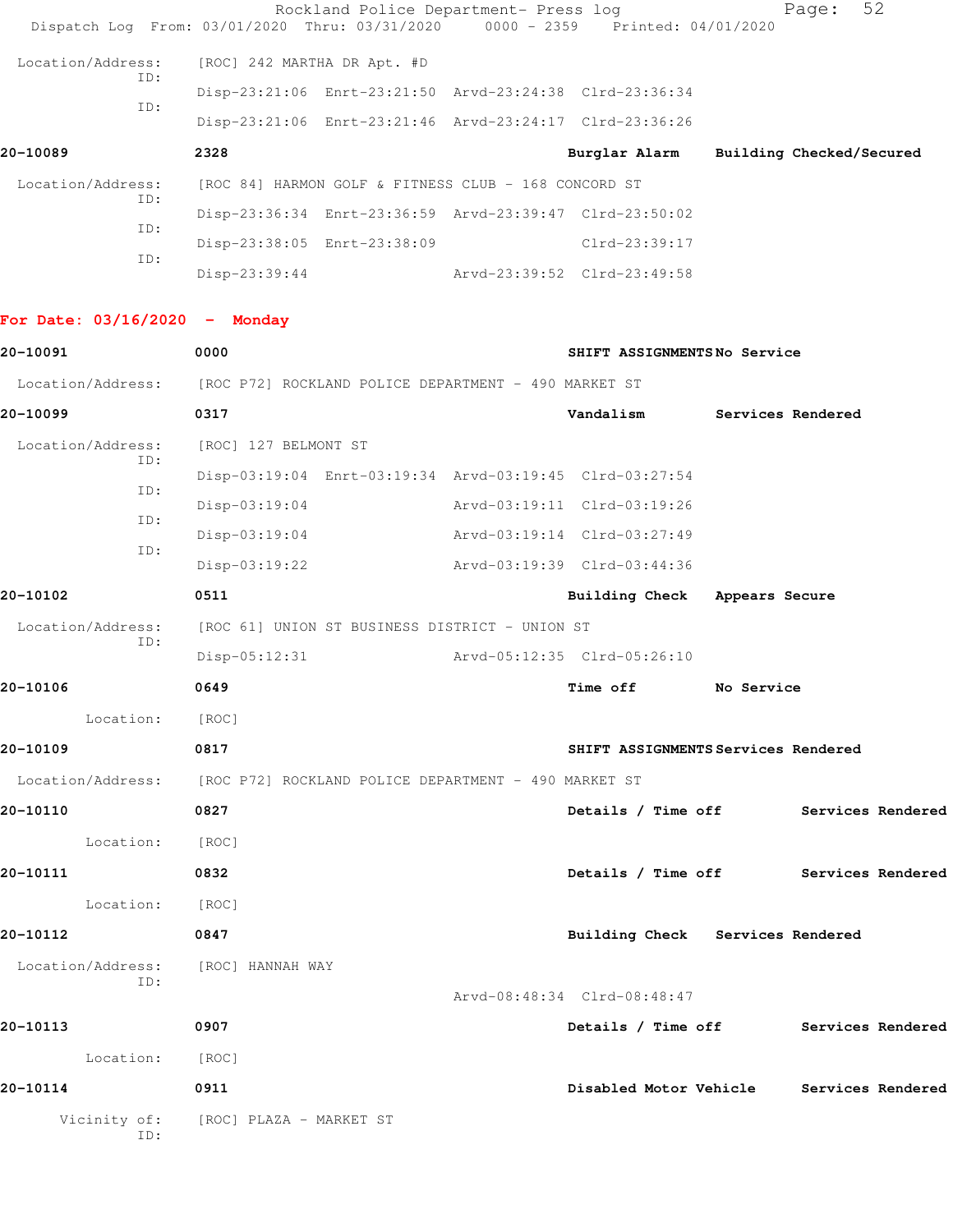Rockland Police Department- Press log Fage: 53 Dispatch Log From: 03/01/2020 Thru: 03/31/2020 0000 - 2359 Printed: 04/01/2020 Disp-09:12:29 Arvd-09:12:32 Clrd-09:22:18 **20-10117 1002 Building Check Services Rendered** Location/Address: [ROC] HANNAH WAY ID: Arvd-10:03:04 Clrd-10:03:18 **20-10122 1034 Traffic Enforcement Citation/Warning Issued**  Location/Address: [ROC] SALEM ST ID: Arvd-10:35:03 Clrd-11:06:33 **20-10127 1111 Building Check Appears Secure** Location/Address: [ROC] HINGHAM ST ID: Arvd-11:11:52 Clrd-11:12:18 **20-10132 1219 Building Check Appears Secure** Location/Address: [ROC] BILL DELAHUNT PKWY ID: Arvd-12:19:54 Clrd-12:20:09 **20-10137 1300 Building Check Appears Secure** Location/Address: [ROC] HINGHAM ST ID: Arvd-13:00:32 Clrd-13:00:40 **20-10145 1433 Larceny / Forgery/ Fraud Services Rendered** Location/Address: [ROC] 192 PLEASANT ST ID: Disp-14:42:28 Arvd-14:42:37 Clrd-14:42:48 **20-10147 1442 Building Check Services Rendered** Location/Address: [ROC] HANNAH WAY ID: Arvd-14:44:21 Clrd-14:44:37 **20-10152 1514 Suspicious Activity Gone on arrival** Location/Address: [ROC] 1 FITZGIBBONS LN ID: Disp-15:17:00 Enrt-15:21:13 Clrd-15:32:06 ID: Disp-15:17:00 Enrt-15:21:16 Clrd-15:32:13 **20-10153 1535 Burglar Alarm Investigated** Location/Address: [ROC] 55 GEORGE ST ID: Disp-15:36:31 Enrt-15:36:41 Arvd-15:40:08 Clrd-15:47:17 ID: Disp-15:40:14 Enrt-15:40:17 Clrd-15:47:22 **20-10155 1605 SHIFT ASSIGNMENTS No Service** Location/Address: [ROC P72] ROCKLAND POLICE DEPARTMENT - 490 MARKET ST **20-10158 1629 Suspicious Activity Services Rendered** Location/Address: [ROC] 408 UNION ST @ 11 NORTH AVE ID: Disp-16:30:57 Arvd-16:31:12 Clrd-16:38:24 ID: Disp-16:30:57 Arvd-16:31:16 Clrd-16:40:40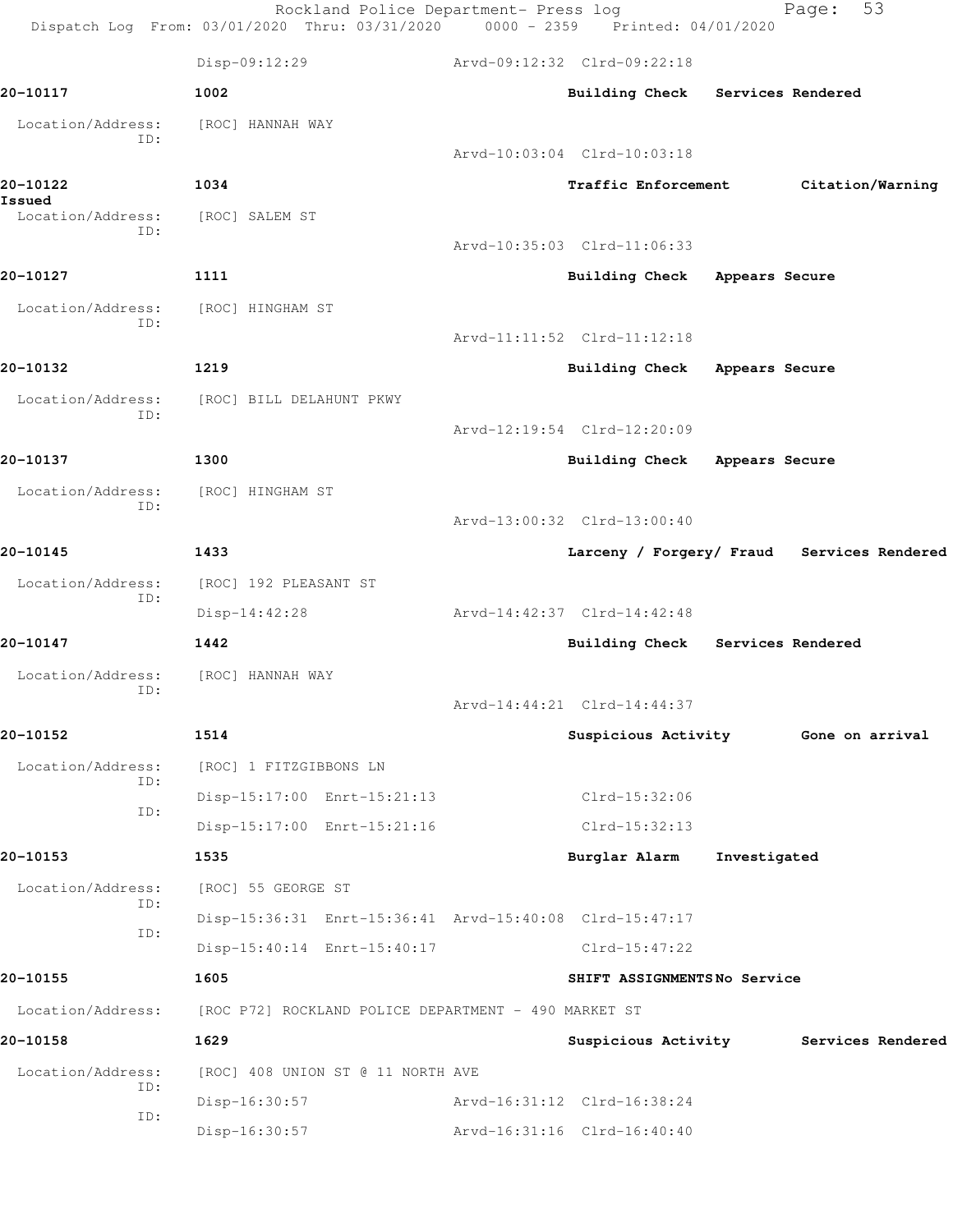| Dispatch Log From: 03/01/2020 Thru: 03/31/2020 |                            | Rockland Police Department- Press log                   | $0000 - 2359$ | Printed: 04/01/2020                                     |                | Page:                                      |
|------------------------------------------------|----------------------------|---------------------------------------------------------|---------------|---------------------------------------------------------|----------------|--------------------------------------------|
| ID:                                            | Disp-16:32:23              |                                                         |               | Arvd-16:32:25 Clrd-16:40:34                             |                |                                            |
| 20-10163                                       | 1738                       |                                                         |               | Unwanted Party Services Rendered                        |                |                                            |
| Location/Address:                              | [ROC] 2 TIFFANY LN         |                                                         |               |                                                         |                |                                            |
| ID:                                            |                            | Disp-17:39:37 Enrt-17:39:51 Arvd-17:41:02 Clrd-17:51:46 |               |                                                         |                |                                            |
| ID:                                            |                            | Disp-17:39:41 Enrt-17:39:45 Arvd-17:43:34 Clrd-17:50:13 |               |                                                         |                |                                            |
| ID:                                            |                            | Disp-17:42:52 Enrt-17:42:58 Arvd-17:43:20 Clrd-17:50:10 |               |                                                         |                |                                            |
| 20-10164                                       | 1748                       |                                                         |               |                                                         |                | MVA Property Damage Only Services Rendered |
| Location/Address:                              | [ROC] 109 MARKET ST        |                                                         |               |                                                         |                |                                            |
| ID:                                            | $Disp-17:49:53$            |                                                         |               | Arvd-17:51:08 Clrd-18:03:33                             |                |                                            |
| ID:                                            | $Disp-17:54:43$            |                                                         |               | Arvd-17:54:47 Clrd-18:02:38                             |                |                                            |
| 20-10174                                       | 1856                       |                                                         |               |                                                         |                | MVA Property Damage Only Services Rendered |
| Location/Address:                              |                            | [ROC P86] MOBIL GAS STATION - 158 MARKET ST             |               |                                                         |                |                                            |
| ID:                                            | Disp-18:58:05              |                                                         |               | Arvd-18:58:14 Clrd-19:02:14                             |                |                                            |
| ID:                                            | $Disp-19:01:21$            |                                                         |               | Arvd-19:01:24 Clrd-19:02:19                             |                |                                            |
| 20-10190                                       | 2116                       |                                                         |               | Disturbance                                             | Peace Restored |                                            |
| Location/Address:                              | [ROC] 431 SALEM ST         |                                                         |               |                                                         |                |                                            |
| ID:                                            |                            | Disp-21:17:45 Enrt-21:18:24 Arvd-21:21:31 Clrd-21:29:57 |               |                                                         |                |                                            |
| ID:                                            |                            | Disp-21:21:25 Enrt-21:21:28 Arvd-21:25:18 Clrd-21:29:54 |               |                                                         |                |                                            |
| ID:                                            |                            | Disp-21:23:53 Enrt-21:23:57 Arvd-21:25:25 Clrd-21:30:03 |               |                                                         |                |                                            |
| 20-10194                                       | 2222                       |                                                         |               | Disturbance                                             |                | Services Rendered                          |
| Location/Address:                              | [ROC] 92 MARTHA DR Apt. #F |                                                         |               |                                                         |                |                                            |
| ID:                                            |                            | Disp-22:23:31 Enrt-22:23:40 Arvd-22:24:04 Clrd-22:30:13 |               |                                                         |                |                                            |
| ID:                                            |                            | Disp-22:23:35 Enrt-22:23:45 Arvd-22:24:44 Clrd-22:30:06 |               |                                                         |                |                                            |
| ID:                                            | $Disp-22:25:18$            |                                                         |               | Arvd-22:25:22 Clrd-22:30:50                             |                |                                            |
| ID:                                            | Disp-22:30:53              |                                                         |               | Clrd-22:31:13                                           |                |                                            |
| 20-10197                                       | 2337                       |                                                         |               | Burglar Alarm                                           |                | Building Checked/Secured                   |
| Location/Address:                              |                            | [ROC 84] HARMON GOLF & FITNESS CLUB - 168 CONCORD ST    |               |                                                         |                |                                            |
| ID:                                            |                            | Disp-23:39:04 Enrt-23:39:23 Arvd-23:44:24 Clrd-23:44:32 |               |                                                         |                |                                            |
| ID:                                            |                            |                                                         |               | Disp-23:39:15 Enrt-23:39:19 Arvd-23:44:01 Clrd-23:44:43 |                |                                            |
| For Date: $03/17/2020 -$ Tuesday               |                            |                                                         |               |                                                         |                |                                            |

| 20-10200                 | 0002                                                 |                             | SHIFT ASSIGNMENTS Services Rendered |                          |
|--------------------------|------------------------------------------------------|-----------------------------|-------------------------------------|--------------------------|
| Location/Address:        | [ROC P72] ROCKLAND POLICE DEPARTMENT - 490 MARKET ST |                             |                                     |                          |
| 20-10212                 | 0529                                                 |                             | Building Check                      | Building Checked/Secured |
| Location/Address:<br>ID: | [ROC] UNION ST                                       |                             |                                     |                          |
|                          | $Disp-05:30:41$                                      | Arvd-05:30:52 Clrd-05:52:13 |                                     |                          |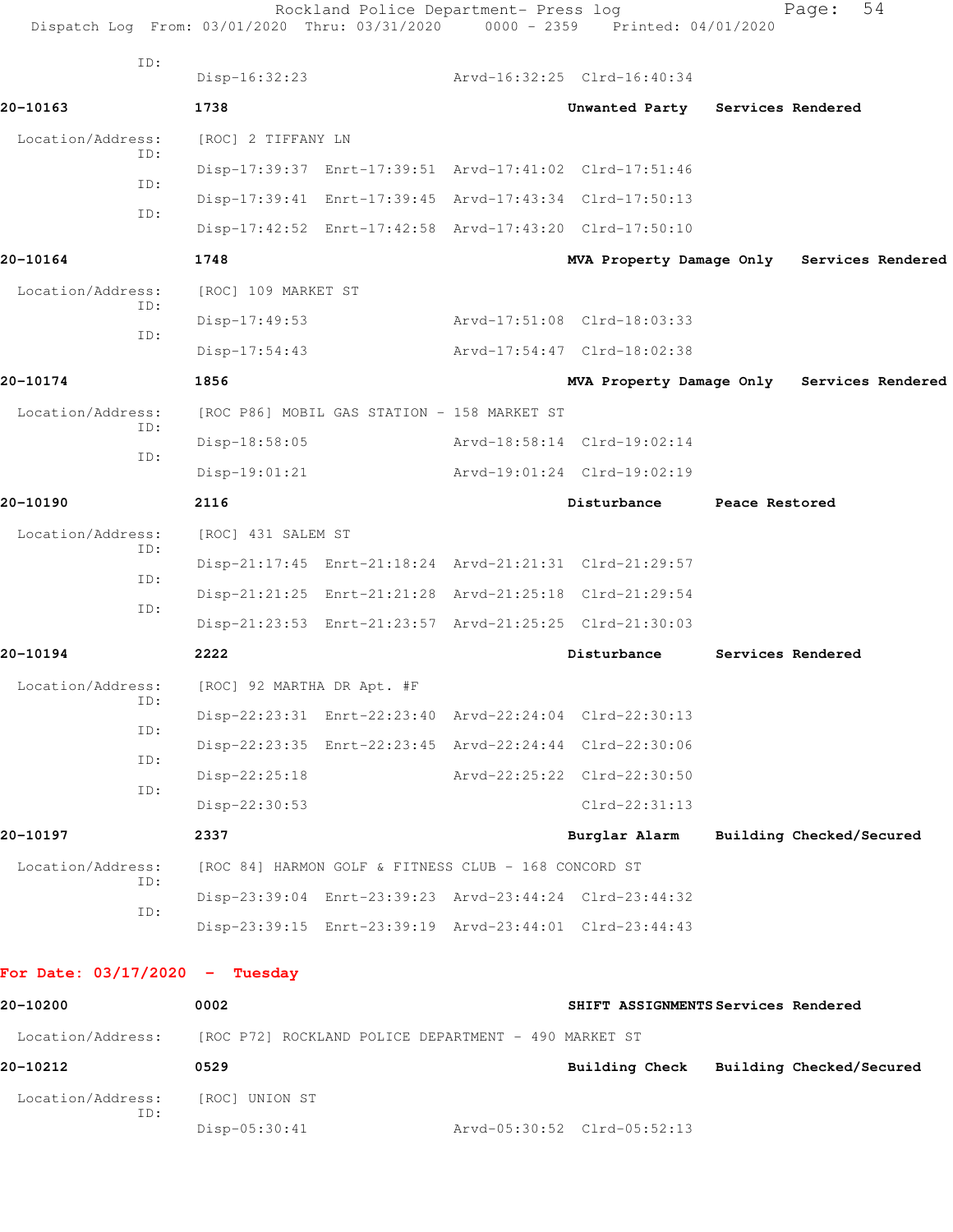Rockland Police Department- Press log entitled and Page: 55 Dispatch Log From: 03/01/2020 Thru: 03/31/2020 0000 - 2359 Printed: 04/01/2020

| Location:                          | [ROC]                                                                                            |                               |                                       |
|------------------------------------|--------------------------------------------------------------------------------------------------|-------------------------------|---------------------------------------|
| 20-10219                           | 0705                                                                                             | COMP TIME                     | Services Rendered                     |
| Location:                          | [ROC]                                                                                            |                               |                                       |
| 20-10225                           | 0800                                                                                             |                               | SHIFT ASSIGNMENTS . Services Rendered |
|                                    | Location/Address: [ROC P72] ROCKLAND POLICE DEPARTMENT - 490 MARKET ST                           |                               |                                       |
| 20-10224                           | 0846                                                                                             |                               | Animal Complaint Services Rendered    |
| Location/Address:                  | [ROC] 520 MARKET ST                                                                              |                               |                                       |
| ID:                                |                                                                                                  | Arvd-08:46:00 Clrd-09:27:48   |                                       |
| 20-10232                           | 1121                                                                                             | Building Check Appears Secure |                                       |
| Location/Address:<br>ID:           | [ROC] HINGHAM ST                                                                                 |                               |                                       |
|                                    |                                                                                                  | Arvd-11:21:50 Clrd-11:22:45   |                                       |
| 20-10240                           | 1214                                                                                             | Sudden Death                  | Report Follows                        |
| Location/Address:<br>ID:           | [ROC] 16 DIVISION ST                                                                             |                               |                                       |
| ID:                                | Disp-12:18:30 Enrt-12:18:32 Arvd-12:20:22 Clrd-12:35:58                                          |                               |                                       |
| ID:                                | Disp-12:18:34 Enrt-12:18:35 Arvd-12:21:25 Clrd-14:45:02                                          |                               |                                       |
| ID:                                | Disp-12:18:41 Enrt-12:18:43 Arvd-12:21:21 Clrd-12:55:15                                          |                               |                                       |
| EMS Unit:                          | Disp-12:19:02 Enrt-12:19:03 Arvd-12:21:15 Clrd-12:28:53<br>ROCKAM2-Rockland A2                   |                               |                                       |
|                                    | Disp-12:20:26 Enrt-12:20:32 Arvd-12:22:34 Clrd-12:27:45<br>InQrtsUnavl-12:29:42 InSrvce-12:29:42 |                               |                                       |
| ID:                                | $Disp-12:27:53$                                                                                  | Arvd-12:27:55 Clrd-12:56:24   |                                       |
| ID:                                | $Disp-12:57:03$                                                                                  | Arvd-12:57:06 Clrd-14:45:00   |                                       |
| 20-10244                           | 1255                                                                                             | <b>Building Check</b>         | Appears Secure                        |
| Location/Address: [ROC] HINGHAM ST |                                                                                                  |                               |                                       |
| ID:                                |                                                                                                  | Arvd-12:55:49 Clrd-12:56:02   |                                       |
| 20-10249                           | 1312                                                                                             | Animal Complaint Investigated |                                       |
| Location/Address:<br>ID:           | [ROC] 168 HOWARD ST                                                                              |                               |                                       |
|                                    |                                                                                                  | Arvd-13:12:00 Clrd-13:19:35   |                                       |
| 20-10251                           | 1353                                                                                             | VACATION TIME CANCELED        | Services Rendered                     |
| Location/Address:<br>ID:           | [ROC P72] ROCKLAND POLICE DEPARTMENT - 490 MARKET ST                                             |                               |                                       |
| ID:                                | Disp-13:57:01                                                                                    | Clrd-13:59:40                 |                                       |
|                                    | Disp-14:17:10                                                                                    | $Clrd-14:17:55$               |                                       |
| 20-10252                           | 1357                                                                                             | COMP TIME CANCELED            | Services Rendered                     |
| Location/Address:<br>ID:           | [ROC P72] ROCKLAND POLICE DEPARTMENT - 490 MARKET ST                                             |                               |                                       |
|                                    | Disp-13:59:40                                                                                    | $Clrd-14:17:06$               |                                       |
| 20-10253                           | 1402                                                                                             | 911 Accidental                | Investigated                          |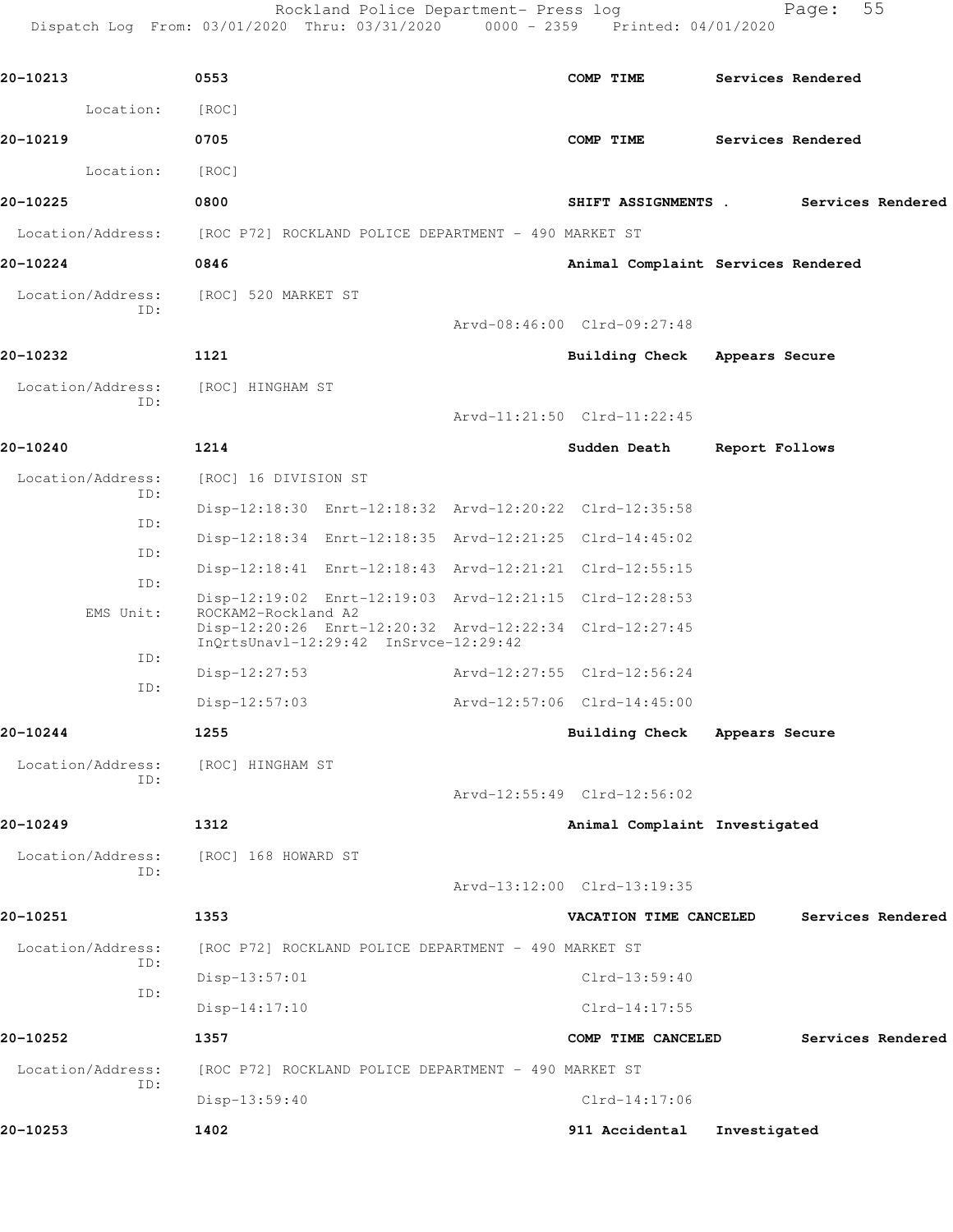| Dispatch Log From: 03/01/2020 Thru: 03/31/2020 0000 - 2359 Printed: 04/01/2020 |                                 | Rockland Police Department- Press log      |                                                         |                | 56<br>Page:          |  |
|--------------------------------------------------------------------------------|---------------------------------|--------------------------------------------|---------------------------------------------------------|----------------|----------------------|--|
| Location/Address:                                                              |                                 | [ROC P117] 391 SALEM STREET - 391 SALEM ST |                                                         |                |                      |  |
| ID:                                                                            |                                 |                                            | Disp-14:05:48 Enrt-14:05:50 Arvd-14:12:25 Clrd-14:13:16 |                |                      |  |
| 20-10828                                                                       | 1450                            |                                            | Animal Complaint Services Rendered                      |                |                      |  |
| Location/Address:                                                              | [ROC] 140 UNION ST              |                                            |                                                         |                |                      |  |
| 20-10264                                                                       | 1605                            |                                            | SHIFT ASSIGNMENTS Services Rendered                     |                |                      |  |
| Location/Address: [ROC P72] ROCKLAND POLICE DEPARTMENT - 490 MARKET ST         |                                 |                                            |                                                         |                |                      |  |
| 20-10265                                                                       | 1617                            |                                            | Disturbance                                             |                | Services Rendered    |  |
| Location/Address:                                                              | [ROC] 518 NORTH AVE             |                                            |                                                         |                |                      |  |
| ID:                                                                            |                                 |                                            | Disp-16:18:57 Enrt-16:19:06 Arvd-16:21:49 Clrd-16:31:49 |                |                      |  |
| TD:                                                                            |                                 |                                            | Disp-16:19:00 Enrt-16:19:07 Arvd-16:21:49 Clrd-16:31:53 |                |                      |  |
| ID:                                                                            |                                 |                                            | Disp-16:19:05 Enrt-16:19:08 Arvd-16:21:50 Clrd-16:31:51 |                |                      |  |
| 20-10269                                                                       | 1655                            |                                            | Health & Welfare Check                                  |                | Services Rendered    |  |
| Location/Address:                                                              | [ROC] 10 WINTER CIR             |                                            |                                                         |                |                      |  |
| ID:                                                                            | $Disp-16:57:05$                 |                                            | Arvd-16:59:16 Clrd-17:09:47                             |                |                      |  |
| ID:                                                                            |                                 | Disp-16:57:05 Enrt-16:59:20                | Clrd-17:07:03                                           |                |                      |  |
| 20-10270                                                                       | 1710                            |                                            | Health & Welfare Check                                  |                | Services Not         |  |
| Required<br>Location/Address:                                                  | [ROC] 130 DAMON RD              |                                            |                                                         |                |                      |  |
| ID:                                                                            | $Disp-17:11:45$                 |                                            | $Clrd-17:12:20$                                         |                |                      |  |
| ID:                                                                            |                                 |                                            | Disp-17:12:11 Enrt-17:12:16 Arvd-17:13:12 Clrd-17:15:37 |                |                      |  |
| ID:                                                                            | Disp-17:13:20                   |                                            | Arvd-17:13:24 Clrd-17:15:37                             |                |                      |  |
| 20-10272                                                                       | 1718                            |                                            | Follow-Up Investigation                                 |                | Investigated         |  |
| Location/Address:                                                              | [ROC] 24 MONCRIEF RD            |                                            |                                                         |                |                      |  |
| ID:<br>Original Call #:                                                        | $Disp-17:18:54$<br>$20 - 10269$ |                                            | Arvd-17:18:59 Clrd-17:32:07                             |                |                      |  |
| 20-10274                                                                       | 1742                            |                                            | Sudden Death                                            | Report Follows |                      |  |
| Location/Address:                                                              | [ROC] 38 LINCOLN RD             |                                            |                                                         |                |                      |  |
| ID:                                                                            |                                 |                                            | Disp-17:44:03 Enrt-17:44:28 Arvd-17:50:11 Clrd-17:56:21 |                |                      |  |
| ID:                                                                            |                                 |                                            | Disp-17:44:25 Enrt-17:44:28 Arvd-17:44:48 Clrd-19:01:57 |                |                      |  |
| ID:                                                                            |                                 |                                            | Disp-17:44:40 Enrt-17:44:52 Arvd-17:45:56 Clrd-18:21:18 |                |                      |  |
| ID:                                                                            | $Disp-17:46:12$                 |                                            | Arvd-17:46:16 Clrd-18:18:06                             |                |                      |  |
| 20-10276                                                                       | 1748                            |                                            | Neighbor Disturbance                                    |                | Peace Restored       |  |
| Location/Address:                                                              | [ROC] 377 NORTH AVE             |                                            |                                                         |                |                      |  |
| ID:                                                                            | Disp-18:02:38                   |                                            | Arvd-18:02:47 Clrd-18:02:55                             |                |                      |  |
| 20-10279                                                                       | 1820                            |                                            | Disabled Motor Vehicle                                  |                | <b>Vehicle Towed</b> |  |
| Vicinity of:                                                                   |                                 | [ROC] 1149 HINGHAM ST @ 88 POND ST         |                                                         |                |                      |  |
| ID:                                                                            |                                 |                                            | Disp-18:21:18 Enrt-18:21:24 Arvd-18:24:50 Clrd-18:43:12 |                |                      |  |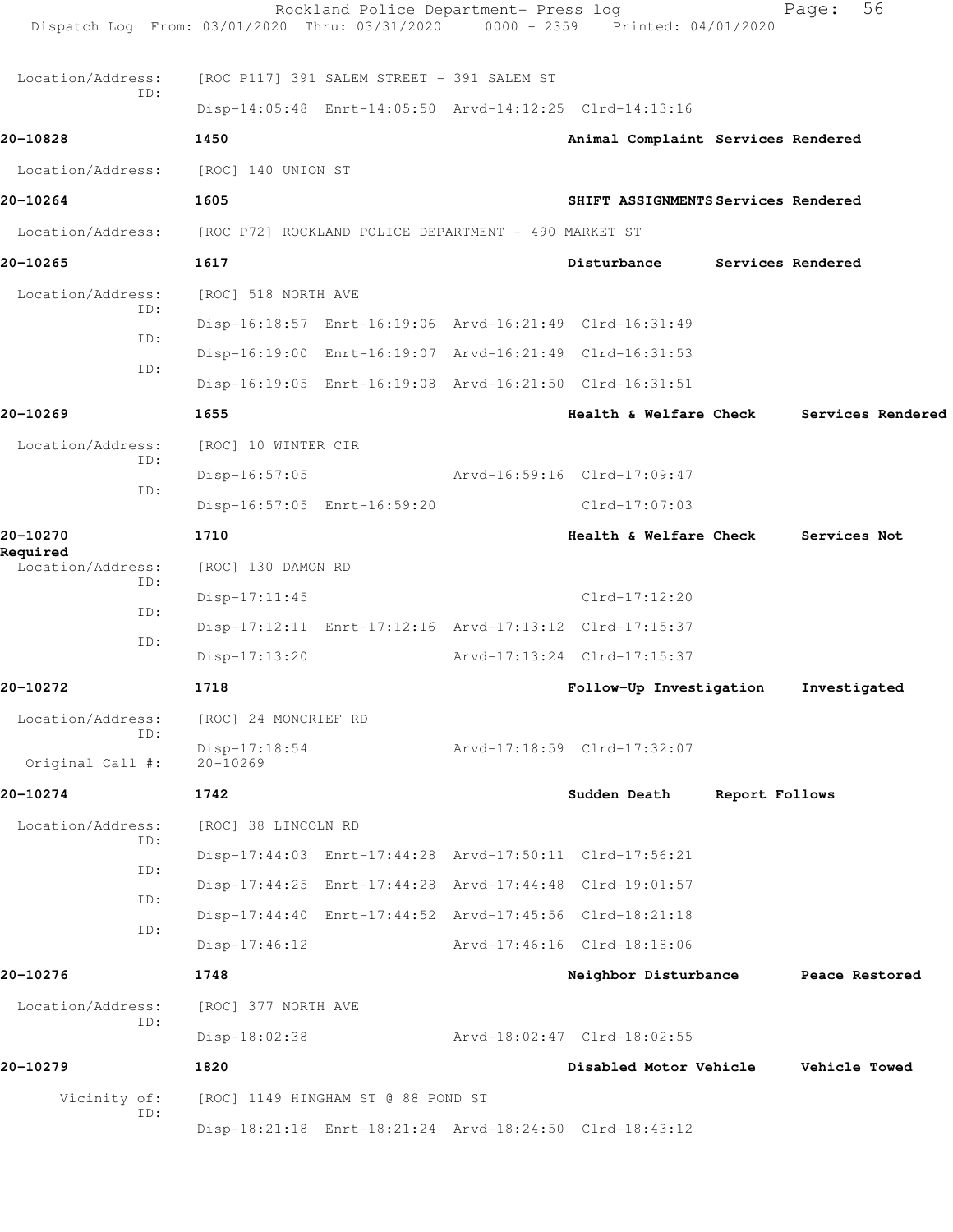Rockland Police Department- Press log Fage: 57 Dispatch Log From: 03/01/2020 Thru: 03/31/2020 0000 - 2359 Printed: 04/01/2020

| 20-10280                            | 1827                                                                   |                                      |                   | Motor Vehicle Complaint Gone on arrival |
|-------------------------------------|------------------------------------------------------------------------|--------------------------------------|-------------------|-----------------------------------------|
|                                     | Location/Address: [ROC P63] WALGREENS - 75 MARKET ST                   |                                      |                   |                                         |
| ID:                                 | Disp-18:28:16 Enrt-18:28:21                                            | Clrd-18:33:08                        |                   |                                         |
| 20-10300                            | 2235                                                                   | 911 Accidental Services Not Required |                   |                                         |
|                                     | Location/Address: [ROC 69] SOUTH SHORE REHAB & NURSING - 115 NORTH AVE |                                      |                   |                                         |
| ID:                                 | Disp-22:36:09                                                          | $Clrd-22:41:59$                      |                   |                                         |
| For Date: $03/18/2020 -$ Wednesday  |                                                                        |                                      |                   |                                         |
| 20-10319                            | 0010                                                                   | General Incident Services Rendered   |                   |                                         |
| Location/Address:                   | [ROC P72] ROCKLAND POLICE DEPARTMENT - 490 MARKET ST                   |                                      |                   |                                         |
| ID:                                 | Disp-06:57:43                                                          | $Clrd-06:57:55$                      |                   |                                         |
| 20-10304                            | 0020                                                                   | Disturbance                          | Services Rendered |                                         |
| Location/Address:                   | [ROC] 246 SALEM ST                                                     |                                      |                   |                                         |
| ID:                                 | Disp-00:21:51 Enrt-00:21:56 Arvd-00:24:55 Clrd-00:38:25                |                                      |                   |                                         |
| ID:                                 | Disp-00:21:51 Enrt-00:21:56                                            | $Clrd-00:22:04$                      |                   |                                         |
| ID:                                 | Disp-00:21:51 Enrt-00:21:57 Arvd-00:24:57 Clrd-00:38:29                |                                      |                   |                                         |
| ID:                                 | Disp-00:22:01 Enrt-00:22:25 Arvd-00:24:56 Clrd-00:38:27                |                                      |                   |                                         |
| 20-10314                            | 0504                                                                   | Building Check Services Rendered     |                   |                                         |
| Location/Address:                   | [ROC] UNION ST                                                         |                                      |                   |                                         |
| ID:                                 | $Disp-05:05:48$                                                        | Arvd-05:06:03 Clrd-05:25:34          |                   |                                         |
| 20-10324                            | 0755                                                                   | Neighbor Disturbance                 |                   | Report Follows                          |
| Location/Address:                   | [ROC] 135 GROVE ST Apt. #138                                           |                                      |                   |                                         |
| ID:                                 | Disp-07:58:25 Enrt-07:58:29 Arvd-08:11:50 Clrd-08:23:52                |                                      |                   |                                         |
| ID:                                 | Disp-08:12:47                                                          | Arvd-08:12:53 Clrd-08:13:22          |                   |                                         |
| 20-10326                            | 0800                                                                   | General Info                         |                   | Services Rendered                       |
| Location/Address:                   | [ROC P72] ROCKLAND POLICE DEPARTMENT - 490 MARKET ST                   |                                      |                   |                                         |
| 20-10328                            | 0848                                                                   | General Info                         |                   | Services Rendered                       |
| Location/Address:                   | [ROC P72] ROCKLAND POLICE DEPARTMENT - 490 MARKET ST                   |                                      |                   |                                         |
| 20-10331                            | 0913                                                                   | Motor Vehicle Collision W/PI         |                   |                                         |
| Paper Exchange<br>Location/Address: | [ROC] 70 PLAIN ST @ 49 HIGHLAND ST                                     |                                      |                   |                                         |
| ID:                                 | Disp-09:14:36 Enrt-09:14:42 Arvd-09:15:41 Clrd-09:28:55                |                                      |                   |                                         |
| 20-10831                            | 1000                                                                   | Animal Complaint Services Rendered   |                   |                                         |
| Location/Address:                   | [ROC] 67 GEORGE ST                                                     |                                      |                   |                                         |
| 20-10338                            | 1038                                                                   | Animal Complaint Services Rendered   |                   |                                         |
| Location/Address:                   | [ROC] 644 MARKET ST                                                    |                                      |                   |                                         |
| ID:                                 | Disp-10:38:57                                                          | Arvd-10:39:00 Clrd-11:54:15          |                   |                                         |
|                                     |                                                                        |                                      |                   |                                         |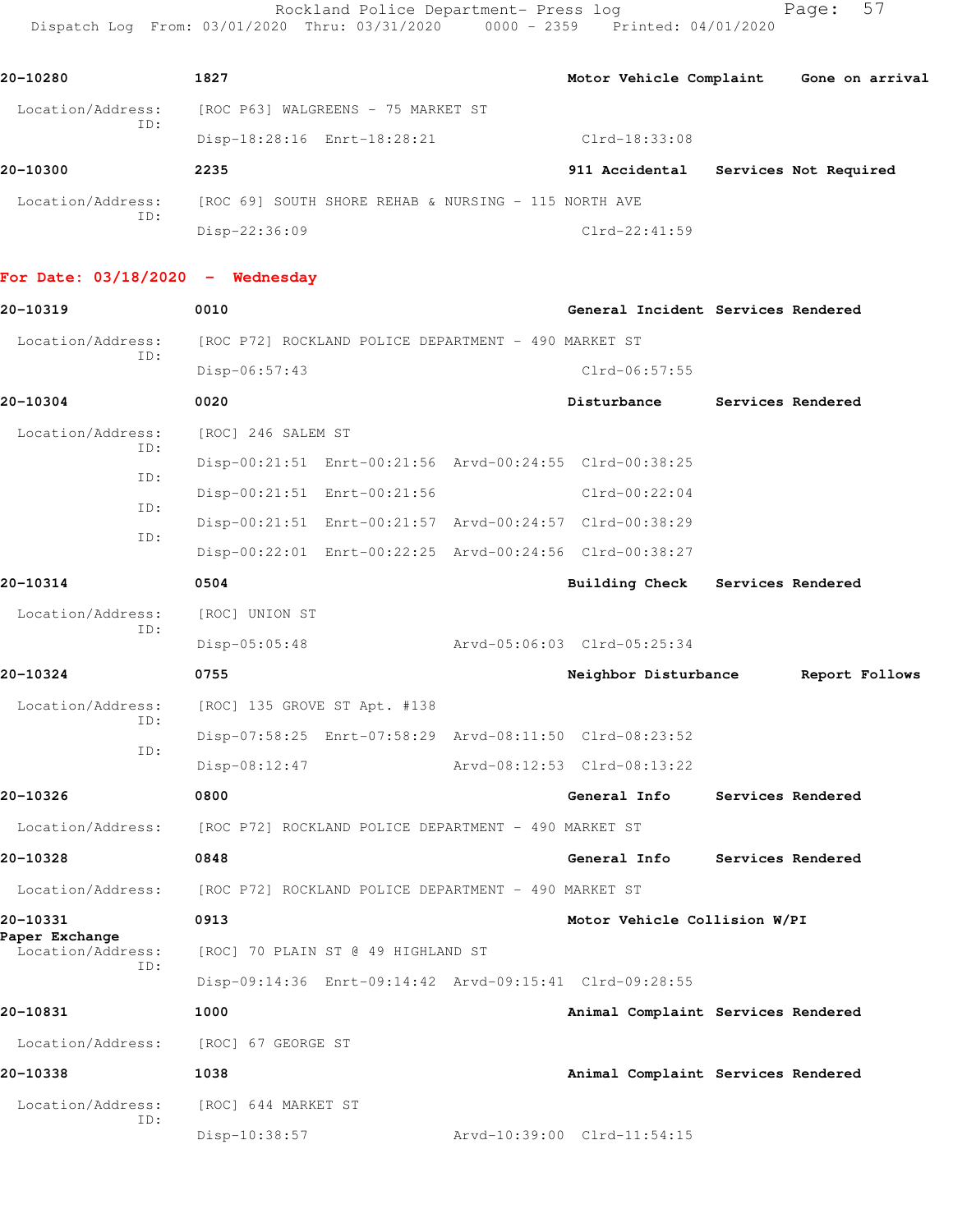Rockland Police Department- Press log Fage: 58 Dispatch Log From: 03/01/2020 Thru: 03/31/2020 0000 - 2359 Printed: 04/01/2020 **20-10343 1117 Details / Time off Services Rendered** Location: [ROC] **20-10347 1230 Animal Complaint Services Rendered** Location/Address: [ROC] 211 MYRTLE ST ID: Arvd-12:30:00 Clrd-12:36:45 **20-10349 1236 General Info Services Rendered** Location/Address: [ROC] 64 MONCRIEF RD **20-10352 1307 Traffic Enforcement Building Checked/Secured**  Location/Address: [ROC] SALEM ST ID: Arvd-13:08:24 Clrd-13:10:42 **20-10355 1316 Lockout Services Not Required** Location/Address: [ROC P97] PORTERS PUB - 363 UNION ST ID: Disp-13:17:55 Enrt-13:17:58 Arvd-13:21:53 Clrd-13:24:51 **20-10357 1319 General Info Services Rendered** Location/Address: [ROC P72] ROCKLAND POLICE DEPARTMENT - 490 MARKET ST **20-10361 1353 General Info Report Follows** Location/Address: [ROC P97] SOMEPLACE BAR & GRILL - 363 UNION ST ID: Disp-13:55:06 Arvd-13:55:09 Clrd-13:55:11 **20-10362 1418 General Info Services Rendered** Location/Address: [ROC P72] ROCKLAND POLICE DEPARTMENT - 490 MARKET ST **20-10365 1443 Burglar Alarm Cancelled Enroute** Location/Address: [ROC] 190 SUMMER ST ID: Disp-14:44:38 Enrt-14:44:42 Clrd-14:45:12

**20-10377 1642 General Info Services Not Required** Location/Address: [ROC P72] ROCKLAND POLICE DEPARTMENT - 490 MARKET ST ID: Arvd-16:42:00 Clrd-16:44:59

**20-10383 1743 911 Accidental Appears Secure** Location/Address: [ROC P47] BEST WESTERN - 909 HINGHAM ST Apt. #128 ID: Disp-17:44:28 Enrt-17:45:05 Arvd-17:50:26 Clrd-17:55:11 **20-10389 1901 MVA Property Damage Only Vehicle Towed**

Location/Address: [ROC P98] DOLLAR TREE - 201 MARKET ST ID: Disp-19:03:04 Enrt-19:03:09 Arvd-19:03:45 Clrd-19:29:54 ID: Disp-19:03:39 Enrt-19:03:41 Arvd-19:03:47 Clrd-19:28:23 **20-10398 2120 General Info Services Rendered**

 Location/Address: [ROC] 609 SALEM ST ID: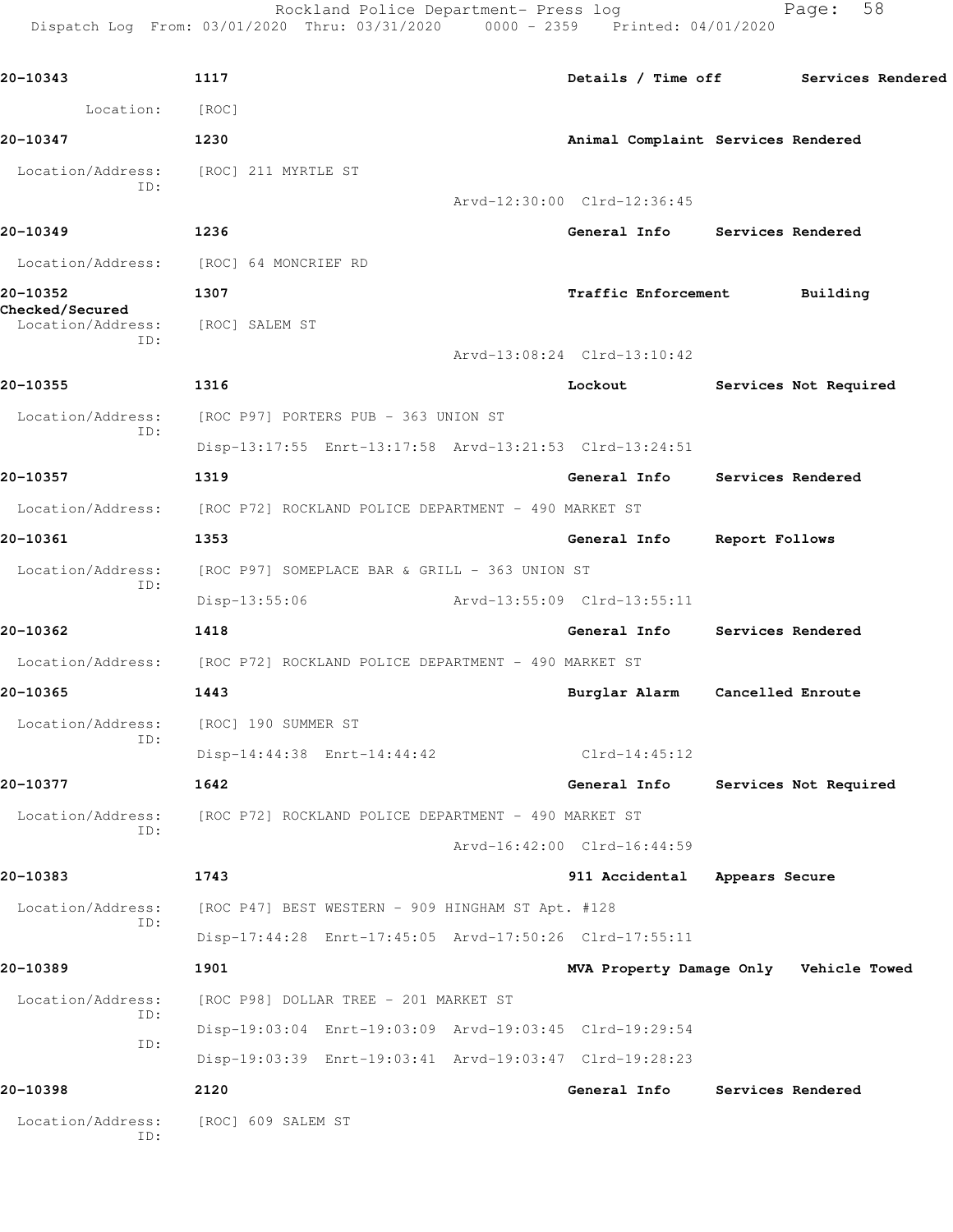Rockland Police Department- Press log entitled Page: 59 Dispatch Log From: 03/01/2020 Thru: 03/31/2020 0000 - 2359 Printed: 04/01/2020

Disp-21:23:48 Enrt-21:24:12 Arvd-21:29:03 Clrd-21:33:11

## **For Date: 03/19/2020 - Thursday**

| 20-10406                          | 0001                                                                   | General Info No Service              |                   |                   |  |
|-----------------------------------|------------------------------------------------------------------------|--------------------------------------|-------------------|-------------------|--|
| Location/Address:                 | [ROC P72] ROCKLAND POLICE DEPARTMENT - 490 MARKET ST                   |                                      |                   |                   |  |
| ID:                               | Disp-00:03:08                                                          | $Clrd-00:03:22$                      |                   |                   |  |
| 20-10407                          | 0029                                                                   | Details / Time off 1 HOUR COMP       |                   |                   |  |
| Services Rendered<br>Location:    | [ROC]                                                                  |                                      |                   |                   |  |
| 20-10409                          | 0052                                                                   | Building Check Investigated          |                   |                   |  |
| Location/Address:                 | [ROC] MARTHA DR                                                        |                                      |                   |                   |  |
| ID:                               |                                                                        | Arvd-00:53:05 Clrd-00:53:17          |                   |                   |  |
| 20-10419                          | 0549                                                                   | Building Check Appears Secure        |                   |                   |  |
| Location/Address:                 | [ROC] UNION ST                                                         |                                      |                   |                   |  |
| ID:                               |                                                                        | Arvd-05:50:00 Clrd-06:07:54          |                   |                   |  |
| 20-10422                          | 0657                                                                   | Details / Time off No Service        |                   |                   |  |
| Location:                         | [ROC]                                                                  |                                      |                   |                   |  |
| 20-10424                          | 0721                                                                   | Building Check Investigated          |                   |                   |  |
| Location/Address: [ROC] MARTHA DR |                                                                        |                                      |                   |                   |  |
| ID:                               |                                                                        | Arvd-07:21:50 Clrd-07:22:02          |                   |                   |  |
| 20-10427                          | 0800                                                                   | General Info Services Rendered       |                   |                   |  |
|                                   | Location/Address: [ROC P72] ROCKLAND POLICE DEPARTMENT - 490 MARKET ST |                                      |                   |                   |  |
| 20-10428                          | 0805                                                                   | General Info Services Rendered       |                   |                   |  |
|                                   | Location/Address: [ROC P72] ROCKLAND POLICE DEPARTMENT - 490 MARKET ST |                                      |                   |                   |  |
| 20-10433                          | 0839                                                                   | Details / Time off Services Rendered |                   |                   |  |
| Location:                         | [ROC]                                                                  |                                      |                   |                   |  |
| 20-10437                          | 0853                                                                   | General Info                         |                   | Services Rendered |  |
|                                   | Location/Address: [ROC P72] ROCKLAND POLICE DEPARTMENT - 490 MARKET ST |                                      |                   |                   |  |
| 20-10452                          | 1140                                                                   | General Info                         |                   | Services Rendered |  |
| Location/Address:                 | [ROC P72] ROCKLAND POLICE DEPARTMENT - 490 MARKET ST                   |                                      |                   |                   |  |
| 20-10460                          | 1314                                                                   | Details / Time off                   |                   | Services Not      |  |
| Required<br>Location:             | [ROC]                                                                  |                                      |                   |                   |  |
| 20-10466                          | 1400                                                                   | Burglar Alarm                        | Services Rendered |                   |  |
| Location/Address:                 | [ROC] 37 ROBIN LN                                                      |                                      |                   |                   |  |
| ID:                               | Disp-14:01:27 Enrt-14:01:47 Arvd-14:05:58 Clrd-14:09:48                |                                      |                   |                   |  |
| 20-10468                          | 1436                                                                   | Assist Fire Department               |                   | Services Rendered |  |
| Location/Address:                 | [ROC] 223 UNION ST @ 21 SCHOOL ST                                      |                                      |                   |                   |  |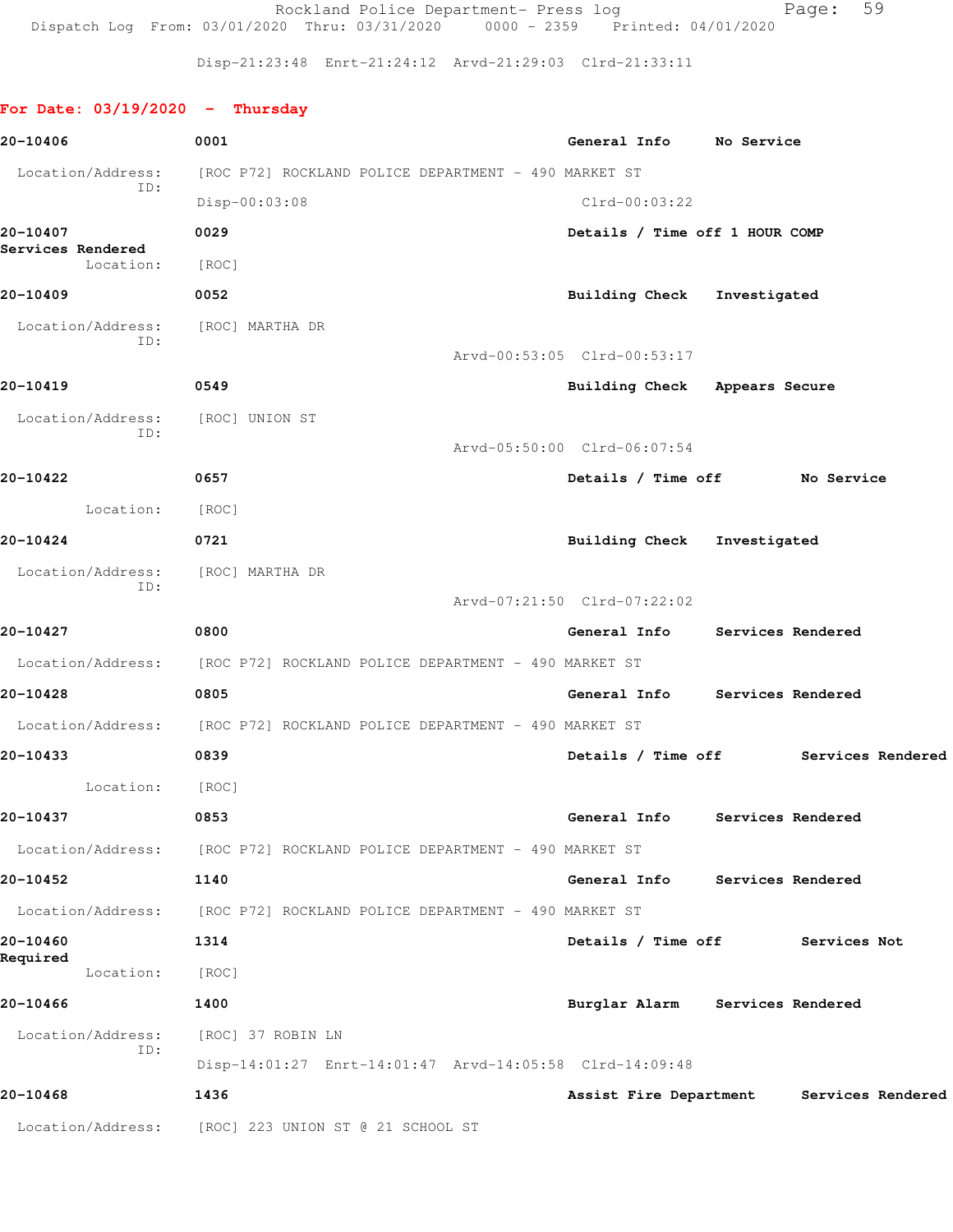|                                               | Rockland Police Department- Press log<br>Dispatch Log From: 03/01/2020 Thru: 03/31/2020 0000 - 2359 Printed: 04/01/2020                                       | 60<br>Page:                                 |
|-----------------------------------------------|---------------------------------------------------------------------------------------------------------------------------------------------------------------|---------------------------------------------|
| ID:                                           |                                                                                                                                                               | Arvd-14:36:00 Clrd-14:39:57                 |
| 20-10471                                      | 1448                                                                                                                                                          | Building Check<br>Building Checked/Secured  |
| Location/Address:                             | [ROC] HINGHAM ST                                                                                                                                              |                                             |
| ID:                                           |                                                                                                                                                               | Arvd-14:49:18 Clrd-14:49:36                 |
| 20-10474                                      | 1505                                                                                                                                                          | Sex offender or dissemination               |
| Services Rendered<br>Location/Address:<br>ID: | [ROC P72] ROCKLAND POLICE DEPARTMENT - 490 MARKET ST                                                                                                          |                                             |
|                                               |                                                                                                                                                               | Arvd-15:05:00 Clrd-16:15:24                 |
| 20-10476<br>Services Not Required             | 1509                                                                                                                                                          | Sex offender or dissemination               |
| Location/Address:                             | [ROC P72] ROCKLAND POLICE DEPARTMENT - 490 MARKET ST                                                                                                          |                                             |
| 20-10478                                      | 1523                                                                                                                                                          | Police Information<br>Services Rendered     |
| Location/Address:<br>ID:                      | [ROC 69] SOUTH SHORE REHAB & NURSING - 115 NORTH AVE Apt. #16B                                                                                                |                                             |
|                                               | Disp-15:25:27 Enrt-15:25:36 Arvd-15:25:41 Clrd-16:02:24                                                                                                       |                                             |
| 20-10479                                      | 1530                                                                                                                                                          | Motor Vehicle Collision W/PI                |
| Report Follows<br>Location/Address:<br>ID:    | [ROC] EAST WATER ST @ SUNNYBANK AVE                                                                                                                           |                                             |
| ID:                                           | Disp-15:31:12 Enrt-15:31:25 Arvd-16:02:36 Clrd-16:13:14                                                                                                       |                                             |
| Fire Unit:                                    | Disp-15:31:23 Enrt-15:31:27 Arvd-16:02:37 Clrd-16:14:44<br>ROCKC2-Staff-Rockland Fire Deputy                                                                  |                                             |
|                                               | Disp-15:31:42 Enrt-15:31:46 Arvd-15:33:20 Clrd-16:00:29<br>InOrtsUnavl-16:00:29 InSrvce-16:00:29                                                              |                                             |
| Fire Unit:                                    | ROCKC1-Staff-Rockland Fire Chief<br>Disp-15:32:02 Enrt-15:32:07 Arvd-15:34:27 Clrd-15:53:08<br>InOrtsUnavl-15:59:58 InSrvce-15:59:58                          |                                             |
| ID:                                           | Disp-15:33:00 Enrt-15:34:08 Arvd-15:34:13 Clrd-16:12:53                                                                                                       |                                             |
| Fire Unit:                                    | ROCKEN2-Pumper-Rockland Engine 2<br>Disp-15:33:04 Enrt-15:33:08 Arvd-15:35:03 Clrd-16:09:40<br>InOrtsUnavl-16:13:41 InSrvce-16:13:44                          |                                             |
| EMS Unit:                                     | ABIA2-Abington Ambulance 2<br>Disp-15:33:10                                                                                                                   |                                             |
| EMS Unit:                                     | ABIA2-Abington Ambulance 2<br>Disp-15:33:10 Enrt-15:33:14 Arvd-15:38:03 Clrd-15:44:50<br>Hosp-15:54:18 ClrHosp-16:11:45 InQrtsUnavl-16:23:21 InSrvce-16:23:25 |                                             |
| Fire Unit:                                    | ROCLAD1-Aerial-Rockland Ladder 1<br>Disp-15:34:40 Enrt-15:34:44 Arvd-15:37:36 Clrd-15:54:06<br>InQrtsUnavl-15:59:36 InSrvce-15:59:45                          |                                             |
| 20-10482                                      | 1605                                                                                                                                                          | SHIFT ASSIGNMENTS Services Rendered         |
| Location/Address:                             | [ROC P72] ROCKLAND POLICE DEPARTMENT - 490 MARKET ST                                                                                                          |                                             |
| 20-10491                                      | 1701                                                                                                                                                          | Services Rendered<br>OFFICER OUT OF STATION |
| Location/Address:                             | [ROC P72] ROCKLAND POLICE DEPARTMENT - 490 MARKET ST                                                                                                          |                                             |
| 20-10492                                      | 1705                                                                                                                                                          | Shoplifting<br>Sent On Way                  |
| Location/Address:                             | [ROC P64] CVS PHARMACY - 80 MARKET ST                                                                                                                         |                                             |
| ID:                                           |                                                                                                                                                               | Arvd-17:05:00 Clrd-17:12:53                 |
| 20-10493                                      | 1718                                                                                                                                                          | Building Check<br>Services Rendered         |
| Location/Address:<br>ID:                      | [ROC] BILL DELAHUNT PKWY                                                                                                                                      |                                             |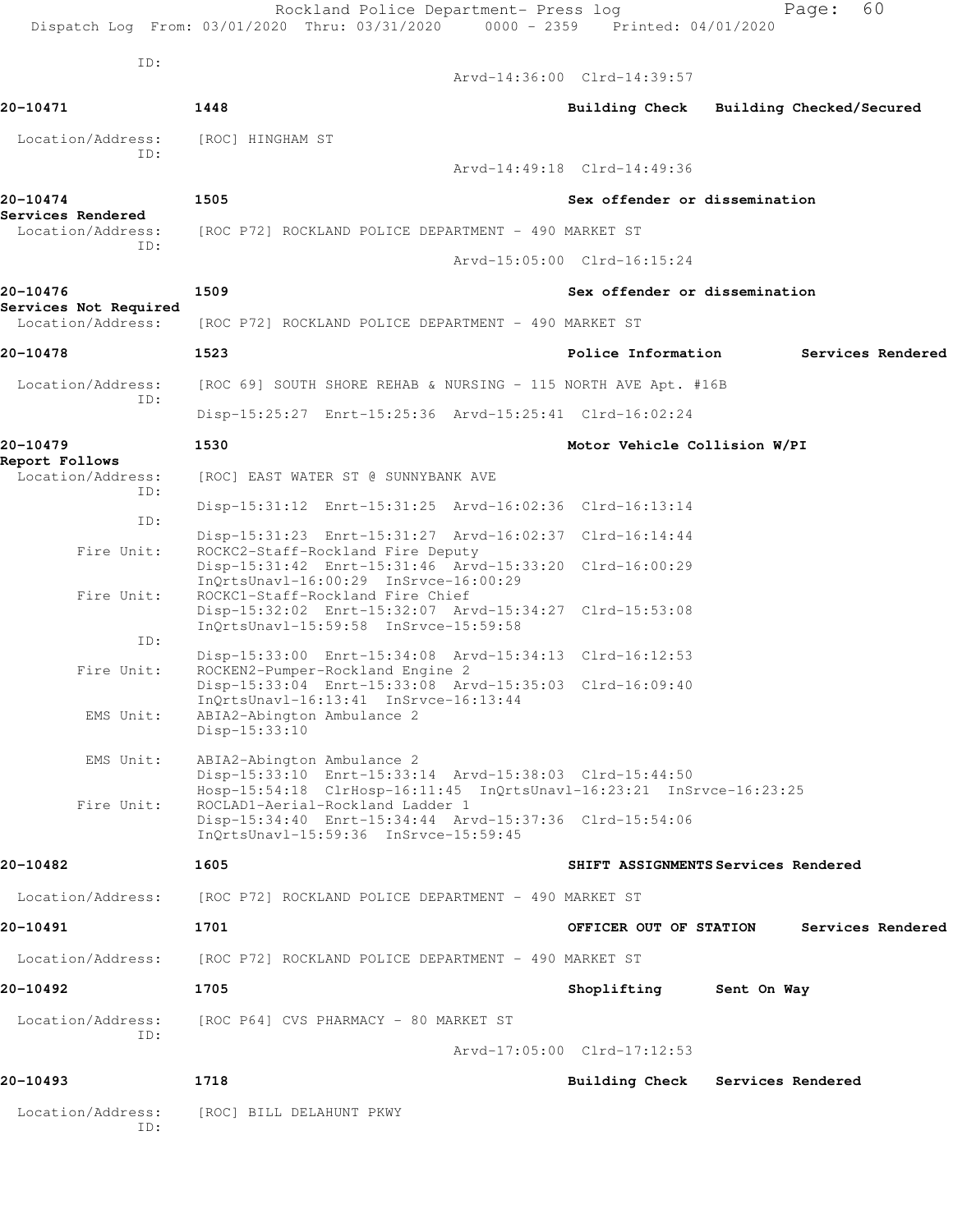Rockland Police Department- Press log entitled Page: 61

Dispatch Log From: 03/01/2020 Thru: 03/31/2020 0000 - 2359 Printed: 04/01/2020

Arvd-17:19:20 Clrd-17:19:35

| 20-10494                 | 1719                                                    | Building Check Services Rendered  |                                          |
|--------------------------|---------------------------------------------------------|-----------------------------------|------------------------------------------|
| Location/Address:<br>TD: | [ROC] HINGHAM ST                                        |                                   |                                          |
|                          |                                                         | Arvd-17:20:11 Clrd-17:20:25       |                                          |
| 20-10495                 | 1734                                                    | CANCEL Time off Services Rendered |                                          |
| Location:                | [ROC]                                                   |                                   |                                          |
| 20-10500                 | 1838                                                    | Motor Vehicle Complaint           | Investigated                             |
| ID:                      | Vicinity of: [ROC] UNION ST                             |                                   |                                          |
|                          | Disp-18:40:33                                           | $Clrd-18:40:39$                   |                                          |
| 20-10501                 | 1910                                                    | Burglar Alarm Investigated        |                                          |
| Location/Address:        | [ROC] 199 WEST WATER ST                                 |                                   |                                          |
| ID:                      | Disp-19:12:36 Enrt-19:12:38 Arvd-19:15:51 Clrd-19:18:42 |                                   |                                          |
| 20-10504                 | 2107                                                    | MVA Property Damage Only          | Investigated                             |
| Location/Address:        | [ROC] MARKET ST                                         |                                   |                                          |
| ID:                      | Disp-21:09:29 Enrt-21:09:34 Arvd-21:09:35 Clrd-21:11:47 |                                   |                                          |
| 20-10505                 | 2138                                                    |                                   | Health & Welfare Check Services Rendered |
| Location/Address:        | [ROC] 10 WINTER CIR                                     |                                   |                                          |
| ID:                      | Disp-21:43:18 Enrt-21:46:38 Arvd-21:46:40 Clrd-21:46:43 |                                   |                                          |
| 20-10508                 | 2207                                                    |                                   | Assist Other Agency Services Rendered    |
| Location/Address:        | [ROC] 116 BEECH ST                                      |                                   |                                          |
| ID:                      | Disp-22:08:06 Enrt-22:08:12 Arvd-22:10:40 Clrd-22:12:57 |                                   |                                          |
|                          |                                                         |                                   |                                          |

## **For Date: 03/20/2020 - Friday**

| 20-10515                      | 0000                                                 | SHIFT ASSIGNMENTSNo Service                             |
|-------------------------------|------------------------------------------------------|---------------------------------------------------------|
| Location/Address:             | [ROC P72] ROCKLAND POLICE DEPARTMENT - 490 MARKET ST |                                                         |
| ID:                           |                                                      | Arvd-00:00:00 Clrd-00:26:21                             |
| 20-10514<br>Services Rendered | 0018                                                 | Details / Time off 1 HOUR COMP                          |
| Location:                     | [ROC]                                                |                                                         |
| 20-10516                      | 0035                                                 | Motor Vehicle Complaint<br>Gone on arrival              |
| Location/Address:             | [ROC] TAUNTON AVE                                    |                                                         |
| ID:                           |                                                      | Disp-00:36:21 Enrt-00:36:23 Arvd-00:41:52 Clrd-00:45:35 |
| 20-10519                      | 0046                                                 | <b>Building Check</b><br>Investigated                   |
| Location/Address:             | [ROC] MARTHA DR                                      |                                                         |
| TD:                           |                                                      | Arvd-00:47:29 Clrd-00:48:06                             |
| 20-10522                      | 0231                                                 | <b>Building Check</b><br>Investigated                   |
| Location/Address:<br>ID:      | [ROC] MARTHA DR                                      |                                                         |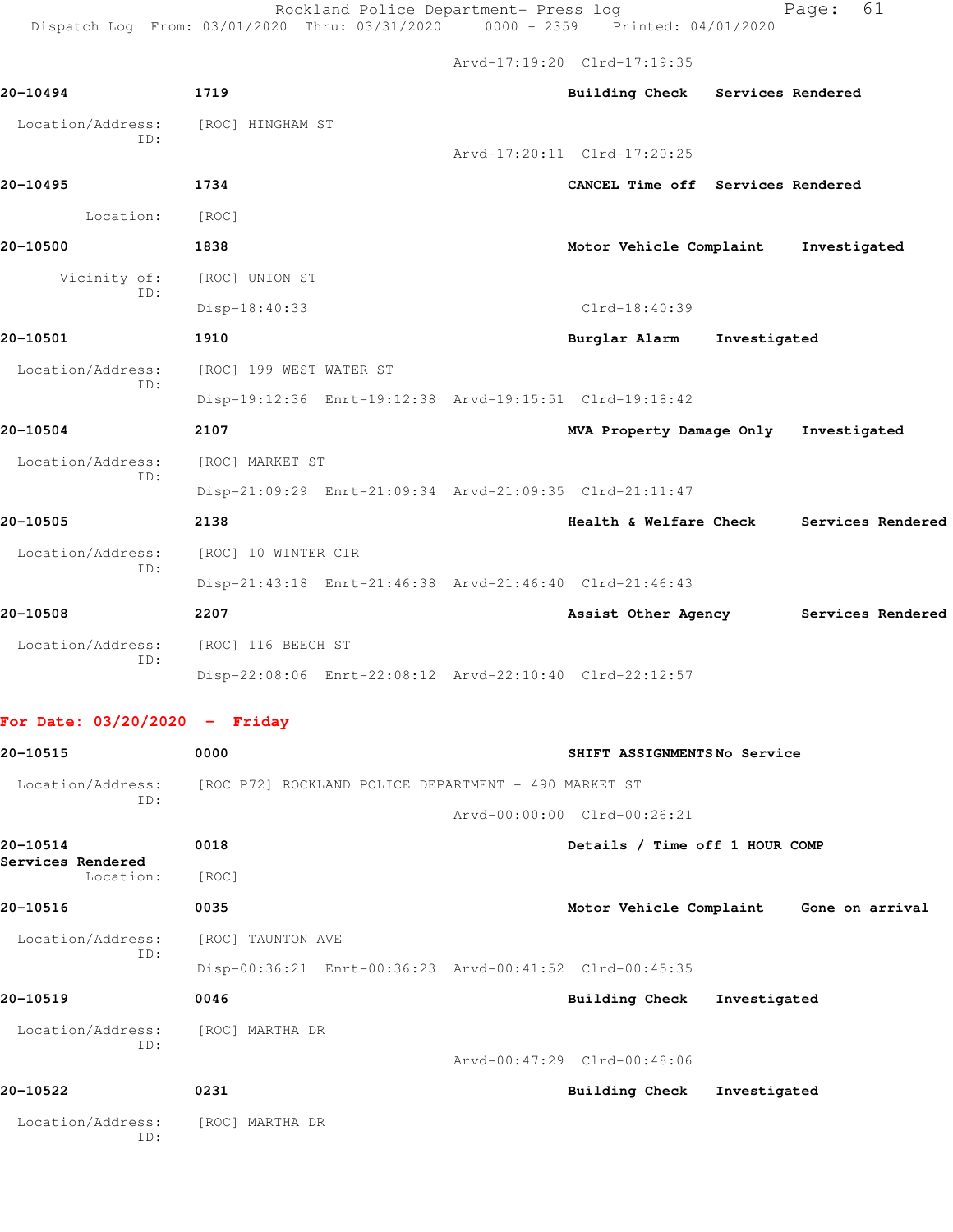Rockland Police Department- Press log Fage: 62

Dispatch Log From: 03/01/2020 Thru: 03/31/2020 0000 - 2359 Printed: 04/01/2020

 Arvd-02:32:12 Clrd-02:32:20 **20-10526 0602 Building Check Appears Secure** Location/Address: [ROC] UNION ST ID: Arvd-06:02:33 Clrd-06:13:43 **20-10529 0631 Details / Time off PERSONAL DA Services Rendered**  Location: [ROC] **20-10531 0722 911 Accidental Investigated** Location/Address: [ROC] 85 LONGWATER DR ID: Disp-07:24:41 Enrt-07:24:53 Arvd-07:31:33 Clrd-07:33:30 **20-10532 0723 Building Check Investigated** Location/Address: [ROC] MARTHA DR ID: Arvd-07:23:33 Clrd-07:23:42 **20-10535 0804 SHIFT ASSIGNMENTS Services Rendered** Location/Address: [ROC P72] ROCKLAND POLICE DEPARTMENT - 490 MARKET ST **20-10537 0856 Building Check Services Rendered** Location/Address: [ROC] HANNAH WAY ID: Arvd-08:57:25 Clrd-08:57:38 **20-10541 0940 Building Check Services Rendered** Location/Address: [ROC] HANNAH WAY ID: Arvd-09:41:06 Clrd-09:41:23 **20-10837 0945 Animal Complaint Services Rendered** Location/Address: [ROC] 106 NORTH AVE **20-10543 0952 CUSTODY ISSUE Services Rendered** Location/Address: [ROC] 46 BEAL CT **20-10547 1013 Building Check Services Rendered** Location/Address: [ROC] BILL DELAHUNT PKWY ID: Arvd-10:14:29 Clrd-10:14:57 **20-11554 1020 Animal Complaint Services Rendered** Location/Address: [ROC] 106 NORTH AVE **20-10550 1024 Harassment Services Rendered** Location/Address: [ROC] 369 NORTH AVE **20-10549 1026 911 Accidental Investigated** Location/Address: [ROC] 135 GROVE ST ID: Disp-10:28:08 Enrt-10:28:24 Arvd-10:32:46 Clrd-10:35:27 **20-10552 1054 911 Hang Up Investigated** Location/Address: [HOL 2624] 326 PLYMOUTH ST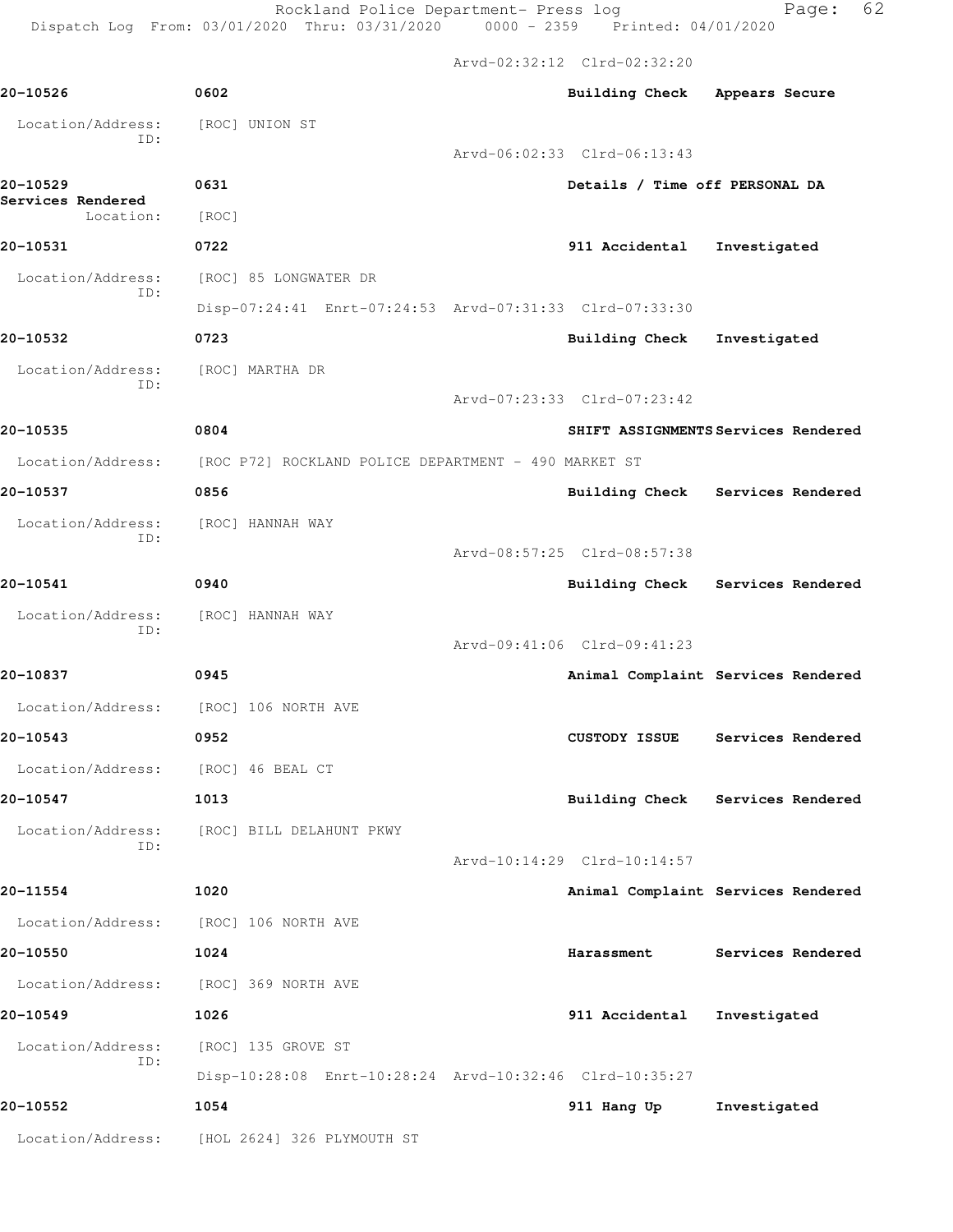| Dispatch Log From: 03/01/2020 Thru: 03/31/2020 0000 - 2359 Printed: 04/01/2020 |                                                                                | Rockland Police Department- Press log |                                 | 63<br>Page:                             |  |
|--------------------------------------------------------------------------------|--------------------------------------------------------------------------------|---------------------------------------|---------------------------------|-----------------------------------------|--|
| ID:                                                                            |                                                                                |                                       |                                 |                                         |  |
| ID:                                                                            | Disp-10:56:36 Enrt-10:57:09                                                    |                                       | $Clrd-11:10:02$                 |                                         |  |
| EMS Unit:                                                                      | Disp-11:00:11 Enrt-11:00:13 Arvd-11:00:15 Clrd-11:01:22<br>ROCKAM1-Rockland A1 |                                       |                                 |                                         |  |
|                                                                                | $Disp-11:02:41$<br>InQrtsUnavl-11:02:47 InSrvce-11:02:47                       |                                       | $Clrd-11:02:47$                 |                                         |  |
| 20-10561                                                                       | 1130                                                                           |                                       | Hazardous                       | Services Rendered                       |  |
| Location/Address:                                                              | [ROC 104] 141 MARTHA DR Apt. #C                                                |                                       |                                 |                                         |  |
| 20-10563                                                                       | 1231                                                                           |                                       |                                 | MVA Property Damage Only Paper Exchange |  |
| Location/Address:                                                              | [ROC P81] OCEAN STATE JOB LOT - 360 MARKET ST                                  |                                       |                                 |                                         |  |
| ID:                                                                            | Disp-12:32:32 Enrt-12:32:51 Arvd-12:33:39 Clrd-12:48:49                        |                                       |                                 |                                         |  |
| ID:                                                                            | Disp-12:32:40 Enrt-12:32:44 Arvd-12:35:10 Clrd-12:48:41                        |                                       |                                 |                                         |  |
| 20-10569                                                                       | 1349                                                                           |                                       | <b>Time off</b>                 | Services Rendered                       |  |
| Location:                                                                      | [ROC]                                                                          |                                       |                                 |                                         |  |
| 20-10571                                                                       | 1359                                                                           |                                       |                                 | Animal Complaint Services Rendered      |  |
| Location:                                                                      | [ROC] HARTSTUFF PARK                                                           |                                       |                                 |                                         |  |
| ID:                                                                            | Disp-14:00:27 Enrt-14:00:31 Arvd-14:00:35 Clrd-14:52:05                        |                                       |                                 |                                         |  |
| 20-10572                                                                       | 1400                                                                           |                                       | 911 Accidental                  | Investigated                            |  |
| Location/Address:                                                              | [ROC] 100 WEYMOUTH ST Apt. #D                                                  |                                       |                                 |                                         |  |
| ID:                                                                            | Disp-14:01:37 Enrt-14:02:20 Arvd-14:09:17 Clrd-14:15:22                        |                                       |                                 |                                         |  |
| 20-10578                                                                       | 1447                                                                           |                                       | Disturbance                     | Peace Restored                          |  |
| Location/Address:<br>ID:                                                       | [ROC P98] DOLLAR TREE - 201 MARKET ST                                          |                                       |                                 |                                         |  |
| ID:                                                                            | Disp-14:48:28 Enrt-14:48:45 Arvd-14:50:26 Clrd-14:56:58                        |                                       |                                 |                                         |  |
| ID:                                                                            | Disp-14:48:40 Enrt-14:48:48 Arvd-14:49:45 Clrd-15:11:31                        |                                       |                                 |                                         |  |
| ID:                                                                            | Disp-14:49:01 Enrt-14:49:05 Arvd-14:56:55 Clrd-15:02:58                        |                                       |                                 |                                         |  |
|                                                                                | $Disp-14:52:17$                                                                |                                       | Arvd-14:52:24 Clrd-15:06:14     |                                         |  |
| 20-10579                                                                       | 1457                                                                           |                                       | <b>Building Check</b>           | Services Rendered                       |  |
| Location/Address:<br>ID:                                                       | [ROC] HANNAH WAY                                                               |                                       |                                 |                                         |  |
|                                                                                |                                                                                |                                       | Arvd-14:58:57 Clrd-14:59:12     |                                         |  |
| 20-10590                                                                       | 1600                                                                           |                                       | SHIFT ASSIGNMENTSNo Service     |                                         |  |
| Location/Address:                                                              | [ROC P72] ROCKLAND POLICE DEPARTMENT - 490 MARKET ST                           |                                       |                                 |                                         |  |
| 20-10586                                                                       | 1607                                                                           |                                       | Animal Complaint Appears Secure |                                         |  |
| Location/Address:<br>ID:                                                       | [ROC] 39 EAST WATER ST                                                         |                                       |                                 |                                         |  |
|                                                                                | Disp-16:19:44 Enrt-16:19:46 Arvd-16:20:18 Clrd-16:20:46                        |                                       |                                 |                                         |  |
| 20-10592                                                                       | 1624                                                                           |                                       |                                 | Animal Complaint Services Rendered      |  |
| Location/Address:<br>ID:                                                       | [ROC] 420 SALEM ST                                                             |                                       |                                 |                                         |  |
|                                                                                | Disp-16:28:12 Enrt-16:28:17 Arvd-16:32:08 Clrd-17:22:56                        |                                       |                                 |                                         |  |
| 20-10591                                                                       | 1625                                                                           |                                       | Motor Vehicle Complaint         | Gone on arrival                         |  |
|                                                                                |                                                                                |                                       |                                 |                                         |  |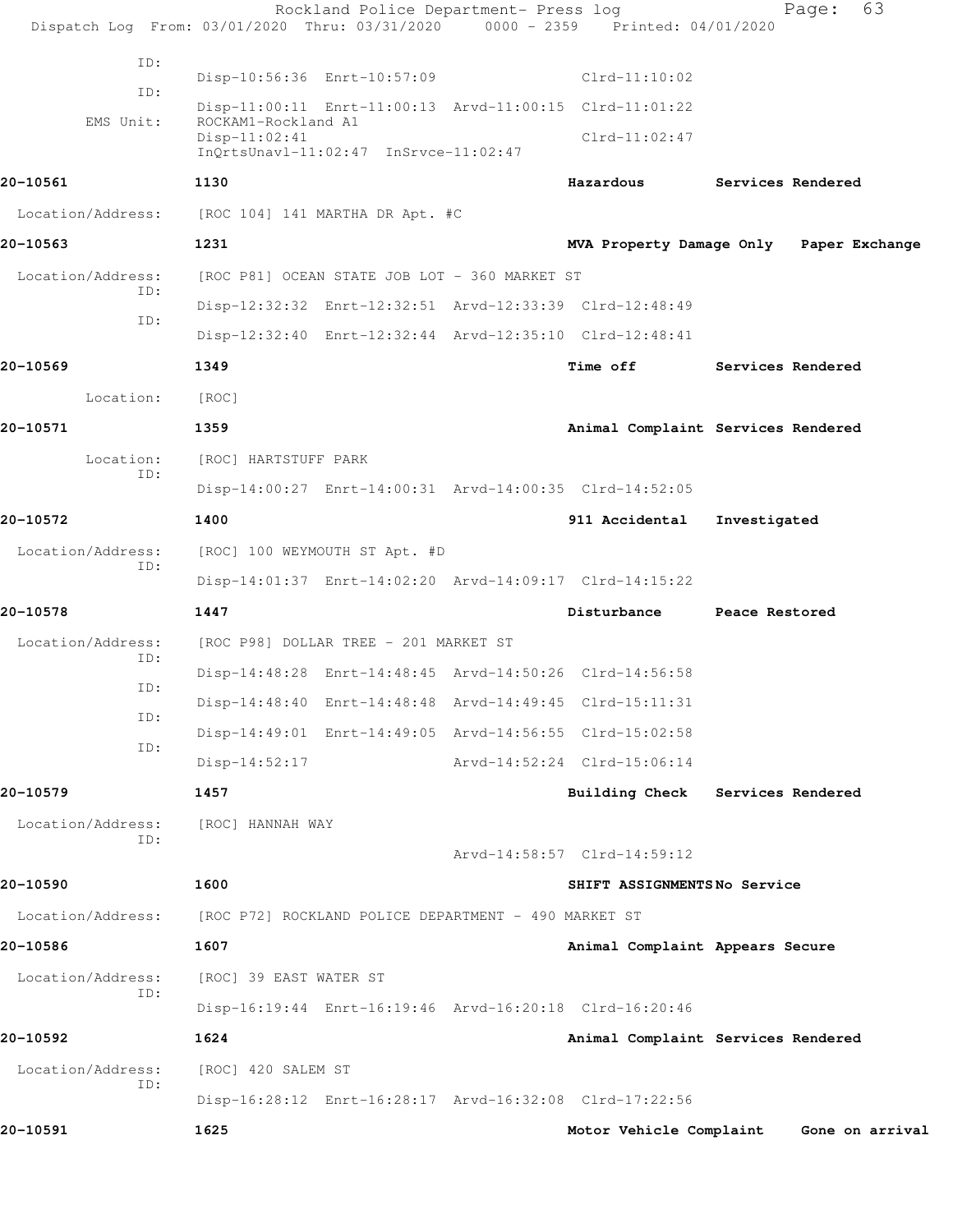| Dispatch Log From: 03/01/2020 Thru: 03/31/2020 0000 - 2359 Printed: 04/01/2020 |                             | Rockland Police Department- Press log        |                                                         | 64<br>Page:                         |  |
|--------------------------------------------------------------------------------|-----------------------------|----------------------------------------------|---------------------------------------------------------|-------------------------------------|--|
| Location/Address:                                                              | [ROC] BILL DELAHUNT PKWY    |                                              |                                                         |                                     |  |
| ID:                                                                            |                             |                                              | Disp-16:26:35 Enrt-16:27:18 Arvd-16:27:21 Clrd-16:31:28 |                                     |  |
| 20-10597                                                                       | 1704                        |                                              |                                                         | Burglar Alarm Cancelled Enroute     |  |
| Location/Address:                                                              | [ROC] 1 REED BENT RD        |                                              |                                                         |                                     |  |
| ID:                                                                            |                             | Disp-17:05:57 Enrt-17:06:02                  | Clrd-17:07:44                                           |                                     |  |
| 20-10600                                                                       | 1721                        |                                              | <b>Building Check</b>                                   | Appears Secure                      |  |
| Location/Address:                                                              | [ROC] BILL DELAHUNT PKWY    |                                              |                                                         |                                     |  |
| ID:                                                                            |                             |                                              | Arvd-17:22:00 Clrd-17:22:16                             |                                     |  |
| 20-10604                                                                       | 1742                        |                                              | Motor Vehicle Complaint                                 | Gone on arrival                     |  |
| Location/Address:                                                              | [ROC] BILL DELAHUNT PKWY    |                                              |                                                         |                                     |  |
| ID:                                                                            |                             |                                              | Disp-17:44:10 Enrt-17:44:41 Arvd-17:49:54 Clrd-18:23:29 |                                     |  |
| ID:                                                                            |                             |                                              | Disp-18:01:09 Enrt-18:01:11 Arvd-18:01:13 Clrd-18:23:32 |                                     |  |
| 20-10605                                                                       | 1804                        |                                              | Building Check                                          | Appears Secure                      |  |
| Location/Address:                                                              | [ROC] HINGHAM ST            |                                              |                                                         |                                     |  |
| ID:                                                                            |                             |                                              | Arvd-18:06:02 Clrd-18:06:18                             |                                     |  |
| 20-10606                                                                       | 1806                        |                                              | <b>Building Check</b>                                   | Appears Secure                      |  |
| Location/Address:                                                              | [ROC] BILL DELAHUNT PKWY    |                                              |                                                         |                                     |  |
| ID:                                                                            |                             |                                              | Arvd-18:06:52 Clrd-18:07:11                             |                                     |  |
| 20-10609                                                                       | 1830                        |                                              | <b>Time off</b>                                         | Services Rendered                   |  |
| Location:                                                                      | [ROC]                       |                                              |                                                         |                                     |  |
| 20-10614                                                                       | 1858                        |                                              | Burglar Alarm                                           | Appears Secure                      |  |
| Location/Address:                                                              |                             | [ROC 62] JEFFERSON SCHOOL - 63 GEORGE ST     |                                                         |                                     |  |
| ID:                                                                            |                             |                                              | Disp-19:00:42 Enrt-19:00:46 Arvd-19:02:37 Clrd-19:09:57 |                                     |  |
| ID:                                                                            |                             |                                              | Disp-19:04:19 Enrt-19:04:21 Arvd-19:04:23 Clrd-19:10:00 |                                     |  |
| 20-10619                                                                       | 1947                        |                                              | Burglar Alarm                                           | Appears Secure                      |  |
| Location/Address:                                                              |                             | [ROC P108] SOUTH SHORE BMW - 1040 HINGHAM ST |                                                         |                                     |  |
| ID:                                                                            |                             |                                              | Disp-19:52:08 Enrt-19:52:17 Arvd-20:00:01 Clrd-20:20:57 |                                     |  |
| 20-10628                                                                       | 2155                        |                                              |                                                         | Suspicious Activity 6one on arrival |  |
| Location/Address:                                                              | [ROC] 15 TIRRELL DR         |                                              |                                                         |                                     |  |
| ID:<br>ID:                                                                     |                             |                                              | Disp-22:01:09 Enrt-22:01:22 Arvd-22:01:26 Clrd-22:07:05 |                                     |  |
|                                                                                | Disp-22:01:09               |                                              | $Clrd-22:01:29$                                         |                                     |  |
| 20-10636                                                                       | 2316                        |                                              |                                                         | Noise Complaint Services Rendered   |  |
| Location/Address:<br>ID:                                                       | [ROC] 51 HANNAH WAY Apt. #B |                                              |                                                         |                                     |  |
| ID:                                                                            |                             |                                              | Disp-23:22:44 Enrt-23:22:49 Arvd-23:22:52 Clrd-23:30:47 |                                     |  |
| ID:                                                                            |                             |                                              | Disp-23:22:44 Enrt-23:22:50 Arvd-23:22:53 Clrd-23:30:49 |                                     |  |
|                                                                                |                             |                                              |                                                         |                                     |  |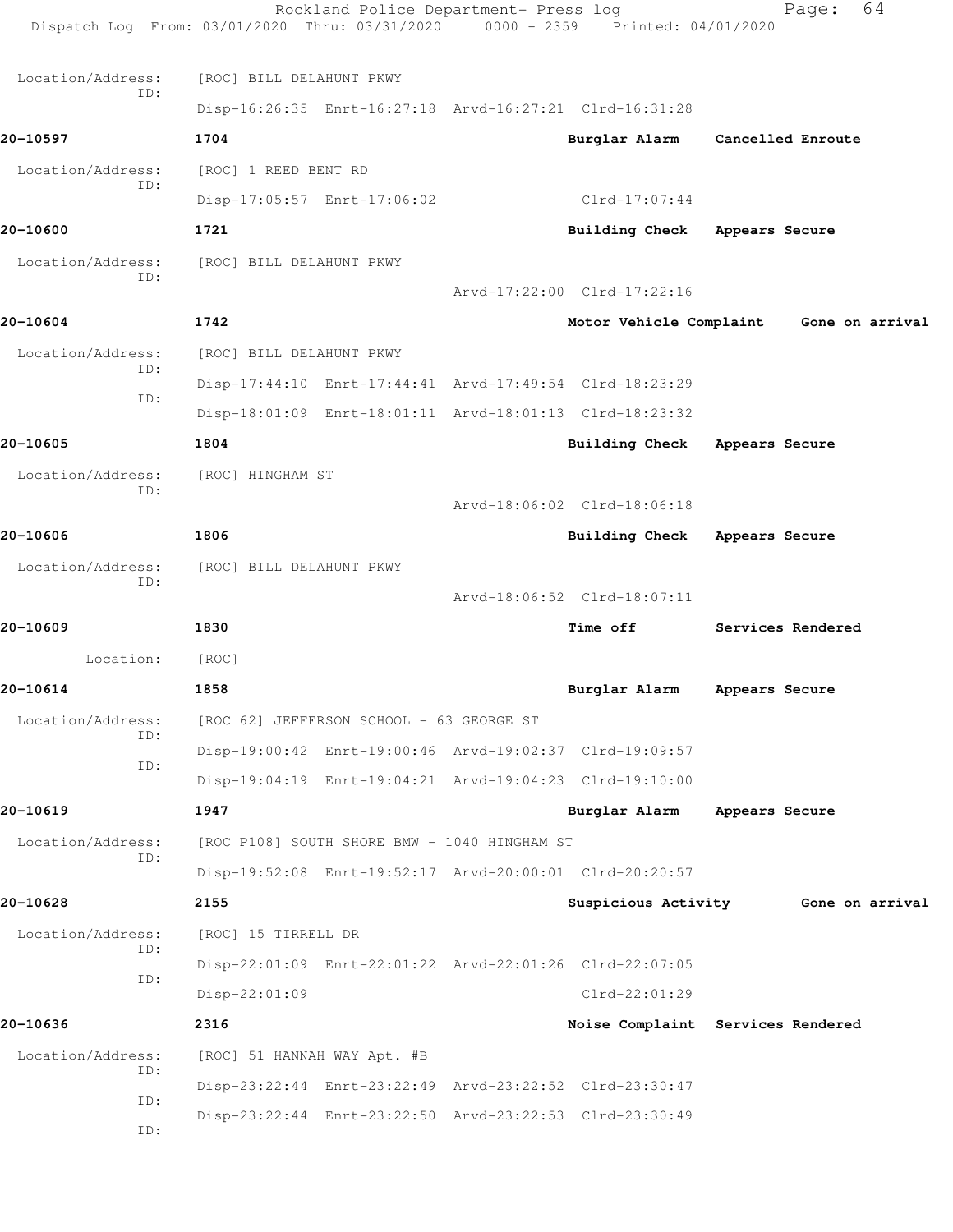Rockland Police Department- Press log entitled Page: 65 Dispatch Log From: 03/01/2020 Thru: 03/31/2020 0000 - 2359 Printed: 04/01/2020

Disp-23:22:44 Enrt-23:22:55 Arvd-23:22:56 Clrd-23:30:55

## **For Date: 03/21/2020 - Saturday**

| 20-10638                 | 0000                                                    |                                 | General Incident Services Rendered  |
|--------------------------|---------------------------------------------------------|---------------------------------|-------------------------------------|
| Location/Address:        | [ROC P72] ROCKLAND POLICE DEPARTMENT - 490 MARKET ST    |                                 |                                     |
| TD:                      | Disp-00:02:29                                           | $Clrd-00:02:37$                 |                                     |
| 20-10639                 | 0030                                                    |                                 | Unwanted Party Services Rendered    |
| Location/Address:        | [ROC] 24 UNION ST Apt. #D                               |                                 |                                     |
| ID:                      | Disp-00:31:56 Enrt-00:33:02 Arvd-00:36:01 Clrd-00:48:04 |                                 |                                     |
| ID:                      | Disp-00:31:59 Enrt-00:33:02 Arvd-00:36:01 Clrd-00:58:40 |                                 |                                     |
| ID:                      | Disp-00:32:01 Enrt-00:33:02 Arvd-00:33:06 Clrd-00:48:08 |                                 |                                     |
| 20-10648                 | 0249                                                    |                                 | Suspicious Activity 6one on arrival |
| Location/Address:        | [ROC] 65 BOXBERRY LN                                    |                                 |                                     |
| ID:                      | Disp-02:52:17 Enrt-02:52:26 Arvd-02:56:25 Clrd-03:05:29 |                                 |                                     |
| ID:                      | Disp-02:52:17 Enrt-02:52:31 Arvd-02:56:29 Clrd-03:05:31 |                                 |                                     |
| 20-10651                 | 0356                                                    | Noise Complaint Gone on arrival |                                     |
| Location/Address:        | [ROC] 140 MARTHA DR Apt. #B                             |                                 |                                     |
| ID:                      | Disp-03:58:15 Enrt-03:58:31 Arvd-04:02:13 Clrd-04:05:35 |                                 |                                     |
| ID:                      | Disp-03:58:27 Enrt-03:58:31 Arvd-04:01:41 Clrd-04:05:35 |                                 |                                     |
| 20-10656                 | 0515                                                    |                                 | Building Check Services Rendered    |
| Location/Address:        | [ROC] UNION ST                                          |                                 |                                     |
| ID:                      | $Disp-05:16:22$                                         | Arvd-05:16:32 Clrd-05:35:00     |                                     |
| 20-10657                 | 0558                                                    | <b>Stolen Motor Vehicle</b>     | Gone on arrival                     |
| Location/Address:        | [ROC] 46 ROBIN LN                                       |                                 |                                     |
| ID:                      | Disp-06:00:48 Enrt-06:00:57 Arvd-06:01:41 Clrd-06:14:58 |                                 |                                     |
| ID:                      | Disp-06:00:48 Enrt-06:01:02 Arvd-06:01:10 Clrd-06:14:58 |                                 |                                     |
| ID:                      | Disp-06:06:53                                           | Arvd-06:06:56 Clrd-06:14:58     |                                     |
| 20-10662                 | 0800                                                    | General Info                    | No Action Required                  |
| Location/Address:        | [ROC P72] ROCKLAND POLICE DEPARTMENT - 490 MARKET ST    |                                 |                                     |
| 20-10664                 | 0830                                                    |                                 | Building Check Services Rendered    |
| Location/Address:<br>ID: | [ROC] HANNAH WAY                                        |                                 |                                     |
|                          |                                                         | Arvd-08:31:21 Clrd-08:31:39     |                                     |
| 20-10669                 | 1023                                                    |                                 | Animal Complaint Services Rendered  |
| Location/Address:        | [ROC] 135 HINGHAM ST                                    |                                 |                                     |
| ID:                      | Disp-10:24:34 Enrt-10:24:52 Arvd-10:27:41 Clrd-10:51:31 |                                 |                                     |
| ID:                      | Disp-10:29:20                                           | Arvd-10:29:25 Clrd-10:35:02     |                                     |
|                          |                                                         |                                 |                                     |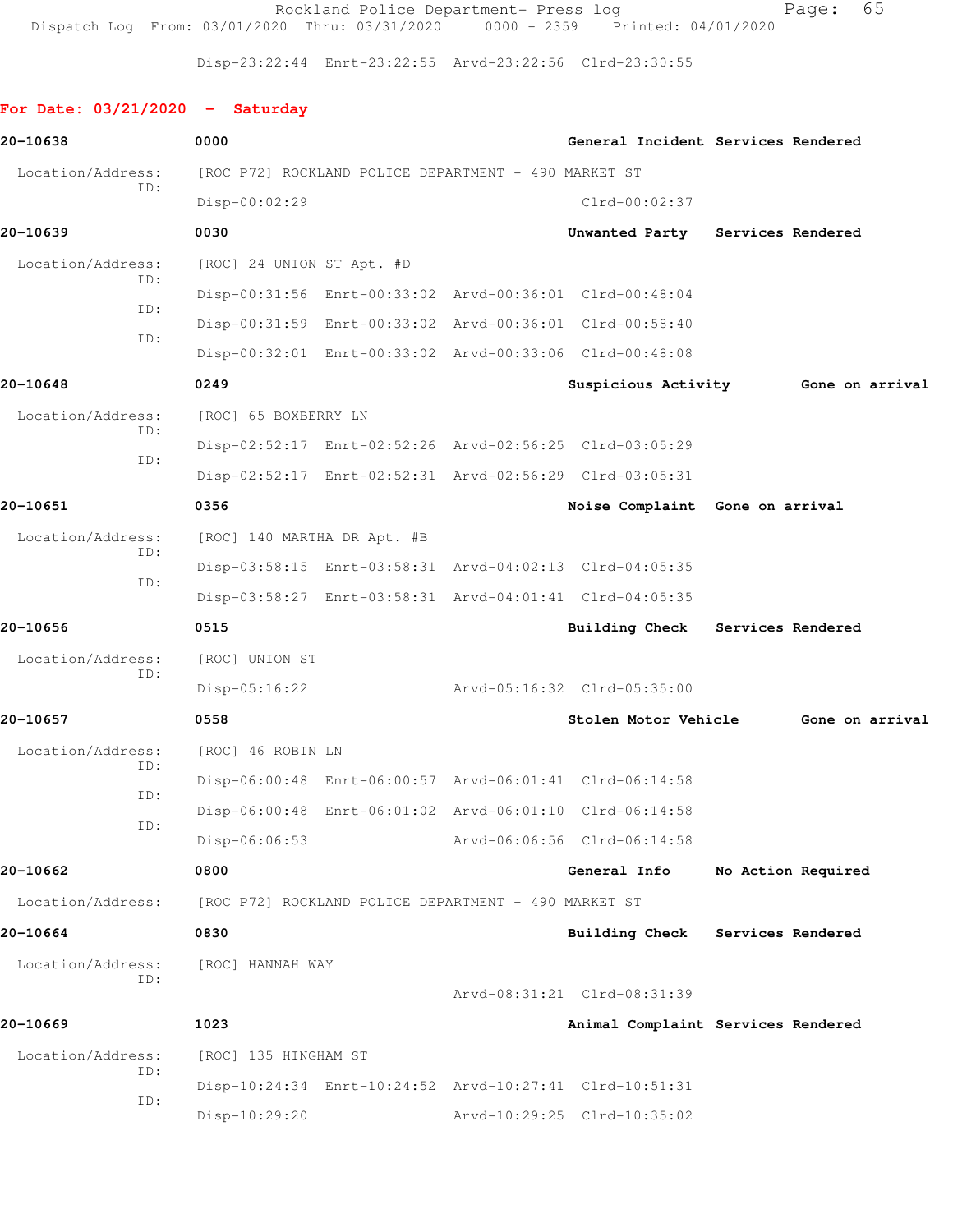|                          | Rockland Police Department- Press log<br>Dispatch Log From: 03/01/2020 Thru: 03/31/2020 0000 - 2359 Printed: 04/01/2020 |                                         |                   | 66<br>Page:        |  |
|--------------------------|-------------------------------------------------------------------------------------------------------------------------|-----------------------------------------|-------------------|--------------------|--|
| 20-10672                 | 1110                                                                                                                    | General Info                            |                   | No Action Required |  |
|                          | Location/Address: [ROC] 37 CRESTVIEW ST                                                                                 |                                         |                   |                    |  |
| 20-10673                 | 1149                                                                                                                    | Details / Time off No Service           |                   |                    |  |
| Location:                | [ROC]                                                                                                                   |                                         |                   |                    |  |
| 20-10677                 | 1245                                                                                                                    | 911 Accidental Services Rendered        |                   |                    |  |
| Location/Address:        | [ROC P106] ROCKLAND HIGH SCHOOL - 52 MACKINLAY WAY                                                                      |                                         |                   |                    |  |
| ID:                      | $Disp-12:48:40$                                                                                                         | $Clrd-12:49:18$                         |                   |                    |  |
| ID:                      | Disp-12:49:32 Enrt-12:50:09 Arvd-12:52:02 Clrd-12:54:26                                                                 |                                         |                   |                    |  |
| 20-10678                 | 1246                                                                                                                    | MVA Property Damage Only Paper Exchange |                   |                    |  |
| Location/Address:        | [ROC] 88 PIERCE RD @ 655 MARKET ST                                                                                      |                                         |                   |                    |  |
| ID:                      | Disp-12:47:55                                                                                                           | $Clrd-12:49:32$                         |                   |                    |  |
| ID:                      | $Disp-12:50:01$                                                                                                         | Arvd-12:50:05 Clrd-13:24:33             |                   |                    |  |
| 20-10679                 | 1251                                                                                                                    | Burglar Alarm                           | Services Rendered |                    |  |
| Location/Address:        | [ROC] RADIUS MARKETING - 106 WEYMOUTH ST                                                                                |                                         |                   |                    |  |
| ID:                      | Disp-12:53:39 Enrt-12:53:44                                                                                             | Clrd-12:54:56                           |                   |                    |  |
| ID:                      | $Disp-12:54:48$                                                                                                         | Arvd-13:00:39 Clrd-13:15:43             |                   |                    |  |
| 20-10684                 | 1316                                                                                                                    | General Info Services Rendered          |                   |                    |  |
| Location/Address:        | [ROC] 18 PACIFIC ST Apt. #4                                                                                             |                                         |                   |                    |  |
| ID:                      | Disp-13:24:33 Enrt-13:24:40 Arvd-13:24:44 Clrd-13:35:02                                                                 |                                         |                   |                    |  |
| 20-10685                 | 1406                                                                                                                    | Vandalism                               |                   | Services Rendered  |  |
| Location/Address:        | [ROC P105] HOADLEY PLUMBING - 672 UNION ST                                                                              |                                         |                   |                    |  |
| ID:                      | Disp-14:08:41 Enrt-14:09:26 Arvd-14:11:21 Clrd-14:25:14                                                                 |                                         |                   |                    |  |
| 20-10689                 | 1431                                                                                                                    | General Info                            |                   | Services Rendered  |  |
| Location/Address:        | [ROC] 119 GROVE ST Apt. #241                                                                                            |                                         |                   |                    |  |
| 20-10691                 | 1454                                                                                                                    | Breaking & Entering                     |                   | Services Rendered  |  |
| Location/Address:        | [ROC] 18 PACIFIC ST Apt. #4                                                                                             |                                         |                   |                    |  |
| ID:                      | Disp-14:57:16 Enrt-14:57:29 Arvd-14:59:52 Clrd-15:21:17                                                                 |                                         |                   |                    |  |
| ID:<br>ID:               | Disp-14:57:39 Enrt-14:57:44 Arvd-14:59:52 Clrd-15:23:28                                                                 |                                         |                   |                    |  |
|                          | $Disp-15:00:55$                                                                                                         | Arvd-15:01:10 Clrd-15:11:13             |                   |                    |  |
| 20-10692                 | 1509                                                                                                                    | Vehicle Maintenance                     |                   | Services Rendered  |  |
| Location:                | [ROC] HIGH SCHOOL                                                                                                       |                                         |                   |                    |  |
| ID:                      | $Disp-15:11:13$                                                                                                         | Arvd-15:20:42 Clrd-15:26:27             |                   |                    |  |
| 20-10696                 | 1645                                                                                                                    | General Incident Services Rendered      |                   |                    |  |
| Location/Address:<br>ID: | [ROC P72] ROCKLAND POLICE DEPARTMENT - 490 MARKET ST                                                                    |                                         |                   |                    |  |
|                          |                                                                                                                         | Arvd-16:45:00 Clrd-16:47:13             |                   |                    |  |
| 20-10697                 | 1652                                                                                                                    | Harassment                              |                   | Services Rendered  |  |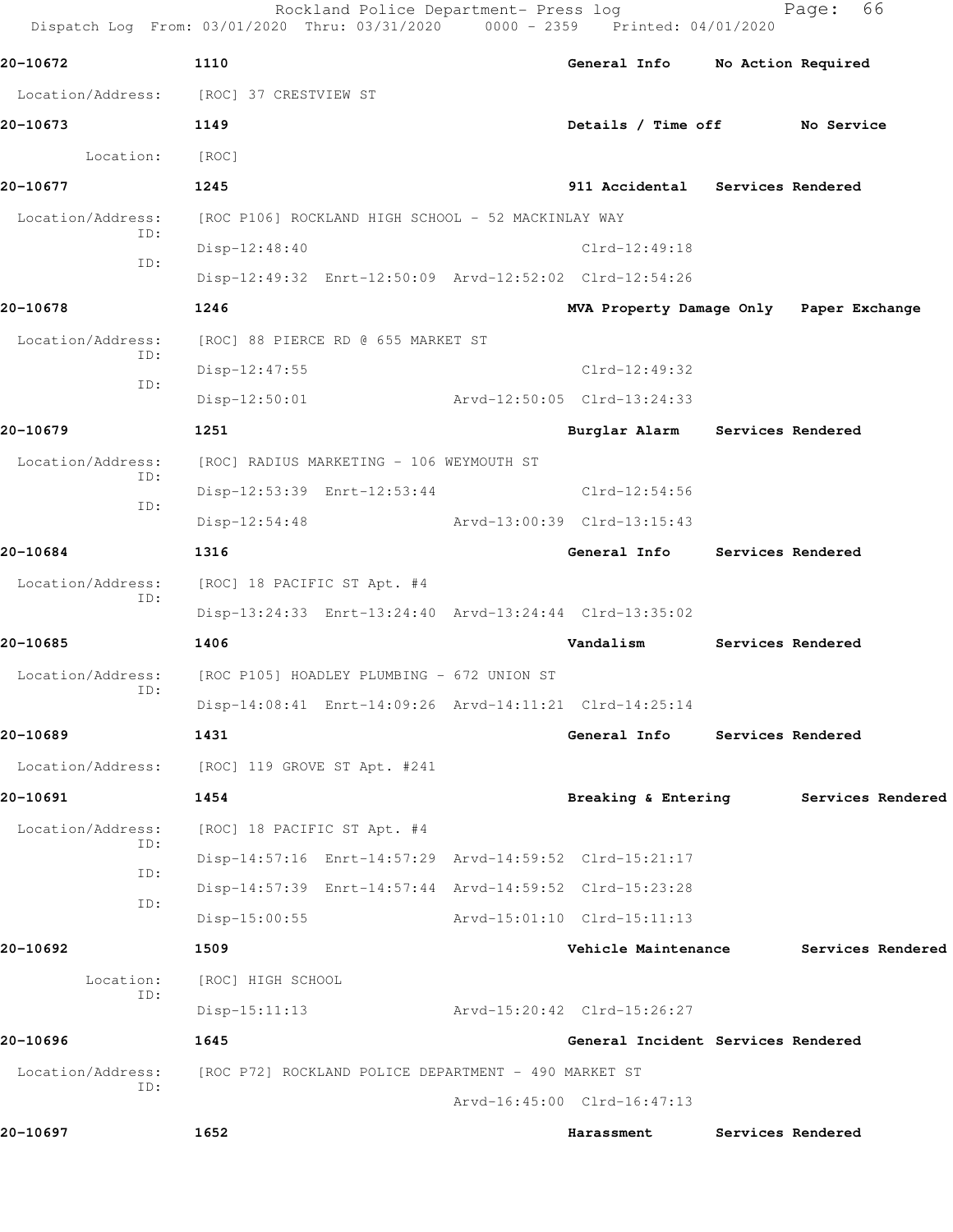| For Date: $03/22/2020 -$ Sunday |                             |                                                                                                                                                                               |  | SHIFT ASSIGNMENTSNo Service                             |                                           |  |
|---------------------------------|-----------------------------|-------------------------------------------------------------------------------------------------------------------------------------------------------------------------------|--|---------------------------------------------------------|-------------------------------------------|--|
|                                 |                             |                                                                                                                                                                               |  | Disp-21:40:18 Enrt-21:40:21 Arvd-21:42:24 Clrd-21:49:07 |                                           |  |
| ID:<br>ID:                      |                             |                                                                                                                                                                               |  | Disp-21:38:28 Enrt-21:40:23 Arvd-21:42:13 Clrd-21:49:00 |                                           |  |
| Location/Address:               | [ROC] 115 HARTSUFF ST       |                                                                                                                                                                               |  |                                                         |                                           |  |
| 20-10724                        | 2138                        |                                                                                                                                                                               |  | 911 Hang Up                                             | Investigated                              |  |
| ID:                             | $Disp-21:20:06$             |                                                                                                                                                                               |  | Arvd-21:20:08 Clrd-21:28:17                             |                                           |  |
| ID:                             |                             |                                                                                                                                                                               |  | Disp-21:09:30 Enrt-21:09:54 Arvd-21:20:11 Clrd-21:28:16 |                                           |  |
| Location/Address:               | [ROC] 51 HANNAH WAY Apt. #A |                                                                                                                                                                               |  |                                                         |                                           |  |
| 20-10721                        | 2104                        |                                                                                                                                                                               |  | Complaint                                               | Services Rendered                         |  |
| ID:                             | Disp-20:54:29               |                                                                                                                                                                               |  | Clrd-20:54:35                                           |                                           |  |
| Fire Unit:                      |                             | ROCKEN3-Pumper-Rockland Engine 3<br>InOrtsUnavl-21:30:42 InSrvce-21:30:42                                                                                                     |  | Disp-20:51:29 Enrt-20:57:30 Arvd-20:58:38 Clrd-21:18:37 |                                           |  |
| Location/Address:<br>EMS Unit:  |                             | [ROC] 369 SUMMER ST<br>ROCKAM3-Rockland A3<br>Disp-20:51:24 Enrt-20:57:33 Arvd-20:58:42 Clrd-21:18:39<br>Hosp-21:30:40 ClrHosp-22:02:38 InQrtsUnavl-22:08:37 InSrvce-22:08:37 |  |                                                         |                                           |  |
| 20-10719                        | 2049                        |                                                                                                                                                                               |  |                                                         | Emergency Medical Transported to Hospital |  |
|                                 | Disp-20:33:52               |                                                                                                                                                                               |  | Arvd-20:38:06 Clrd-20:44:39                             |                                           |  |
| ID:                             | Disp-20:33:29               |                                                                                                                                                                               |  | Arvd-20:38:03 Clrd-20:44:42                             |                                           |  |
| Location/Address:<br>ID:        | [ROC] 8 ALPINE ST           |                                                                                                                                                                               |  |                                                         |                                           |  |
| 20-10716                        | 2030                        |                                                                                                                                                                               |  | Disturbance                                             | Investigated                              |  |
| ID:                             |                             | Disp-19:41:58 Enrt-19:45:40                                                                                                                                                   |  | $Clrd-19:48:17$                                         |                                           |  |
| TD:                             |                             |                                                                                                                                                                               |  | Disp-19:41:58 Enrt-19:45:37 Arvd-19:46:22 Clrd-19:49:16 |                                           |  |
| Location/Address:               | [ROC] 51 HANNAH WAY Apt. #B |                                                                                                                                                                               |  |                                                         |                                           |  |
| 20-10711                        | 1940                        |                                                                                                                                                                               |  | Burglar Alarm                                           | Investigated                              |  |
| ID:                             |                             |                                                                                                                                                                               |  | Disp-18:48:30 Enrt-18:48:34 Arvd-18:56:30 Clrd-19:06:49 |                                           |  |
| Location/Address:               | [ROC] 55 ACCORD PARK DR     |                                                                                                                                                                               |  |                                                         |                                           |  |
| 20-10706                        | 1846                        |                                                                                                                                                                               |  | 911 Accidental                                          | Investigated                              |  |
| Location:                       | [ROC]                       |                                                                                                                                                                               |  |                                                         |                                           |  |
| 20-10699                        | 1705                        |                                                                                                                                                                               |  | Details / Time off                                      | No Service                                |  |
| TD:                             |                             | [ROC] 89 PLEASANT ST Apt. #R                                                                                                                                                  |  | Arvd-16:52:00 Clrd-16:57:45                             |                                           |  |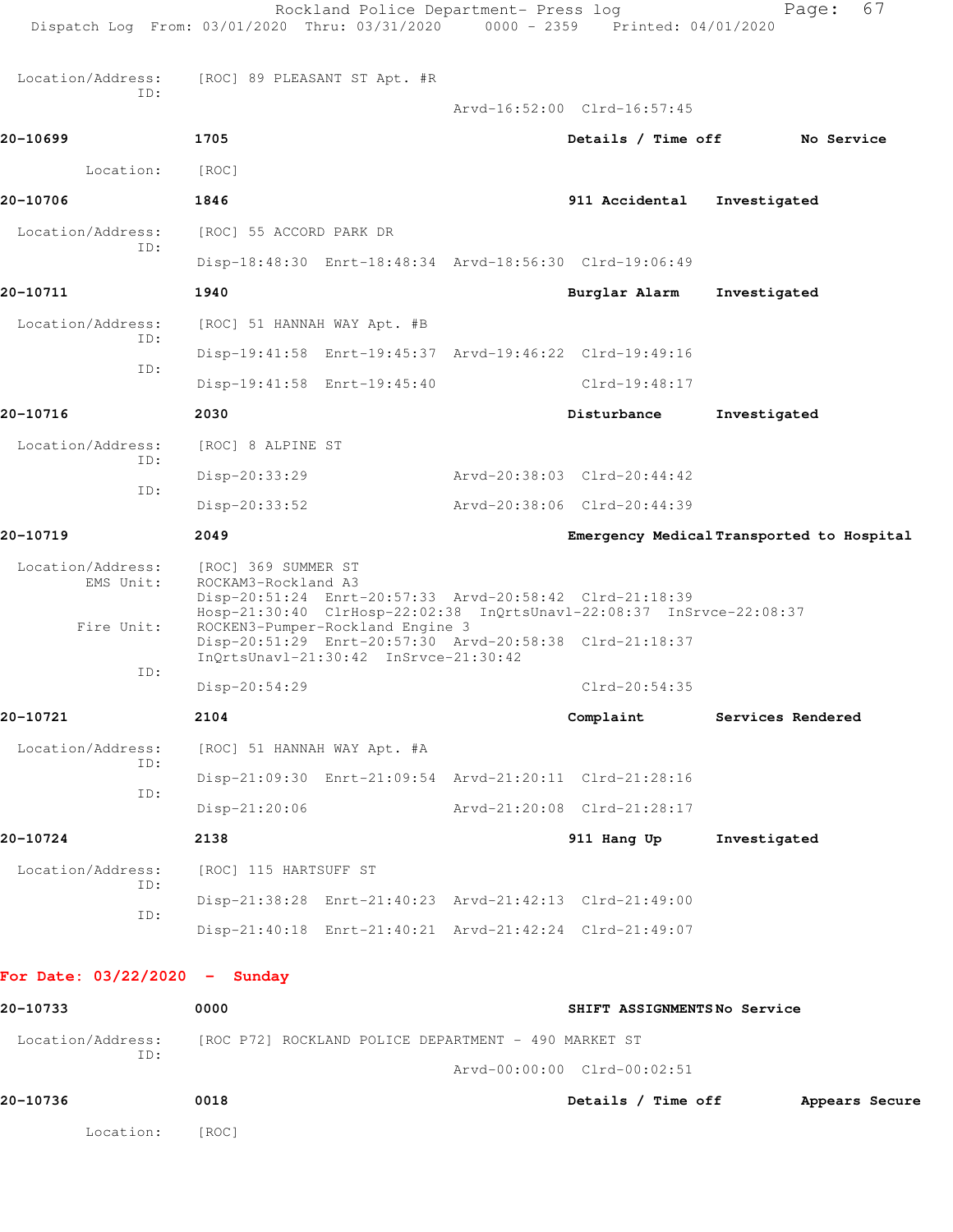Rockland Police Department- Press log extending Page: 68 Dispatch Log From: 03/01/2020 Thru: 03/31/2020 0000 - 2359 Printed: 04/01/2020

**20-10743 0532 Building Check Appears Secure** Location/Address: [ROC] UNION ST ID: Arvd-05:32:00 Clrd-05:57:14 **20-10744 0700 Burglar Alarm Building Checked/Secured** Location/Address: [ROC P88] KATHY CORRIGAN'S - 406 VFW DR ID: Disp-07:02:20 Enrt-07:02:24 Arvd-07:05:54 Clrd-07:16:03 **20-10745 0805 SHIFT ASSIGNMENTS Services Rendered** Location/Address: [ROC P72] ROCKLAND POLICE DEPARTMENT - 490 MARKET ST **20-10748 0938 Details / Time off Services Rendered** Location: [ROC] **20-10755 1036 MVA Property Damage Only Report Follows** Location/Address: [ROC] 200 WEBSTER ST @ 354 LIBERTY ST ID: Disp-10:37:53 Enrt-10:38:13 Arvd-10:39:10 Clrd-10:55:16 ID: Disp-10:37:53 Enrt-10:38:17 Arvd-10:43:01 Clrd-11:17:50 ID: Disp-10:38:36 Arvd-10:38:42 Clrd-10:53:35 **20-10756 1043 Details / Time off Services Rendered** Location: [ROC] **20-10757 1056 911 Accidental Services Rendered** Location/Address: [ROC] 86 PROSPECT ST ID: Disp-10:57:49 Enrt-10:58:00 Arvd-11:00:52 Clrd-11:04:04 **20-10758 1112 Noise Complaint Services Rendered** Location/Address: [ROC] 113 MARKET ST Apt. #20 ID: Disp-11:14:44 Enrt-11:16:13 Arvd-11:20:55 Clrd-11:27:25 ID: Arvd-11:20:15 Clrd-11:28:52 **20-10764 1241 Larceny / Forgery/ Fraud Services Rendered** Location/Address: [ROC] 349 UNION ST ID: Disp-12:43:27 Arvd-12:43:45 Clrd-13:35:56 **20-10769 1359 911 Accidental Services Rendered** Location/Address: [ROC] 571 LIBERTY ST ID: Disp-14:01:03 Enrt-14:01:05 Arvd-14:07:58 Clrd-14:08:53 **20-10775 1527 Building Check Building Checked/Secured** Location/Address: [ROC] 78 BROOKSIDE RD ID: Arvd-15:28:03 Clrd-15:28:28 **20-10777 1558 Suspicious Activity Services Rendered** Location/Address: [ROC] 320 CONCORD ST ID: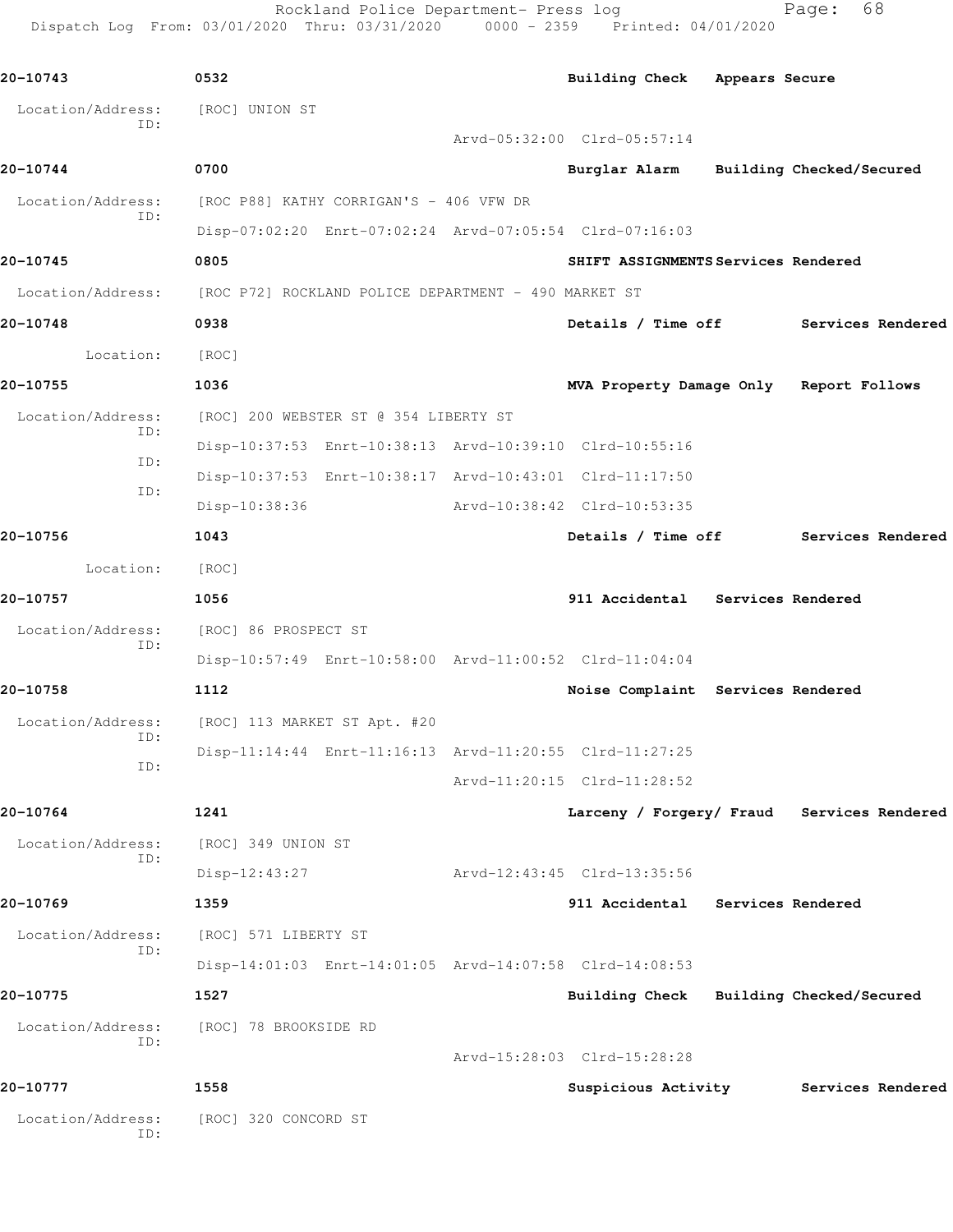|                                 | Rockland Police Department- Press log<br>Dispatch Log From: 03/01/2020 Thru: 03/31/2020 0000 - 2359 Printed: 04/01/2020 |                                     |                | 69<br>Page:       |
|---------------------------------|-------------------------------------------------------------------------------------------------------------------------|-------------------------------------|----------------|-------------------|
|                                 | Disp-16:00:48                                                                                                           | $Clrd-16:01:04$                     |                |                   |
| ID:                             | $Disp-16:02:11$                                                                                                         | Arvd-16:02:14 Clrd-16:12:14         |                |                   |
| ID:                             | $Disp-16:02:27$                                                                                                         | Arvd-16:02:30 Clrd-16:08:51         |                |                   |
| ID:                             | $Disp-16:02:49$                                                                                                         | Arvd-16:02:51 Clrd-16:08:48         |                |                   |
| 20-10785                        | 1605                                                                                                                    | SHIFT ASSIGNMENTSNo Service         |                |                   |
|                                 | Location/Address: [ROC P72] ROCKLAND POLICE DEPARTMENT - 490 MARKET ST                                                  |                                     |                |                   |
| 20-10778                        | 1608                                                                                                                    | Unwanted Party Services Rendered    |                |                   |
| Location/Address:               | [ROC 22] ATRIUM APARTMENTS - 250 VFW DR                                                                                 |                                     |                |                   |
| ID:                             | $Disp-16:10:55$                                                                                                         | Arvd-16:11:43 Clrd-16:19:50         |                |                   |
| ID:                             | $Disp-16:11:02$                                                                                                         | Arvd-16:11:45 Clrd-16:19:53         |                |                   |
| ID:                             | $Disp-16:11:50$                                                                                                         | Arvd-16:11:53 Clrd-16:19:51         |                |                   |
| 20-10781                        | 1635                                                                                                                    | Details / Time off                  |                | No Service        |
| Location:                       | [ROC]                                                                                                                   |                                     |                |                   |
| 20-10782                        | 1643                                                                                                                    | Assist Other Agency                 |                | Services Rendered |
| Location/Address:               | [ROC] 320 CONCORD ST                                                                                                    |                                     |                |                   |
| ID:                             |                                                                                                                         | Arvd-16:43:00 Clrd-16:58:42         |                |                   |
| 20-10788                        | 1817                                                                                                                    | Suspicious Activity                 |                | Sent On Way       |
| Location/Address:               | [ROC] CENTRE AVE                                                                                                        |                                     |                |                   |
| ID:<br>ID:                      | Disp-18:18:19 Enrt-18:18:57 Arvd-18:19:03 Clrd-18:25:26                                                                 |                                     |                |                   |
| ID:                             | Disp-18:18:19 Enrt-18:18:59                                                                                             | $Clrd-18:25:23$                     |                |                   |
|                                 | Disp-18:19:19 Enrt-18:19:22 Arvd-18:19:24 Clrd-18:24:47                                                                 |                                     |                |                   |
| 20-10790                        | 1846                                                                                                                    | 911 Accidental Investigated         |                |                   |
| Location/Address:<br>ID:        | [ROC P77] BURGER KING - 157 MARKET ST                                                                                   |                                     |                |                   |
|                                 |                                                                                                                         | Arvd-18:46:00 Clrd-18:52:16         |                |                   |
| 20-10795                        | 2052                                                                                                                    | Disturbance                         | Report Follows |                   |
| Location/Address:<br>ID:        | [ROC P65] 7-ELEVEN CONVENIENCE STORE - 92 MARKET ST                                                                     |                                     |                |                   |
| ID:                             | Disp-20:54:18 Enrt-20:54:21 Arvd-21:02:13 Clrd-21:48:28                                                                 |                                     |                |                   |
|                                 | Disp-20:57:34 Enrt-20:57:36 Arvd-20:57:38 Clrd-21:48:24                                                                 |                                     |                |                   |
| For Date: $03/23/2020 -$ Monday |                                                                                                                         |                                     |                |                   |
| 20-10804                        | 0002                                                                                                                    | SHIFT ASSIGNMENTSNo Service         |                |                   |
|                                 | Location/Address: [ROC P72] ROCKLAND POLICE DEPARTMENT - 490 MARKET ST                                                  |                                     |                |                   |
| 20-10811                        | 0539                                                                                                                    | Time off No Service                 |                |                   |
| Location:                       | [ROC]                                                                                                                   |                                     |                |                   |
| 20-10820                        | 0800                                                                                                                    | SHIFT ASSIGNMENTS Services Rendered |                |                   |
|                                 | Location/Address: [ROC P72] ROCKLAND POLICE DEPARTMENT - 490 MARKET ST                                                  |                                     |                |                   |
|                                 |                                                                                                                         |                                     |                |                   |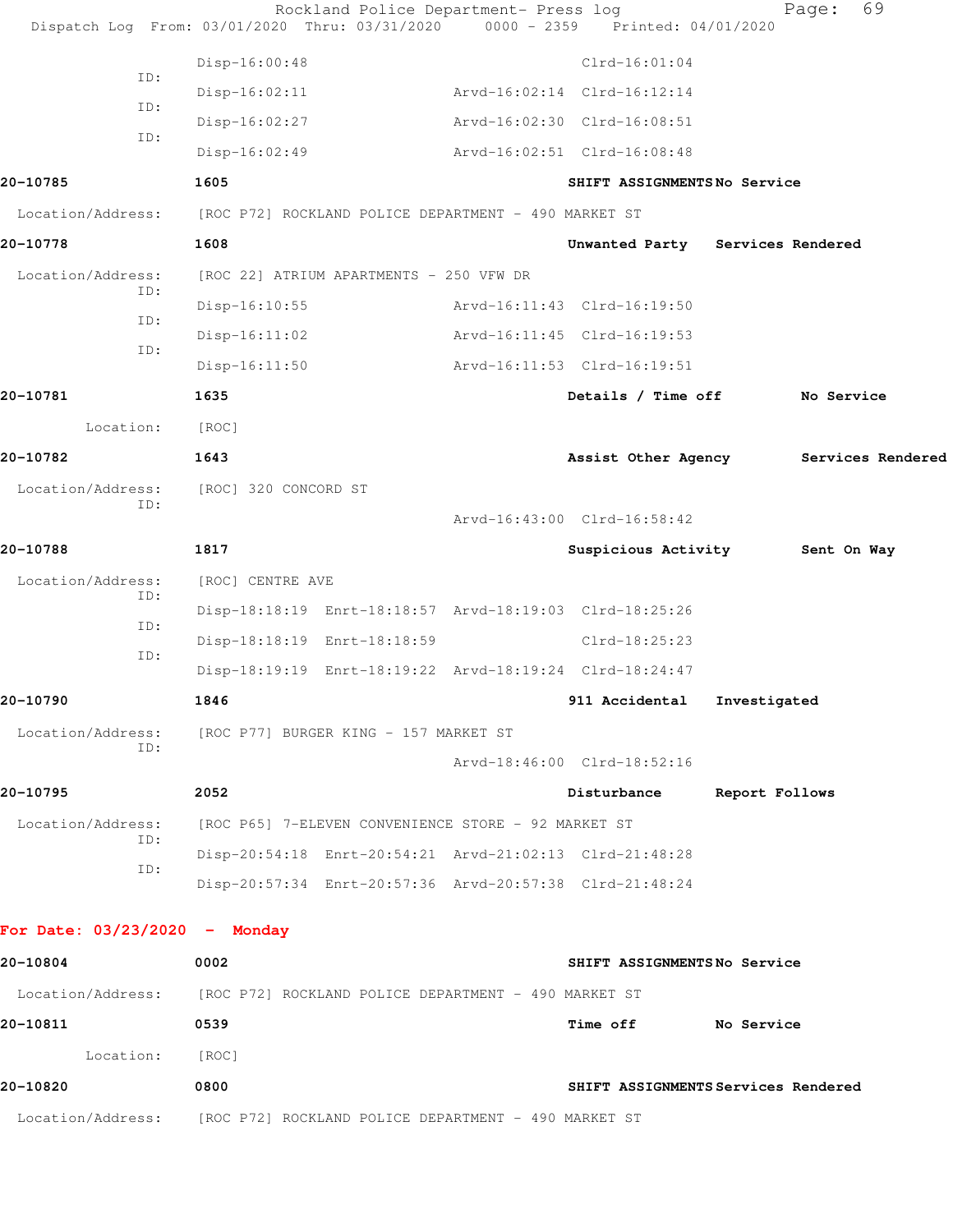|                                            | Rockland Police Department- Press log<br>Dispatch Log From: 03/01/2020 Thru: 03/31/2020 0000 - 2359 Printed: 04/01/2020 |                                   | 70<br>Page:                             |  |  |  |
|--------------------------------------------|-------------------------------------------------------------------------------------------------------------------------|-----------------------------------|-----------------------------------------|--|--|--|
| 20-10825<br>Services Rendered<br>Location: | 0900<br>[ROC]                                                                                                           | HYPODERMIC SYRINGE (RECOVERED)    |                                         |  |  |  |
| 20-10829                                   | 0929                                                                                                                    | General Info                      | Services Rendered                       |  |  |  |
|                                            | Location/Address: [ROC P72] ROCKLAND POLICE DEPARTMENT - 490 MARKET ST                                                  |                                   |                                         |  |  |  |
| 20-10830                                   | 0930                                                                                                                    | <b>General Info</b>               | Services Rendered                       |  |  |  |
| Location/Address:                          | [ROC P72] ROCKLAND POLICE DEPARTMENT - 490 MARKET ST                                                                    |                                   |                                         |  |  |  |
| 20-10842                                   | 1045                                                                                                                    | 911 Accidental                    | Investigated                            |  |  |  |
| Location/Address:                          | [ROC] SECURITY DESK - 1 TECHNOLOGY PL                                                                                   |                                   |                                         |  |  |  |
| ID:                                        | Disp-10:47:43 Enrt-10:47:46 Arvd-10:59:00 Clrd-11:30:23                                                                 |                                   |                                         |  |  |  |
| 20-10847                                   | 1056                                                                                                                    |                                   | VACATION DAY OFF Services Rendered      |  |  |  |
| Location/Address:                          | [ROC P72] ROCKLAND POLICE DEPARTMENT - 490 MARKET ST                                                                    |                                   |                                         |  |  |  |
| ID:                                        | Disp-10:58:56                                                                                                           | $Clrd-11:12:19$                   |                                         |  |  |  |
| 20-11552                                   | 1115                                                                                                                    |                                   | Animal Complaint Services Rendered      |  |  |  |
| Location/Address:                          | [ROC] 185 POND ST                                                                                                       |                                   |                                         |  |  |  |
| 20-10848                                   | 1121                                                                                                                    |                                   | Larceny / Forgery/ Fraud Report Follows |  |  |  |
| Location/Address:                          | [ROC 95] ROCKLAND TRUST - 288 UNION ST                                                                                  |                                   |                                         |  |  |  |
| ID:                                        | $Disp-11:22:33$                                                                                                         | $Clrd-11:23:02$                   |                                         |  |  |  |
| 20-10850                                   | 1128                                                                                                                    | 911 Accidental                    | Investigated                            |  |  |  |
| Location/Address:                          | [ROC] MALINE TILE - 20 RESERVOIR PARK DR                                                                                |                                   |                                         |  |  |  |
| ID:                                        | Disp-11:31:55 Enrt-11:32:11 Arvd-11:36:02 Clrd-11:36:59                                                                 |                                   |                                         |  |  |  |
| 20-10853                                   | 1216                                                                                                                    | Health & Welfare Check            | Services Rendered                       |  |  |  |
| Location/Address:<br>ID:                   | [ROC] 43 SCHOOL ST                                                                                                      |                                   |                                         |  |  |  |
|                                            | Disp-12:24:35 Enrt-12:25:00 Arvd-12:25:03 Clrd-12:33:44                                                                 |                                   |                                         |  |  |  |
| 20-10860                                   | 1304                                                                                                                    | General Info                      | Services Rendered                       |  |  |  |
| Location/Address:                          | [ROC P72] ROCKLAND POLICE DEPARTMENT - 490 MARKET ST                                                                    |                                   |                                         |  |  |  |
| 20-10863                                   | 1355                                                                                                                    | 911 Accidental                    | Investigated                            |  |  |  |
| Location/Address:<br>ID:                   | [ROC P81] OCEAN STATE JOB LOT - 360 MARKET ST                                                                           |                                   |                                         |  |  |  |
|                                            | Disp-13:57:52 Enrt-13:58:35 Arvd-13:59:57 Clrd-14:00:50                                                                 |                                   |                                         |  |  |  |
| 20-10865                                   | 1405                                                                                                                    | Vandalism                         | Services Rendered                       |  |  |  |
| Location/Address:<br>ID:                   | [ROC] 337 WEBSTER ST                                                                                                    |                                   |                                         |  |  |  |
|                                            | Disp-14:09:48 Enrt-14:10:03                                                                                             | Clrd-14:47:06                     |                                         |  |  |  |
| 20-10869                                   | 1559                                                                                                                    |                                   | SHIFT ASSIGNMENTS Services Rendered     |  |  |  |
| Location/Address:                          | [ROC P72] ROCKLAND POLICE DEPARTMENT - 490 MARKET ST                                                                    |                                   |                                         |  |  |  |
| 20-10880                                   | 1736                                                                                                                    | <b>Health &amp; Welfare Check</b> | Cancelled Enroute                       |  |  |  |
| Location/Address:<br>Fire Unit:            | [ROC] 253 SUMMER ST<br>ROCKEN3-Pumper-Rockland Engine 3<br>Disp-17:39:07 Enrt-17:40:27                                  | Clrd-17:40:31                     |                                         |  |  |  |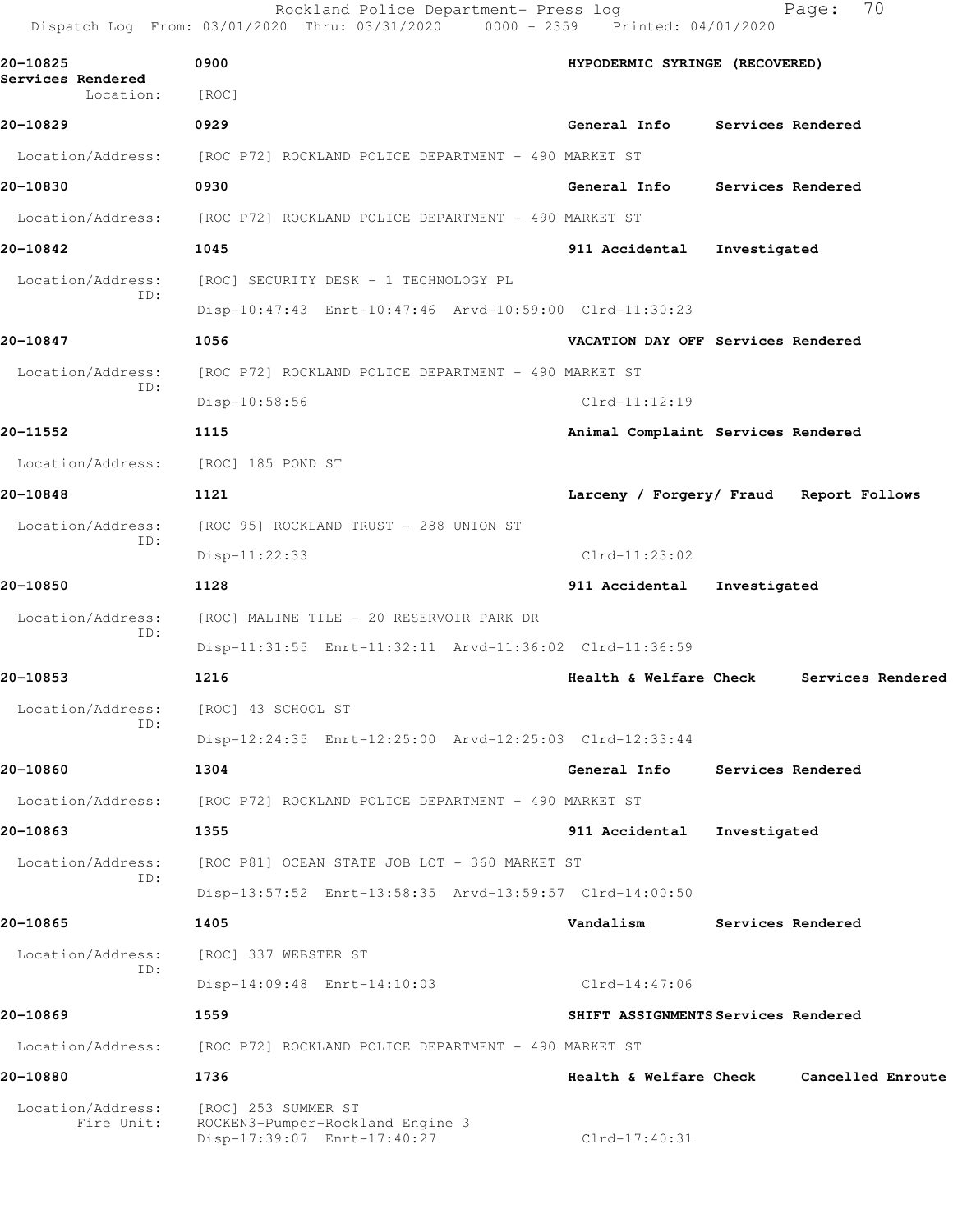|                                                                        | Dispatch Log From: 03/01/2020 Thru: 03/31/2020                                                | Rockland Police Department- Press log |  | 0000 - 2359 Printed: 04/01/2020        |                   | 71<br>Page:       |  |
|------------------------------------------------------------------------|-----------------------------------------------------------------------------------------------|---------------------------------------|--|----------------------------------------|-------------------|-------------------|--|
| EMS Unit:                                                              | $InQrtsUnav1-17:40:54 InSrvce-17:41:35$<br>ROCKAM3-Rockland A3<br>Disp-17:39:14 Enrt-17:40:21 |                                       |  | $Clrd-17:40:24$                        |                   |                   |  |
| ID:                                                                    | InQrtsUnavl-17:40:50 InSrvce-17:41:31<br>Disp-17:39:32                                        |                                       |  | $Clrd-17:40:23$                        |                   |                   |  |
| 20-10887                                                               | 1901                                                                                          |                                       |  | 911 Accidental Services Rendered       |                   |                   |  |
| Location/Address:                                                      | [ROC] 22 CAREY ST                                                                             |                                       |  |                                        |                   |                   |  |
| ID:                                                                    | Disp-19:02:39 Enrt-19:02:45 Arvd-19:06:25 Clrd-19:09:04                                       |                                       |  |                                        |                   |                   |  |
| 20-10888                                                               | 1958                                                                                          |                                       |  | Health & Welfare Check                 |                   | Services Rendered |  |
| Location/Address:                                                      | [ROC] 187 MARKS ST                                                                            |                                       |  |                                        |                   |                   |  |
| ID:                                                                    | Disp-19:59:03 Enrt-19:59:25 Arvd-20:03:37 Clrd-20:07:15                                       |                                       |  |                                        |                   |                   |  |
| ID:                                                                    | Disp-19:59:03 Enrt-19:59:22 Arvd-20:02:58 Clrd-20:07:19                                       |                                       |  |                                        |                   |                   |  |
| ID:                                                                    | Disp-19:59:03 Enrt-19:59:29 Arvd-20:02:51 Clrd-20:07:11                                       |                                       |  |                                        |                   |                   |  |
| 20-10890                                                               | 2009                                                                                          |                                       |  | <b>VACATION NIGHT</b>                  | Services Rendered |                   |  |
| Location:                                                              | [ROC]                                                                                         |                                       |  |                                        |                   |                   |  |
| 20-10896                                                               | 2224                                                                                          |                                       |  | 911 Accidental Services Rendered       |                   |                   |  |
| Location/Address:                                                      | [ROC] 402 STANDPIPE DR                                                                        |                                       |  |                                        |                   |                   |  |
| ID:                                                                    | Disp-22:28:34 Enrt-22:29:41 Arvd-22:32:29 Clrd-22:37:17                                       |                                       |  |                                        |                   |                   |  |
| 20-10897                                                               | 2225                                                                                          |                                       |  | MVA Property Damage Only               |                   | Report Follows    |  |
| Location/Address:                                                      | [ROC] WEBSTER ST                                                                              |                                       |  |                                        |                   |                   |  |
| ID:                                                                    | Disp-22:31:40 Enrt-22:31:49 Arvd-22:31:52 Clrd-22:33:50                                       |                                       |  |                                        |                   |                   |  |
| For Date: $03/24/2020 -$ Tuesday                                       |                                                                                               |                                       |  |                                        |                   |                   |  |
| 20-10901                                                               | 0001                                                                                          |                                       |  | General Info                           | No Service        |                   |  |
| Location/Address: [ROC P72] ROCKLAND POLICE DEPARTMENT - 490 MARKET ST |                                                                                               |                                       |  |                                        |                   |                   |  |
| 20-10902                                                               | 0036                                                                                          |                                       |  | Burglar Alarm Building Checked/Secured |                   |                   |  |
| Location/Address:                                                      | [ROC 84] HARMON GOLF & FITNESS CLUB - 168 CONCORD ST                                          |                                       |  |                                        |                   |                   |  |
| ID:                                                                    | Disp-00:37:47 Enrt-00:38:35 Arvd-00:43:30 Clrd-00:44:37                                       |                                       |  |                                        |                   |                   |  |
| ID:                                                                    | Disp-00:38:25 Enrt-00:38:43 Arvd-00:40:48 Clrd-00:44:41                                       |                                       |  |                                        |                   |                   |  |
| 20-10910                                                               | 0527                                                                                          |                                       |  | Building Check Appears Secure          |                   |                   |  |
| Location/Address:                                                      | [ROC 61] UNION ST BUSINESS DISTRICT - UNION ST                                                |                                       |  |                                        |                   |                   |  |
| ID:                                                                    | $Disp-05:28:14$                                                                               |                                       |  | Arvd-05:28:18 Clrd-05:44:52            |                   |                   |  |
| 20-10914                                                               | 0650                                                                                          |                                       |  | Time off No Service                    |                   |                   |  |
| Location:                                                              | [ROC]                                                                                         |                                       |  |                                        |                   |                   |  |
| 20-10916                                                               | 0800                                                                                          |                                       |  | General Info Services Not Required     |                   |                   |  |
| Location/Address: [ROC P72] ROCKLAND POLICE DEPARTMENT - 490 MARKET ST |                                                                                               |                                       |  |                                        |                   |                   |  |
| 20-10925                                                               | 1055                                                                                          |                                       |  | Details / Time off Services Rendered   |                   |                   |  |
| Location:                                                              | [ROC]                                                                                         |                                       |  |                                        |                   |                   |  |
|                                                                        |                                                                                               |                                       |  |                                        |                   |                   |  |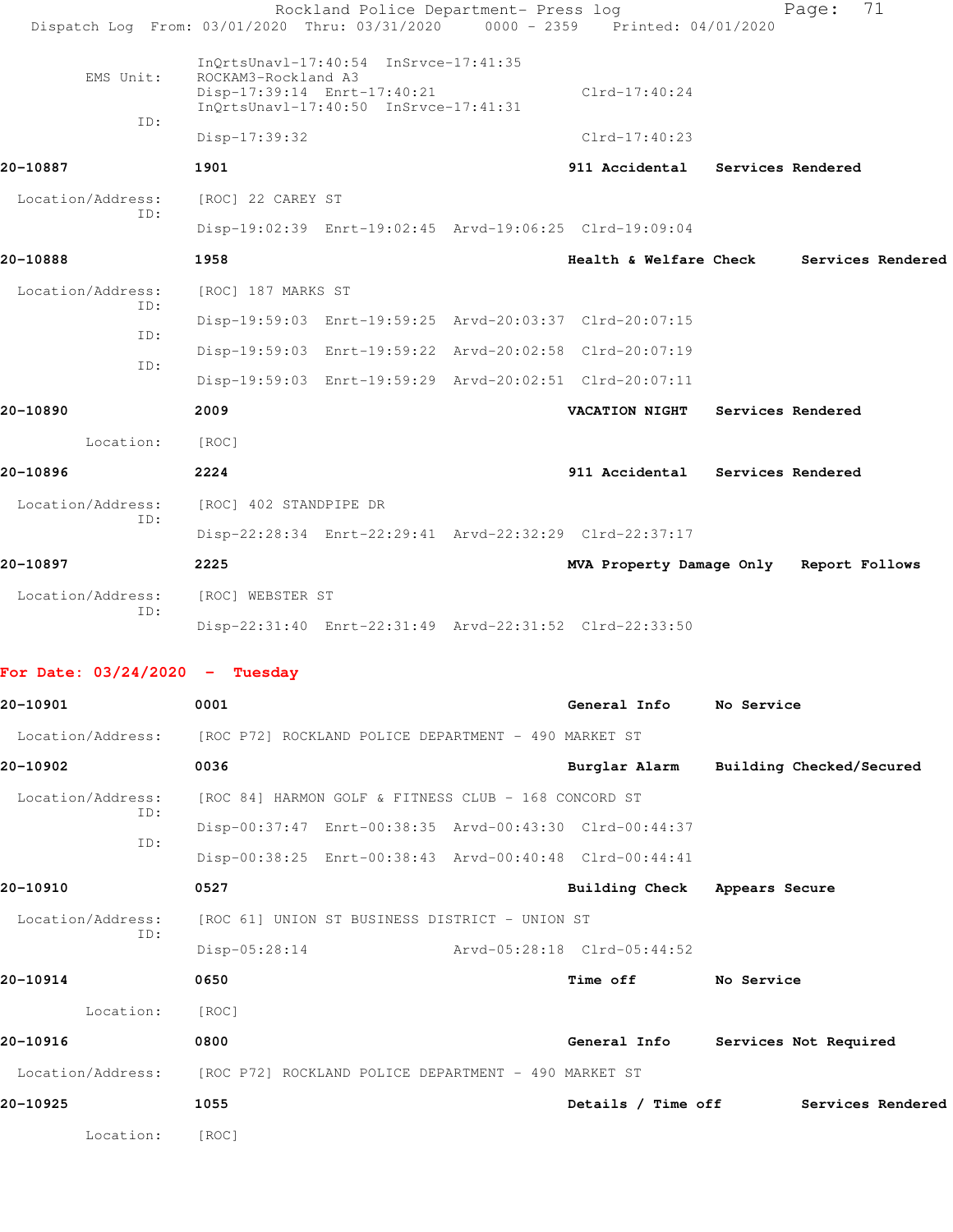Rockland Police Department- Press log Page: 72 Dispatch Log From: 03/01/2020 Thru: 03/31/2020 0000 - 2359 Printed: 04/01/2020

**20-10926 1056 Details / Time off Services Rendered** Location: [ROC] **20-10927 1101 MVA Property Damage Only Report Follows** Location/Address: [ROC] 458 MARKET ST @ 31 LIBERTY ST ID: Disp-11:03:34 Enrt-11:03:38 Arvd-11:05:38 Clrd-11:14:36 ID: Arvd-11:06:00 Clrd-11:14:40 **20-10929 1115 General Info Services Rendered** Location/Address: [ROC 105] 38 ROBIN LN **20-10935 1158 911 Accidental Services Rendered** Location/Address: [ROC P55] HOME DEPOT - 1149 HINGHAM ST ID: Disp-11:59:36 Enrt-11:59:38 Arvd-12:07:10 Clrd-12:23:46 **20-10937 1220 Suspicious Activity Gone on arrival** Location/Address: [ROC P65] 7-ELEVEN CONVENIENCE STORE - 92 MARKET ST ID: Arvd-12:21:36 Clrd-12:32:58 ID: Arvd-12:24:43 Clrd-12:29:19 **20-10939 1232 MVA Property Damage Only Report Follows** Location/Address: [ROC] 11 NORTH AVE ID: Arvd-12:33:21 Clrd-12:54:53 ID: Arvd-12:33:29 Clrd-13:00:02 ID: Arvd-12:36:50 Clrd-12:59:33 **20-10944 1252 Suspicious Activity Services Rendered** Location/Address: [ROC] 261 UNION ST Apt. #21 ID: Arvd-12:59:49 Clrd-12:59:53 **20-10945 1328 Disabled Motor Vehicle Services Rendered** Location/Address: [ROC P75] UNION POINT - BILL DELAHUNT PKWY ID: Arvd-13:28:00 Clrd-13:30:21 **20-10949 1442 HYPODERMIC SYRINGE (RECOVERED) Services Rendered**  Location: [ROC] **20-10950 1500 Larceny / Forgery/ Fraud Services Rendered** Location/Address: [ROC 70] WEBSTER PARK NURSING AND REHAB - 56 WEBSTER ST **20-10954 1602 Animal Complaint Services Rendered** Location/Address: [ROC] 970 UNION ST ID: Disp-16:05:16 Enrt-16:05:24 Clrd-16:05:43 ID: Disp-16:05:38 Arvd-16:05:40 Clrd-16:11:24 **20-10955 1605 SHIFT ASSIGNMENTS Services Rendered**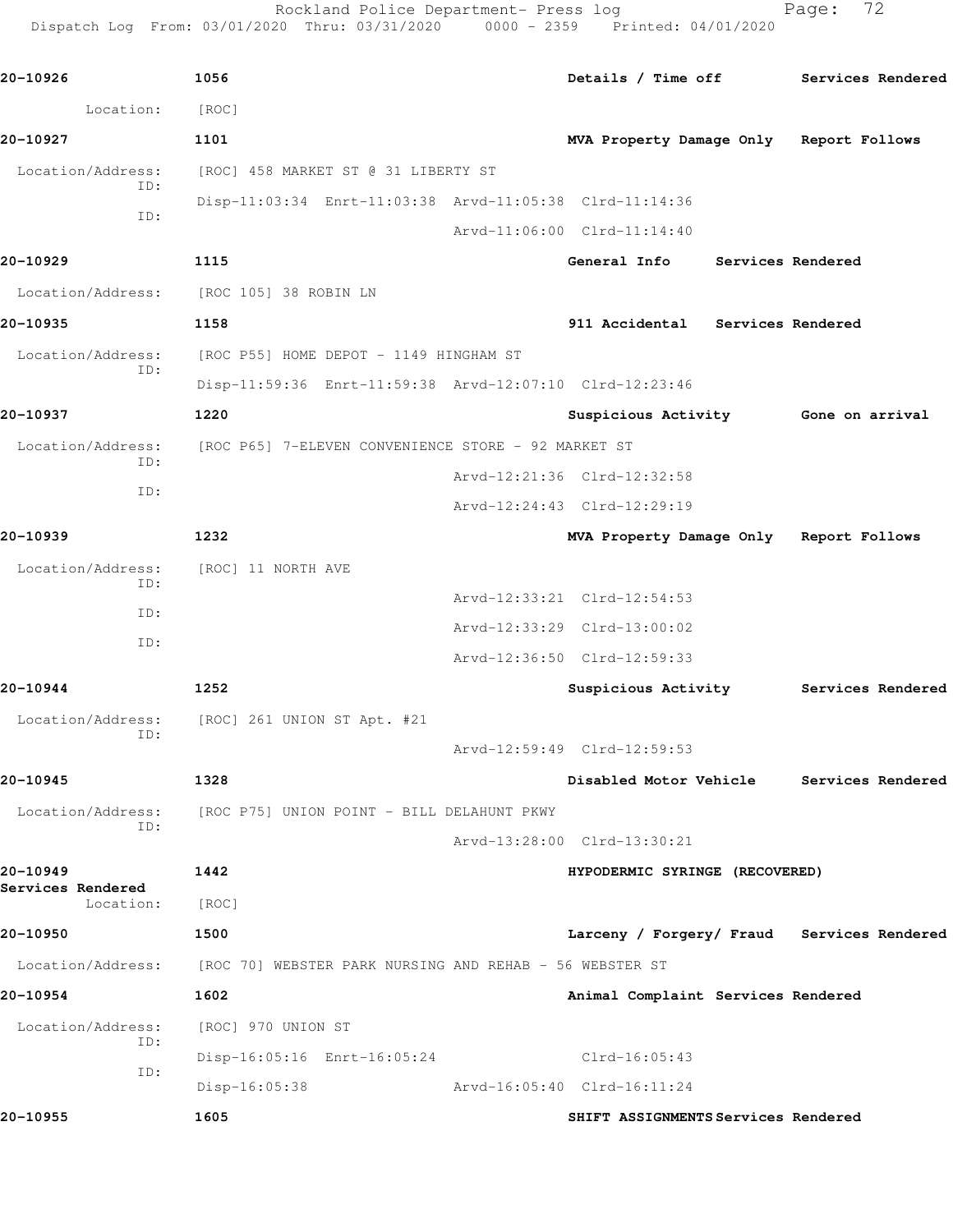|                                    | Rockland Police Department- Press log<br>Dispatch Log From: 03/01/2020 Thru: 03/31/2020 | 0000 - 2359 Printed: 04/01/2020            |                          | 73<br>Page:           |  |
|------------------------------------|-----------------------------------------------------------------------------------------|--------------------------------------------|--------------------------|-----------------------|--|
| Location/Address:                  | [ROC P72] ROCKLAND POLICE DEPARTMENT - 490 MARKET ST                                    |                                            |                          |                       |  |
| TD:                                |                                                                                         | Arvd-16:05:00 Clrd-16:07:41                |                          |                       |  |
| 20-10956                           | 1624                                                                                    | Larceny / Forgery/ Fraud Services Rendered |                          |                       |  |
| Location/Address:                  | [ROC] 43 HOWARD ST                                                                      |                                            |                          |                       |  |
| ID:                                | Disp-16:30:39 Enrt-16:34:50 Arvd-16:34:52 Clrd-16:34:54                                 |                                            |                          |                       |  |
| 20-10959                           | 1654                                                                                    | Assist Other Agency Services Rendered      |                          |                       |  |
| Location/Address:                  | [ROC] 50 CONCORD ST Apt. #1R                                                            |                                            |                          |                       |  |
| ID:                                | Disp-16:56:24 Enrt-16:57:02 Arvd-16:57:05 Clrd-17:05:41                                 |                                            |                          |                       |  |
| 20-10961                           | 1704                                                                                    | OFFICER OUT OF STATION                     |                          | Services Rendered     |  |
| Location/Address:                  | [ROC P72] ROCKLAND POLICE DEPARTMENT - 490 MARKET ST                                    |                                            |                          |                       |  |
| 20-10967                           | 1808                                                                                    | Threats                                    | <b>Services Rendered</b> |                       |  |
| Location/Address:                  | [ROC P72] ROCKLAND POLICE DEPARTMENT - 490 MARKET ST                                    |                                            |                          |                       |  |
| TD:                                | Disp-18:17:57 Enrt-18:19:54 Arvd-18:19:56 Clrd-18:20:01                                 |                                            |                          |                       |  |
| 20-10970                           | 1830                                                                                    | Motor Vehicle Complaint Gone on arrival    |                          |                       |  |
| Location/Address:                  | [ROC P75] UNION POINT - BILL DELAHUNT PKWY                                              |                                            |                          |                       |  |
| ID:                                |                                                                                         | Arvd-18:30:00 Clrd-18:53:17                |                          |                       |  |
| 20-10971                           | 1833                                                                                    | HYPODERMIC SYRINGE (RECOVERED)             |                          |                       |  |
| Services Rendered<br>Location:     | [ROC]                                                                                   |                                            |                          |                       |  |
| 20-10976                           | 1936                                                                                    | Suspicious Activity Gone on arrival        |                          |                       |  |
| Location/Address:                  | [ROC P86] MOBIL GAS STATION - 158 MARKET ST                                             |                                            |                          |                       |  |
| ID:                                | Disp-19:38:24 Enrt-19:38:27 Arvd-19:41:40 Clrd-19:42:51                                 |                                            |                          |                       |  |
| ID:                                | Disp-19:38:39 Enrt-19:38:44 Arvd-19:41:36 Clrd-19:43:00                                 |                                            |                          |                       |  |
| 20-10981                           | 2254                                                                                    | General Info                               | Services Rendered        |                       |  |
|                                    | Location/Address: [ROC P72] ROCKLAND POLICE DEPARTMENT - 490 MARKET ST                  |                                            |                          |                       |  |
| For Date: $03/25/2020 -$ Wednesday |                                                                                         |                                            |                          |                       |  |
| 20-10987                           | 0002                                                                                    | General Info No Service                    |                          |                       |  |
| Location/Address:                  | [ROC P72] ROCKLAND POLICE DEPARTMENT - 490 MARKET ST                                    |                                            |                          |                       |  |
| ID:                                | $Disp-00:04:07$                                                                         | $Clrd-00:04:16$                            |                          |                       |  |
| 20-10997                           | 0548                                                                                    | Building Check Appears Secure              |                          |                       |  |
| Location/Address:                  | [ROC] UNION ST                                                                          |                                            |                          |                       |  |
| ID:                                |                                                                                         | Arvd-05:49:03 Clrd-05:49:14                |                          |                       |  |
| 20-10998                           | 0552                                                                                    | Details / Time off                         |                          | No Service            |  |
| Location:                          | [ROC]                                                                                   |                                            |                          |                       |  |
| 20-11004                           | 0800                                                                                    | General Info                               |                          | Services Not Required |  |
|                                    | Location/Address: [ROC P72] ROCKLAND POLICE DEPARTMENT - 490 MARKET ST                  |                                            |                          |                       |  |
|                                    |                                                                                         |                                            |                          |                       |  |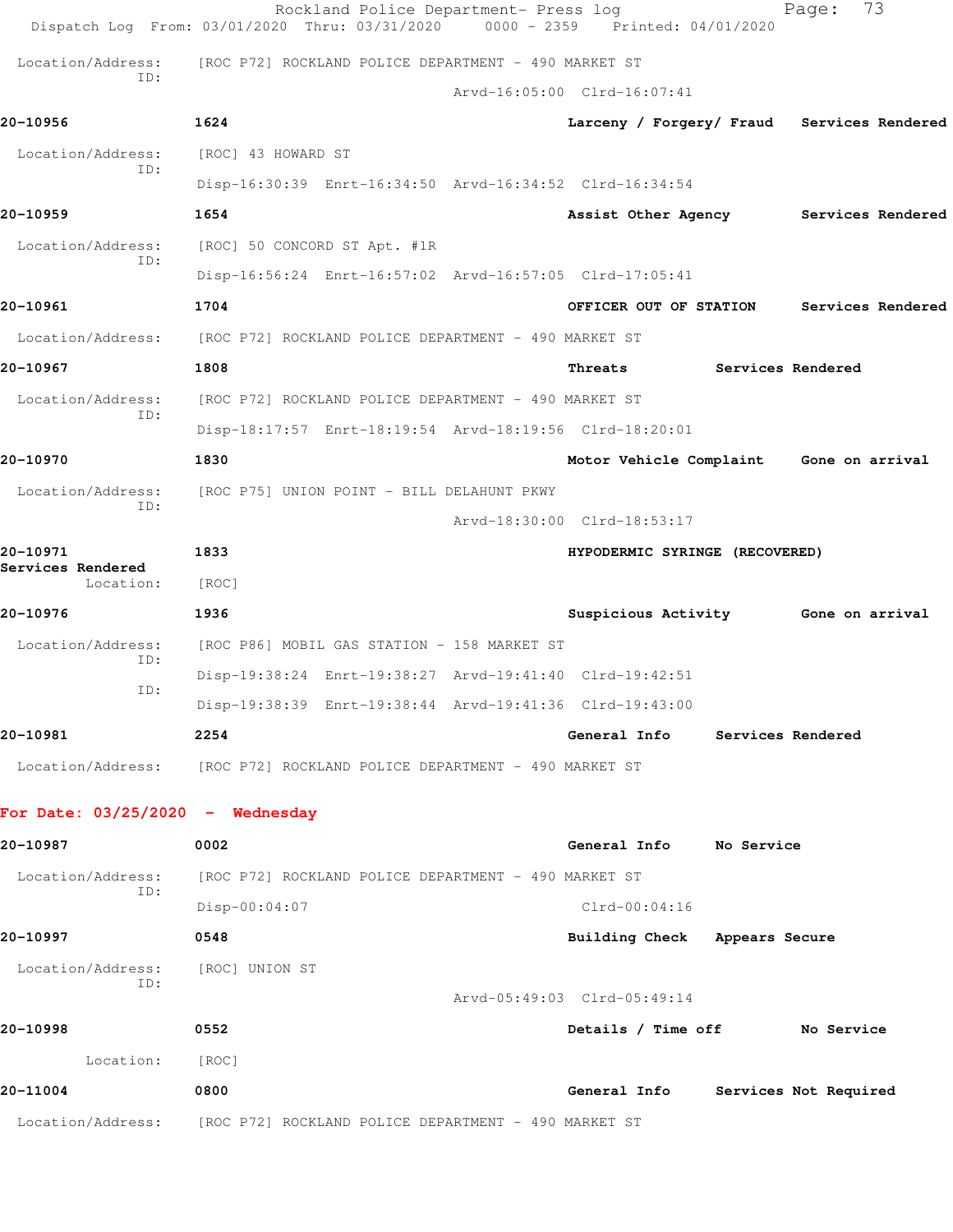|                          | Rockland Police Department- Press log<br>Dispatch Log From: 03/01/2020 Thru: 03/31/2020 0000 - 2359 Printed: 04/01/2020 |                                     |              | 74<br>Page:        |
|--------------------------|-------------------------------------------------------------------------------------------------------------------------|-------------------------------------|--------------|--------------------|
| 20-11014                 | 0930                                                                                                                    | General Info                        |              | Services Rendered  |
| Location/Address:        | [ROC] 89 PLEASANT ST Apt. #REAR                                                                                         |                                     |              |                    |
| 20-11013                 | 0931                                                                                                                    | TIME OFF                            |              | No Action Required |
| Location/Address:        | [ROC P72] ROCKLAND POLICE DEPARTMENT - 490 MARKET ST                                                                    |                                     |              |                    |
| ID:                      |                                                                                                                         | Arvd-09:31:00 Clrd-09:33:16         |              |                    |
| 20-11021                 | 1045                                                                                                                    | Burglar Alarm                       | Investigated |                    |
| Location/Address:        | [ROC 84] HARMON GOLF & FITNESS CLUB - 168 CONCORD ST                                                                    |                                     |              |                    |
| ID:                      | Disp-10:46:48 Enrt-10:46:54 Arvd-10:46:56 Clrd-10:57:04                                                                 |                                     |              |                    |
| ID:                      | Disp-10:46:48 Enrt-10:46:55 Arvd-10:46:57 Clrd-10:56:19                                                                 |                                     |              |                    |
| 20-11022                 | 1046                                                                                                                    | General Info                        |              | Services Rendered  |
| Location/Address:        | [ROC P47] BEST WESTERN - 909 HINGHAM ST                                                                                 |                                     |              |                    |
| 20-11031                 | 1202                                                                                                                    | Assist Fire Department              |              | Services Rendered  |
| Location/Address:        | [ROC P111] THEMIS PIZZA - 488 MARKET ST                                                                                 |                                     |              |                    |
| ID:                      |                                                                                                                         | Arvd-12:02:00 Clrd-12:30:49         |              |                    |
| ID:                      | Disp-12:03:09                                                                                                           | Arvd-12:03:14 Clrd-12:31:01         |              |                    |
| 20-11033                 | 1218                                                                                                                    | 911 Accidental                      | Investigated |                    |
| Location/Address:<br>ID: | [ROC] 35 LEVIN RD @ 16 PIERCE RD                                                                                        |                                     |              |                    |
|                          | Disp-12:21:06 Enrt-12:21:10 Arvd-12:24:03 Clrd-12:24:29                                                                 |                                     |              |                    |
| 20-11034                 | 1242                                                                                                                    | General Info                        |              | Services Rendered  |
| Location/Address:        | [ROC] 205 WEST WATER ST                                                                                                 |                                     |              |                    |
| 20-11038                 | 1341                                                                                                                    | Health & Welfare Check              |              | Services Rendered  |
| Location/Address:<br>ID: | [ROC] 200 FOREST ST                                                                                                     |                                     |              |                    |
| ID:                      | Disp-13:44:06 Enrt-13:44:17 Arvd-13:47:28 Clrd-13:50:29                                                                 |                                     |              |                    |
| ID:                      | Disp-13:44:21 Enrt-13:44:23                                                                                             | $Clrd-13:50:28$                     |              |                    |
| Fire Unit:               | Disp-13:44:38 Enrt-13:44:40<br>ROCKEN3-Pumper-Rockland Engine 3                                                         | $Clrd-13:50:25$                     |              |                    |
|                          | Disp-13:46:48 Enrt-13:47:05 Arvd-13:48:58 Clrd-13:49:45<br>InQrtsUnavl-13:50:09 InSrvce-13:50:09                        |                                     |              |                    |
| EMS Unit:                | ROCKAM2-Rockland A2<br>Disp-13:46:54 Enrt-13:47:02 Arvd-13:48:55 Clrd-13:49:42<br>InOrtsUnavl-13:50:06 InSrvce-13:50:06 |                                     |              |                    |
| 20-11054                 | 1600                                                                                                                    | SHIFT ASSIGNMENTS Services Rendered |              |                    |
| Location/Address:        | [ROC P72] ROCKLAND POLICE DEPARTMENT - 490 MARKET ST                                                                    |                                     |              |                    |
| ID:                      |                                                                                                                         | Arvd-16:00:00 Clrd-16:02:41         |              |                    |
| 20-11078                 | 1900                                                                                                                    | General Info                        |              | Services Rendered  |
| Location/Address:        | [ROC P72] ROCKLAND POLICE DEPARTMENT - 490 MARKET ST                                                                    |                                     |              |                    |
| 20-11066                 | 1906                                                                                                                    | Assist Public                       |              | Services Rendered  |
| Location/Address:        | [ROC] 30 WILLOW POND DR                                                                                                 |                                     |              |                    |
| ID:                      | Disp-19:08:20 Enrt-19:08:24 Arvd-19:20:03 Clrd-19:26:51                                                                 |                                     |              |                    |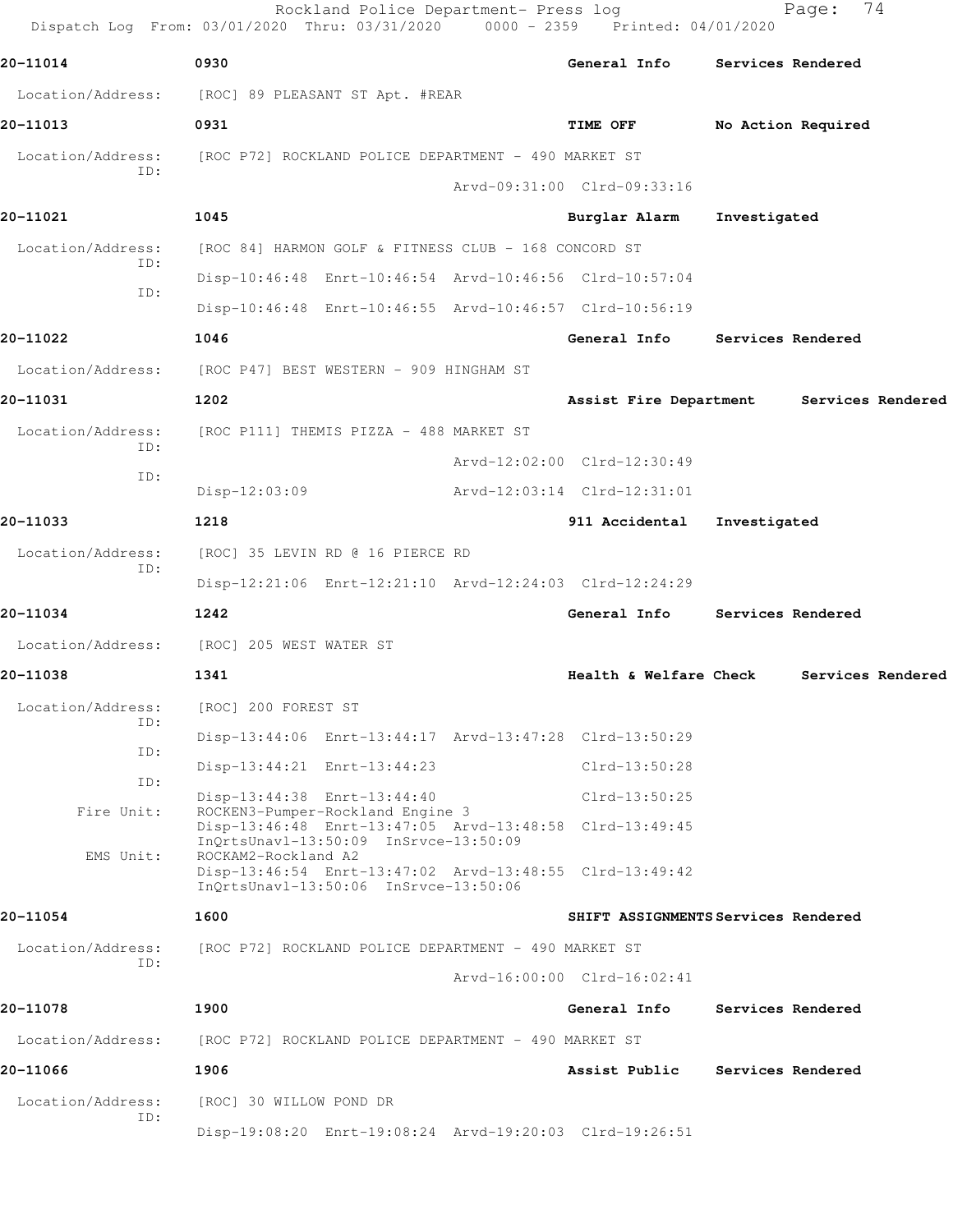Rockland Police Department- Press log Fage: 75 Dispatch Log From: 03/01/2020 Thru: 03/31/2020 0000 - 2359 Printed: 04/01/2020

**20-11081 2231 Motor Vehicle Stop Verbal Warning** Location/Address: [ROC] WEST WATER ST @ GROVE ST ID: Arvd-22:31:00 Clrd-22:34:52 **20-11082 2258 Noise Complaint Services Rendered** Location/Address: [ROC] 82 BOXBERRY LN ID: Disp-22:59:50 Arvd-22:59:52 Clrd-23:03:09 ID: Disp-22:59:57 Enrt-23:00:00 Clrd-23:03:12 **20-11083 2320 Noise Complaint Services Rendered** Location/Address: [ROC] 82 BOXBERRY LN ID: Disp-23:21:19 Arvd-23:21:27 Clrd-23:26:29 ID: Disp-23:21:24 Arvd-23:21:27 Clrd-23:26:27 **For Date: 03/26/2020 - Thursday 20-11084 0000 SHIFT ASSIGNMENTS No Service** Location/Address: [ROC P72] ROCKLAND POLICE DEPARTMENT - 490 MARKET ST ID: Arvd-00:00:00 Clrd-00:18:38 **20-11085 0019 Details / Time off 1 HOUR COMP Services Rendered**  Location: [ROC] **20-11094 0557 Building Check Building Checked/Secured** Location/Address: [ROC] UNION ST ID: Arvd-05:58:03 Clrd-06:14:11 **20-11095 0755 Lockout Cancelled Enroute** Location/Address: [ROC] 84 MYRTLE ST ID: Disp-07:56:37 Clrd-07:57:16 **20-11097 0803 SHIFT ASSIGNMENTS Services Rendered** Location/Address: [ROC P72] ROCKLAND POLICE DEPARTMENT - 490 MARKET ST **20-11098 0826 CRUISER BACK IN SERVICE Services Rendered** Location/Address: [ROC P72] ROCKLAND POLICE DEPARTMENT - 490 MARKET ST **20-11100 0840 Sudden Death Report Follows** Location/Address: [ROC] 49 LINWOOD TER Apt. #A ID: Arvd-08:40:00 Clrd-11:51:37 ID: Disp-08:40:59 Enrt-08:41:02 Arvd-08:44:03 Clrd-09:02:51 ID: Disp-08:57:37 Enrt-08:57:40 Arvd-08:57:41 Clrd-11:51:40 **20-11102 1005 General Incident Services Rendered** Location/Address: [ROC P72] ROCKLAND POLICE DEPARTMENT - 490 MARKET ST **20-11108 1047 Burglar Alarm Investigated**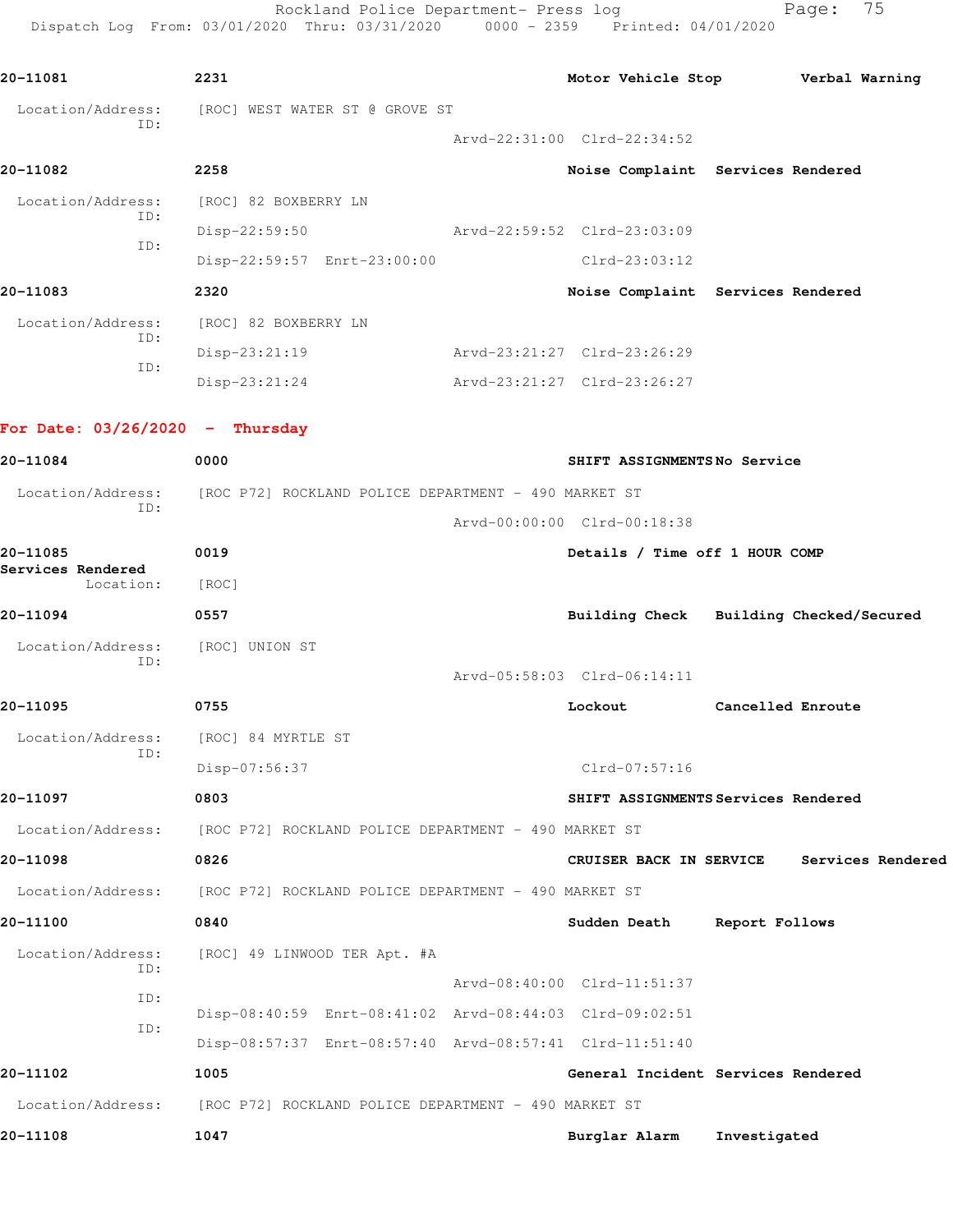|                          | Rockland Police Department- Press log<br>Dispatch Log From: 03/01/2020 Thru: 03/31/2020 0000 - 2359 Printed: 04/01/2020 |                             | 76<br>Page:                                |  |
|--------------------------|-------------------------------------------------------------------------------------------------------------------------|-----------------------------|--------------------------------------------|--|
| Location/Address:        | [ROC 92] R STEWART ESTEN SCHOOL - 733 SUMMER ST                                                                         |                             |                                            |  |
| 20-11109                 | 1055                                                                                                                    |                             | General Incident Services Rendered         |  |
| Location/Address:        | [ROC P72] ROCKLAND POLICE DEPARTMENT - 490 MARKET ST                                                                    |                             |                                            |  |
| 20-11112                 | 1102                                                                                                                    | Time off                    | Services Rendered                          |  |
| Location:                | [ROC]                                                                                                                   |                             |                                            |  |
| 20-11118                 | 1214                                                                                                                    |                             | Noise Complaint Gone on arrival            |  |
| Location/Address:        | [ROC] PARK AND RIDE - HINGHAM ST                                                                                        |                             |                                            |  |
| ID:                      | Disp-12:16:17 Enrt-12:17:17 Arvd-12:25:49 Clrd-12:28:28                                                                 |                             |                                            |  |
| 20-11129                 | 1601                                                                                                                    | SHIFT ASSIGNMENTSNo Service |                                            |  |
| Location/Address:        | [ROC P72] ROCKLAND POLICE DEPARTMENT - 490 MARKET ST                                                                    |                             |                                            |  |
| 20-11130                 | 1628                                                                                                                    | 911 Accidental              | Investigated                               |  |
| Location/Address:        | [ROC] 75 GREENWOOD ST                                                                                                   |                             |                                            |  |
| ID:                      | Disp-16:28:28 Enrt-16:29:14 Arvd-16:36:44 Clrd-16:38:34                                                                 |                             |                                            |  |
| Fire Unit:               | ROCKEN3-Pumper-Rockland Engine 3<br>$Disp-16:31:22$<br>InQrtsUnavl-16:31:27 InSrvce-16:31:27                            | $Clrd-16:31:27$             |                                            |  |
| 20-11133                 | 1640                                                                                                                    |                             | MVA Property Damage Only Services Rendered |  |
| Location/Address:<br>ID: | [ROC] 16 HIGHLAND ST @ 80 MARKET ST                                                                                     |                             |                                            |  |
| ID:                      |                                                                                                                         | Arvd-16:40:00 Clrd-16:58:29 |                                            |  |
| ID:                      | Disp-16:41:08 Enrt-16:41:11 Arvd-16:41:12 Clrd-16:54:45                                                                 |                             |                                            |  |
|                          | Disp-16:41:17 Enrt-16:41:19 Arvd-16:44:54 Clrd-16:54:47                                                                 |                             |                                            |  |
| 20-11136                 | 1702                                                                                                                    | Motor Vehicle Complaint     | Services Rendered                          |  |
| Location/Address:<br>ID: | [ROC] 62 WILLOW POND DR                                                                                                 |                             |                                            |  |
|                          | Disp-17:04:24 Enrt-17:04:34 Arvd-17:09:22 Clrd-17:12:15                                                                 |                             |                                            |  |
| 20-11144                 | 1810                                                                                                                    | <b>Time off</b>             | No Service                                 |  |
| Location:                | [ROC]                                                                                                                   |                             |                                            |  |
| 20-11149                 | 1827                                                                                                                    | HAND SANITIZER DROP OFF     | No Service                                 |  |
|                          | Location/Address: [ROC P72] ROCKLAND POLICE DEPARTMENT - 490 MARKET ST                                                  |                             |                                            |  |
| 20-11152                 | 1845                                                                                                                    |                             | Unwanted Party Services Rendered           |  |
| Location/Address:<br>ID: | [ROC 77] 110 UNION ST Apt. #4                                                                                           |                             |                                            |  |
| ID:                      | Disp-18:48:08 Enrt-18:48:32 Arvd-18:49:21 Clrd-19:02:56                                                                 |                             |                                            |  |
| ID:                      | Disp-18:48:13 Enrt-18:48:35 Arvd-18:51:06 Clrd-19:02:58                                                                 |                             |                                            |  |
|                          | Disp-18:48:30 Enrt-18:48:33                                                                                             | Clrd-18:59:17               |                                            |  |
| 20-11151                 | 1846                                                                                                                    | 911 Accidental              | Investigated                               |  |
| Location/Address:<br>ID: | [ROC 109] ACCORD PARK OFFICE BUILDING - 55 ACCORD PARK DR                                                               |                             |                                            |  |
|                          | $Disp-18:59:21$                                                                                                         | Arvd-18:59:22 Clrd-19:02:02 |                                            |  |
| 20-11165                 | 2203                                                                                                                    | Disturbance                 | Services Rendered                          |  |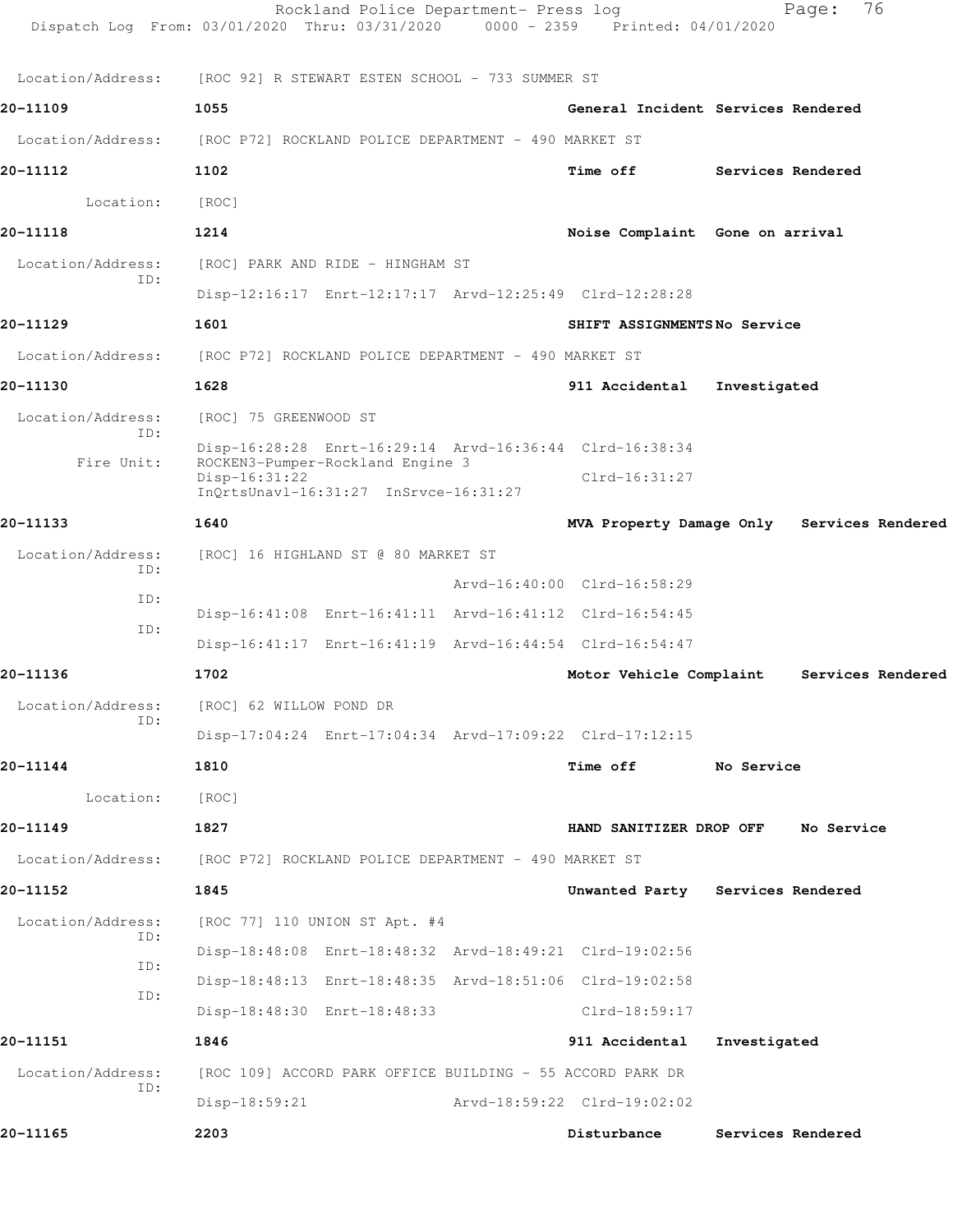|                   |                                     | Rockland Police Department- Press log                                          | 77<br>Page: |
|-------------------|-------------------------------------|--------------------------------------------------------------------------------|-------------|
|                   |                                     | Dispatch Log From: 03/01/2020 Thru: 03/31/2020 0000 - 2359 Printed: 04/01/2020 |             |
| Location/Address: | $[ROC]$ 137 J A DUNN MEM DR Apt. #3 |                                                                                |             |
| ID:<br>ID:        |                                     | Disp-22:05:40 Enrt-22:05:44 Arvd-22:07:26 Clrd-22:18:59                        |             |
|                   |                                     | Disp-22:05:40 Enrt-22:05:44 Arvd-22:10:27 Clrd-22:19:01                        |             |
| 20-11167          | 2233                                | Time off                                                                       | No Service  |
| Location:         | [ROC]                               |                                                                                |             |

## **For Date: 03/27/2020 - Friday**

| 20-11169                 | 0003                                                                   | General Incident Services Rendered         |
|--------------------------|------------------------------------------------------------------------|--------------------------------------------|
| Location/Address:        | [ROC P72] ROCKLAND POLICE DEPARTMENT - 490 MARKET ST                   |                                            |
| ID:                      | Disp-00:05:28                                                          | Clrd-00:05:36                              |
| 20-11171                 | 0048                                                                   | Investigated<br>911 Hang Up                |
| Location/Address:<br>ID: | [ROC] 445 BEECH ST                                                     |                                            |
| ID:                      | Disp-00:49:55 Enrt-00:50:01 Arvd-00:51:18 Clrd-00:52:59                |                                            |
| ID:                      | Disp-00:49:55 Enrt-00:50:01 Arvd-00:51:19 Clrd-00:53:01                |                                            |
|                          | Disp-00:51:39 Enrt-00:51:41 Arvd-00:51:41 Clrd-00:52:58                |                                            |
| 20-11180                 | 0603                                                                   | Suspicious Activity 5ervices Rendered      |
| Location/Address:<br>ID: | [ROC] 1040 HINGHAM ST                                                  |                                            |
|                          | Disp-06:06:06 Enrt-06:06:16 Arvd-06:06:23 Clrd-06:52:48                |                                            |
| ID:                      | Disp-06:06:06 Enrt-06:06:29 Arvd-06:07:41 Clrd-06:41:18                |                                            |
| ID:                      | Disp-06:11:15 Enrt-06:11:18 Arvd-06:17:28 Clrd-06:41:16                |                                            |
| 20-11182                 | 0633                                                                   | Details / Time off<br>Services Rendered    |
| Location:                | [ROC]                                                                  |                                            |
| 20-11186                 | 0800                                                                   | Burglar Alarm<br>Investigated              |
| Location/Address:        | [ROC P91] ROCKLAND ATHLETIC SUPPLIES - 320 UNION ST                    |                                            |
| ID:                      | $Disp-08:09:12$                                                        | Arvd-08:09:17 Clrd-08:09:21                |
| 20-11226                 | 0802                                                                   | SHIFT ASSIGNMENTS Services Rendered        |
|                          | Location/Address: [ROC P72] ROCKLAND POLICE DEPARTMENT - 490 MARKET ST |                                            |
| 20-11192                 | 0940                                                                   | General Incident Services Rendered         |
| Location/Address:        | [ROC P72] ROCKLAND POLICE DEPARTMENT - 490 MARKET ST                   |                                            |
| ID:                      | Disp-09:42:36                                                          | $Clrd-09:42:46$                            |
| 20-11198                 | 1116                                                                   | Suspicious Activity<br>Investigated        |
| Location/Address:        | [ROC] 152 WILSON ST                                                    |                                            |
| ID:                      | Disp-11:17:52 Enrt-11:18:46                                            | Clrd-11:35:49                              |
| ID:                      | $Disp-11:18:59$                                                        | Arvd-11:21:14 Clrd-11:35:46                |
| 20-11200                 | 1122                                                                   | MVA Property Damage Only Services Rendered |
|                          | Vicinity of: [ROC] TAUNTON AVE @ GODDARD AVE                           |                                            |
|                          |                                                                        |                                            |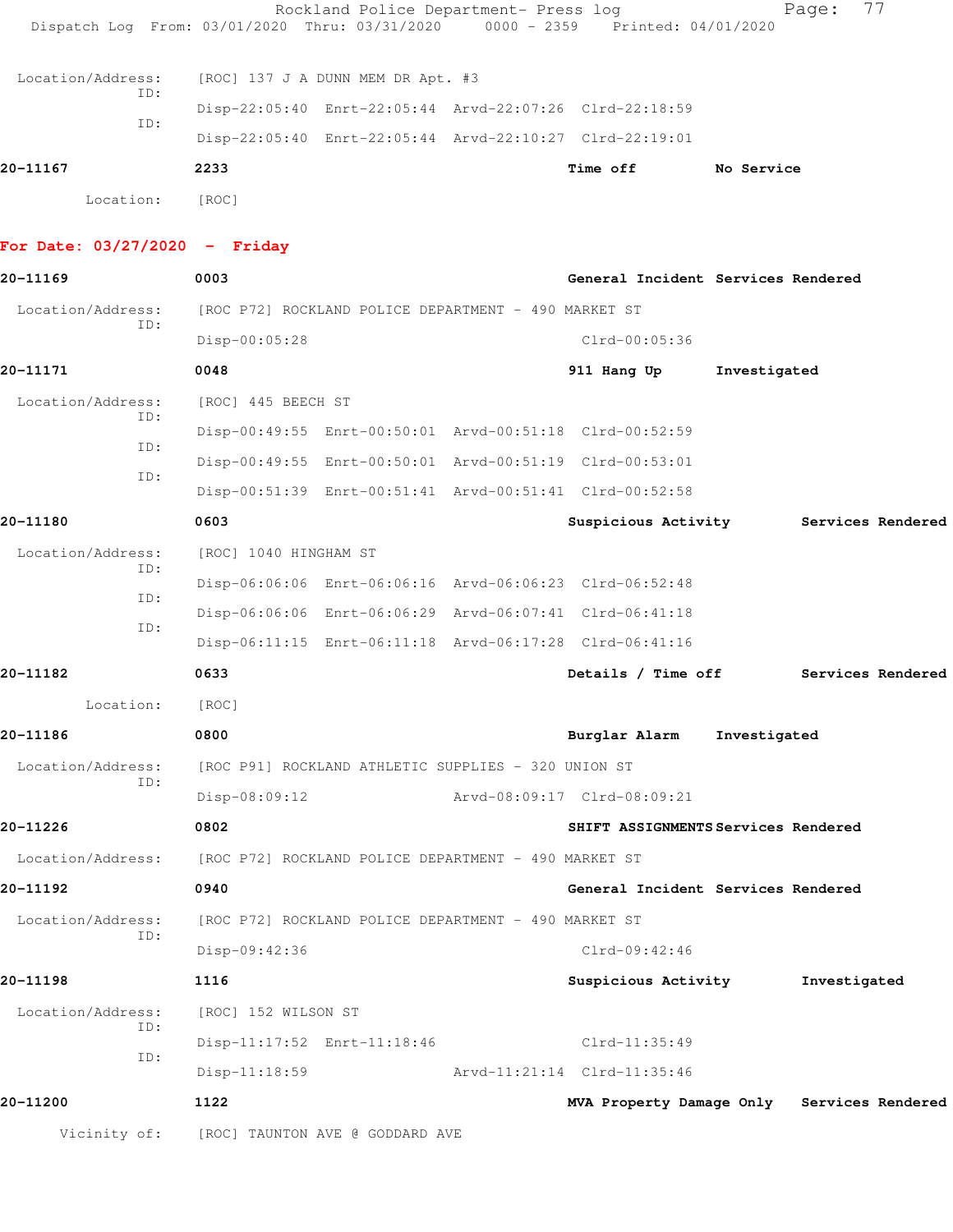|                   | Rockland Police Department- Press log<br>Dispatch Log From: 03/01/2020 Thru: 03/31/2020 0000 - 2359 Printed: 04/01/2020              |                                    |              | 78<br>Page:              |  |
|-------------------|--------------------------------------------------------------------------------------------------------------------------------------|------------------------------------|--------------|--------------------------|--|
|                   |                                                                                                                                      |                                    |              |                          |  |
| Fire Unit:        | ROCKEN3-Pumper-Rockland Engine 3<br>Disp-11:24:29 Enrt-11:24:32 Arvd-11:25:46 Clrd-11:30:51<br>InQrtsUnavl-11:32:27 InSrvce-11:32:30 |                                    |              |                          |  |
| EMS Unit:         | ROCKAM3-Rockland A3<br>Disp-11:24:43 Enrt-11:24:46 Arvd-11:25:42 Clrd-11:30:49<br>InQrtsUnavl-11:31:53 InSrvce-11:31:56              |                                    |              |                          |  |
| ID:               | Disp-11:23:28                                                                                                                        | Arvd-11:23:47 Clrd-11:35:30        |              |                          |  |
| ID:               | $Disp-11:25:50$                                                                                                                      | Arvd-11:25:55 Clrd-11:35:22        |              |                          |  |
| ID:               |                                                                                                                                      | Arvd-11:31:49 Clrd-11:35:26        |              |                          |  |
| 20-11203          | 1209                                                                                                                                 | <b>VACATION DAY</b>                |              | Services Rendered        |  |
| Location/Address: | [ROC P72] ROCKLAND POLICE DEPARTMENT - 490 MARKET ST                                                                                 |                                    |              |                          |  |
| ID:               | Disp-12:11:36                                                                                                                        | $Clrd-12:11:44$                    |              |                          |  |
| 20-11553          | 1245                                                                                                                                 | Animal Complaint Services Rendered |              |                          |  |
| Location/Address: | [ROC] 93 CENTRAL ST                                                                                                                  |                                    |              |                          |  |
| 20-11215          | 1334                                                                                                                                 | <b>Health &amp; Welfare Check</b>  |              | Services Rendered        |  |
| Location/Address: | [ROC P45] COMFORT INN - 850 HINGHAM ST                                                                                               |                                    |              |                          |  |
| ID:               | Disp-13:35:23                                                                                                                        | Arvd-13:36:26 Clrd-13:56:56        |              |                          |  |
| ID:               | $Disp-13:35:23$                                                                                                                      | Arvd-13:36:21 Clrd-13:57:00        |              |                          |  |
| ID:               | $Disp-13:36:12$                                                                                                                      | Arvd-13:36:17 Clrd-13:58:06        |              |                          |  |
| 20-11218          | 1400                                                                                                                                 | Burglar Alarm                      | Investigated |                          |  |
| Location/Address: | [ROC] 38 WILSON ST                                                                                                                   |                                    |              |                          |  |
| ID:               | Disp-14:01:30 Enrt-14:02:05                                                                                                          | $Clrd-14:29:00$                    |              |                          |  |
| 20-11220          | 1407                                                                                                                                 | Suspicious Activity                |              | Investigated             |  |
| Location/Address: | [ROC] 297 HOWARD ST @ 11 STANTON ST                                                                                                  |                                    |              |                          |  |
| ID:               | $Disp-14:08:40$                                                                                                                      | Arvd-14:08:48 Clrd-14:11:20        |              |                          |  |
| ID:               | $Disp-14:08:40$                                                                                                                      | Arvd-14:08:48 Clrd-14:11:16        |              |                          |  |
| 20-11222          | 1414                                                                                                                                 | General Incident Services Rendered |              |                          |  |
| Location/Address: | [ROC P72] ROCKLAND POLICE DEPARTMENT - 490 MARKET ST                                                                                 |                                    |              |                          |  |
| ID:               | Disp-14:18:56                                                                                                                        | $Clrd-14:19:16$                    |              |                          |  |
| 20-11225          | 1433                                                                                                                                 | Neighbor Disturbance               |              | Services Rendered        |  |
| Location/Address: | [ROC] 137 CENTRE AVE                                                                                                                 |                                    |              |                          |  |
| ID:               | Disp-14:39:19                                                                                                                        | Clrd-14:39:31                      |              |                          |  |
| 20-11230          | 1527                                                                                                                                 | Motor Vehicle Complaint            |              | Could Not Locate         |  |
| Location/Address: | [ROC] CENTRAL ST                                                                                                                     |                                    |              |                          |  |
| ID:               | Disp-15:29:28                                                                                                                        | Clrd-15:29:35                      |              |                          |  |
| 20-11258          | 1600                                                                                                                                 | General Info                       | No Service   |                          |  |
| Location/Address: | [ROC P72] ROCKLAND POLICE DEPARTMENT - 490 MARKET ST                                                                                 |                                    |              |                          |  |
| 20-11240          | 1737                                                                                                                                 | Burglar Alarm                      |              | Building Checked/Secured |  |
|                   |                                                                                                                                      |                                    |              |                          |  |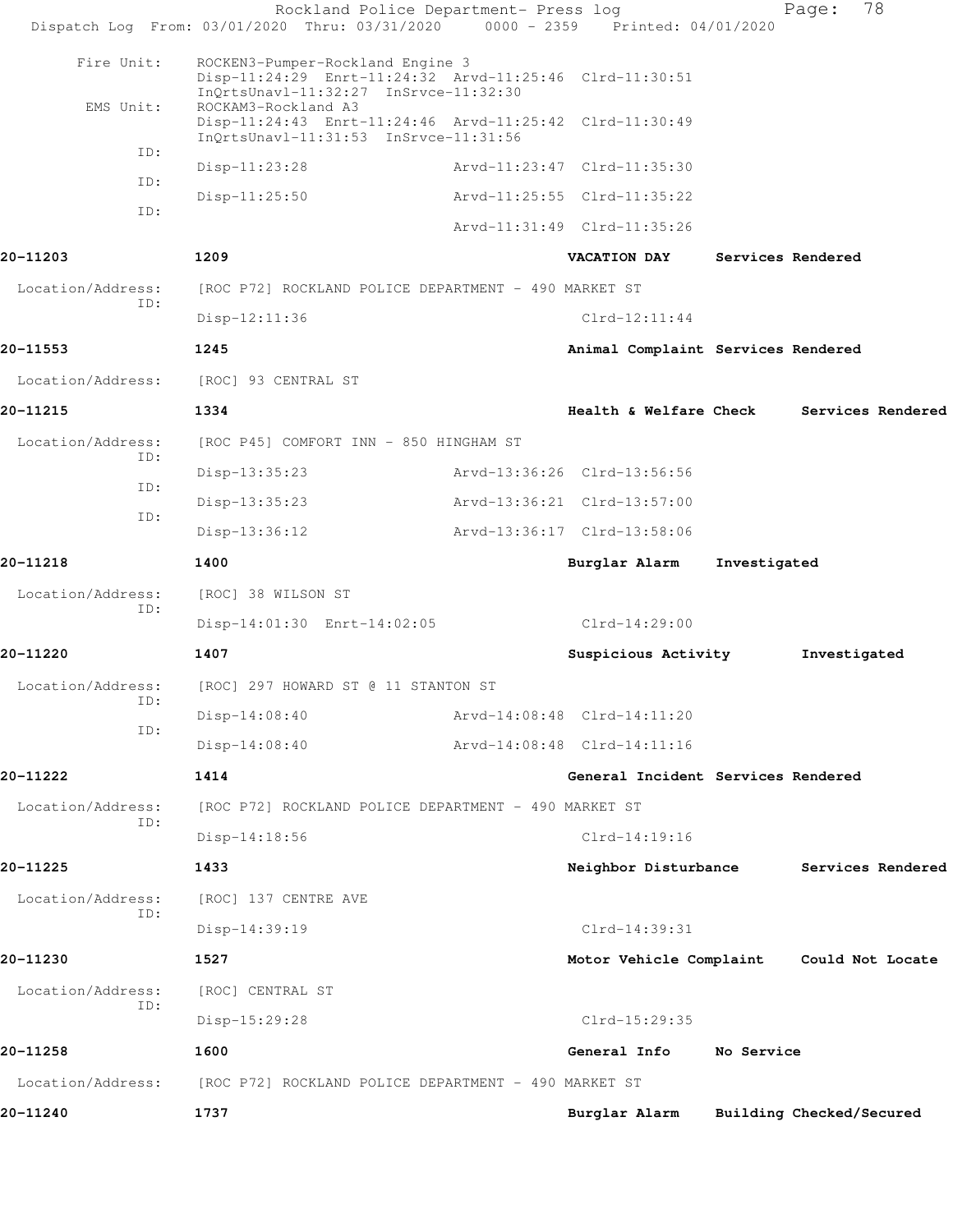|                                 | Rockland Police Department- Press log<br>Dispatch Log From: 03/01/2020 Thru: 03/31/2020 | $0000 - 2359$ | Printed: 04/01/2020                        |                | 79<br>Page:       |  |
|---------------------------------|-----------------------------------------------------------------------------------------|---------------|--------------------------------------------|----------------|-------------------|--|
| Location/Address:               | [ROC P84] PLAYERS SPORTS BAR - 86 VFW DR                                                |               |                                            |                |                   |  |
| ID:                             | Disp-17:38:18 Enrt-17:38:20 Arvd-17:41:10 Clrd-17:44:27                                 |               |                                            |                |                   |  |
| 20-11245                        | 1824                                                                                    |               | Noise Complaint Peace Restored             |                |                   |  |
| Location/Address:               | [ROC] 21 ELEANOR LN                                                                     |               |                                            |                |                   |  |
| ID:                             | Disp-18:26:18 Enrt-18:26:20 Arvd-18:29:13 Clrd-18:34:19                                 |               |                                            |                |                   |  |
| 20-11250                        | 1929                                                                                    |               | General Info Services Rendered             |                |                   |  |
|                                 | Location/Address: [ROC P72] ROCKLAND POLICE DEPARTMENT - 490 MARKET ST                  |               |                                            |                |                   |  |
| 20-11255                        | 2127                                                                                    |               | MVA Property Damage Only Vehicle Towed     |                |                   |  |
| Location/Address:               | [ROC] 677 UNION ST                                                                      |               |                                            |                |                   |  |
| ID:                             | Disp-21:28:47 Enrt-21:29:15 Arvd-21:30:10 Clrd-21:49:31                                 |               |                                            |                |                   |  |
| ID:                             | Disp-21:28:53 Enrt-21:29:16 Arvd-21:31:52 Clrd-22:06:22                                 |               |                                            |                |                   |  |
| 20-11265                        | 2341                                                                                    |               | MVA Property Damage Only Services Rendered |                |                   |  |
| Location/Address:               | [ROC] MARKET ST                                                                         |               |                                            |                |                   |  |
| ID:                             |                                                                                         |               | Arvd-23:41:31 Clrd-23:43:50                |                |                   |  |
|                                 |                                                                                         |               |                                            |                |                   |  |
| For Date: 03/28/2020 - Saturday |                                                                                         |               |                                            |                |                   |  |
| 20-11266                        | 0003                                                                                    |               | SHIFT ASSIGNMENTSNo Service                |                |                   |  |
| Location/Address:               | [ROC P72] ROCKLAND POLICE DEPARTMENT - 490 MARKET ST                                    |               |                                            |                |                   |  |
| ID:                             |                                                                                         |               | Arvd-00:03:00 Clrd-00:07:23                |                |                   |  |
| 20-11271                        | 0204                                                                                    |               | Suspicious Activity                        |                | Sent On Way       |  |
| Location/Address:               | [ROC P64] CVS PHARMACY - 80 MARKET ST                                                   |               |                                            |                |                   |  |
| ID:                             | Disp-02:06:50                                                                           |               | Arvd-02:07:12 Clrd-02:19:52                |                |                   |  |
| ID:                             | $Disp-02:06:59$                                                                         |               | Arvd-02:07:05 Clrd-02:19:51                |                |                   |  |
| 20-11272                        | 0219                                                                                    |               | Breaking & Entering                        |                | Gone on arrival   |  |
| Location/Address:               | [ROC] 177 MARTHA DR Apt. #D                                                             |               |                                            |                |                   |  |
| ID:                             | Disp-02:21:09                                                                           |               | Arvd-02:21:20 Clrd-02:40:44                |                |                   |  |
| ID:                             | $Disp-02:21:13$                                                                         |               | Arvd-02:21:20 Clrd-02:40:41                |                |                   |  |
| ID:                             | $Disp-02:21:16$                                                                         |               | Arvd-02:21:20 Clrd-02:40:48                |                |                   |  |
| 20-11276                        | 0549                                                                                    |               | <b>Building Check</b>                      | Appears Secure |                   |  |
| Location/Address:               | [ROC 61] UNION ST BUSINESS DISTRICT - UNION ST                                          |               |                                            |                |                   |  |
| ID:                             |                                                                                         |               | Arvd-05:50:02 Clrd-05:50:22                |                |                   |  |
| 20-11279                        | 0800                                                                                    |               | SHIFT ASSIGNMENTS Services Rendered        |                |                   |  |
| Location/Address:               | [ROC P72] ROCKLAND POLICE DEPARTMENT - 490 MARKET ST                                    |               |                                            |                |                   |  |
| ID:                             | Disp-08:03:31                                                                           |               | $Clrd-08:03:40$                            |                |                   |  |
| 20-11283                        | 0847                                                                                    |               | Police Information                         |                | Services Rendered |  |
| Location/Address:<br>ID:        | [ROC P72] ROCKLAND POLICE DEPARTMENT - 490 MARKET ST                                    |               |                                            |                |                   |  |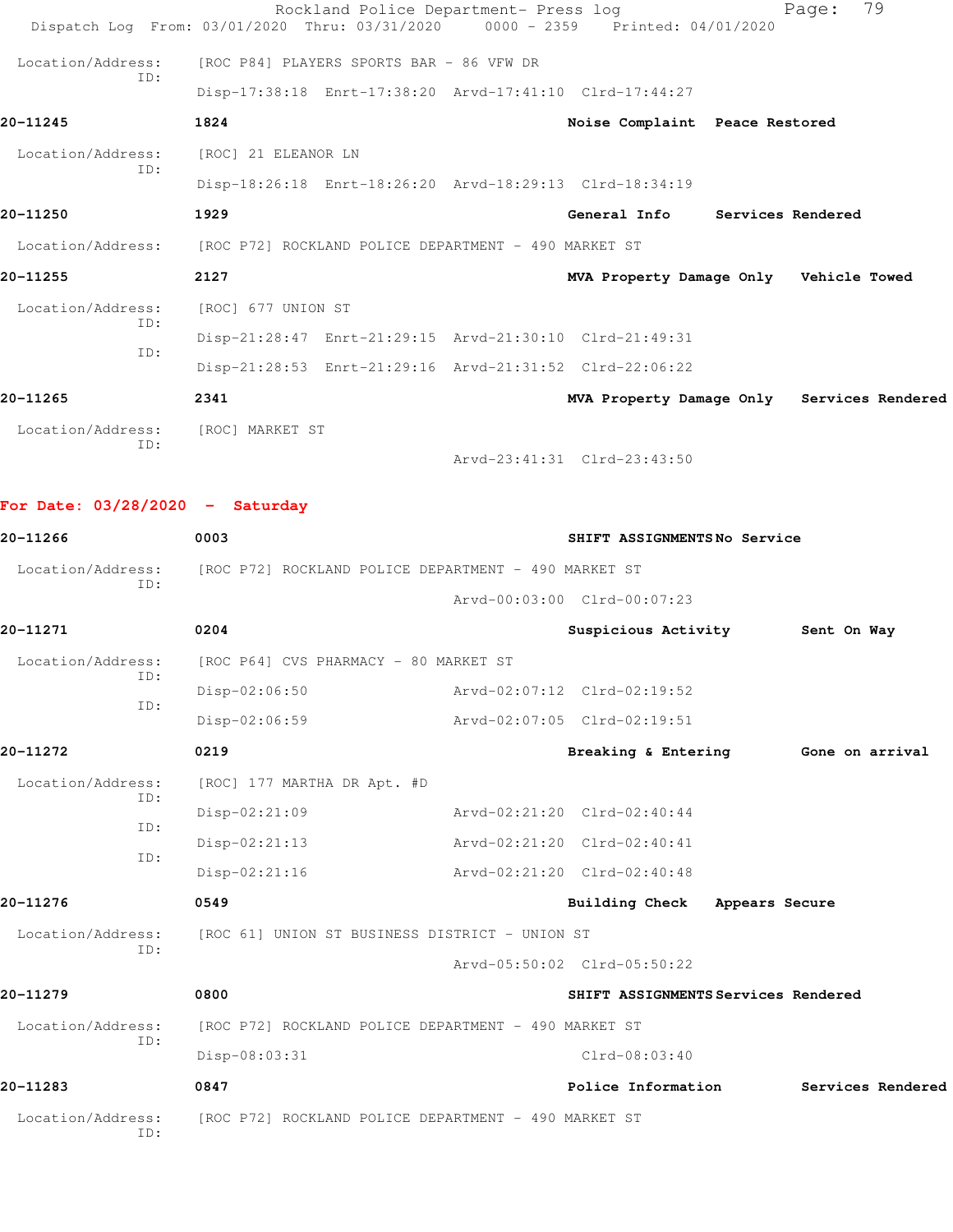Rockland Police Department- Press log Page: 80 Dispatch Log From: 03/01/2020 Thru: 03/31/2020 0000 - 2359 Printed: 04/01/2020 Disp-08:48:57 Clrd-08:49:04 **20-11284 0855 Animal Complaint Taken/Referred to Other Agency**  Location/Address: [ROC] 191 HINGHAM ST ID: Disp-08:56:51 Enrt-08:57:20 Arvd-09:02:07 Clrd-09:29:08 ID: Disp-08:59:35 Enrt-08:59:41 Arvd-09:01:58 Clrd-09:24:32 **20-11289 1002 CRUISER MAINTENANCE Services Rendered** Location/Address: [ROC P72] ROCKLAND POLICE DEPARTMENT - 490 MARKET ST ID: Disp-10:05:04 Clrd-10:05:11 **20-11291 1005 Suspicious Activity Gone on arrival** Location/Address: [ROC P64] CVS PHARMACY - 80 MARKET ST ID: Disp-10:07:51 Enrt-10:07:58 Arvd-10:10:04 Clrd-10:14:34 **20-11293 1110 Details / Time off Services Rendered** Location: [ROC] **20-11307 1302 911 Accidental Gone on arrival** Location/Address: [ROC P55] HOME DEPOT - 1149 HINGHAM ST ID: Disp-13:02:55 Enrt-13:03:31 Arvd-13:11:40 Clrd-13:17:00 **20-11308 1313 Police Information Services Rendered** Location/Address: [ROC P72] ROCKLAND POLICE DEPARTMENT - 490 MARKET ST ID: Disp-13:14:54 Clrd-13:15:01 **20-11318 1449 Assist Public Advised to Court** Location/Address: [ROC] 18 PACIFIC ST Apt. #4 ID: Disp-14:54:33 Enrt-14:54:40 Arvd-14:57:44 Clrd-15:42:34 **20-11332 1605 SHIFT ASSIGNMENTS No Service** Location/Address: [ROC P72] ROCKLAND POLICE DEPARTMENT - 490 MARKET ST **20-11327 1613 911 Accidental Services Rendered** Location/Address: [ROC 88] 92 LEISUREWOODS DR - 92 LEISUREWOODS DR ID: Disp-16:14:31 Enrt-16:14:36 Arvd-16:23:36 Clrd-16:44:17 **20-11330 1649 MVA Property Damage Only Paper Exchange** Location/Address: [ROC P64] CVS PHARMACY - 80 MARKET ST ID: Disp-16:50:54 Arvd-16:50:57 Clrd-17:00:00 **20-11339 1802 Missing / Stolen Plate Services Rendered** Location/Address: [ROC] 77 OREGON AVE ID: Disp-18:05:07 Enrt-18:05:09 Clrd-18:05:26 **20-11345 1854 911 Accidental Services Rendered** Location/Address: [ROC] 56 LORETTA AVE ID: Disp-18:57:57 Enrt-18:58:01 Arvd-19:04:29 Clrd-19:04:33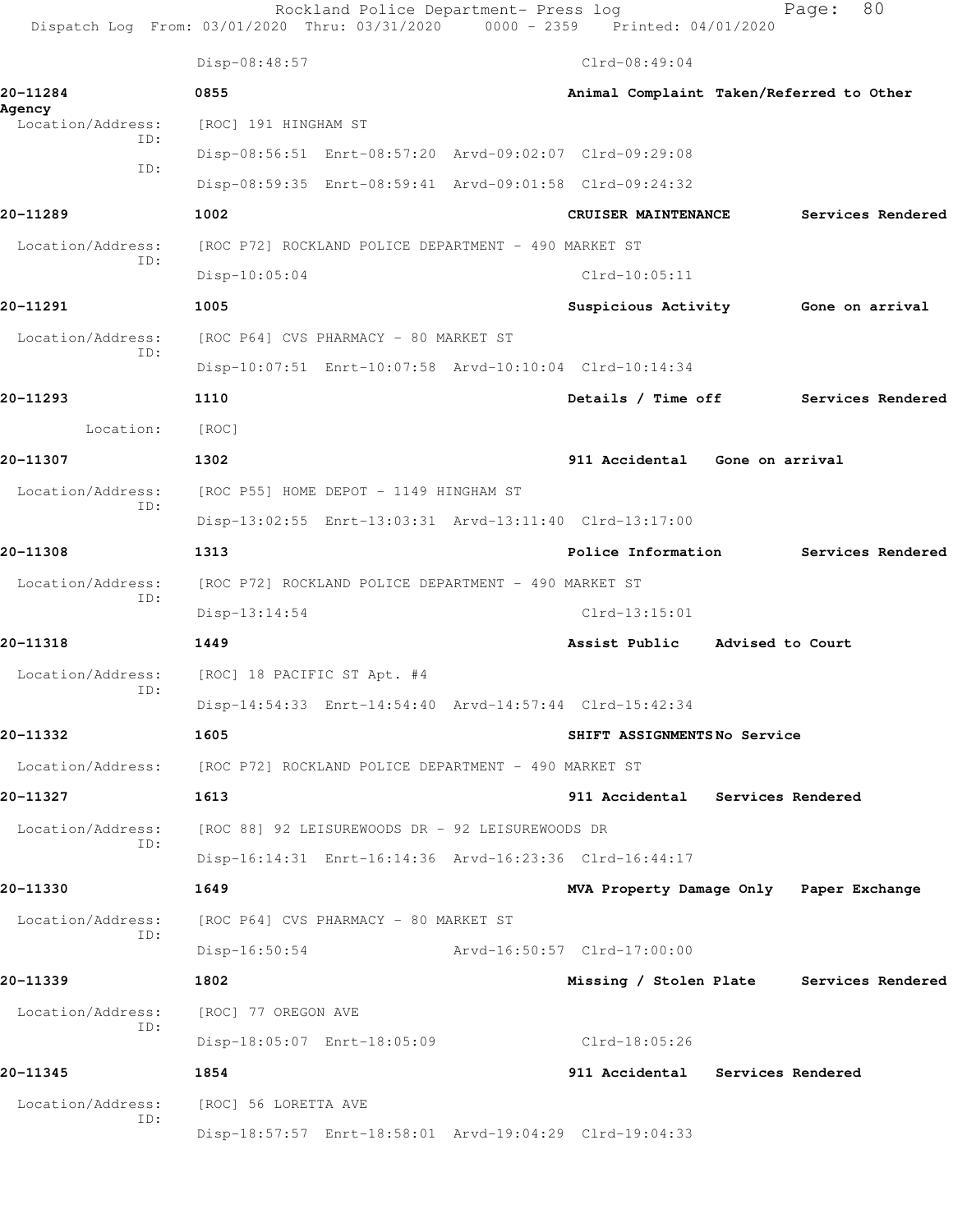Rockland Police Department- Press log entitled Page: 81 Dispatch Log From: 03/01/2020 Thru: 03/31/2020 0000 - 2359 Printed: 04/01/2020

| 20-11347                 | 1909                        |                                                         | Assist Public   | Services Rendered |  |
|--------------------------|-----------------------------|---------------------------------------------------------|-----------------|-------------------|--|
| Location/Address:<br>ID: | [ROC] 51 HANNAH WAY Apt. #B |                                                         |                 |                   |  |
|                          | $Disp-19:18:42$             |                                                         | $Clrd-19:20:28$ |                   |  |
| 20-11352                 | 2032                        |                                                         | 911 Accidental  | Services Rendered |  |
| Location/Address:        | [ROC] 144 NORTH AVE         |                                                         |                 |                   |  |
| ID:                      |                             | Disp-20:32:43 Enrt-20:33:26                             | $Clrd-20:33:48$ |                   |  |
| ID:                      |                             | Disp-20:33:40 Enrt-20:33:43 Arvd-20:35:03 Clrd-20:36:51 |                 |                   |  |

**For Date: 03/29/2020 - Sunday**

| 20-11365                             | 0000                                                                                   | SHIFT ASSIGNMENTS Services Rendered |                   |
|--------------------------------------|----------------------------------------------------------------------------------------|-------------------------------------|-------------------|
| Location/Address:                    | [ROC P72] ROCKLAND POLICE DEPARTMENT - 490 MARKET ST                                   |                                     |                   |
| 20-11376                             | 0516                                                                                   | Building Check Services Rendered    |                   |
| Location/Address:                    | [ROC] UNION ST                                                                         |                                     |                   |
| ID:                                  | $Disp-05:18:50$                                                                        | Arvd-05:18:57 Clrd-05:40:56         |                   |
| 20-11381                             | 0800                                                                                   | SHIFT ASSIGNMENTS Services Rendered |                   |
| Location/Address:                    | [ROC P72] ROCKLAND POLICE DEPARTMENT - 490 MARKET ST                                   |                                     |                   |
| 20-11382                             | 0822                                                                                   | Road Obstruction Services Rendered  |                   |
| Location/Address:                    | [ROC] BP GAS STATION - HINGHAM ST                                                      |                                     |                   |
| ID:                                  | Disp-08:25:17 Enrt-08:25:21 Arvd-08:34:58 Clrd-08:42:02                                |                                     |                   |
| EMS Unit:                            | WHI249-Whitman Ambulance 249<br>Disp-08:40:41<br>InQrtsUnavl-08:40:55 InSrvce-08:40:55 | $Clrd-08:40:50$                     |                   |
| 20-11385                             | 0838                                                                                   | COMP Time off Services Rendered     |                   |
| Location:                            | [ROC]                                                                                  |                                     |                   |
| 20-11386                             | 0858                                                                                   | Motor Vehicle Complaint             | No Service        |
| Location/Address:                    | [ROC] PINE VIEW - 340 CENTRE AVE                                                       |                                     |                   |
| ID:                                  | Disp-08:59:57 Enrt-09:00:01 Arvd-09:07:16 Clrd-09:15:41                                |                                     |                   |
| 20-11390                             | 0939                                                                                   | Detail                              | Services Rendered |
| Location/Address:                    | [ROC P72] ROCKLAND POLICE DEPARTMENT - 490 MARKET ST                                   |                                     |                   |
| 20-11394                             | 1027                                                                                   | 911 Accidental                      | Appears Secure    |
| Location/Address:                    | [ROC 88] 92 LEISUREWOODS DR - 92 LEISUREWOODS DR                                       |                                     |                   |
| ID:                                  | Disp-10:28:39 Enrt-10:29:29 Arvd-10:36:43 Clrd-10:36:49                                |                                     |                   |
| 20-11400                             | 1257                                                                                   | Disturbance                         | Peace Restored    |
| Location/Address: [ROC] 140 DAMON RD |                                                                                        |                                     |                   |
| ID:                                  | Disp-12:58:41 Enrt-12:59:08 Arvd-13:00:53 Clrd-13:03:53                                |                                     |                   |
|                                      |                                                                                        |                                     |                   |
| ID:                                  | Disp-12:58:48 Enrt-12:59:12 Arvd-13:00:49 Clrd-13:03:48                                |                                     |                   |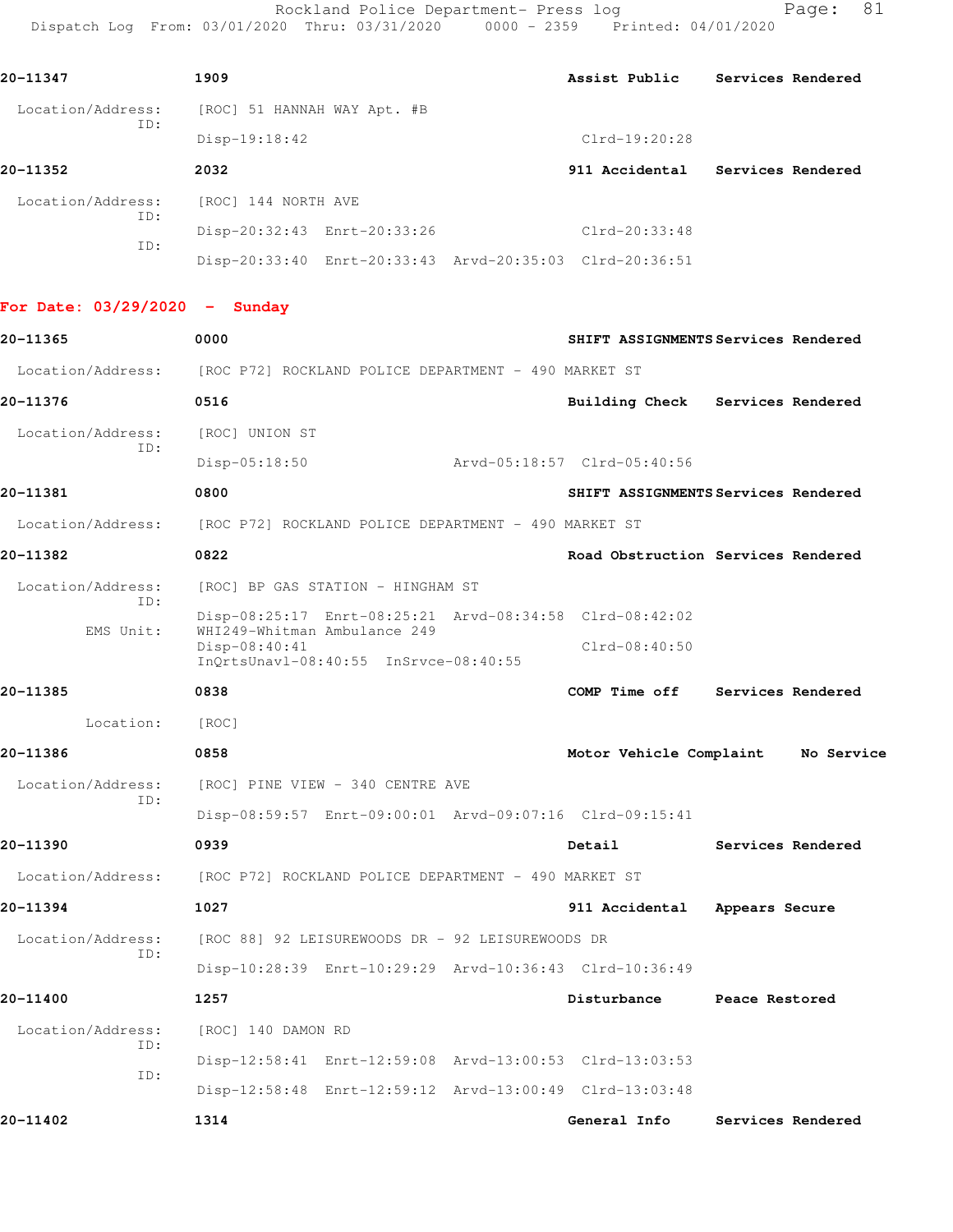|                                 | Rockland Police Department- Press log<br>Dispatch Log From: 03/01/2020 Thru: 03/31/2020 | $0000 - 2359$ | Printed: 04/01/2020                 |                   | 82<br>Page:      |
|---------------------------------|-----------------------------------------------------------------------------------------|---------------|-------------------------------------|-------------------|------------------|
| Location/Address:               | [ROC P72] ROCKLAND POLICE DEPARTMENT - 490 MARKET ST                                    |               |                                     |                   |                  |
| 20-11406                        | 1457                                                                                    |               | Motor Vehicle Complaint             |                   | Summons To Court |
| Location/Address:               | [ROC] RT 139 - EAST WATER ST                                                            |               |                                     |                   |                  |
| ID:                             | Disp-14:58:37 Enrt-14:58:42 Arvd-15:01:20 Clrd-15:04:59                                 |               |                                     |                   |                  |
| 20-11412                        | 1548                                                                                    |               | Complaint                           | Services Rendered |                  |
| Location/Address:               | [ROC P77] BURGER KING - 157 MARKET ST                                                   |               |                                     |                   |                  |
| ID:                             | Disp-15:56:01 Enrt-15:56:06 Arvd-16:02:00 Clrd-16:02:32                                 |               |                                     |                   |                  |
| 20-11413                        | 1554                                                                                    |               | SHIFT ASSIGNMENTS Services Rendered |                   |                  |
| Location/Address:               | [ROC P72] ROCKLAND POLICE DEPARTMENT - 490 MARKET ST                                    |               |                                     |                   |                  |
| 20-11421                        | 1752                                                                                    |               | PERSONAL DAY                        | Services Rendered |                  |
| Location:                       | [ROC]                                                                                   |               |                                     |                   |                  |
| 20-11429                        | 1858                                                                                    |               | Burglar Alarm                       | Appears Secure    |                  |
| Location/Address:               | [ROC 84] HARMON GOLF & FITNESS CLUB - 168 CONCORD ST                                    |               |                                     |                   |                  |
| ID:<br>ID:                      | Disp-19:01:18 Enrt-19:01:21 Arvd-19:01:23 Clrd-19:19:00                                 |               |                                     |                   |                  |
|                                 | Disp-19:03:44 Enrt-19:03:48 Arvd-19:03:56 Clrd-19:19:03                                 |               |                                     |                   |                  |
| 20-11435                        | 2039                                                                                    |               | <b>COMP</b><br>TIME                 | Services Rendered |                  |
| Location:                       | [ROC]                                                                                   |               |                                     |                   |                  |
| 20-11437                        | 2130                                                                                    |               | Noise Complaint Services Rendered   |                   |                  |
| Location/Address:<br>ID:        | [ROC] 135 J A DUNN MEM DR Apt. #9                                                       |               |                                     |                   |                  |
|                                 | Disp-21:32:44 Enrt-21:32:49 Arvd-21:35:39 Clrd-22:04:57                                 |               |                                     |                   |                  |
| 20-11454                        | 2344                                                                                    |               | Suspicious Activity                 |                   | Investigated     |
| Location/Address:<br>ID:        | [ROC] 67 BOXBERRY LN                                                                    |               |                                     |                   |                  |
| ID:                             | Disp-23:45:33 Enrt-23:45:38 Arvd-23:47:03 Clrd-23:50:54                                 |               |                                     |                   |                  |
|                                 | Disp-23:46:17 Enrt-23:46:19 Arvd-23:47:02 Clrd-23:50:51                                 |               |                                     |                   |                  |
| For Date: $03/30/2020 -$ Monday |                                                                                         |               |                                     |                   |                  |
| 20-11463                        | 0001                                                                                    |               | General Incident Services Rendered  |                   |                  |
| Location/Address:               | [ROC P72] ROCKLAND POLICE DEPARTMENT - 490 MARKET ST                                    |               |                                     |                   |                  |
| ID:                             | $Disp-06:22:45$                                                                         |               | $Clrd-06:23:06$                     |                   |                  |
| 20-11460                        | 0521                                                                                    |               | Building Check Services Rendered    |                   |                  |
| Location/Address:               | [ROC] UNION ST                                                                          |               |                                     |                   |                  |
| ID:                             | Disp-05:22:26                                                                           |               | Arvd-05:22:36 Clrd-05:39:15         |                   |                  |
| 20-11557                        | 0600                                                                                    |               | Animal Complaint Services Rendered  |                   |                  |
| Location/Address:               | [ROC] 32 CRESTVIEW ST                                                                   |               |                                     |                   |                  |
| 20-11467                        | 0800                                                                                    |               | General Info                        | Services Rendered |                  |
| Location/Address:<br>ID:        | [ROC P72] ROCKLAND POLICE DEPARTMENT - 490 MARKET ST                                    |               |                                     |                   |                  |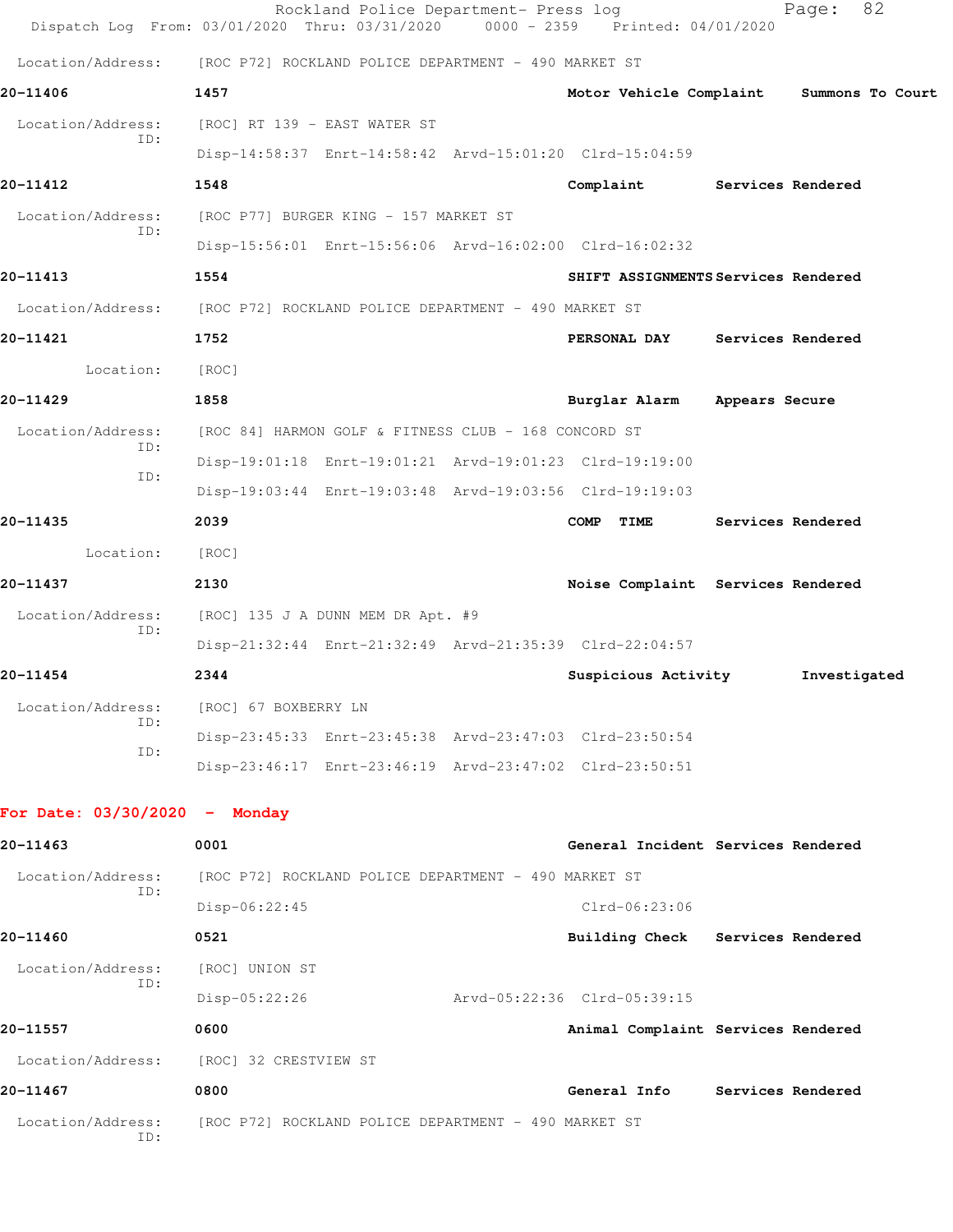|                   | Rockland Police Department- Press log<br>Dispatch Log From: 03/01/2020 Thru: 03/31/2020 0000 - 2359 Printed: 04/01/2020 |                                         |              | 83<br>Page:           |
|-------------------|-------------------------------------------------------------------------------------------------------------------------|-----------------------------------------|--------------|-----------------------|
|                   | Disp-09:39:30 Enrt-09:39:40 Arvd-09:39:43 Clrd-09:39:47                                                                 |                                         |              |                       |
| 20-11468          | 0803                                                                                                                    | General Incident Services Rendered      |              |                       |
| Location/Address: | [ROC] 471 WEST WATER ST                                                                                                 |                                         |              |                       |
| ID:<br>ID:        | Disp-08:04:08 Enrt-08:04:57 Arvd-08:15:33 Clrd-08:42:40                                                                 |                                         |              |                       |
|                   | Disp-08:41:20 Enrt-08:41:29 Arvd-08:41:31 Clrd-08:41:34                                                                 |                                         |              |                       |
| 20-11473          | 0853                                                                                                                    | General Info Services Rendered          |              |                       |
| Location/Address: | [ROC] 688 UNION ST                                                                                                      |                                         |              |                       |
| 20-11474          | 0903                                                                                                                    | Disturbance                             |              | Services Not Required |
| Location/Address: | [ROC P68] AL PRIME - 104 MARKET ST                                                                                      |                                         |              |                       |
| ID:               | $Disp-09:06:12$                                                                                                         | Arvd-09:06:17 Clrd-09:15:42             |              |                       |
| 20-11475          | 0909                                                                                                                    | Details / Time off                      |              | Services Rendered     |
| Location:         | [ROC]                                                                                                                   |                                         |              |                       |
| 20-11477          | 0925                                                                                                                    | Unwanted Party Peace Restored           |              |                       |
| Location/Address: | [ROC] 79 EXCHANGE ST                                                                                                    |                                         |              |                       |
| ID:               | Disp-09:27:32 Enrt-09:28:25 Arvd-09:32:07 Clrd-09:37:46                                                                 |                                         |              |                       |
| ID:               | Disp-09:32:35                                                                                                           | Arvd-09:32:40 Clrd-09:37:43             |              |                       |
| 20-11555          | 0934                                                                                                                    | Animal Complaint Services Rendered      |              |                       |
| Location/Address: | [ROC] 124 HINGHAM ST                                                                                                    |                                         |              |                       |
| 20-11556          | 1036                                                                                                                    | Animal Complaint Services Rendered      |              |                       |
| Location/Address: | [ROC] 30 PLEASANT ST                                                                                                    |                                         |              |                       |
| 20-11484          | 1254                                                                                                                    | 911 Accidental                          | Investigated |                       |
| Location/Address: | [ROC] 140 DAMON RD                                                                                                      |                                         |              |                       |
| ID:               | Disp-12:54:33 Enrt-12:54:37 Arvd-12:59:54 Clrd-13:01:46                                                                 |                                         |              |                       |
| 20-11489          | 1503                                                                                                                    | General Info Services Rendered          |              |                       |
| Location/Address: | [ROC P72] ROCKLAND POLICE DEPARTMENT - 490 MARKET ST                                                                    |                                         |              |                       |
| 20-11495          | 1601                                                                                                                    | SHIFT ASSIGNMENTS Services Rendered     |              |                       |
| Location/Address: | [ROC P72] ROCKLAND POLICE DEPARTMENT - 490 MARKET ST                                                                    |                                         |              |                       |
| 20-11500          | 1656                                                                                                                    | MVA Property Damage Only Paper Exchange |              |                       |
| Location/Address: | [ROC] 5 UNION ST @ 158 MARKET ST                                                                                        |                                         |              |                       |
| ID:               | $Disp-16:57:49$                                                                                                         | Arvd-16:57:52 Clrd-16:59:41             |              |                       |
| 20-11501          | 1709                                                                                                                    | <b>TIME OFF</b>                         |              | No Action Required    |
| Location/Address: | [ROC P72] ROCKLAND POLICE DEPARTMENT - 490 MARKET ST                                                                    |                                         |              |                       |
| ID:               |                                                                                                                         | Arvd-17:09:38 Clrd-17:18:58             |              |                       |
| 20-11502          | 1722                                                                                                                    | TIME OFF                                |              | No Action Required    |
| Location/Address: | [ROC P72] ROCKLAND POLICE DEPARTMENT - 490 MARKET ST                                                                    |                                         |              |                       |
| ID:               |                                                                                                                         | Arvd-17:22:00 Clrd-17:23:34             |              |                       |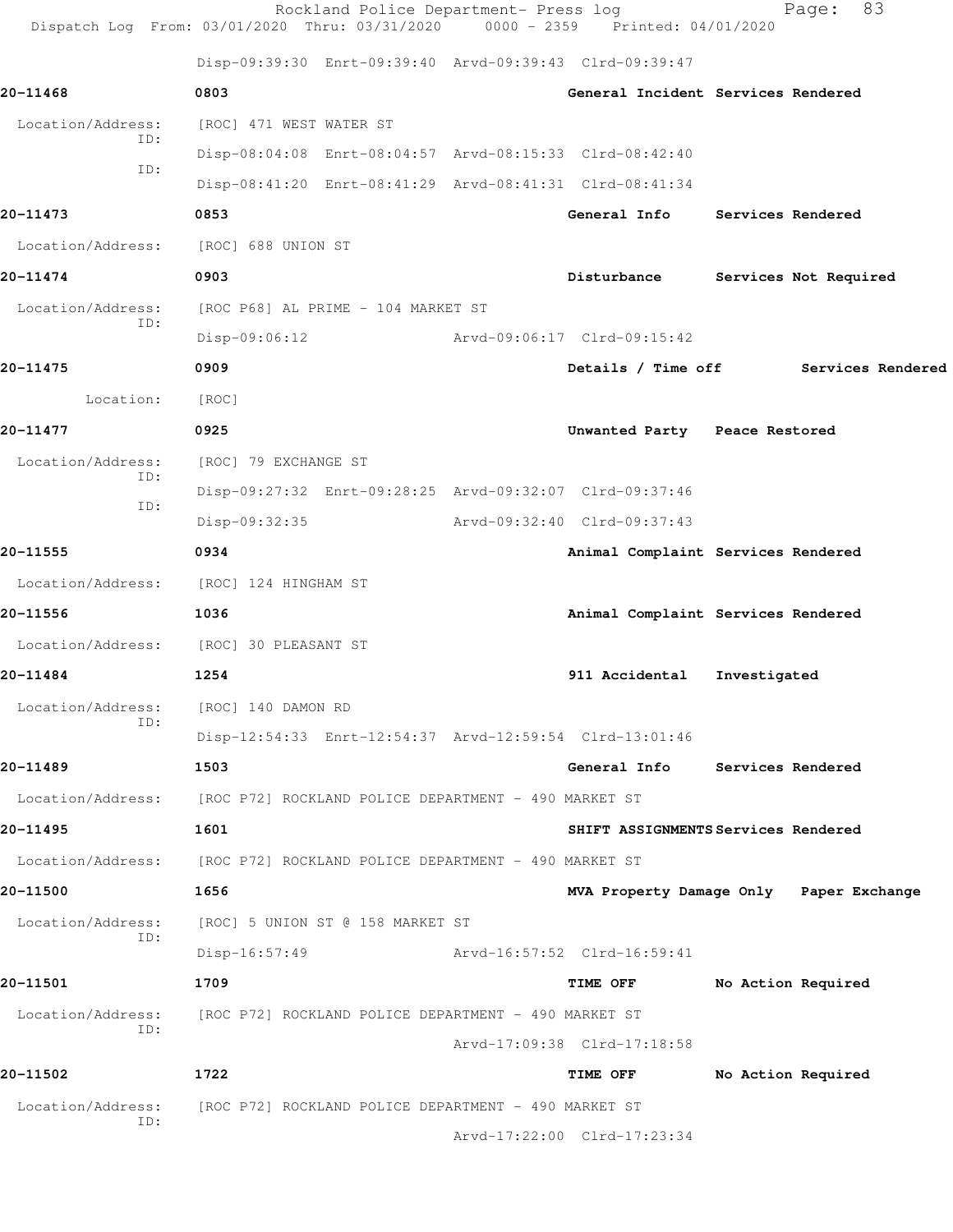|                   | Rockland Police Department- Press log<br>Dispatch Log From: 03/01/2020 Thru: 03/31/2020 0000 - 2359 Printed: 04/01/2020 |                                         |                   | 84<br>Page:       |  |
|-------------------|-------------------------------------------------------------------------------------------------------------------------|-----------------------------------------|-------------------|-------------------|--|
| 20-11504          | 1737                                                                                                                    | Detail                                  |                   | Services Rendered |  |
| Location/Address: | [ROC P72] ROCKLAND POLICE DEPARTMENT - 490 MARKET ST                                                                    |                                         |                   |                   |  |
| ID:               |                                                                                                                         | Arvd-17:37:00 Clrd-17:41:07             |                   |                   |  |
| 20-11506          | 1742                                                                                                                    | Noise Complaint Services Rendered       |                   |                   |  |
| Location/Address: | [ROC] 269 EAST WATER ST Apt. #2                                                                                         |                                         |                   |                   |  |
| ID:               | Disp-17:44:18 Enrt-17:45:36 Arvd-17:48:53 Clrd-17:51:54                                                                 |                                         |                   |                   |  |
| 20-11507          | 1757                                                                                                                    | Details / Time off                      |                   | Services Rendered |  |
| Location:         | [ROC]                                                                                                                   |                                         |                   |                   |  |
| 20-11509          | 1758                                                                                                                    | Motor Vehicle Complaint Gone on arrival |                   |                   |  |
| Location/Address: | [ROC 9] 1 VFW DR @ 821 UNION ST                                                                                         |                                         |                   |                   |  |
| TD:               | Disp-18:02:36 Enrt-18:03:11 Arvd-18:06:52 Clrd-18:09:10                                                                 |                                         |                   |                   |  |
| ID:               | Disp-18:03:15 Enrt-18:03:17 Arvd-18:07:53 Clrd-18:09:17                                                                 |                                         |                   |                   |  |
| 20-11510          | 1807                                                                                                                    | Details / Time off                      |                   | Services Rendered |  |
| Location:         | [ROC]                                                                                                                   |                                         |                   |                   |  |
| 20-11511          | 1815                                                                                                                    | Noise Complaint Services Rendered       |                   |                   |  |
| Location/Address: | [ROC] 269 EAST WATER ST Apt. #2ND                                                                                       |                                         |                   |                   |  |
| ID:               | Disp-18:18:16 Enrt-18:18:19 Arvd-18:20:38 Clrd-18:24:02                                                                 |                                         |                   |                   |  |
| 20-11518          | 1845                                                                                                                    | 911 Hang Up Services Rendered           |                   |                   |  |
| Location/Address: | [ROC] 135 GROVE ST                                                                                                      |                                         |                   |                   |  |
| ID:               | Disp-18:46:33 Enrt-18:46:39 Arvd-18:54:15 Clrd-19:04:30                                                                 |                                         |                   |                   |  |
| 20-11519          | 1904                                                                                                                    | 911 Hang Up                             | Services Rendered |                   |  |
| Location/Address: | [ROC] 189 MONCRIEF RD                                                                                                   |                                         |                   |                   |  |
| ID:               | Disp-19:06:35                                                                                                           | Arvd-19:06:38 Clrd-19:19:25             |                   |                   |  |
| ID:               | Disp-19:06:42 Enrt-19:06:43                                                                                             | Clrd-19:07:47                           |                   |                   |  |
| ID:               |                                                                                                                         |                                         |                   |                   |  |

## **For Date: 03/31/2020 - Tuesday**

| 20-11530                                   | 0000                    |                                                         | General Info    | No Service                     |
|--------------------------------------------|-------------------------|---------------------------------------------------------|-----------------|--------------------------------|
| Location/Address:<br>ID:                   |                         | [ROC P72] ROCKLAND POLICE DEPARTMENT - 490 MARKET ST    |                 |                                |
|                                            | $Disp-00:02:59$         |                                                         | $Clrd-00:03:09$ |                                |
| 20-11531<br>Services Rendered<br>Location: | 0015                    |                                                         |                 | Details / Time off 1 HOUR COMP |
|                                            | [ROC]                   |                                                         |                 |                                |
| 20-11534                                   | 0130                    |                                                         | 911 Accidental  | Investigated                   |
| Location/Address:<br>ID:<br>ID:            | [ROC] 149 WEST WATER ST |                                                         |                 |                                |
|                                            |                         | Disp-01:32:26 Enrt-01:32:27 Arvd-01:34:28 Clrd-01:36:46 |                 |                                |
|                                            |                         | Disp-01:34:48 Enrt-01:34:50 Arvd-01:34:51 Clrd-01:36:44 |                 |                                |

Disp-19:08:22 Enrt-19:08:23 Arvd-19:17:04 Clrd-19:17:36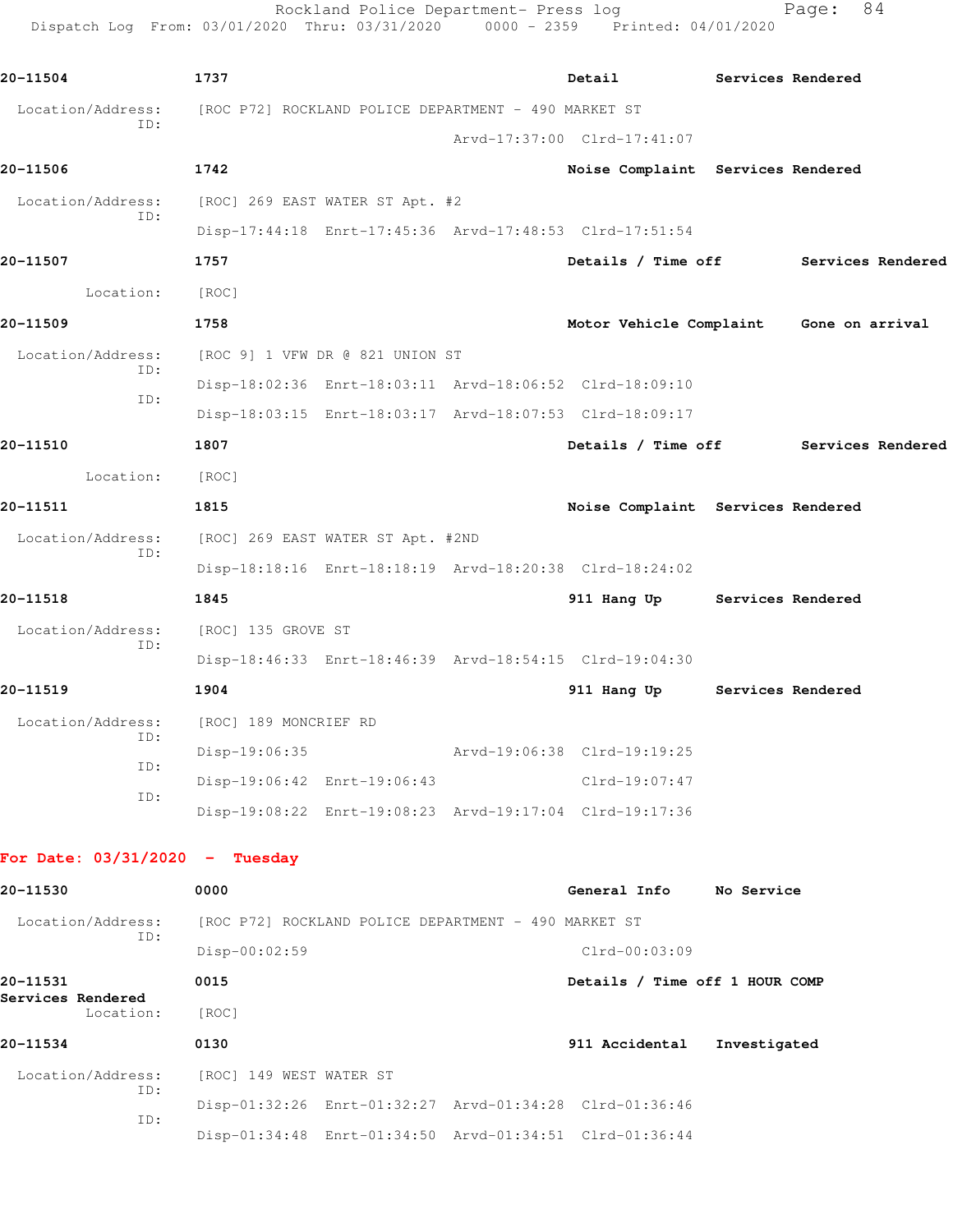Rockland Police Department- Press log entitled Page: 85 Dispatch Log From: 03/01/2020 Thru: 03/31/2020 0000 - 2359 Printed: 04/01/2020

| 20-11535                 | 0133                                                                                                                                | General Info                | No Service                          |  |  |  |
|--------------------------|-------------------------------------------------------------------------------------------------------------------------------------|-----------------------------|-------------------------------------|--|--|--|
| Location/Address:        | [ROC] MARTHA DR                                                                                                                     |                             |                                     |  |  |  |
| ID:                      | Disp-01:36:21                                                                                                                       | $Clrd-01:36:29$             |                                     |  |  |  |
| 20-11540                 | 0604                                                                                                                                | Building Check              | Building Checked/Secured            |  |  |  |
| Location/Address:<br>ID: | [ROC] UNION ST                                                                                                                      |                             |                                     |  |  |  |
|                          | $Disp-06:05:58$                                                                                                                     | Arvd-06:06:08 Clrd-06:17:46 |                                     |  |  |  |
| 20-11547                 | 0800                                                                                                                                | General Info                | Services Rendered                   |  |  |  |
| Location/Address:<br>ID: | [ROC P72] ROCKLAND POLICE DEPARTMENT - 490 MARKET ST                                                                                |                             |                                     |  |  |  |
|                          | Disp-08:24:16 Enrt-08:24:21 Arvd-08:24:24 Clrd-08:24:28                                                                             |                             |                                     |  |  |  |
| 20-11548                 | 0834                                                                                                                                | General Info                | Services Rendered                   |  |  |  |
| Location/Address:        | [ROC P72] ROCKLAND POLICE DEPARTMENT - 490 MARKET ST                                                                                |                             |                                     |  |  |  |
| ID:                      | Disp-08:39:04 Enrt-08:39:10 Arvd-08:39:13 Clrd-08:39:18                                                                             |                             |                                     |  |  |  |
| 20-11549                 | 0839                                                                                                                                | General Info                | Services Rendered                   |  |  |  |
| Location/Address:        | [ROC P72] ROCKLAND POLICE DEPARTMENT - 490 MARKET ST                                                                                |                             |                                     |  |  |  |
| 20-11559                 | 1031                                                                                                                                | Health & Welfare Check      | Gone on arrival                     |  |  |  |
| Location/Address:        | [ROC] 138 NEVENS CIR                                                                                                                |                             |                                     |  |  |  |
| ID:                      | Disp-10:32:57 Enrt-10:37:58 Arvd-10:38:01 Clrd-10:45:41                                                                             |                             |                                     |  |  |  |
| EMS Unit:                | ROCKAM3-Rockland A3<br>Disp-10:37:20                                                                                                | Clrd-10:38:42               |                                     |  |  |  |
| Fire Unit:               | InQrtsUnavl-10:38:52 InSrvce-10:38:53<br>ROCKEN1-Pumper-Rockland Engine 1<br>Disp-10:37:28<br>InQrtsUnavl-10:38:58 InSrvce-10:38:58 | Clrd-10:38:56               |                                     |  |  |  |
| 20-11563                 | 1048                                                                                                                                | General Info                | Services Rendered                   |  |  |  |
| Location/Address:        | [ROC] 74 MARTHA DR Apt. #A                                                                                                          |                             |                                     |  |  |  |
| 20-11566                 | 1140                                                                                                                                | General Info                | Services Rendered                   |  |  |  |
|                          | Location/Address: [ROC P72] ROCKLAND POLICE DEPARTMENT - 490 MARKET ST                                                              |                             |                                     |  |  |  |
| 20-11578                 | 1406                                                                                                                                | General Info                | Services Rendered                   |  |  |  |
|                          | Location/Address: [ROC P72] ROCKLAND POLICE DEPARTMENT - 490 MARKET ST                                                              |                             |                                     |  |  |  |
| 20-11588                 | 1508                                                                                                                                | Burglar Alarm               | Services Rendered                   |  |  |  |
| Location/Address:<br>ID: | [ROC] 131 FRENCH RD                                                                                                                 |                             |                                     |  |  |  |
|                          | Disp-15:08:47 Enrt-15:08:49 Arvd-15:14:22 Clrd-15:20:50                                                                             |                             |                                     |  |  |  |
| 20-11596                 | 1545                                                                                                                                | Burglar Alarm               | Cancelled Enroute                   |  |  |  |
| Location/Address:<br>ID: | [ROC 84] HARMON GOLF & FITNESS CLUB - 168 CONCORD ST                                                                                |                             |                                     |  |  |  |
|                          | Disp-15:46:26 Enrt-15:46:28                                                                                                         | Clrd-15:52:19               |                                     |  |  |  |
| 20-11597                 | 1604                                                                                                                                |                             | SHIFT ASSIGNMENTS Services Rendered |  |  |  |
| Location/Address:<br>ID: | [ROC P72] ROCKLAND POLICE DEPARTMENT - 490 MARKET ST                                                                                |                             |                                     |  |  |  |
|                          |                                                                                                                                     | Arvd-16:04:00 Clrd-16:06:37 |                                     |  |  |  |